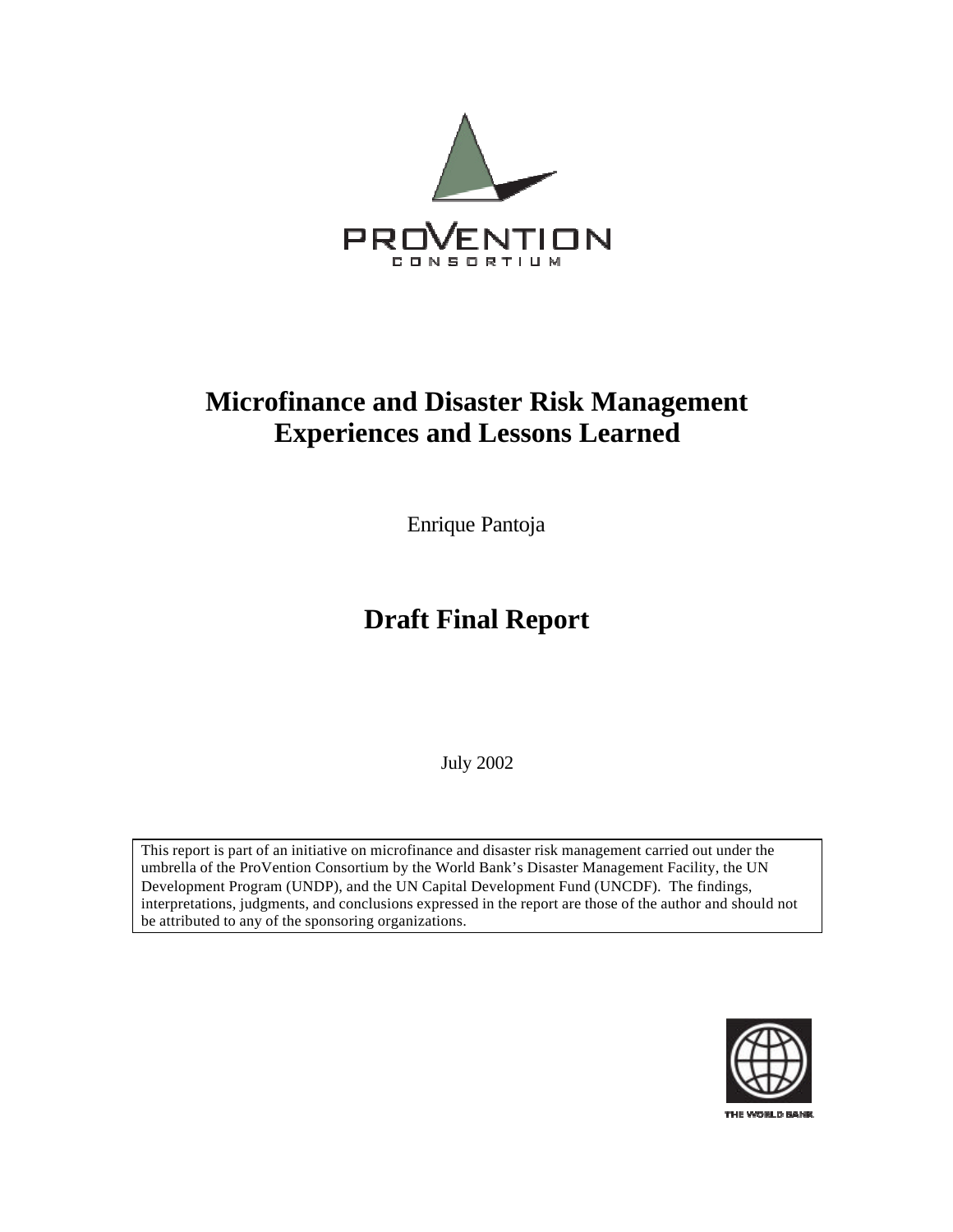## **Contents**

| 1.                                                                                  |                                                                                    |  |  |
|-------------------------------------------------------------------------------------|------------------------------------------------------------------------------------|--|--|
| 1.1                                                                                 |                                                                                    |  |  |
| 1.2                                                                                 |                                                                                    |  |  |
| 1.3                                                                                 |                                                                                    |  |  |
| 2.                                                                                  |                                                                                    |  |  |
| 2.1                                                                                 |                                                                                    |  |  |
| 2.2                                                                                 |                                                                                    |  |  |
| 2.3                                                                                 |                                                                                    |  |  |
| 2.4                                                                                 |                                                                                    |  |  |
| 2.5                                                                                 |                                                                                    |  |  |
| 3.                                                                                  |                                                                                    |  |  |
| 3.1                                                                                 | Individual and Household Disaster Risk Management Strategies21                     |  |  |
| 3.2                                                                                 |                                                                                    |  |  |
| 3.3                                                                                 |                                                                                    |  |  |
| 4.                                                                                  |                                                                                    |  |  |
| 4.1                                                                                 | Disaster Risk Management Strategies of Microfinance Institutions 30                |  |  |
| 4.2                                                                                 |                                                                                    |  |  |
| 4.3                                                                                 |                                                                                    |  |  |
| 5.                                                                                  | The Institution-Client Interface: Assisting Clients in Disaster Risk Management 41 |  |  |
| 5.1                                                                                 |                                                                                    |  |  |
| 5.2                                                                                 | Experiences in Disaster Risk Prevention, Mitigation and Preparedness 41            |  |  |
| 5.3                                                                                 |                                                                                    |  |  |
| 5.4                                                                                 |                                                                                    |  |  |
| 5.5                                                                                 |                                                                                    |  |  |
| 6.                                                                                  |                                                                                    |  |  |
|                                                                                     |                                                                                    |  |  |
| Annex 1 - Microfinance Products and services useful for Disaster Risk Management 80 |                                                                                    |  |  |

## **List of Tables**

Table 1 – A Typology of Microfinance Institutions

- Table 2 Categories of Microfinance Risks
- Table 3 Individual / Household Disaster Risk Management Strategies
- Table 4 Disaster Risk Management Strategies of Microfinance Institution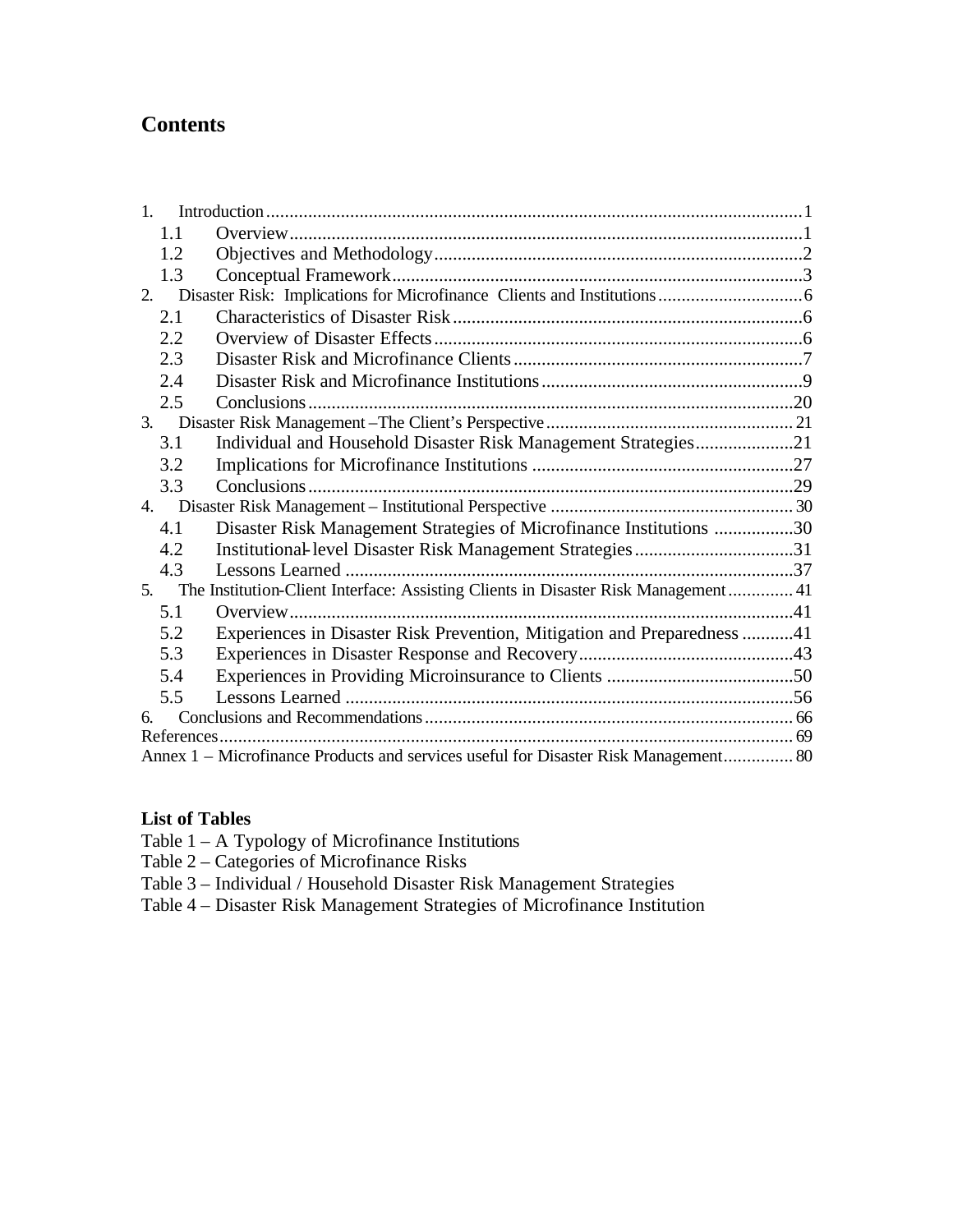## **Preface**

This report is part of an initiative to help develop mechanisms for poor households and communities to better manage disaster risks, undertaken under the umbrella of the ProVention Consortium by the World Bank's Disaster Management Facility (DMF) in partnership with the UN Development Program (UNDP) and the UN Capital Development Fund (UNCDF).

As a preparatory step, in February 2000 the World Bank and UNDP organized a colloquium in Washington, D.C., entitled *Microfinance: Disaster Risk Reduction for the Poor*. One conclusion from the event was that financial services have the potential to help the poor better manage natural disaster risk. It was agreed that it would be relevant to study this potential through an analysis of the experiences of microfinance institutions in disaster risk management from the client and institutional perspective. This report presents the results from such effort.

The report benefited greatly from guidance by Alcira Kreimer and Margaret Arnold at the DMF. Michael Goldberg (Private Sector Development, World Bank) provided useful guidance on identifying relevant sources of information, literature and case studies. Paul B. Siegel (Social Protection Unit, World Bank) contributed considerably with valuable comments and suggestions. Jeffrey Alwang (Virginia Tech), Kiendel Burrit (UNDCF), and Marc Jacquand (UNDCF) also provided valuable comments. Maria Eugenia Quintero of DMF was very helpful, and David Fissel provided, as always, immense support.

Finally, the analysis underpinning this report would not have been possible without the help from several microfinance practitioners, who provided valuable information and personal assessments on the disaster risk management experience of their institutions and their clients: Gioconda Hernandez Montiel, Marketing Manager, ACODEP, Nicaragua; Eileen Miamidian, Director of FCC, Mozambique; Agata Szostek, International Relations Director, Fundusz Mikro; and Carlos Villegas, General Manager, Enlace, El Salvador. Brigit Helms (CGAP) kindly provided aid memoirs related to CGAP's partnership with ACODEP.

Washington, D.C., July, 2002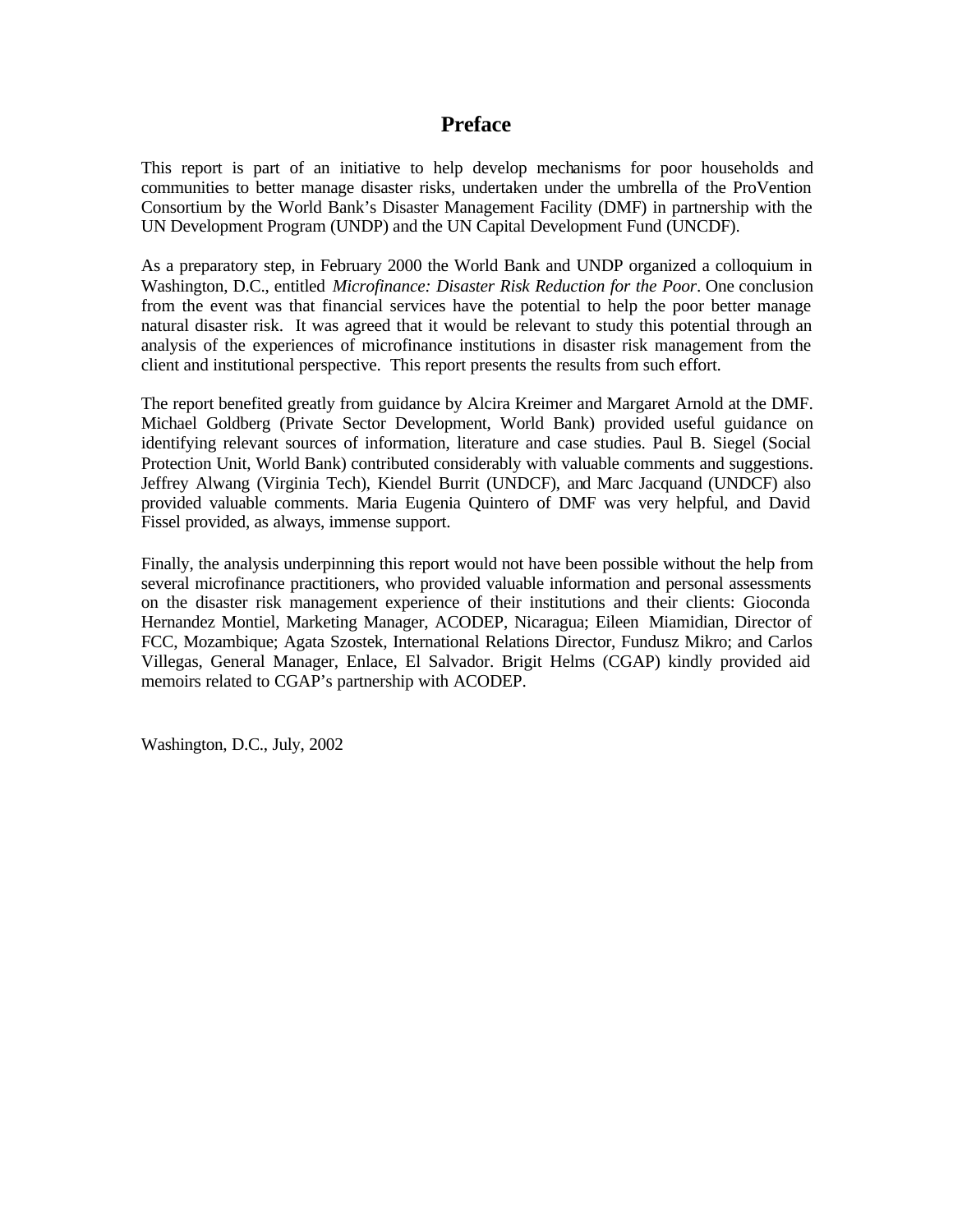## **Acronyms and Abbreviations**

| <b>ACODEP</b><br><b>AIG</b> | Asociación de Consultores para el Desarrollo de la Pequeña, Mediana y Microempresa<br><b>American International Group</b> |
|-----------------------------|---------------------------------------------------------------------------------------------------------------------------|
| <b>ASA</b>                  | <b>Association for Social Advancement</b>                                                                                 |
| <b>BRAC</b>                 | <b>Bangladesh Rural Advancement Committee</b>                                                                             |
| <b>BRI</b>                  | Bank Rakyat Indonesia                                                                                                     |
| <b>BURO</b>                 | Bangladesh Unemployed Rehabilitation Organization                                                                         |
| <b>CARD</b>                 | Center for Agricultural and Rural Development                                                                             |
| <b>CBOs</b>                 | Community-based Organizations                                                                                             |
| <b>CGAP</b>                 | Consultative Group to Assist the Poorest                                                                                  |
| <b>CHF</b>                  | <b>Cooperative Housing Foundation</b>                                                                                     |
| <b>CDF</b>                  | Credit and Development Forum                                                                                              |
| <b>DMF</b>                  | <b>Disaster Management Facility</b>                                                                                       |
| <b>DRM</b>                  | Disaster Risk Management                                                                                                  |
| <b>ECLAC</b>                | Economic Commission for Latin America and the Caribbean                                                                   |
| <b>FCC</b>                  | Fondo de Crédito Communitário                                                                                             |
| <b>IDB</b>                  | <b>Inter-American Development Bank</b>                                                                                    |
| <b>IFRCRS</b>               | International Federation of Red Cross and Red Crescent Societies                                                          |
| <b>MHST</b>                 | Mahila Housing SEWA Trust                                                                                                 |
| <b>MIS</b>                  | <b>Management Information Systems</b>                                                                                     |
| <b>MFIs</b>                 | <b>Microfinance Institutions</b>                                                                                          |
| <b>MFN</b>                  | Microfinance Network                                                                                                      |
| <b>MRFC</b>                 | Malawi Rural Finance Company                                                                                              |
| <b>NFIP</b>                 | National Flood Insurance Program                                                                                          |
| <b>NGOs</b>                 | Non-Governmental Organizations                                                                                            |
| <b>PKSF</b>                 | Palli Karma Sahayak Foundation                                                                                            |
| PO <sub>s</sub>             | <b>Partner Organizations</b>                                                                                              |
| <b>PPPCR</b>                | Project de Promotion du Petit Credit Rural                                                                                |
| <b>SEWA</b>                 | Self Employed Women's Association                                                                                         |
| <b>UNDP</b>                 | <b>United Nations Development Program</b>                                                                                 |
| <b>UNCDF</b>                | <b>United Nations Capital Development Fund</b>                                                                            |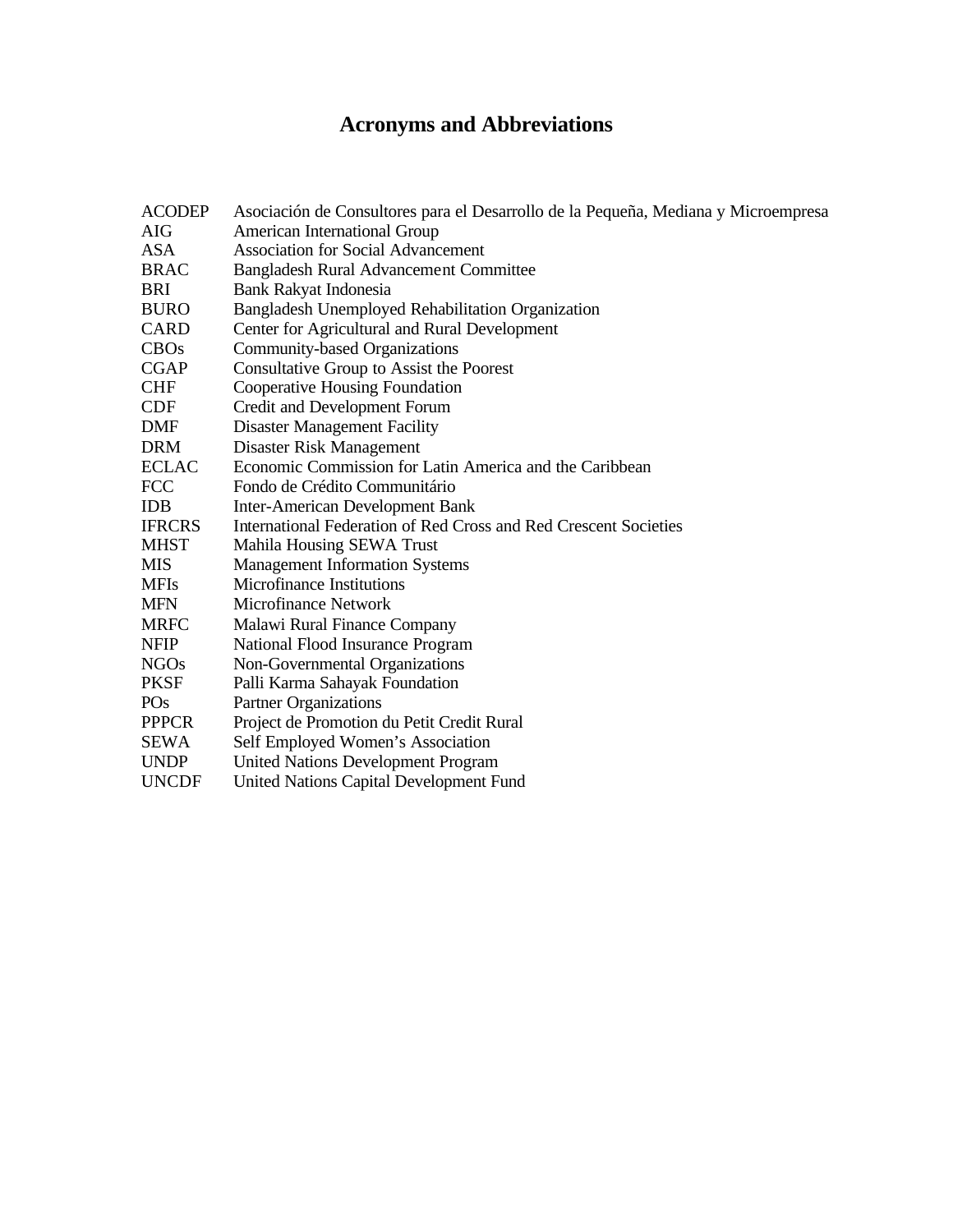#### **1. INTRODUCTION**

*After a brief overview, this section describes the objectives, methodology and conceptual framework of the report. In particular, basic concepts such as risk, vulnerability and risk management are defined, and these concepts are aligned with the general risk management frameworks of microfinance clients and institutions.*

#### **1.1 Overview**

 $\overline{a}$ 

As microfinance has evolved, a better understanding has emerged of its strengths and limitations in poverty reduction, and of its potential for strengthening the risk management capacity of the poor (Wright et al., 1999).<sup>1</sup> Field research indicates that access to microfinance services including credit, often savings, and less typically housing loans and microinsurance, $2$  increases poor households' prospects of escaping poverty and at minimum stops them from falling further down the poverty line (Sebstad and Cohen, 2000; Wright, 1999; Gulli, 1998). Provision of microfinance services that can have a sustainable impact on clients' well being and reduced vulnerability is not an easy endeavor, however. Microfinance institutions (MFIs) face many risks that can adversely affect their long-term operational and financial sustainability. Some of the most serious risks pertain to the external environment in which these institutions operate, and include natural disasters, economic crisis and war (MFN, 2000). While many of these risks are common to all financial institutions, the physical environment of the communities where most of the poor live – and the constraints they face in dealing with the difficult conditions that result from it – exacerbate the risks associated with delivering microfinance services.

Among the external risks mentioned above, disaster risk is of particular relevance to microfinance clients and institutions. On the one hand, many of the poor and the near poor, who are the typical microfinance clients, suffer from both a higher disaster risk exposure and a lower risk bearing capacity than other population groups.<sup>3</sup> Poverty constraints make individuals unable or unwilling to engage in high risk/high return activities, which limits their ability to manage risks and to escape poverty (World Bank, 2001). At the same time, the poor cannot usually avoid disaster risk given their limited choices when deciding where to live. By delivering services to clients under these conditions, MFIs link disaster risk to their portfolio, while exposing directly to it their staff, facilities and equipment. When unmitigated risk translates into a disaster, not only the clients, their microenterprises, income streams and ability to repay loans are affected, but also the MFI's portfolio, their service delivery capacity and the sustainability of their impacts.

On the other hand, the effectiveness of MFIs in helping clients manage disaster risk is limited by the nature of this type of risk. Disaster risk is collective in its origin and remains mainly a 'public,' shared risk that makes finding individual, and often community solutions, difficult (Cardona, 2001; Comfort, 1999). A disaster is said to take place precisely because the losses

<sup>&</sup>lt;sup>1</sup> Although the evidence of the impact of microfinance on poverty is inconclusive, it is generally accepted that microfinance can play an important role in poverty reduction as one of several valuable tools, and that its benefits go beyond income poverty improvement (Gulli, 1998).

 $<sup>2</sup>$  In addition, some MFIs provide non-financial services such as training for skill development, literacy, health, and so</sup> on. Many microfinance programs seek to incorporate social and economic development within their activities. More generally, social intermediation is considered integral to the financial intermediation provided by many microfinance institutions (Edgcomb and Barton, 1998).

<sup>&</sup>lt;sup>3</sup> According to several studies (Sebstad and Cohen, 2000; Gulli, 1998), the majority of microfinance clients cluster above and below the poverty line, although some extreme poor and some nonpoor households also access these services.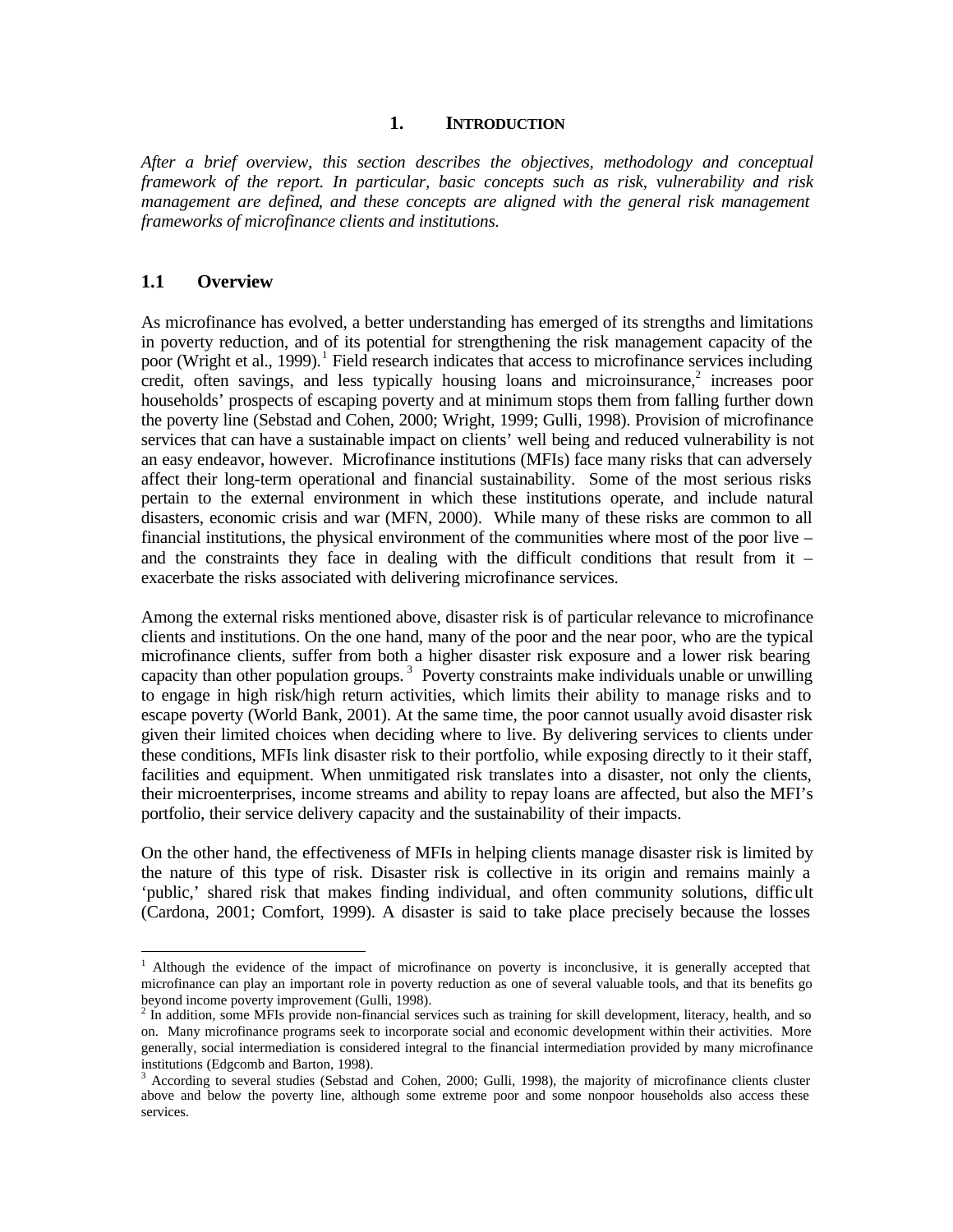originated by a given event overwhelm the capacity of a population (local, regional or national) to respond and recover from it. Often, the poorer households are the most affected in relative terms. In addition, natural disasters are complex and multifaceted events resulting from mismanaged and unmanaged risks that reflect current conditions and historical factors (Alexander, 2000). Many of these conditions and factors cannot be changed by providing microfinance services alone. Similar to other risks affecting many households in an area, government and civil society intervention may be required to deal successfully with disaster risk (Holzmann, 2001). In the long run, effectiveness of disaster risk management will depend on the mix of available informal, market-based and public mechanisms.

More and more experiences show that MFIs cannot avoid disaster risk, let alone ignore it. Their achievements can be erased by a single catastrophic event or undermined by repeated disasters, as their borrowers become increasingly impoverished and vulnerable, and their operational and financial sustainability is compromised. These issues are critical to the 'microfinance revolution' said to be under way, which can only be advanced through institutions that are self-reliant and sustainable (Robinson, 2001; UNCDF, 1999a). It is therefore important, from this perspective, to assess whether MFIs can be more effective in what they do – and become more sustainable institutions – by addressing disaster risk directly; and to assess how, to what degree, and under which conditions they can help their clients manage this risk.

## **1.2 Objectives and Methodology**

*The objectives of the report were to understand how MFIs can manage disaster risk at the institutional level, and to assess their potential and limitations in increasing the disaster risk management capacity of clients.* Achieving these objectives required:

- Analyzing how microfinance clients have usually dealt with disaster risk
- **•** Assessing the implications of disaster risk for MFIs; and how they have managed disaster risk and dealt with actual disaster events not only to help clients, but also to ensure operational continuity and financial sustainability
- ß Identifying lessons learned from MFIs' involvement in disaster risk management, focusing to the extent possible, on how, to what degree and under which conditions microfinance may (or may not be able to) contribute to disaster risk management

The analysis underpinning this report recognizes that the effectiveness of any risk management strategy will depend on the nature of the risks, household and group (clients) and institutional (MFIs) characteristics, and the availability and range of risk management alternatives. In reference to microfinance clients, risk strategies are analyzed considering the type of instruments used by the poor and near poor, the degree of formality or informality of these instruments, and the type of actors and institutions that have typically supplied or supported these instruments. From the perspective of MFIs, the analysis adds disaster risk to the risk management framework recommended for MFIs by looking at how these institutions can deal with their own physical and financial exposure, and at how they can help their clients deal with disaster risk.

In addition to secondary sources, information supporting the analysis reported here was collected through selected interviews with microfinance and disaster management experts from several institutions, and from field experiences of the author in disaster risk management in Latin America and South Asia. More specifically, secondary sources included: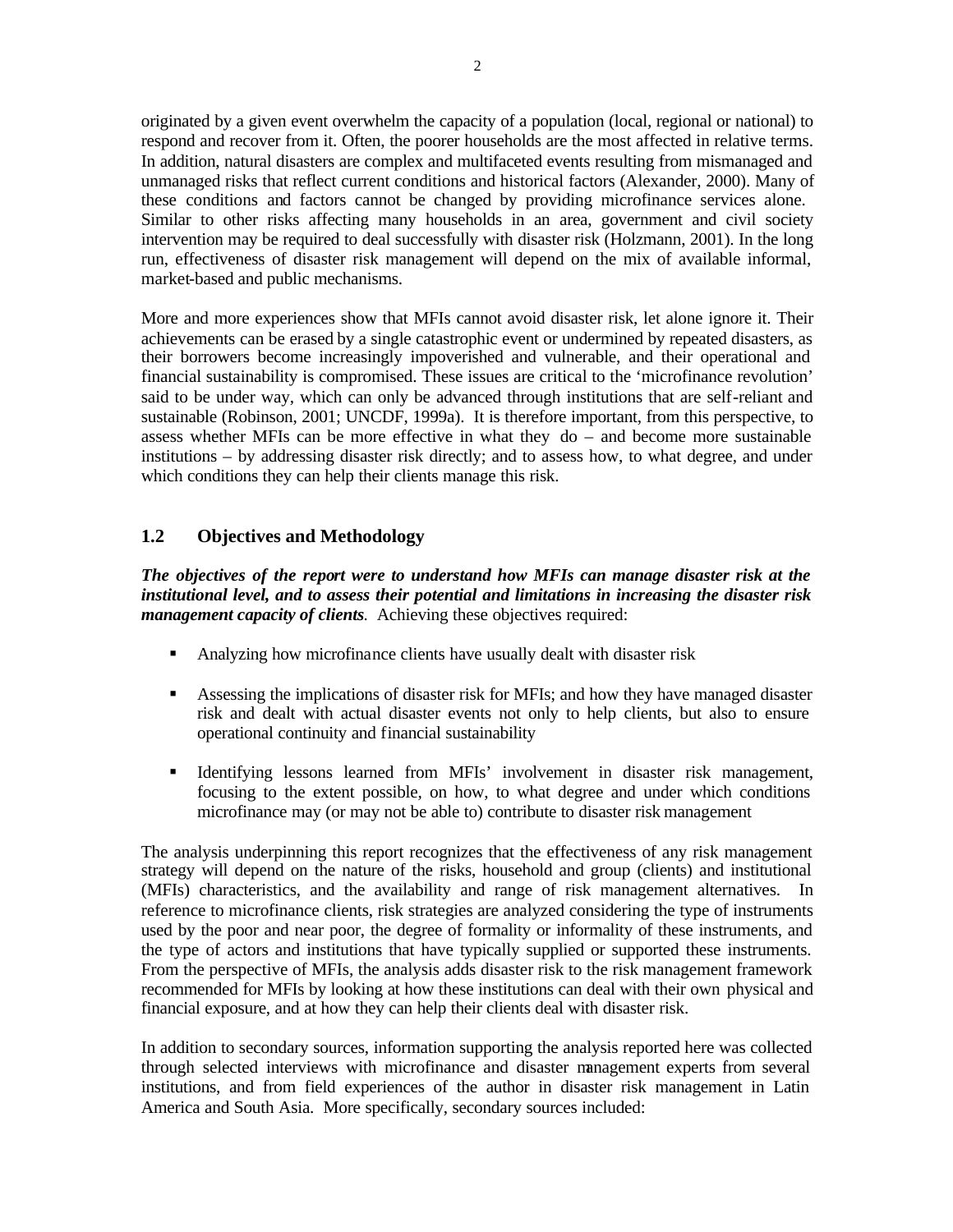- (a) Literature on poverty, vulnerability and risk management strategies of the poor and near poor – the potential and actual clients of most MFIs.
- (b) Literature on disaster risk management and disaster impacts on the poor and MFIs.
- (c) Documented experiences where MFIs have been involved in disaster risk management, before and after disasters. These experiences dealt with efforts to both help clients manage disaster risks and to deal with disaster risk exposure of the institution itself.
- (d) Relevant experiences of MFIs in the context of the HIV/AIDS pandemic and in post-conflict reconstruction.

#### **1.3 Conceptual Framework**

#### **1.3.1 General Approach**

 $\overline{a}$ 

*To achieve the above objectives, different views and definitions of three key concepts – risk, risk management and vulnerability – have been brought together under a common framework: the disaster risk management framework (DRM) generally used in the 'disaster field' today* (Cardona, 2001; Alexander, 2000; Mileti, 1999). These concepts have been defined differently by several disciplines and fields of study, including, *inter alia*, economics, sociology, geography, environmental science and disaster management (which is by itself multidisciplinary).<sup>4</sup> According to the DRM framework, **risk** is the probability that an adverse event (or events) will occur and will potentially affect an exposed element or system, such as a household, a community, or a country, on the one hand; or the microfinance sector and/or some of its institutions, on the other. Simply put, for a household or a microfinance institution, "risk is an exposure to a chance of loss" (Churchill and Coster, 2001). An additional concept to understand risk within the DRM framework is **natural hazard**, which refers to meteorological or geological phenomena that due to their location, severity, and frequency, have the potential to affect microfinance clients, their housing and microenterprises, and their economic activities, as well as MFIs' staff, facilities, equipment and information systems and records (Churchill and Coster, 2001; Mileti, 1999; OAS, 1991). **Disaster risk** emerges from the interaction between a natural hazard (the external risk factor) and vulnerability (the internal risk factor) (Cardona, 2001). **Vulnerability** would consists of a 'risk chain', including the risk itself, the options for managing risk and the outcome – in terms of welfare loss, in the case of households, and of financial loss and adverse consequences for sustainability in the case of MFIs (Alwang, Siegel and Jorgensen, 2001; MFN, 2000). While risk represents the probability of exposure to events and outcomes, vulnerability influences the impact of an event on households and their communities or on a microfinance institution and the sector in general.

*Disaster risk management is a cyclical, dynamic process that requires continuous adjustments, decision making and interaction at different yet interrelated levels and among a variety of institutions and actors, including individuals, households, communities, non-governmental organizations, market institutions, and government* (Cardona, 2001; World Bank, 2001; Mileti, 1999). All these levels, actors and institutions are equally important, but this report focuses on the

<sup>4</sup> For instance, many definitions of vulnerability have emerged as the use of the concept has broadened across disciplines (Alwang, Siegel and Jorgensen, 2001). Definitions by Moser (1998) and Anderson (1995), among others, are relevant to disaster risk management.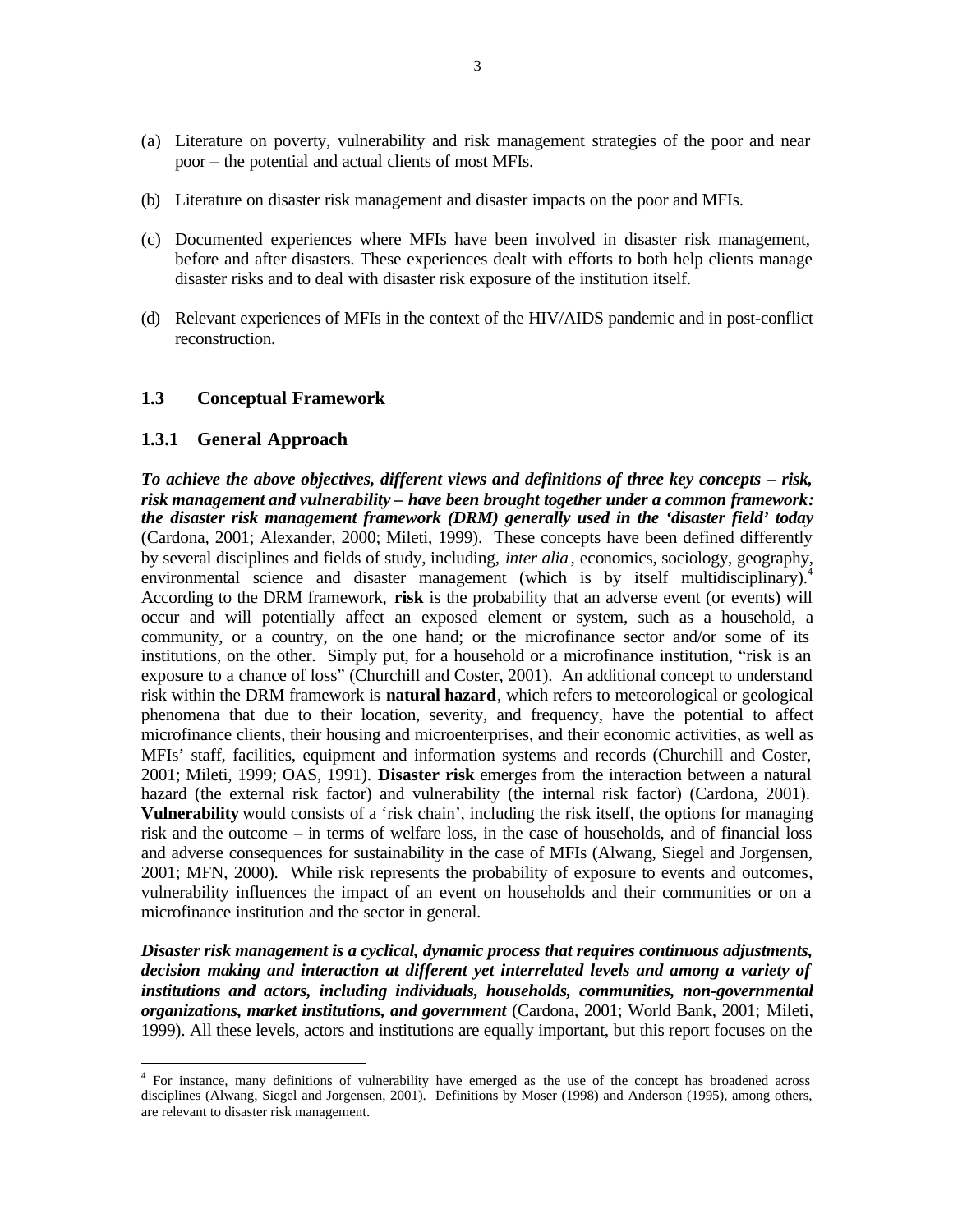individual/household and group levels (microfinance clients), and on the institutional level (microfinance providers). In addition, to be more effective, DRM requires risk identification and risk reduction, and when feasible, risk transfer. The main interrelated and overlapping 'stages' of the **DRM process** include:

- **Preparedness,** which strives at building an emergency response and management capability before a disaster occurs to ensure an adequate response. By definition, preparedness helps mitigate disaster effects.
- **Response** entails actions taken immediately before, during, and after a disaster occurs to save lives, minimize property damage and enhance the effectiveness of recovery. The objective is not only to deal with the disaster's physical impacts, but also to mitigate new risk factors created by the event itself.
- **Recovery** includes short term activities to restore vital support systems and long term activities to bring life back to normal. Depending on a disaster's magnitude, community resilience, and resources available, recovery can take a few weeks or several years. Prevention and mitigation, and improving, when feasible, social, economic and environmental conditions of the affected area and population, are intrinsic to a good recovery process.
- **Prevention** and **mitigation** refer to policies, measures and activities usually put in place before a disaster occurs - that reduce hazards and/or vulnerability in order to diminish the possibility or magnitude of future disasters and minimize human and economic losses. Mitigation includes structural and non structural activities and measures.<sup>5</sup>

## **1.3.2 Disaster Risk Management Framework at the Individual / Household Level**

*From the perspective of microfinance clients, the report links the disaster risk concepts discussed above with the social risk management framework developed for the 2001 social protection strategy of the World Bank* (see also Holzmann and Jorgensen, 1999). This framework includes disaster risk, as it assumes that all individuals, households and communities are simultaneously exposed to many risks from a variety of natural (earthquakes, floods, illness, etc.) and manmade sources (discriminatory practices, unemployment, environmental degradation, and war). It also recognizes, as the DRM framework does, that poor people are more vulnerable than other population groups due to their higher exposure to risk and limited access to appropriate risk management strategies. In addition, it defines vulnerability as a dynamic dimension of poverty,<sup>6</sup> while approaching poverty, as this report does, from a broader perspective than income poverty (World Bank, 2000a; Sen, 1999).<sup>7</sup> Accordingly, vulnerability would be influenced by the level of human, physical, social and financial assets, and the availability and adequacy of mechanisms to reduce or mitigate risks, including disaster risk (Weichselgartner, 2001; World Bank, 2000a). **Disaster vulnerability** would therefore correspond to a household's or a

<sup>&</sup>lt;sup>5</sup> Levees, dams and channel diversions are examples of structural flood mitigation measures aimed at controlling floodwaters in order to prevent damage. Zoning ordinances are an example of non structural mitigation measures (Mileti, 1999).

<sup>&</sup>lt;sup>6</sup> Available panel data sets show that over time a core group of households is always poor while a large number of households move in and out of poverty. As a result, some households are sometimes poor but not always poor and many remain vulnerable to falling under or further below the poverty line (Holzmann, 2001; Dercon, 2000).

 $<sup>7</sup>$  Other dimensions of poverty include voicelessness and powerlessness, material deprivation (traditionally measured by</sup> income and consumption levels), and low achievements in health and education (World Bank, 2000).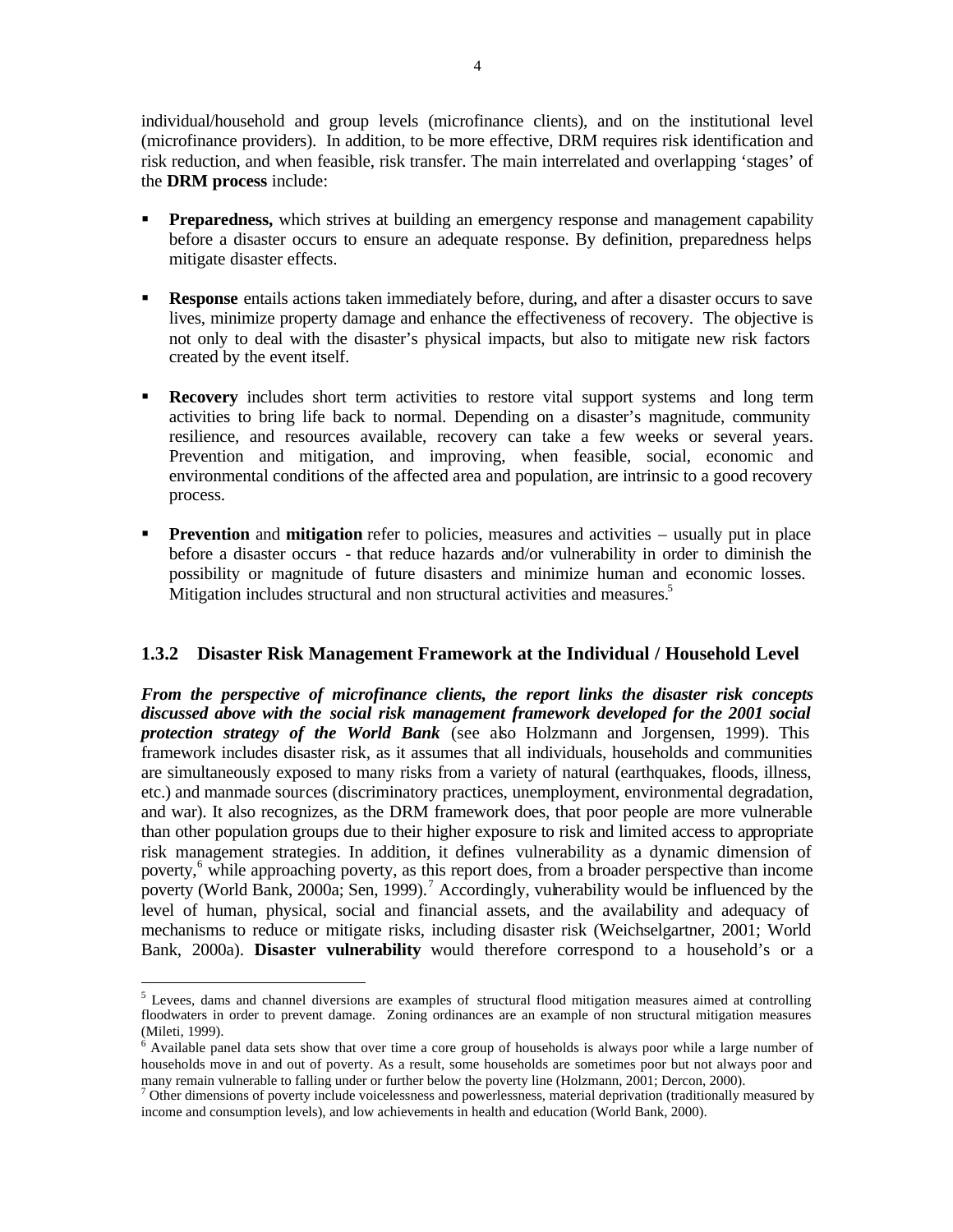community's predisposition, based on the above factors, to be affected when a hazardous phenomenon occurs (Cardona, 2001).

Households obtain access to **risk management strategies** through informal, market-based and public arrangements. Due to the lack of market institutions and publicly provided mechanisms, households in developing countries tend to rely more on informal risk management strategies and instruments. In general, risk management at the household level involves **prevention strategies** to reduce the probability of the risk occurring, **mitigation strategies**, including preparedness, to reduce the impact of a future risk event, and **coping strategies** to respond to – and hopefully recover from – the adverse effects of the risk once it has become a disastrous event (World Bank, 2001). The best strategy would be prevention, followed by mitigation. Risk coping would basically be the residual strategy. Relying only on prevention or mitigation, however, may not always be efficient or feasible as all risk management strategies have both direct and opportunity costs for individuals and households. All of these strategies, in the case of disaster risk, include social, physical and financial instruments and/or mechanisms.

## **1.3.3 Disaster Risk Management Framework at the Institutional Level**

*The report links disaster risk concepts with the institutional risk management framework recommended for MFIs, which is based on the premises that risk is intrinsic to financial services, and therefore MFIs need to manage risks efficiently and effectively to fulfill its social and financial mission*. The framework recognizes that MFIs must deal with internal risks – those risks within microfinance lines of business environment. It recognizes as well that some of the most serious risks come from the external environment in which MFIs operate, including natural disasters, economic crisis and war (Churchill and Coster, 2001; MFN, 2000). Despite the recognition of external risks, the institutional risk management framework has focused more on the management of internal risks. The framework does not sufficiently emphasize either that in addition to their own disaster risk exposure, MFIs should take into consideration that of their clients. In terms of risks common to MFIs (see Table 2 in Section 2) the report draws from the categories and definitions developed by Churchill and Coster (2001) and MFN (2000). A general, yet crucial risk faced by MFIs is **governance risk**, associated with inadequate governance or a poor governance structure. More specific categories of risks include:

- **Institutional risks** that result from the interaction between MFIs' social mission (providing financial services to low-income persons to help them improve their welfare) and commercial mission (providing financial services in a sustainable manner); and from the relative dependency of an institution on external organizations (i.e., donors or international NGOs).
- **Operational risks** are faced by MFIs in their daily activities, and include credit risk (that can affect portfolio quality) and security risk created by the possibility of fraud or theft.
- **Financial management risks** are related, on the one hand, to asset and liability exposure of an institution, including interest rate, liquidity and foreign exchange risks; and on the other, to inefficiency risk (due to lack of capacity in managing costs per unit of output) and integrity risk (due to the quality of the information system).
- **External risks** are originated by the environment in which a microfinance institution operates. This type of risks includes regulatory, competition, demographic, physical environment (disaster risk, infrastructure constraints, etc.) and macroeconomic risks.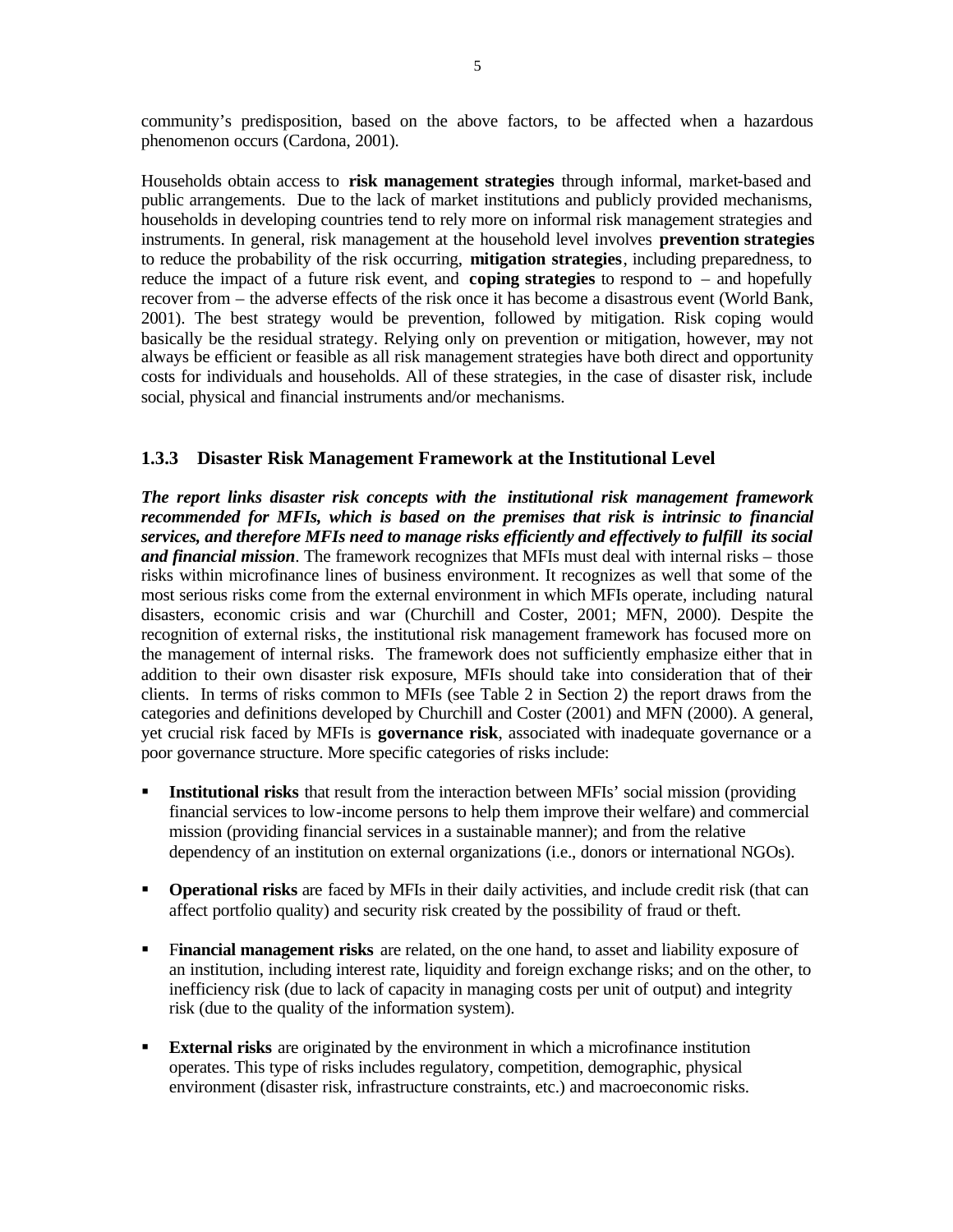## **2. DISASTER RISK: IMPLICATIONS FOR MICROFINANCE CLIENTS AND INSTITUTIONS**

*After briefly presenting the characteristics of disaster risk, this section discusses the types of effects generated by disasters as well as the factors underlying disaster risk exposure of microfinance clients and institutions and the main consequences of disaster on both of them. Contrasting examples of the effects of disasters on microfinance institutions are also provided.* 

## **2.1 Characteristics of Disaster Risk**

Disaster risk is a 'covariate' risk, as it typically affects many households in an area or across areas. In contrast, household-specific risk is defined as 'idiosyncratic' risk.<sup>8</sup> Disaster risk can take place over time (repeated) and with other risks (bunched); moreover, it can be catastrophic (low frequency but high welfare effects) or non-catastrophic (high frequency but low welfare effects) (World Bank, 2001).

Disasters of a hydro-meteorological origin (floods, hurricanes, cyclones and droughts) tend to affect larger geographical areas, while those of geological origin (earthquakes, volcanic eruptions) tend to have more localized effects. Most of the phenomena that underlie disaster risk take place in a sudden manner (earthquakes, floods), although there are cases where occurrence may be slow (droughts). Importantly, natural hazards are often interrelated, and the occurrence of a given phenomenon may give way to other threatening phenomena in a series of events. For example, seismic activity can create landslides; landslides can create floods, etc. A hurricane can bring high winds, heavy rains, floods and landslides.

## **2.2 Overview of Disaster Effects**

Natural disasters – along with economic crises and civil conflicts – are among the main sources of aggregate shocks to society, and often le ad to dramatic increases in poverty incidence (World Bank, 2001). In developing countries, the death toll is usually high while capital losses in absolute terms tend to be smaller than in developed countries. The relative weight and total impact of disasters in the former, however, is quite significant (Anderson, 2000). Moreover, disaster effects are not experienced equally by all affected population. As Lewis (1999) shows through comparisons at the national level, it is the poorest who may suffer the most in relative terms.

Specifically, as defined by ECLAC (2002), disasters cause **direct damages** by partially or totally destroying immovable assets and stocks.<sup>9</sup> Disasters also give way to **indirect losses** by affecting the flows of goods and services, including microfinance service delivery. This type of losses results from the direct damages to social and economic infrastructure and to production capacity. Indirect losses also include current outlays or increased costs in providing services due to the disaster event. Although impossible to quantify, households experience indirect effects such as human suffering and insecurity. <sup>10</sup> Ultimately, as a result of the repercussions of the direct

 $\overline{a}$ 8 Idiosyncratic risk can affect households like covariate risk in communities that are extremely poor, isolated, and lacking in social and other assets (Siegel, 2000a).

<sup>&</sup>lt;sup>9</sup> Stocks include final goods and goods in process, raw materials, materials and spare parts.

<sup>&</sup>lt;sup>10</sup> Disasters may at times produce positive impacts, although as a matter of convenience the terms damage and loss are used when describing direct and indirect effects (ECLAC, 2002).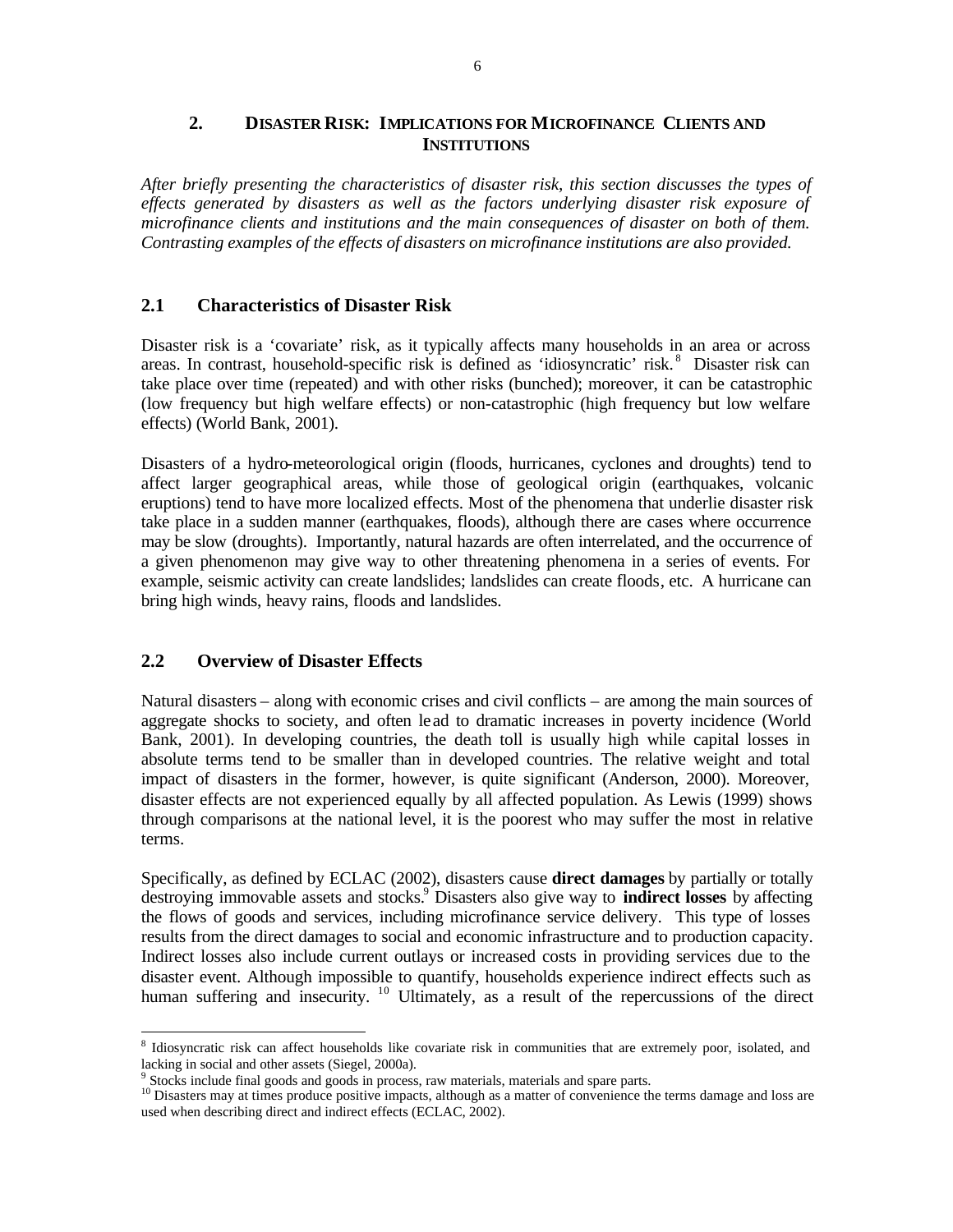damages and indirect losses in the functioning of the economy, disasters have **macroeconomic effects** at the regional and/or country level.<sup>11</sup> Such secondary effects are evident in the deterioration of living conditions of the affected population that result from curtailed supply sources, reduced availability of basic services, and loss of employment and subsequent fall in income.

Duration of disaster effects will depend on the type and magnitude of the disaster. Typically, direct damages occur at the moment of the disaster event or within a short period, while indirect losses and macroeconomic effects will be felt longer. Direct damages caused by slowly-evolving or long-duration events such as droughts and El Niño phenomenon may nevertheless take place during an extended period of time.

Thirty years of experience in assessing disaster impacts indicate to ECLAC (2002) that in areas of comparable population densities, the number of victims may be expected to be larger for disasters of geological origins (earthquakes) than for those of hydro-meteorological origin (floods, hurricanes). Earthquakes tend to cause more destruction of capital stock in physical and social infrastructure than floods. Floods and droughts tend to cause more production and indirect losses. When an earthquake causes floods and landslides, production and indirect losses can also be significant. Droughts, for which no universally accepted definition exists, are different from earthquakes and hurricanes in several important ways: they are intrinsic to the natural variability of almost all climates; their onset and recovery are typically very slow; and their area of impact tends to be much larger and their duration much longer than for other hazards (Mileti, 1999).

## **2.3 Disaster Risk and Microfinance Clients**

## **2.3.1 Disaster Risk Exposure**

 $\overline{a}$ 

*The poor and near poor – the prospective and existing clients of microfinance institutions – tend to have higher disaster risk exposure than the rest of the population, and to suffer more, in relative terms, the adverse effects of disasters.* Disaster risk contributes substantially to poor households' vulnerability in many developing countries.<sup>12</sup> This contribution is influenced by the interaction between two of the survival strategies of poor households: risk aversion in economic terms, and risk 'taking' in spatial (or physical environment) terms.

**Risk aversion** is the inability and/or unwillingness of the poor to engage in higher risk/higher return economic activities that will help them improve their welfare (Holzmann, 2001; World Bank, 2001). It is, to some degree, a behavioral response originated by the lack of resources and the fear of loosing these resources in seemingly risky activities.<sup>13</sup> As vulnerability levels increase with the accumulation of unsuccessful risk management experiences, risk aversion may also increase. In time, risk aversion costs dearly to the poor, especially because of the opportunity cost involved in missed opportunities that delay graduation from poverty and intensify inequality (Sinha and Lipton, 1999).

 $11$  The most important macroeconomic effects relate to the level and the growth rate of the overall and sectoral gross domestic product, the balance of payments, the level of indebtedness and monetary reserves, public finances and gross investment, prices and inflation, and employment (ECLAC, 2002).

<sup>&</sup>lt;sup>12</sup> This fact has been corroborated by research in, among other places, Ethiopia (Dercon and Krishnan, 2000), Zimbabwe (Kinsey et al., 1998), Bangladesh (Rahman, 1998), and Bolivia and Philippines (Sebstad and Cohen, 2000).

 $13$  For instance, the poor will continue to use outmoded agricultural technologies because they are less risky and credit is not easily accessible (Holzmann and Jorgensen, 1999).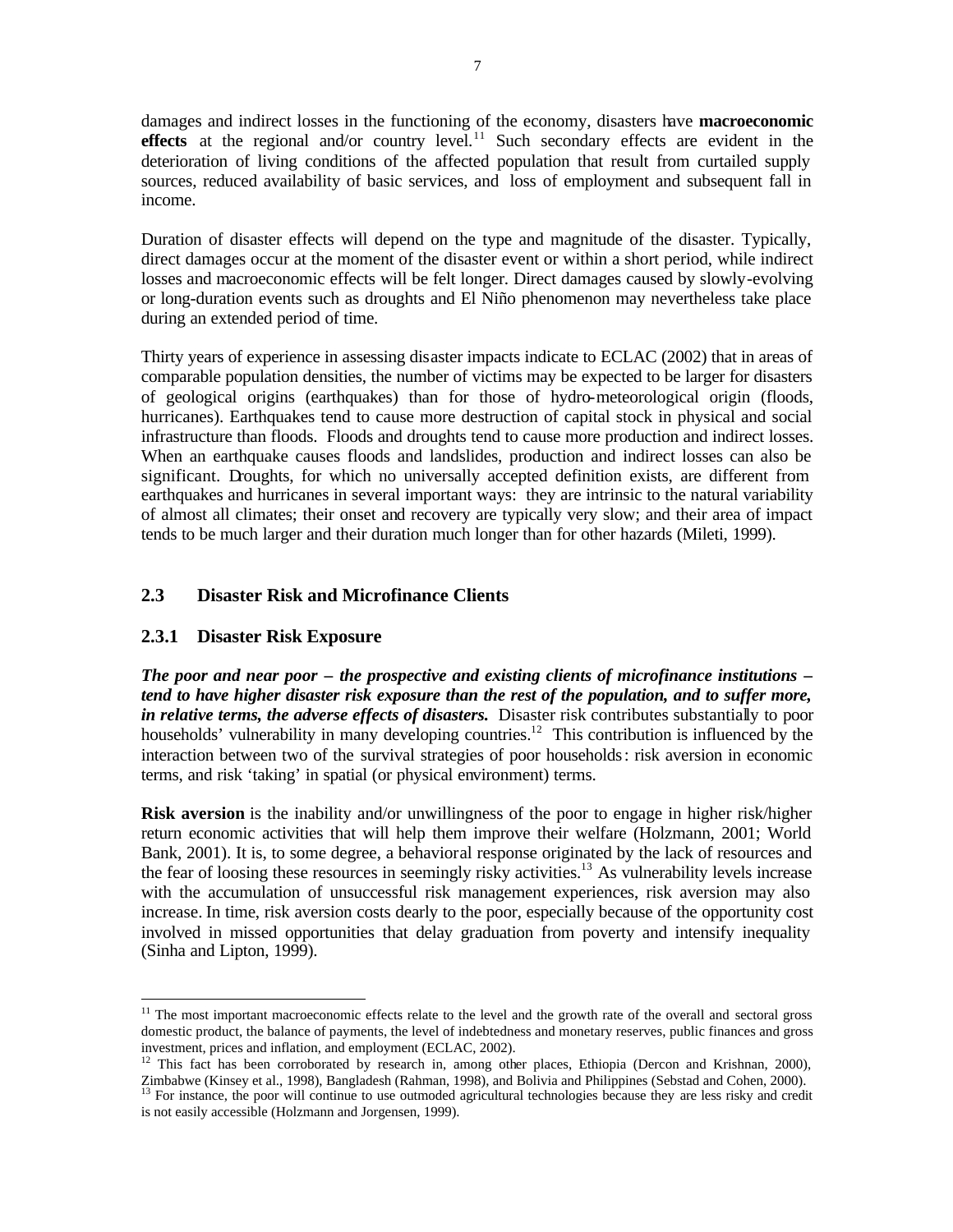**Risk 'taking'** by the poor emerges from socio-economic constraints (i.e. limited choices, lack of access and social exclusion) and related behavioral and cultural responses. Poverty pushes people to move into precarious locations and to engage in survival strategies that often affect the environment adversely, making disaster risk exposure an integral part of everyday life (Yodmani, 2001). Additionally, government post-disaster relief compensation programs and international assistance have in many cases acted as 'incentives' for people to locate in disaster-prone areas (Charveriat, 2000). Field studies have thus found a high concentration of poor people in disaster prone areas (Sinha and Lipton, 1999; Lewis, 1999; IFRCRCS, 1998). Most of these people are unaware of their risk exposure and their risk management choices (Alexander, 2000; Mileti, 1999).

Risk aversion and disaster exposure of poor households have a direct relationship since avoidance of higher risk/higher return economic activities further reduces their ability to find relatively disaster-safe locations. The experience of disaster resulting from risk exposure, at the same time, tends to reinforce poor households' risk averse behavior. In the long term, disaster risk increases exposure of poor households to other risks, and constraints the ir ability to deal with them.

## **2.3.2 Disaster Effects**

*At the household level, disasters constitute a multifaceted shock to welfare, characterized by three interrelated categories of direct damages and indirect losses: physical integrity, assets and income* (Charveriat, 2000). In general, natural disasters have some common effects on households. After a disaster, there will be significant reductions in the availability of housing, health and education facilities. There will also be a temporary income decrease – particularly for the lower income groups – and often an increase in under and unemployment. These effects will be underpinned by temporary shortages of food and raw materials for agricultural and industrial production, and interruptions in water supply and sanitation, electricity and communication and transport services. Finally, disasters, especially if they occur relatively frequently, will tend to affect income distribution between regions, income groups and/or genders (ECLAC, 2002).

In particular, direct effects on **households' physical integrity** are reflected in fatalities, injuries, and illnesses, which result in indirect losses due to reductions in income streams paralleled by increases in consumption and health-related expenditures. Direct damage or destruction of **household assets**, including housing and productive resources, is critical to a household's welfare, and can translate into temporary or permanent homelessness and incapacity to generate income. **Households' incomes** tend to be affected by direct impacts on the productivity of their labor due to, *inter alia*, death of income-earning members, food insecurity, and health problems (Zeller and Sharma, 1999). In addition to the destruction of income generating assets, reduced household's ability to make a living in a post-disaster situation is exacerbated by market disruptions. These disruptions also result in higher costs in basic products and services. Increases in expenditures become critical for poor households facing a temporary lack of incomegenerating alternatives and the loss or damage of physical and productive assets, while simultaneously lacking adequate reserves to make it through the crisis.

*For microfinance clients, disasters might increase the normal risks intrinsic to borrowing and running a small business or enterprise* (Hulme and Mosley, 1996). Debt is inherently risky, especially for the poor. Loans that are useful under normal circumstances will pose additional challenges after a disaster. Under conditions of unmanaged risk, the consequent risks attached to borrowing include the possibility of greater indebtedness to cover disaster losses, and of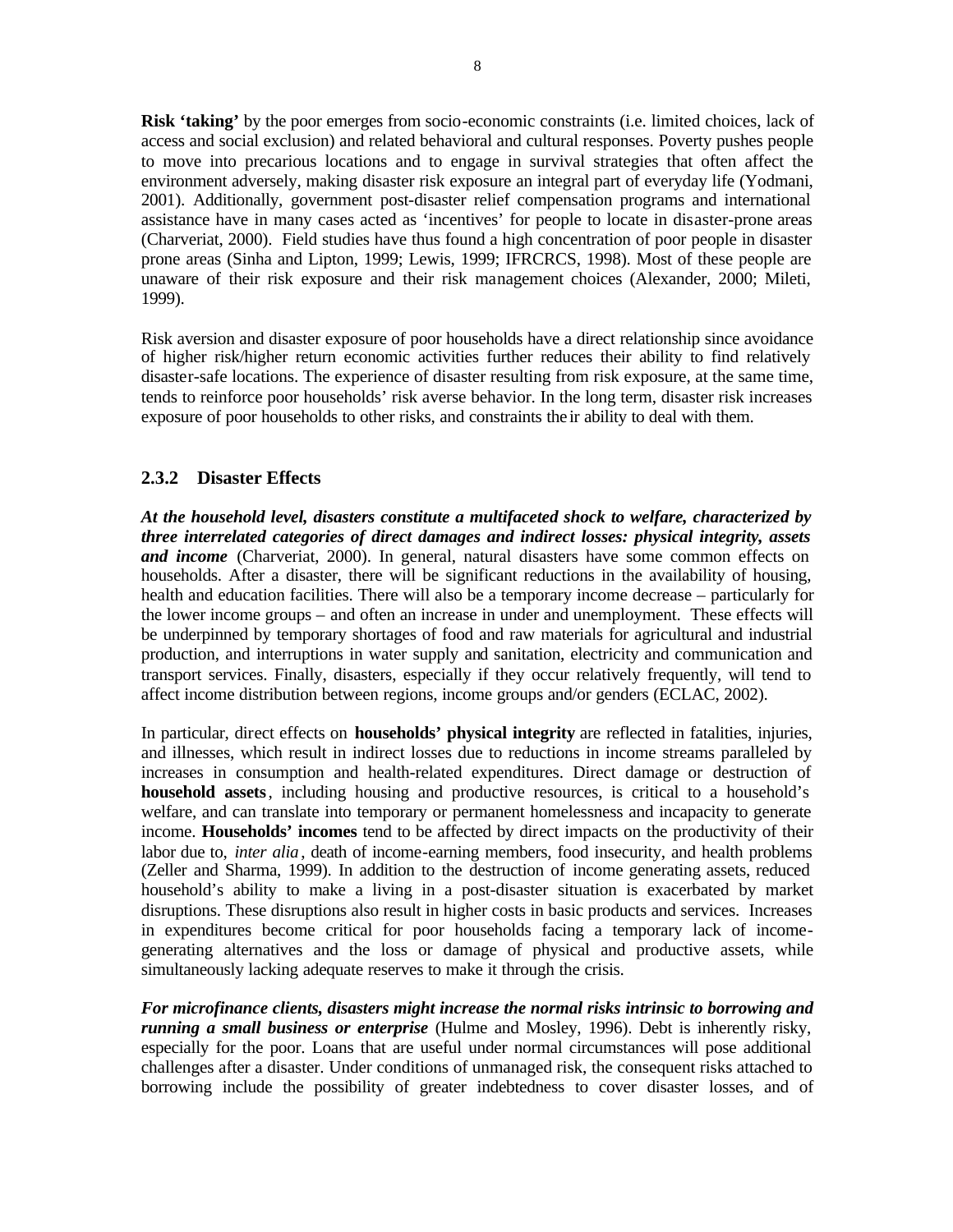accelerated asset depletion and reduction in consumption levels to meet payments.<sup>14</sup> As research tentatively suggest, poor households under stressful post-disaster conditions tend to increase their levels of borrowing (del Ninno et al, 2001). If a major disaster occurs, however, livelihoods may be so badly disrupted that many microfinance clients may eventually be unable to repay their loans. Many clients may actually have to move temporarily or to migrate permanently after losing some or all their household and productive assets.

At the same time, unmanaged disaster risk increases the uncertainty faced by microfinance clients when borrowing to start up microenterprises or small businesses. In the words of Sebstad and Cohen (2000: 41), "[o]verall, structural risks associated with seasonality, the vagaries of weather, natural disasters, and price fluctuations are a major source of risk for most enterprises." As these authors explain, taking a loan and operating a microenterprise imply risks to the poor, which are usually mitigated by technical assistance and training.<sup>15</sup> In a disaster situation, the rate of business failure can increase rapidly. Importantly, however, evidence from disasters in Latin America indicates that small business and personal service activities tend to recover more quickly than other activities, regardless of the amount of damage inflicted by the disaster (ECLAC, 2002).

## **2.4 Disaster Risk and Microfinance Institutions**

## **2.4.1 Disaster Risk Exposure**

 $\overline{a}$ 

*Disaster risk is one of the most neglected external risks faced by MFIs, which tend to be unaware not only of their own levels of exposure but also of those of their clients.* Disaster risk exposure is intrinsic to microfinance, adding to the overall vulnerability level of the microfinance industry in developing countries. Many microfinance institutions operate in countries that as a group experience more disasters and suffer more their impacts in relative terms (IFRCRCS, 2000). Moreover, given their focus on delivering services locally to the poor and near poor, these institutions directly assume their clients' high disaster risk exposure levels. These facts have become more significant due to the global increase in frequency of disaster occurrence and volume of losses in recent decades (Bankoff, 2001; Burby, 1998).

The level of disaster risk exposure of a microfinance institution – and its ability to manage disaster risk  $-$  is influenced by the characteristics of the sector and the institution itself. By its very nature, the microfinance sector is heterogeneous. As shown in Table 1, a considerable variety of institutional types, organizational structures, ownership arrangements, loan methodologies and funding sources can be found in most countries.<sup>16</sup> Many informal and formal financial organizations may comprise the microfinance sector, including nonbank financial institutions such as NGOs or village banks, on the one hand, and different types of commercial banks, on the other. Clear distinctions are not always easy to draw as many institutions are in a transition process toward commercial microfinance. Not all MFIs are moving toward long-term financial sustainability and growth, while many of them are operating without systems that

<sup>&</sup>lt;sup>14</sup> According to Chua et al. (1999), risks arising from the use of specific coping strategies such as borrowing can be categorized as consequent risks, in contrast to antecedent risks, which are those that triggered the use of the coping strategies in the first place.

<sup>&</sup>lt;sup>15</sup> In regular circumstances, it was found that for example, 10 to 15 percent of microenterprises started by clients of BancoSol in Bolivia go bankrupt (Hulme and Mosley, 1996).

<sup>&</sup>lt;sup>16</sup> In terms of ownership, for instance, microfinance institutions may be privately owned, state owned, or "owned" by a non governmental organization or its members. Loan portfolios can be financed by donors and governments, by locally mobilized savings, or by retained earnings, savings and commercial debt.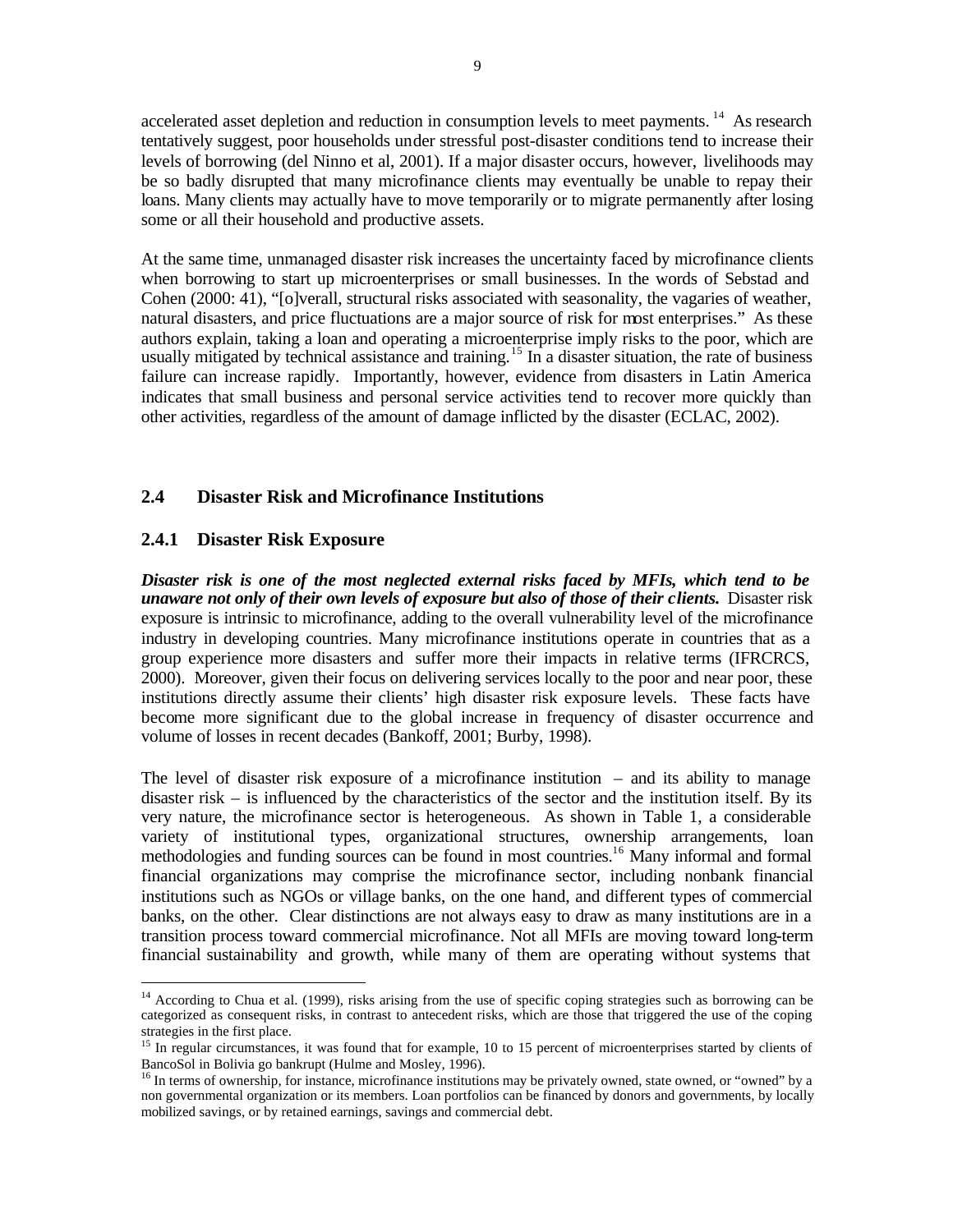adequately reduce risks (Robinson, 2001; MFN, 2000). Consequently, the microfinance sector in many countries is fragile and extremely vulnerable to the vagaries of exogenous factors, including natural disasters.

| Table 1 – A Typology of Microfinance Institutions |                                                                                                                                                              |                                                                                                   |                                                                                                                       |                                                                                                                                                                                   |
|---------------------------------------------------|--------------------------------------------------------------------------------------------------------------------------------------------------------------|---------------------------------------------------------------------------------------------------|-----------------------------------------------------------------------------------------------------------------------|-----------------------------------------------------------------------------------------------------------------------------------------------------------------------------------|
|                                                   | Commercial /<br>Formal                                                                                                                                       | Specialized /<br>Formal                                                                           | <b>Specialized NGO</b>                                                                                                | <b>Multipurpose NGO</b><br>/CBO                                                                                                                                                   |
| <b>Legal</b> form                                 | ?Banks<br><b>Trinance Companies</b><br>?Credit Unions                                                                                                        | ?Banks<br>?Finance Companies<br><b>?Credit Unions</b>                                             | 2NGO                                                                                                                  | ?NGO<br>2CBOS<br>?Village banks                                                                                                                                                   |
| Methodology                                       | <b>Mndividual Lending</b><br>?Instruments adapted<br>to client targets                                                                                       | ?Individual and/or<br>solidarity group<br>lending<br>?Leasing                                     | ?Individual and/or<br>solidarity group<br>lending                                                                     | Tindividual and/or<br>solidarity group<br>lending                                                                                                                                 |
| <b>Funding Sources</b>                            | ?Capital<br><b>?Certificates</b><br>?Inter-bank loans<br>?Clients' savings<br><b>?Donor</b> funds                                                            | ?Capital<br><b>?Certificates</b><br>?Inter-bank loans<br>?Clients' savings<br><b>?Donor</b> funds | ?Bank loans<br><b>2Subsidized loans</b><br>from private<br>organizations<br><b>?Social funds</b><br>?Donor funds      | ?Few bank loans<br><b>2Subsidized loans</b><br>from private<br>organizations<br><b>2Social funds</b>                                                                              |
| <b>Capacity to</b><br><b>Leverage Funds</b>       | High                                                                                                                                                         | High to medium                                                                                    | Low                                                                                                                   | Low                                                                                                                                                                               |
| <b>Type of Services</b>                           | ?Microfinance seen<br>as a means to expand<br>into new markets<br><b>Exclusive focus on</b><br>financial services.<br>and not only for<br>microentrepreneurs | ?Provision of<br>financial services<br>mainly to<br>microentrepreneurs                            | ?Provision of<br>financial services,<br>with some support<br>services such as<br>management and<br>technical training | ?Hybrid programs,<br>including financial<br>services and a broad<br>range of<br>development<br>programs such as<br>health, education,<br>and management and<br>technical training |

Adapted from Gulli (1998); Sebstad and Cohen (2000)

*A microfinance institution will be more or less exposed to disaster risk depending on the breadth (number of people reached) and depth (poverty groups reached) of outreach, and the spatial distribution of outreach (number of clients concentrated in disaster-prone areas or likely to suffer from a given disaster as a whole).* At the institutional level, disaster risk exposure – and eventually disaster impact – is related to the size, age and level of financial and operational sustainability of the organization. These characteristics underline another important factor: outreach, which influences external risks related to clients' socio-economic profile, competition environment, and the physical environment where the institution delivers its services and its clients live. The scale or breadth of outreach will also influence risk exposure of the institution depending on whether its clients tend to concentrate in economic sectors and activities that are highly exposed to disaster risk. Overall, small, locally based microfinance institutions are thus likely to be more vulnerable to natural disasters or fluctuations in agricultural yields than larger, more geographically dispersed institutions (World Bank, 2000a). As experience suggests, geographical diversification through a wide network allows MFIs to cross-subsidize (through risk-pooling) disaster risk management activities. Geographical dispersion may nevertheless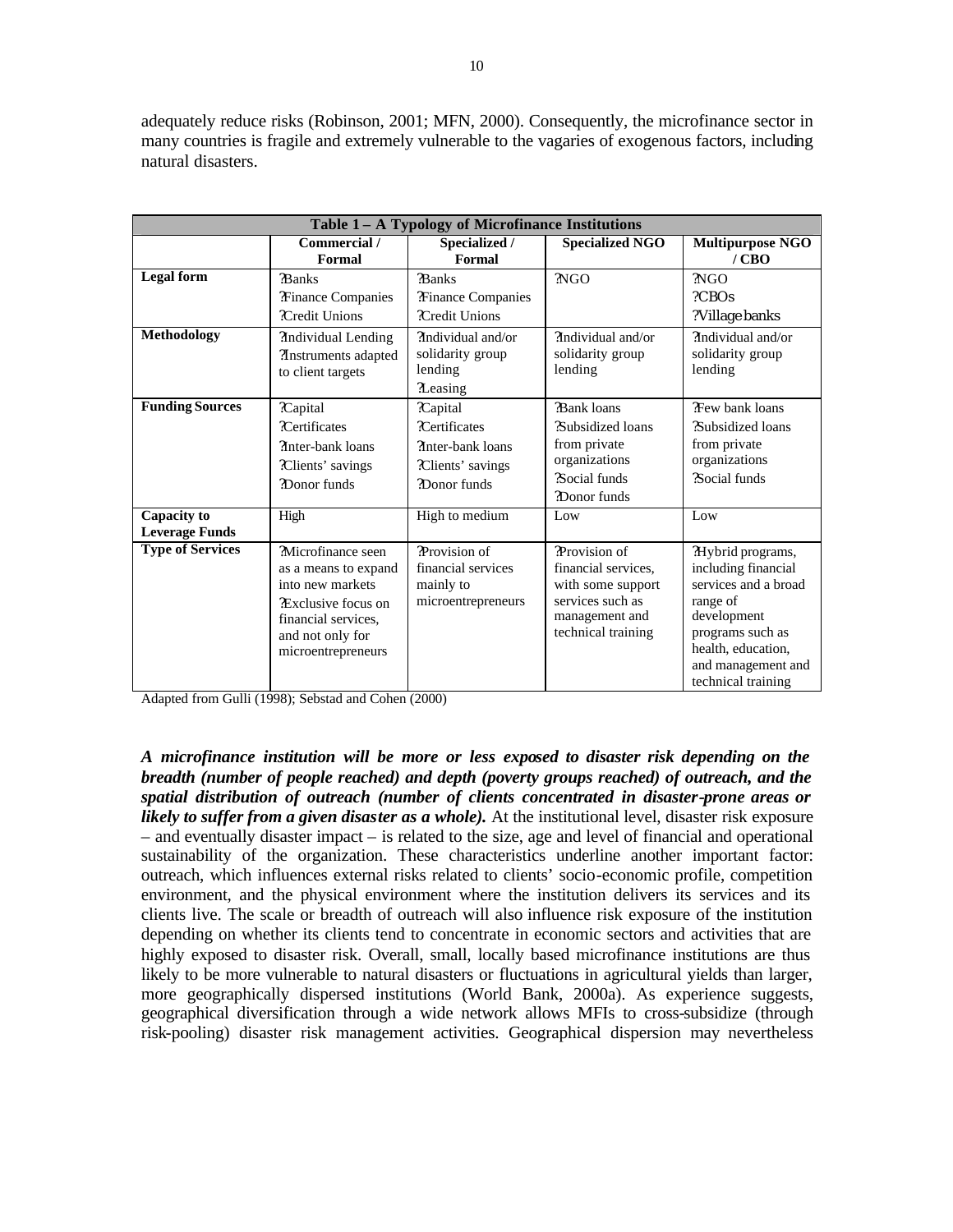increase risk exposure of an institution if most of its network is located in remote, disadvantaged areas that under normal circumstances represent higher operational costs. $17$ 

In respect of clients' profile, institutions reaching very poor clients will tend to be more vulnerable to disasters. The client profile, at the same time, is affected by the lending methodology of the organization, which in turn may affect financial viability of its programs. Although no conclusive evidence exists, a trade off between reaching poorer groups and financial sustainability has been suggested (Gulli, 1998).<sup>18</sup> In this respect, some microfinance experts have questioned the financial viability of village banking institutions, while others have found these institutions to be more vulnerable than solidarity group or individual lending institutions due to their focus on rural areas and on delivering small loans to very poor clients (Woller, 2000).

#### **2.4.2 Disaster Effects**

 $\overline{a}$ 

*Disasters cause direct damages and indirect losses to microfinance institutions*. **Direct damages** are reflected in the partial or total destruction of offices, equipment, information systems and records. **Indire ct losses** result from disruptions in service delivery and from the direct and indirect effects of the disaster on clients. **Macroeconomic effects** of disasters are felt by the microfinance sector as a whole and at different degrees by individual MFIs, particularly if there are significant changes in the macroeconomic environment due to, *inter alia*, inflation and/or devaluation.

Indirect losses related to disruptions in service delivery are due to the combination of the direct damages to the institution and its staff and to the overall infrastructure and telecommunications network where the institution normally operates. Disruptions are often significant given that microfinance operations are by nature labor intensive, and these institutions have to keep staff spread out in multiple outlets at locations that are convenient to clients. Indirect losses to a microfinance institution result from the effects of the disaster on clients. In fact, the severity of the event and clients' socio-economic profile and vulnerabilities will directly influence the extent to which an institution will be affected by a disaster, and the magnitude of and changes in the demand for its services and products.

As shown in Table 2, disaster effects will trigger or interact with some of the normal risks faced by MFIs, including institutional and strategic, operational, financial management and external risks. These effects will also make evident organizational vulnerabilities related to poor governance and/or poor governance structures. As all these risks materialize, the effects of the disaster on a microfinance institution will intensify. It is thus relevant to discuss the interaction between disaster effects and these risks.

<sup>&</sup>lt;sup>17</sup> This situation is exemplified by MFIs in West Africa attempting to have a large scale of outreach in a region characterized by low population density, low level and precariousness of monetary income among the population, inadequate infrastructure, and high disaster risk exposure (UNCDF, 1999b).

<sup>&</sup>lt;sup>18</sup> Conversely, a positive correlation has been suggested between financial sustainability and reaching many poor people (Gulli, 1998).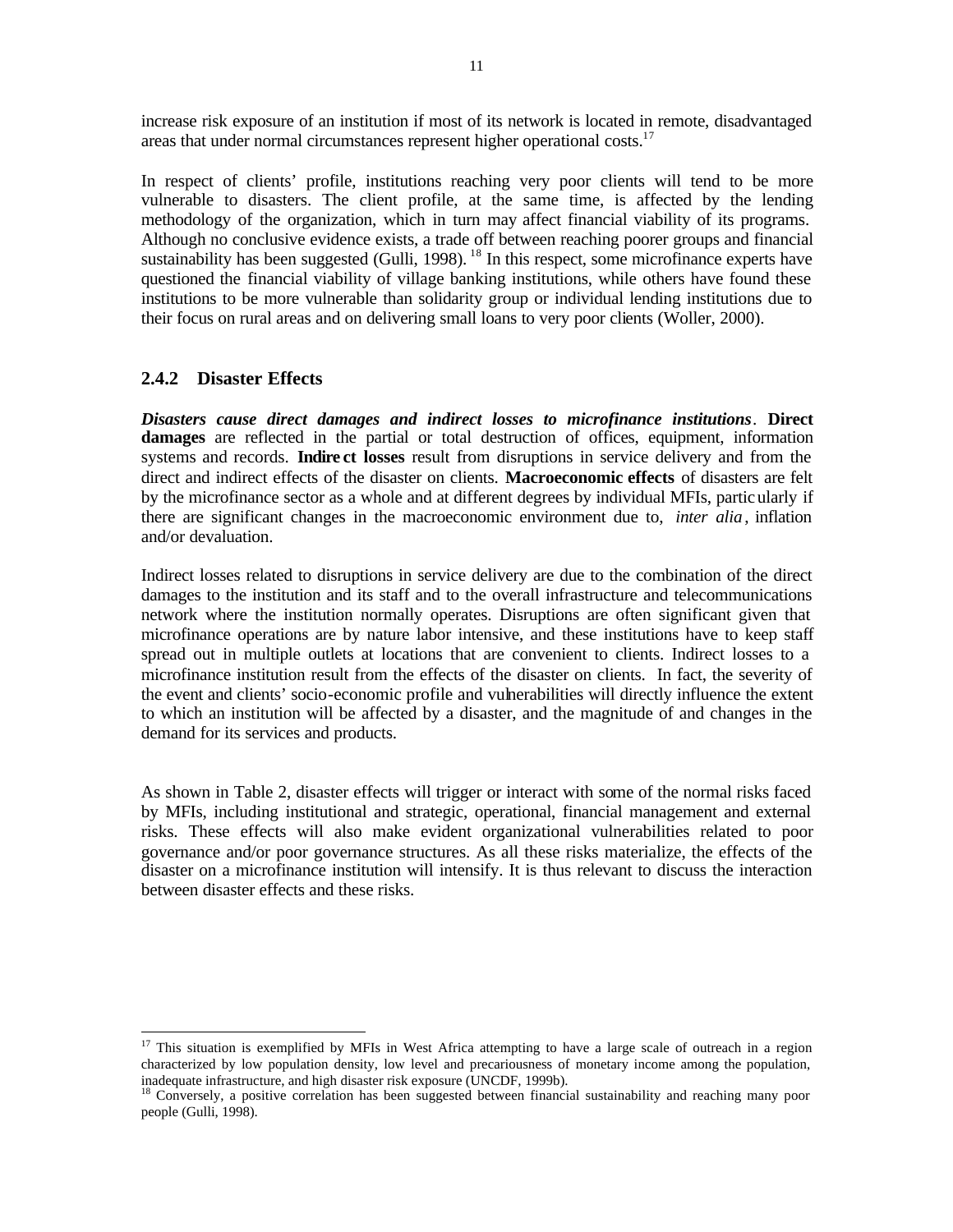| Table 2 - Categories of Microfinance Risks                                                                                                                                                                                                                                                                                                                                                                                                                                                                                                                                                                                                                                                                                                                                                                                                                                                                                                                                                                                                                                                                                                                                                                                                                                                                   |                                                                                                                                                                                                                                                                                                                                                                                                                                                                                                                                                                                                                                                                                                                                                                                                                                                                                      |                                                                                                                                                                                                                                                                                                                                                                                                                                                                                                                                                                                                                                                                                                                                                                                                                                                                                                                                                                     |  |  |
|--------------------------------------------------------------------------------------------------------------------------------------------------------------------------------------------------------------------------------------------------------------------------------------------------------------------------------------------------------------------------------------------------------------------------------------------------------------------------------------------------------------------------------------------------------------------------------------------------------------------------------------------------------------------------------------------------------------------------------------------------------------------------------------------------------------------------------------------------------------------------------------------------------------------------------------------------------------------------------------------------------------------------------------------------------------------------------------------------------------------------------------------------------------------------------------------------------------------------------------------------------------------------------------------------------------|--------------------------------------------------------------------------------------------------------------------------------------------------------------------------------------------------------------------------------------------------------------------------------------------------------------------------------------------------------------------------------------------------------------------------------------------------------------------------------------------------------------------------------------------------------------------------------------------------------------------------------------------------------------------------------------------------------------------------------------------------------------------------------------------------------------------------------------------------------------------------------------|---------------------------------------------------------------------------------------------------------------------------------------------------------------------------------------------------------------------------------------------------------------------------------------------------------------------------------------------------------------------------------------------------------------------------------------------------------------------------------------------------------------------------------------------------------------------------------------------------------------------------------------------------------------------------------------------------------------------------------------------------------------------------------------------------------------------------------------------------------------------------------------------------------------------------------------------------------------------|--|--|
| <b>Internal Risks</b>                                                                                                                                                                                                                                                                                                                                                                                                                                                                                                                                                                                                                                                                                                                                                                                                                                                                                                                                                                                                                                                                                                                                                                                                                                                                                        | <b>External Risks</b>                                                                                                                                                                                                                                                                                                                                                                                                                                                                                                                                                                                                                                                                                                                                                                                                                                                                |                                                                                                                                                                                                                                                                                                                                                                                                                                                                                                                                                                                                                                                                                                                                                                                                                                                                                                                                                                     |  |  |
| <b>Institutional and</b><br><b>Operational Risks</b>                                                                                                                                                                                                                                                                                                                                                                                                                                                                                                                                                                                                                                                                                                                                                                                                                                                                                                                                                                                                                                                                                                                                                                                                                                                         | <b>Financial Management</b>                                                                                                                                                                                                                                                                                                                                                                                                                                                                                                                                                                                                                                                                                                                                                                                                                                                          |                                                                                                                                                                                                                                                                                                                                                                                                                                                                                                                                                                                                                                                                                                                                                                                                                                                                                                                                                                     |  |  |
| <b>Strategic Risks</b>                                                                                                                                                                                                                                                                                                                                                                                                                                                                                                                                                                                                                                                                                                                                                                                                                                                                                                                                                                                                                                                                                                                                                                                                                                                                                       | <b>Risks</b>                                                                                                                                                                                                                                                                                                                                                                                                                                                                                                                                                                                                                                                                                                                                                                                                                                                                         |                                                                                                                                                                                                                                                                                                                                                                                                                                                                                                                                                                                                                                                                                                                                                                                                                                                                                                                                                                     |  |  |
| (a) Social Mission Risk<br>(a) Credit Risk (related to<br>(related to lack of a defined<br>general risk to earnings or<br>capital due to late and non-<br>target market and<br>monitoring mechanisms to<br>payments of loans; and to<br>ensure provision of<br>risk within individual loans<br>adequate financial services<br>(transaction risk) and to<br>to the intended clients)<br>risk intrinsic to the<br>composition of the overall<br>loan portfolio (portfolio<br>(b) Commercial Mission<br>(related to inability to set<br>risk)<br>adequate interest rates and<br>insufficient commercial<br>(b) Security Risk, including<br>fraud and theft (related to<br>orientation)<br>money flows in weak<br>(c) Dependency (similar to<br>information management<br>(b), but more specific to<br>systems, unclear policies<br>microfinance activities<br>and procedures and high<br>staff turnover. This risk is<br>started and supported by<br>international organizations<br>exacerbated in poor<br>economic environment and<br>/ NGOs as projects rather<br>crisis situations such as<br>than as independent<br>organizations)<br>disasters and war)<br>(d) Reputational Risk<br>(related to negative public<br>opinion that may affect<br>ability to sell products and<br>services or to access funds) | (a) Asset and Liability<br>(related to incapacity to<br>meet current cash<br>obligations in a timely and<br>cost-efficient way<br>(liquidity risk); to a<br>mismatch between terms<br>and interest rates and assets<br>and liabilities (interest rate<br>risk); to potential loss of<br>earnings due to fluctuations<br>in currency values, when<br>borrowing in one currency<br>and lending in another<br>(foreign exchange risk);<br>and to longer-term<br>investments representing a<br>good percentage of<br>institutional assets<br>(investment portfolio risk)<br>(b) Inefficiency (affected<br>by cost control and level of<br>outreach, and related to<br>lack of capacity in<br>managing costs per unit of<br>output)<br>(c) System Integrity<br>(related to quality of and<br>processing of information<br>entering the accounting and<br>portfolio management<br>systems) | (a) Regulatory (related to<br>regulations that can affect<br>operations and service<br>delivery such as restrictive<br>labor laws, usury laws,<br>contract enforcements, and<br>political interference)<br>(b) Competition (related to<br>lack of information on the<br>services of others to<br>position, price, and sell<br>own services, and<br>exacerbated by lack of<br>information on applicants,<br>and their current and past<br>credit performance with<br>other institutions)<br>(c) Demographic (Client<br>Profile) (related to<br>characteristics and<br>vulnerabilities of target<br>population)<br>(d) Physical Environment,<br>including disaster risk.<br>(This risks have two facets,<br>how these conditions affect<br>the MFIs, and how they<br>affect clients and their<br>enterprises, income streams<br>and capacity to repay)<br>(e) Macroeconomic<br>(related to changes in the<br>macroeconomic<br>environment. It also has<br>two facets) |  |  |

Source: Adapted from Churchill and Coster (2001) and MFN (2000)

#### **Institutional and Strategic Risks**

*An important challenge faced by microfinance institutions today is maintaining a balance between their social and commercial objectives*. The two aspects of the mission of microfinance, social and commercial, are challenged by disasters by, first, undermining the wellbeing impacts of their services on clients and the sustainability of these impacts. And second, by affecting the financial viability of microfinance services. Especially when caught unprepared, these institutions will have to struggle during a disaster to provide emergency and recovery services to their clients without jeopardizing their own institutional and financial health. A microfinance institution will rapidly lose control of portfolio quality, however, if it is unable to enforce its loan contracts. The most critical issue in the hands of a microfinance institution after a disaster is how to enforce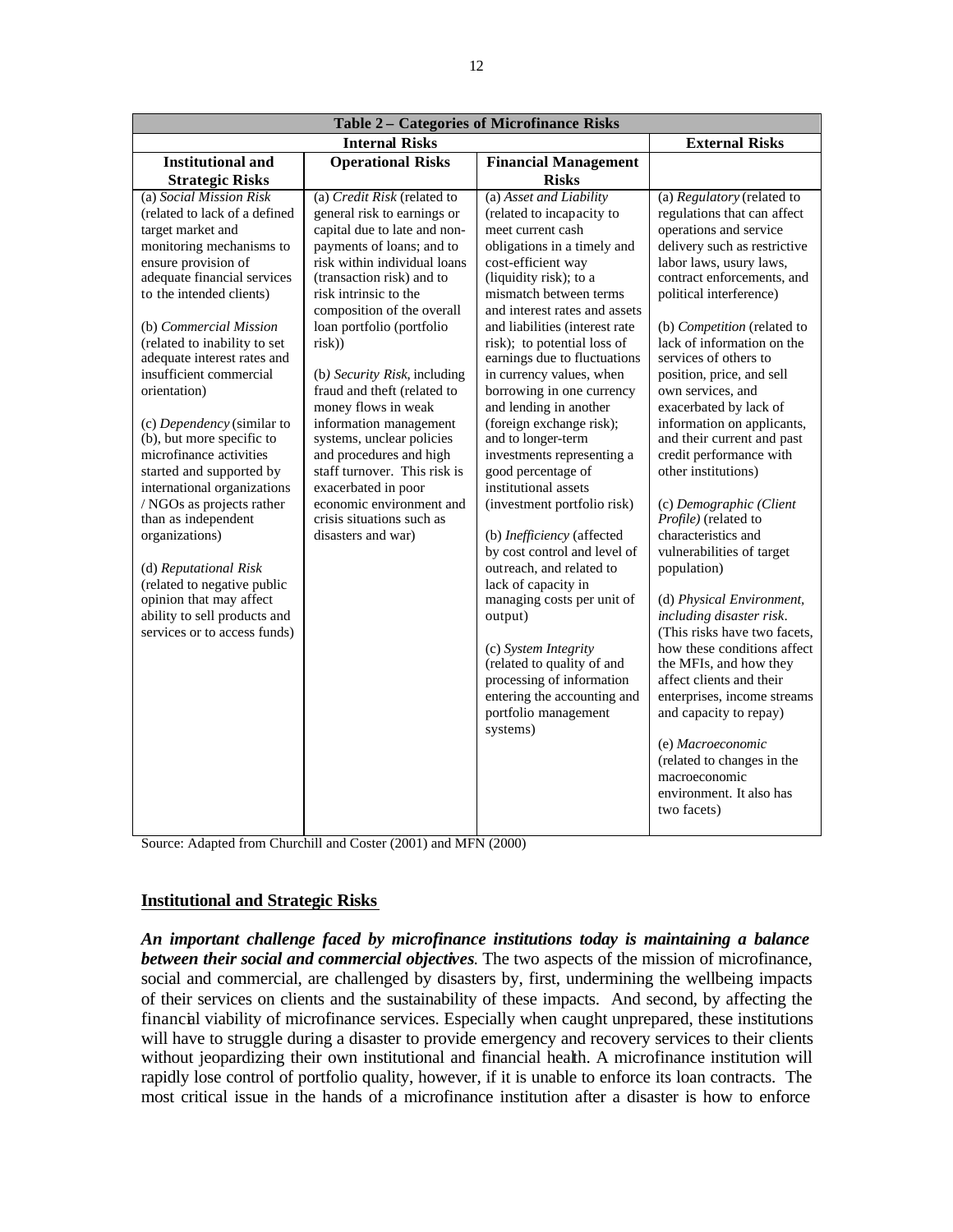these contracts while being sensitive to clients' suffering. Not uncommonly, **reputation risk** is high for microfinance institutions in a post-disaster situation. Reputation is a valuable, if intangible asset, that is not easily rebuilt.

**Dependency risk** may increase in the aftermath of a disaster for those MFIs that are still highly dependent on external financial and/or operational support, or reappear for those which have achieved some degree of self-sufficiency. In particular, this risk will materialize more acutely and rapidly for MFIs that depend heavily on subsidies. This adverse effect is due in part to the fact that the latter reach poorer households than more financially sustainable ones (Hulme and Mosley, 1998). Poorer households, as mentioned earlier, are precisely the ones which disasters tend to affect more overwhelmingly.

Strategically speaking, disaster effects will be more or less felt by a microfinance institution depending on the adequacy of its growth management. MFIs that have grown very quickly are likely to be more affected by a disaster than those which have expanded more carefully. When expanding too rapidly, these institutions may not take sufficient time to ensure that their loan products are well designed and that their lending methodology is effective, nor do they have time to develop a strong relationship with clients. Bottlenecks in the disbursement process due to capacity constraints related to premature expansion will most probably be exacerbated at the moment of a disaster.

#### **Operational Risks**

*Disasters typically trigger operational risks, encompassing credit and security risks. The type and magnitude of disaster and clients' profile will influence the level of potential losses related to credit risk, which is triggered by clients' difficulty in meeting the terms of their loan contracts.* **Credit risk**, also known as default risk, is the most common and usually the most serious risk for a microfinance institution (Churchill and Coster, 2001). Unless special arrangements – preferably in advance – are made, a disaster can be expected to cause deterioration in portfolio quality that will result not only in loan losses but also in high delinquency management costs. In addition to the loss of principal generated by loan defaults, MFIs can expect to bse income due to the inability to collect anticipated interest earnings. Opportunities for fraud and theft will also increase during the chaos of the post-disaster situation. Overall, institutions with poor portfolio quality will tend to suffer more, as well as those with weak internal control systems.

Credit risk is particularly heightened by a disaster due to its adverse effects on the non-traditional collateral or collateral substitutes that are the hallmark of microfinance, such as personal guarantees, household assets, forced savings, and peer group lending. Personal guarantees are difficult to honor by clients who have suffered serious losses, including household and productive assets. Clients are usually unable to continue contributing to the compulsory savings and may require access to their savings in the aftermath of a disaster. While individual lending is vulnerable to disaster effects on individual households, the strength of the group lending methodology is weakened by the covariant nature of disasters.<sup>19</sup> When all group members are badly and simultaneously affected by a disaster, exercising social pressure becomes less feasible: once one person in the group fails to pay, a domino effect will most likely follow and the whole group will default (Nagarajan, 1998). As experience seems to indicate, the larger the group, the more difficult it will be for the group to complete loan repayments after a disaster, and thus to

 $\overline{a}$ <sup>19</sup> Interestingly, during the economic crisis in Bolivia, individual lending methodology had a stronger performance than group-based methodology (Rhyne, 2001).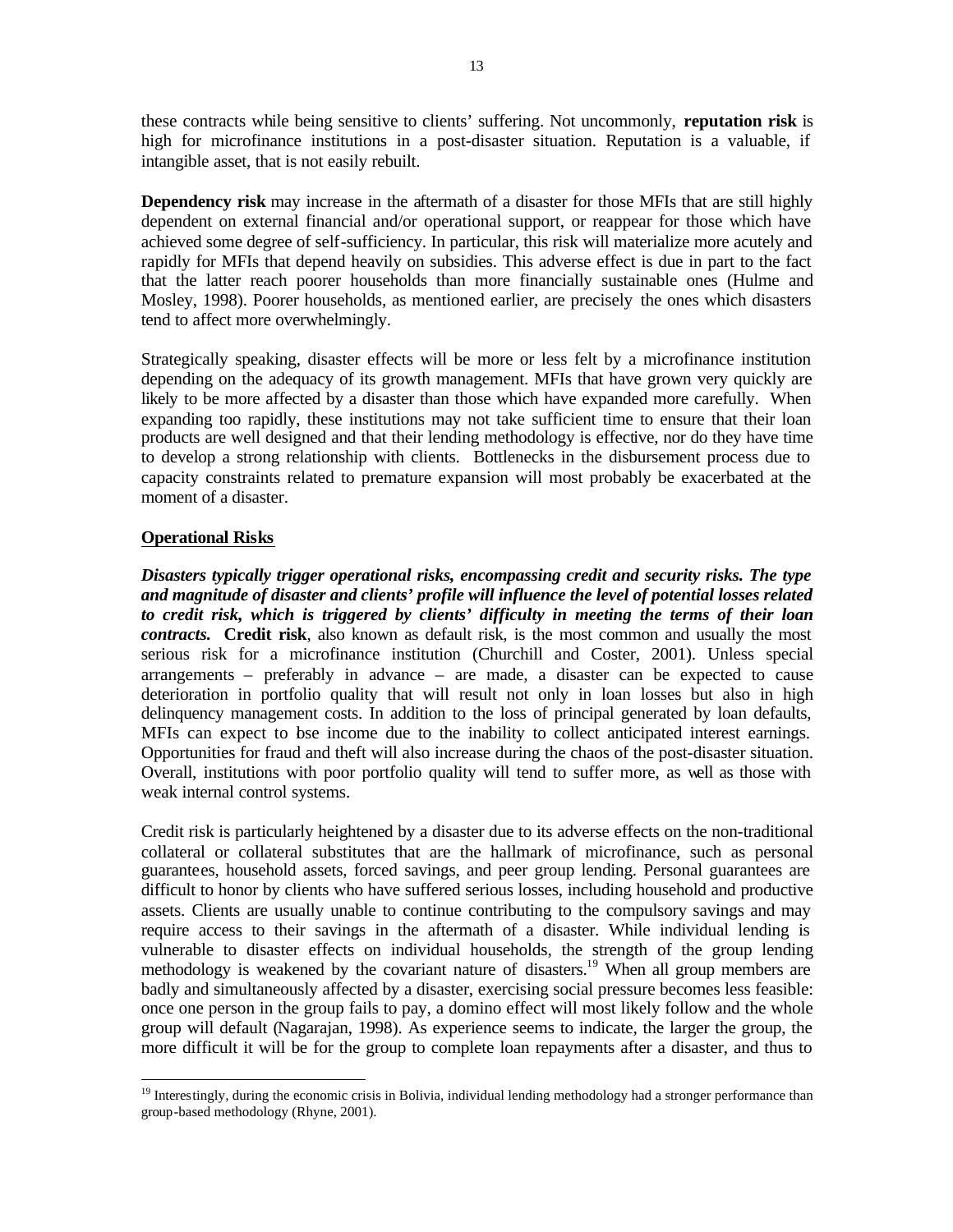qualify for a new round of loans (MBP, 2001a). Vulnerability of the group-based methodology is also influenced by the length of time the group has been in existence. Empirical findings suggest that the older the group, the higher the probability that its members will feel entitled to default, and by extension, the less effective 'group guarantee' becomes (Wright et al., 1999).<sup>20</sup>

**Transaction risks** will increase during the disaster response stage, particularly if MFIs are caught unprepared. It is not easy to apply the procedures recommended for a sound microfinance practice, such as adequate borrower screening techniques and quality procedures for loan disbursements, to mitigate transaction risks during an emergency. Transaction risks tend to increase after a disaster given that MFIs will probably need to handle a higher volume of smaller transactions under operational constraints.

#### **Financial Management Risks**

 $\overline{a}$ 

*Disasters can seriously undermine the financial performance of microfinance institutions, and by extension, the health of the sector, by triggering and/or interacting with risks affecting their asset/liability management capacity and efficiency level*. From a financial perspective, asset/liability management consists of managing the spread or, put differently, maintaining a positive difference between the interest rate on earning assets and the cost of funds (Churchill and Coster, 2001). To manage the spread, MFIs normally have to deal with liquidity, interest rate, foreign exchange and credit risks. Liquidity and interest rate risks, and as explained earlier, credit risk, are particularly amplified by disasters.

**Liquidity risk** materializes after a disaster as MFIs face constraints in meeting its immediate demands for cash for loan disbursements, bill payments and debt repayment. Liquidity shortfalls emerge, first, from destabilizing cash fluctuations due to the simultaneous decline in cash inflows and increase in cash outflows; and second, from mounting pressure on capital reserves due to clients' immediate post-disaster demand for rescheduling of outstanding debt and granting of new loans (Nagarajan and Brown, 2000). In addition, clients will eventually demand new services or a different kind of assistance to meet consumption needs and to replace their housing and productive assets. Decline in cash inflows will depend on the degree to which clients lose loan repayment and savings contribution capacity due to the simultaneous disruption in income sources and increases in basic expenditures. Magnitude of cash outflows increases will depend on clients' success in accessing cash reserves and/or quick disbursing cash advances of any type, in order to address their own liquidity constraints. Significantly, liquidity risk and credit risk interact under disaster conditions, further weakening the financial health of MFIs. When loans are not repaid on time, for instance, the loss of liquidity is accompanied by an increase in credit risk. Similarly, when delinquency increases after a disaster, liquidity problems will be simultaneously triggered as cash inflows diminish while cash outflows may be growing (MFN, 2000).

The above effects may lead to short term liquidity crises and medium term capital losses for specific institutions, while also causing long-term slow down or reduction in the growth of the microfinance sector. Efficient liquidity management will help minimize the disaster effects on cash flows, but there is a limit to the amount of cash reserves that is optimum for a microfinance institution to maintain at any given time. Cash inflow decline is by and large beyond the control

 $20$  This is an important finding on group-based lending methodology since it would indicate that the social capital built among members tend to have, after a certain time, negative effects on the risk exposure of the portfolio of a microfinance institution. Planning to graduate clients from group-based to individual lending might be relevant in this context.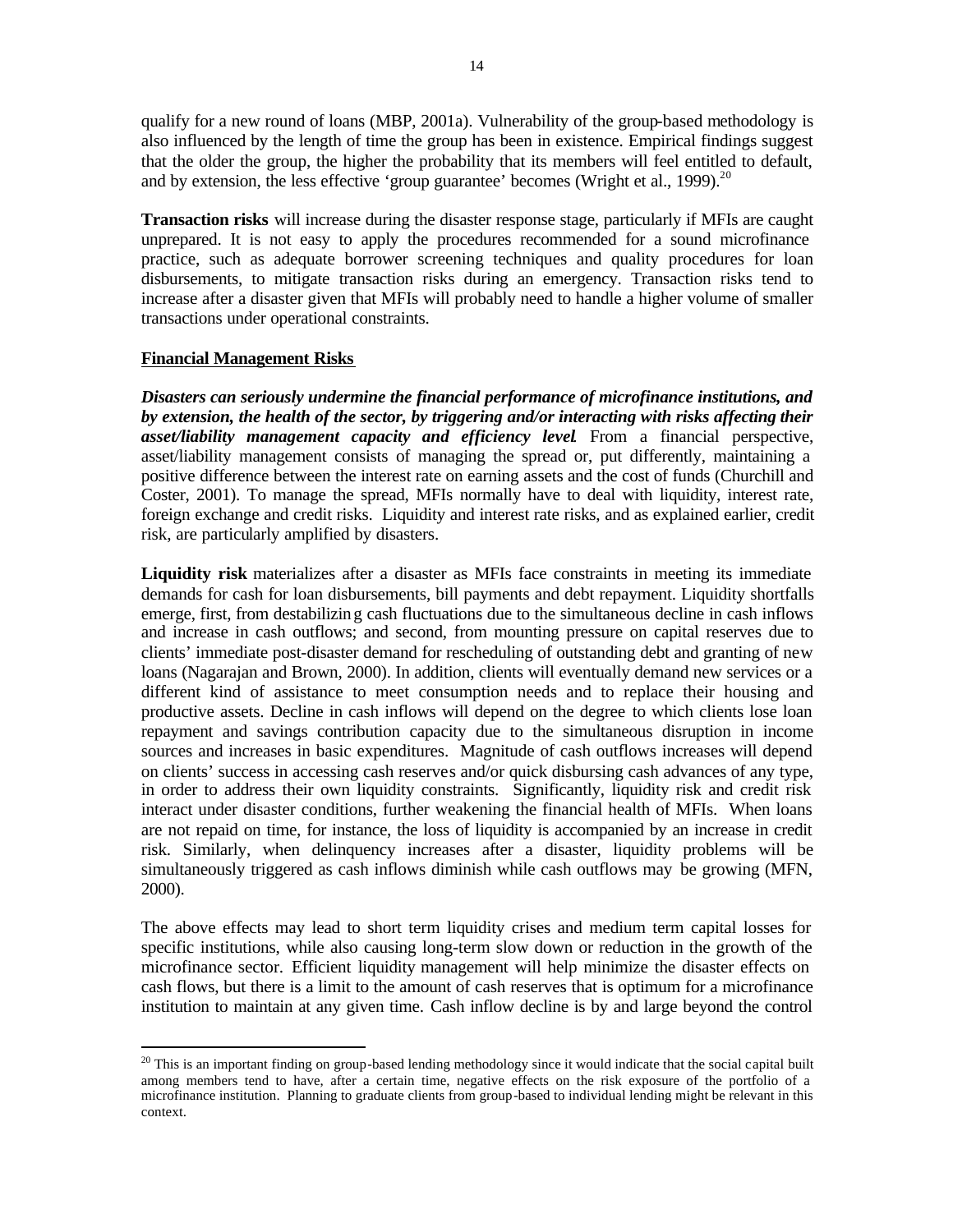of a microfinance institution. Declines in cash outflows may be easier to monitor and control, but the reputation of the institution would suffer if not assistance is provided to clients. Normally, the incentive for clients to pay back their loans is that they will receive subsequent loans. After a disaster, they urgently need cash through loans and access to their savings, while facing constraints to meet loan payments. If the microfinance institution cannot meet disbursement requirements and withdrawal requests, the relationship with clients will deteriorate while portfolio and reputational risk will increase.

One of the main factors affecting liquidity of a microfinance institution after a disaster is its capacity to leverage funds. Non-deposit taking MFIs may suffer less liquidity constraints after a disaster than those that do, provided that they have access to funds to respond to clients' credit needs. In fact, overall operational risks tend to be higher for MFIs offering additional financial services such as savings and insurance than those focusing solely on microlending (MFN, 2000). Among institutions that mobilize savings, experience suggests that those that mobilize voluntary savings might face less acute liquidity constraints in a post-disaster situation than those collecting compulsory savings. The difference seems to lie in the fact that voluntary savings attract not only poor clients but also better off ones, are untied to borrowing, and are on average larger than mandatory ones, thus providing more room to accommodate sudden cash outflows.<sup>21</sup> Voluntary savings mobilization, at the same time, allows MFIs to build equity to access commercial sources of funding (Robinson, 2001). The final level of effects of the disaster on a microfinance institution will depend on the extent to which it has relied on savings to fund loans, the health of its investment portfolio and the range of deposit instruments used to mobilize voluntary savings. As discussed in Section 4, however, savings mobilization poses other kind of risks for MFIs and clients.

**Interest rate** risk will become a serious problem if the disaster gives way to a high, medium to long term inflationary effect. As inflation rises, the interest rates on loans may not be adequate to offset its effects, at a moment when MFIs will find it difficult to adjust lending rates. As a result, the spread between interest earnings and interest payments will diminish, and the profit margin will be adversely affected. Many mature MFIs are not regularly charging sufficient interest rates to cover expenses related to credit delivery, and have to be subsidized by donors and/or governments (Churchill and Coster, 2001). Under such circumstances, disasters can trigger interest risk without a significant inflationary effect, thereby increasing dependency levels of MFIs and slowing down their path toward sustainability.

**Inefficiency risk** is triggered by the disaster's effects on a microfinance institution's ability to manage costs per unit of output, which normally depends on cost control and outreach. MFIs deal with efficiency issues by increasing the number of clients to achieve greater economies of scale, streamlining systems to improve productivity, and cutting costs. Disasters, depending on their magnitude, tend to cause medium to long term decline in effective loan demand due to the reduction in debt absorption capacity of existing and prospective clients. As such, it may be difficult for a microlender to maintain the client base, let alone grow during the recovery process, thus facing limitations in outreach and productivity improvements. The latter is further constrained by the fact that during the disaster emergency and recovery process, staff can be overstretched dealing with issues beyond their regular duties, and that overall administrative costs, including operating expenses, will be higher. Service delivery costs will be particularly affected by disruptions in infrastructure and communications. As a result, the average cost per

<sup>&</sup>lt;sup>21</sup> The 6:1 ratio of savings accounts to loans of BRI in Indonesia compared to the 1:1 ratio of Grameen Bank in Bangladesh illustrates clearly the difference between mobilizing voluntary savings from the general public and requiring compulsory savings from members (Robinson, 2001).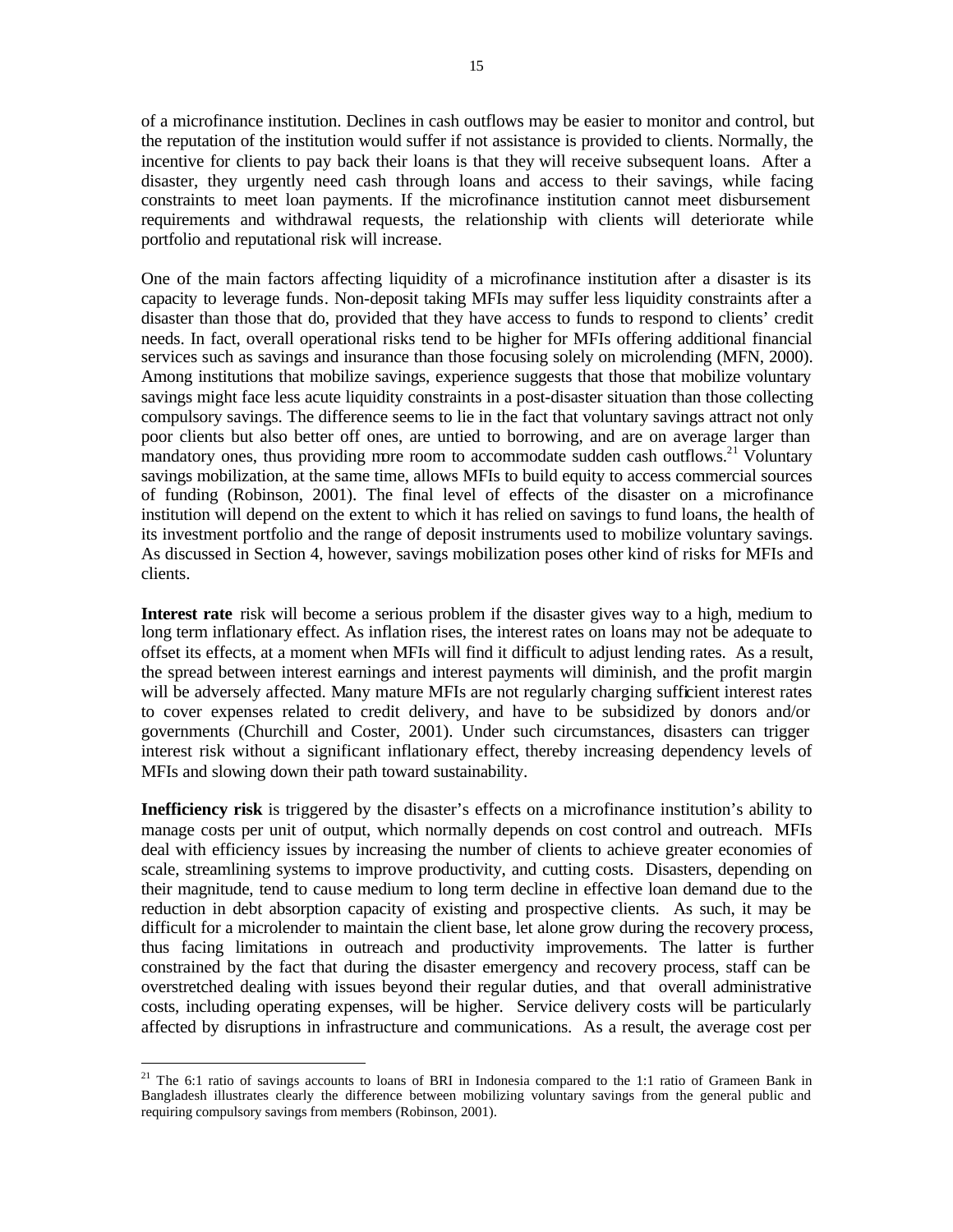client or per loan can be expected to increase. The costs of making small loans are normally high, and can become even higher during a disaster.

#### **External Risks**

 $\overline{a}$ 

*Disasters, one of the external risks faced by microfinance institutions, can trigger or interact with other external risks, especially the nature of sector competition and macroeconomic risks*. In some countries, microfinance has become increasingly competitive as, in addition to MFIs, new actors such as regular banks and consumer credit companies have entered the market, often without knowing it well. Competition in itself is not a problem provided that the various players in the sector have sufficient information to position, price and sell their own services vis-à-vis those of their competitors; and to provide loan services to clients based on their current and past credit performance with other institutions (Churchill and Coster ,2001). Competition has intensified, however, in environments characterized by lack of information (i.e., information asymmetries). Often, competition has led to overindebtness of clients and higher portfolio risk for all microlenders (Robinson, 2001). Higher risk exposure of microfinance clients has resulted in higher delinquency rates and pressure to refinance loans, even under normal circumstances. When a disaster hits under these conditions, the consequences for microfinance institutions can indeed be catastrophic. Finally, MFIs are highly susceptible to changes in the macroeconomic environment, and particularly to changes related to devaluation and inflation, which are often triggered by disasters. Similar to a disaster, the economic fluctuations brought about by macroeconomic instability will affect microfinance clients more than other population groups, hindering their income generating capacity and consequently their ability to repay loans.

#### **2.4.3 Contrasting Examples of Disaster Effects**

Bangladesh helps illustrate how the disaster effects discussed above interact. The structure of the microfinance sector in this country shows two distinct groups: the sector 'giants,' namely Grameen Bank, Proshika, the Bangladesh Rural Advancement Committee (BRAC), and the Association for Social Advancement (ASA), which together share over 95 percent of the microfinance market.<sup>22</sup> These institutions, being the most influential and professionally managed and staffed, tend to capture most of the grants given by foreign donors (World Bank, 1996). A second group, which has the remaining 5 percent market share, is comprised of more locallybased institutions that must rely on the *Palli Karma Sahayak Foundation* (PKSF), an apex organization, for funding. A large number of marginal institutions do not belong to the PKSF network, and are small and remotely located (World Bank, 1999a). The newer institutions are faced with the dilemma of improving outreach by taking in increasingly riskier clients in terms of repayment capacity (Nagajaran, 1998). Because of the way the sector has evolved, only the large MFIs have managed to establish some decent level of financial self-reliance (Sobhan, 1998).

All MFIs in Bangladesh continue to face organizational and financial difficulties after a disaster (World Bank, 1999a). After the 1998 floods, for instance, the sector needed a cash infusion of about US\$200 million to continue their operations (Hasan and Faisal, 1999; World Bank, 1999a). To a great extent, the vulnerability to disasters is are related to the fact that a sustainable microfinance model is yet to emerge in the country, while liquidity and dependency risks remain high. In disaster situations, as in their normal operations, most microfinance institutions continue

<sup>&</sup>lt;sup>22</sup> Proshika, BRAC and ASA are incidentally three of the world's largest NGOs providing microfinance. Among 524 NGOs surveyed in 1999 these three organizations had 60 percent of total members, 62 percent of outstanding loan balances and 64 percent of total savings of the microfinance sector (Robinson, 2001).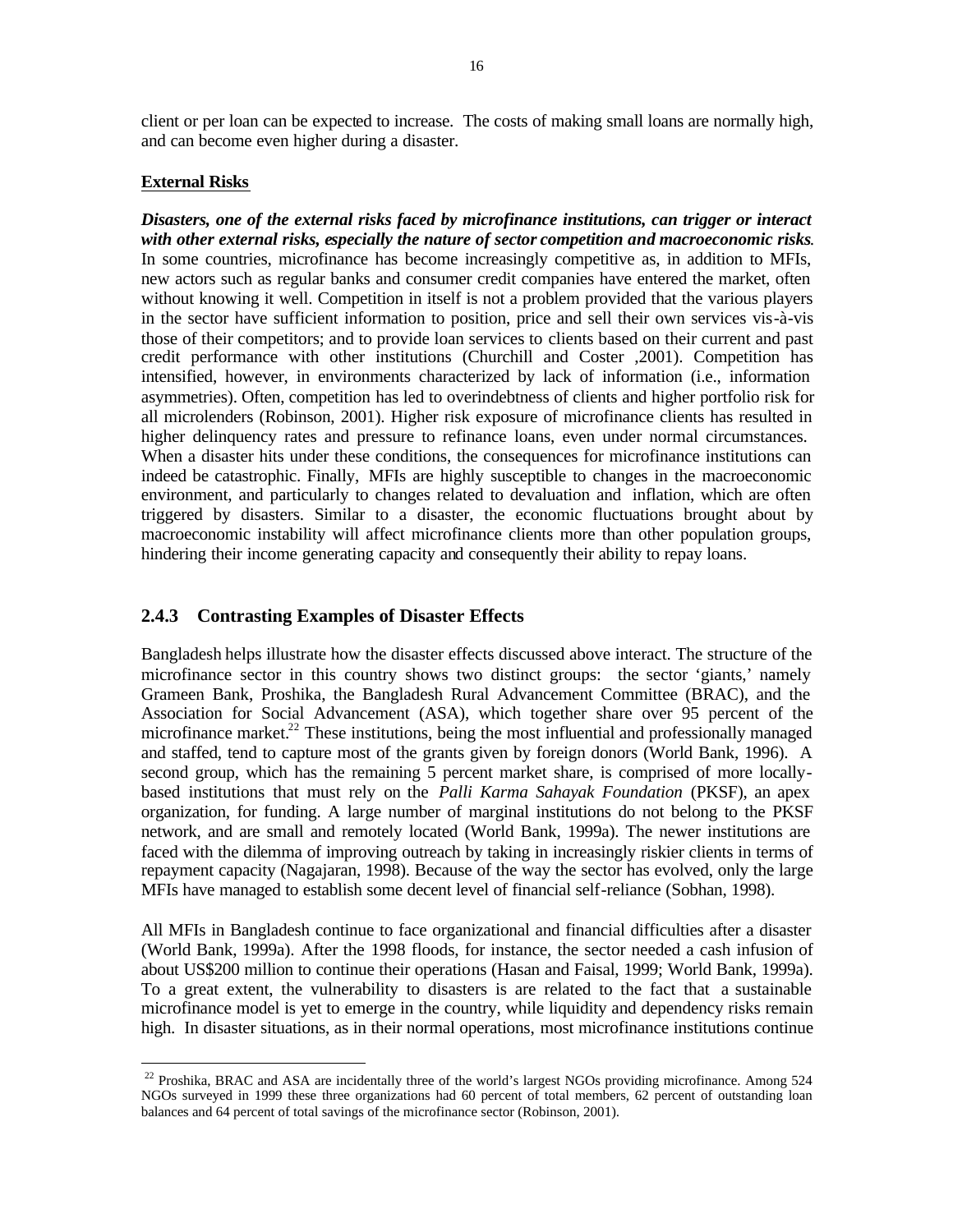to depend heavily on donors, who fund most of their overheads, capital costs and program interventions. While institutions with poor supervision and monitoring capacity and inadequate financial management suffered significant losses after the 1998 floods, most MFIs experienced difficulty in giving access to clients' compulsory savings.<sup>23</sup> Moreover, most the funds collected as savings had been lent out, and it was very difficult for MFIs to meet the demand in affected areas for withdrawals (Nagarajan and Brown, 2000). The smaller institutions had to limit withdrawals to 50 to 75 percent of client balances. Many MFIs continued to experience liquidity constraints long after the floods as clients needed time to redeposit the funds that they withdrew in 1998.  $24$ 

Risk due to competition has reached a destabilizing level of intensity in certain areas, further increasing disaster vulnerability of MFIs in Bangladesh. In a growing number of districts, as many as five or more microfinance providers are operating in a single village. The numbers of clients who are members of two or more of these providers, and who have received multiple loans have risen dramatically (Graham, Matin and Christen, 2001). Repayment discipline has deteriorated, and many clients have defaulted on their loans with a given institution, as they feel confident that access to financial services will be provided by an uninformed competitor. This situation has made it harder for established MFIs such as Grameen Bank to control loan repayment behavior of its clients, particularly after disasters.<sup>25</sup>

Wide coverage and institutional self-sufficiency come together in Indonesia, making the country a good example of sustainable microfinance (Robinson, 2001). The relative imperviousness to crisis of the Bank Rakyat Indonesia's microbanking division or *unit desa* system can be contrasted to the vulnerability of MFIs in Bangladesh and other countries. BRI is a century old state-owned commercial bank that has developed a profitable, large-scale microfinance delivery system through its microbanking division.<sup>26</sup> The primary mission of BRI is to provide banking services to urban and rural communities through savings mobilization and credit delivery to small and medium microenterprises. Although BRI does not target the poorest, these clients are served by the *Badan Kredit Desa*, the village-owned credit organizations that the Bank supervises and often provides with commercial loans.

In mid-1997, Indonesia was hit the hardest among Southeast Asian countries by a monetary crisis while a severe drought was underway. The drought lasted through 1998, and led to the loss of an entire rice crop, which resulted in rising prices and diminished rural demand for products and services of microenterprises. Rural areas were more affected by the drought, while urban areas were more affected by the monetary crisis. The country's financial system collapsed but major commercial microfinance players, such as BRI's microbanking division, were not adversely affected. For the most part, borrowers under KUPEDES or general rural credit – the single credit instrument of the desa units – continued to meet their loan payments. The credit repayment record, however, was not uniform within BRI, and other divisions were in fact impacted by the

 $23$  Grameen Bank reported that 95 percent of affected clients withdrawn their funds during the 1998 floods (Nagarajan and Brown, 2000).

<sup>&</sup>lt;sup>24</sup> By 2000, for example, only half of the 660,000 clients of BRAC in Bangladesh who withdrew money to cope with the 1998 flood had re-deposited these funds into their compulsory savings (Nagarajan and Brown, 2000).

<sup>25</sup> As reported in the World Bank's *Development News of November 27, 2001*, at least 19 percent of loans given by Grameen Bank are now overdue by at least a year due to the combined effects of the 1998 floods and loss of repayment discipline among clients. Increasingly, the best option left to Grameen Bank has been to refinance these overdue loans. <sup>26</sup> BRI is one of three state-owned commercial foreign exchange banks in Indonesia. Although fully owned by the Government, it operates under the norms and regulations mandated for commercial banks in the country (Patten et al., 2001). In addition to microbanking, BRI has other divisions or strategic business units that provide retail banking and corporate loans.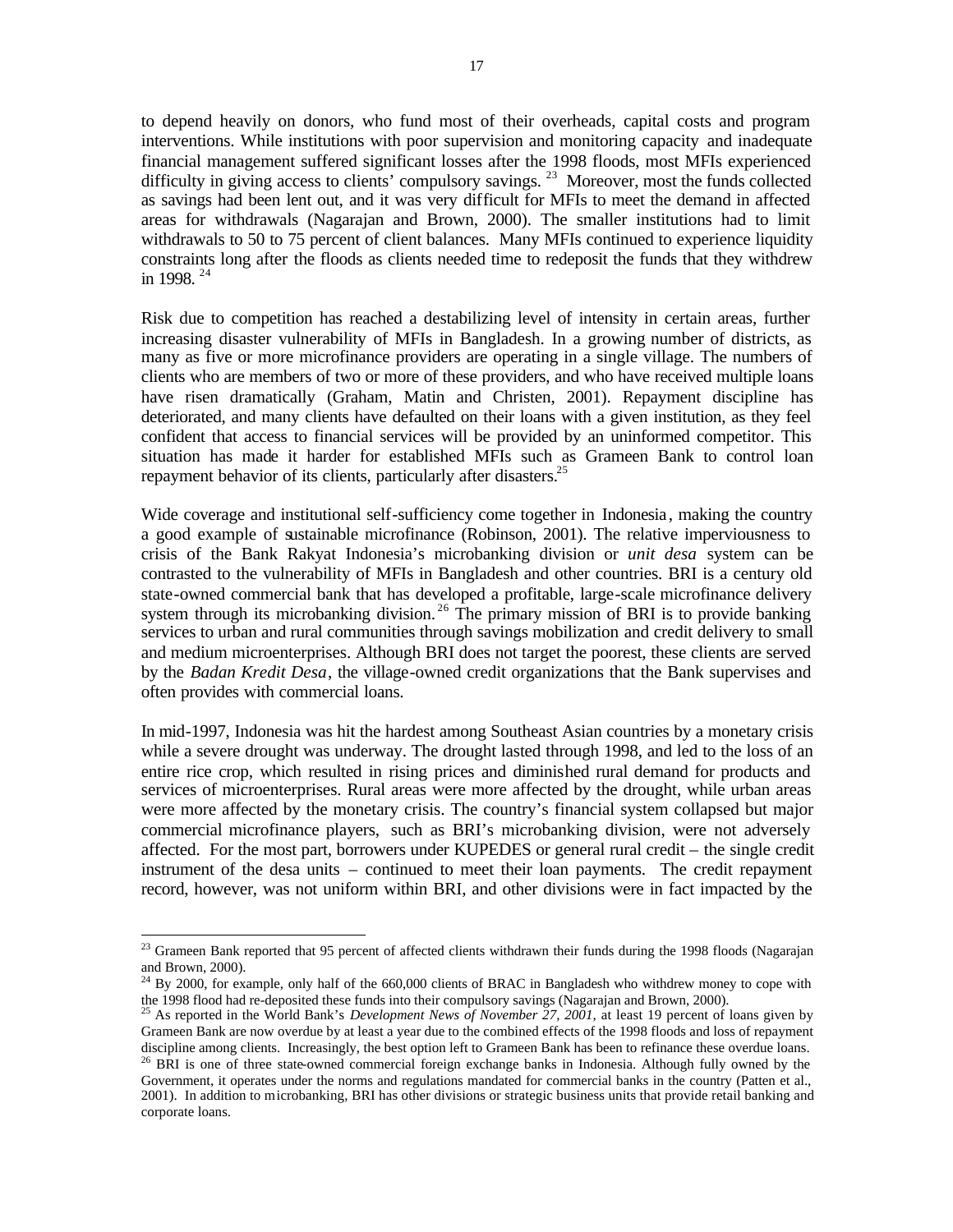crisis.<sup>27</sup> The microbanking units actually saw an increase in number of savers and volume of savings (Patten et al., 2001; Robinson, 2001). Simultaneously, demand for new microfinance loans decreased due partially to clients' feeling of uncertainty in the face of an unprecedented high inflation rate.<sup>28</sup> The large increase in savings was motivated by clients' search for safety and easy access to deposits when needed. Although all deposits at all banks had been guaranteed by Bank Indonesia, people wanted a solid institution where withdrawal of funds would not be entangled in procedures for restructuring or closure. An additional incentive for increased savings was the jump in interest rates on time deposits and on SIMPEDES (rural savings scheme), $^{29}$  the main unit passbook type of savings instrument. As reported by Patten and colleagues, the rate on time deposits went from 19 percent for a one-month time deposit in January 1998 to 57 percent in September 1998, and the rate paid for SIMPEDES went from 16 percent to 20 percent during the same period.

At a general level, the microbanking division was relatively protected from the monetary crisis because its clients had microenterprises oriented toward the domestic economy and borrowed in local currency (Robinson, 2001). However, clients in rural areas were negatively affected by the drought. What was perhaps more relevant according to Robinson was, first, that the clients trusted and liked the institution and its products; and second, that the portfolios of the microbanking division had an excellent quality and liquidity before the crisis and the drought. Similar to other countries, the emergency highlighted the fact that microfinance clients value their access to credit and savings services very highly (Patten et al, 2001). More specifically, as explained by these authors, the microbanking division was protected by the design of their financial products and the response to the emergency, which encouraged a pattern of behavior among clients that reduced their enterprises' vulnerability to external shocks and increased confidence of borrowers and savers in the institution respectively. KUPEDES loans, in particular, are installment loans adjusted to the cash flow of the client and its type of enterprise. As the clients payback their installments, they regularly reinvest profits to keep the level of business, thereby building equity and lowering their loan leverage, which together increase resilience to external disturbances such as sudden interest rate increases or costumer demand reductions, as happened during the 1997-98 emergency. The savings products of the units, on the other hand, offer security, access and a fair return, and distinguish between 'savings' (passbook accounts) and 'investments' (time deposits). While savings tend to be reasonably stable and long term, used by clients mainly for lumpy payments or family emergencies, investments tend to be more volatile and speculative. Moreover, taking into account the psychological importance of providing borrowers with some stability, BRI was purposely slow in raising the KUPEDES rate even as the costs of funds grew, choosing rather to take smaller interest spreads until it became unfeasible to do so. BRI also kept access to credit as open as possible, allowing those borrowers who paid on time to borrow again, provided their enterprise justified it.

The case of Bolivia is also relevant, considering that the microfinance sector in this country has reached an unprecedented level of commercialization, while becoming increasingly vulnerable to

<sup>&</sup>lt;sup>27</sup> Overall 1998 losses experienced by BRI did affect the microbanking division in certain areas. Although the units remained profitable, the bank's investment budget shrunk and the units were faced with no money to replace aging equipment or to buy new equipment for new units (Patten et al., 2001).

 $^{28}$  Interestingly, a similar phenomenon has also been observed in the case of earthquakes due to the insecurity generated by continuous aftershocks. One of the most dramatic examples of this occurred during the January 2001 earthquakes in El Salvador. According to David Larson (personal communication), in El Salvador many MFIs did not experience high demand for loans in the aftermath of the disaster since clients were afraid of borrowing, even for emergency needs, as they were facing the uncertainty generated by a prolonged period of aftershocks.

<sup>&</sup>lt;sup>29</sup> SIMPEDES mobilizes resources at the village level, with additional incentives provided by having a lottery component.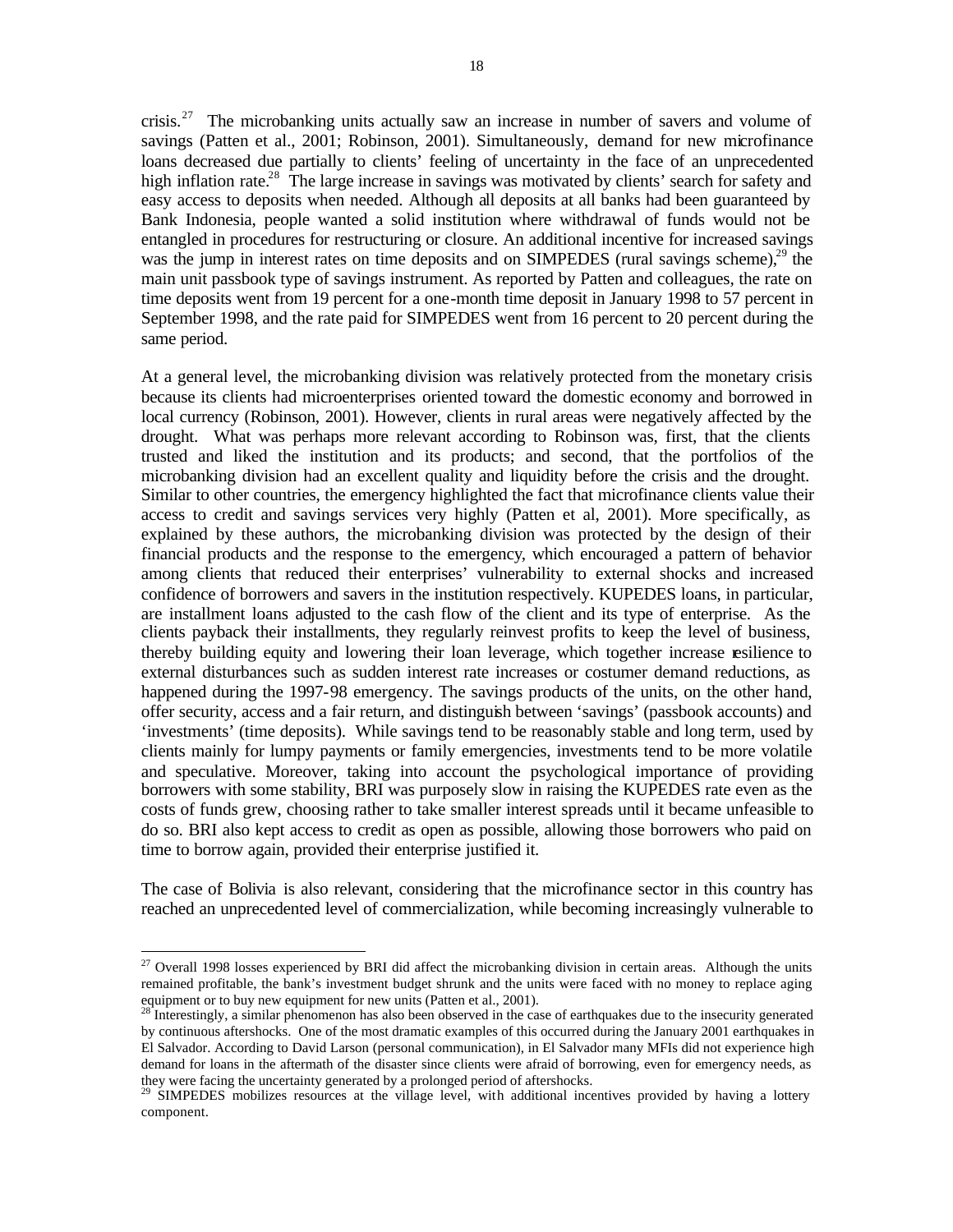external risks such as macroeconomic fluctuations and natural disasters. In the late 1990s, the microfinance sector in Bolivia had become increasingly competitive as a number of private commercial players had entered the market, and microcredit and consumer lending had grown immensely while increasingly overlapping in terms of clients.  $30$  Many clients, who – as experience has demonstrated in many countrie s – are not good judges of their own debt capacity, were taking on multiple loans from different institutions for productive investments and consumption. The microfinance sector was in the middle of this competitive maelstrom when an economic crisis hit the country. As Robinson (2001) explains, as the economic crisis achieved full speed in 1999, practically all MFIs found themselves in financial trouble as clients where overburdened by debt and in need of refinancing. Repayment behavior had been adversely impacted by direct competition from consumer lenders, which had a more flexible lending philosophy regarding loan delinquency and overlending than MFIs.<sup>31</sup> When the economic crisis was felt in the informal sector, clients started to let repayments slip, and many more began to use proceeds of one loan to pay off another – a practice known as "bicycling" loans. Both microfinance lenders and consumer lenders suffered as default spread between 1999 and 2000. Subsequently, the crisis of overindebtedness among microfinance clients became visible, resulting in a borrowers' revolt motivated, to some degree, by their growing negative perception of MFIs (Ryhne, 2001).

The consumer credit market eventually crashed down since its large portfolio was overly exposed and their relationship with clients was tenuous at best. As explained by Rhyne (2001), the microfinance sector survived the crisis, but still remains vulnerable since MFIs experienced the highest delinquency ever registered in the sector and a dramatic fall in profits. The fact that growth in numbers of clients had stalled during the crisis while portfolios rose seems to indicate that many MFIs moved further upmarket, to the detriment of the social objectives of microfinance. As a survival strategy, MFIs – with the blessing of the Superintendency of Banks – increasingly began to use rescheduling, a practice they have rarely used before 1999 as it was considered highly risky, and likely to have a long-term adverse effect on repayment discipline if used too often or widespread. In general, however, all the main microfinance institutions in Bolivia strived to maintain their commercial orientation and to continue charging full-cost interest rates. Currently, microfinance in Bolivia continues to be a commercially-oriented, competitive business, although substantial portions of the market are saturated. After the crisis, however, the government launched a major macroenterprise / microfinance initiative, while the donors continued to supply millions of dollars.

The impact of Hurricane Mitch on microfinance institutions in Central America follows a similar pattern to the one observed in Bangladesh. In addition to liquidity problems, increased operational costs, and portfolio losses due to unrecoverable loans, there is an important impact triggered by the disaster response in Central America: the undermining of financial discipline and repayment behavior of clients by the flow of uncoordinated emergency aid, particularly grant money (ACODEP, 1998). Many MFIs felt that the hurricane affected them badly, but that relief agencies affected them even more.<sup>32</sup> But it is not only clients' behavior that can be adversely

<sup>&</sup>lt;sup>30</sup> In theory, the market for consumer lending is different to the market for microcredit. The former is supposed to target salaried employees while the latter targets informal entrepreneurs. In practice, there has usually been some overlap between the two (Rhyne, 2001). In Bolivia, the overlap was exacerbated due to the lack of a large number of prime salaried employees. As Rhyne explains, consumer lenders soon realized that they had to target lower-grade employers and independents (i.e., microentrepreneurs) to achieve their expected lending volumes.

 $31$  Consumer lenders worked under the assumption that a large share of clients would be late in their payments and built this projection into their pricing.

 $32$  Similar unintended consequences on microfinance stemming from the provision of aid in grants or 'cheap credit' by well meaning relief agencies have also been reported in the case of the 2001 earthquakes in El Salvador (David Larson, personal communication, November, 2001).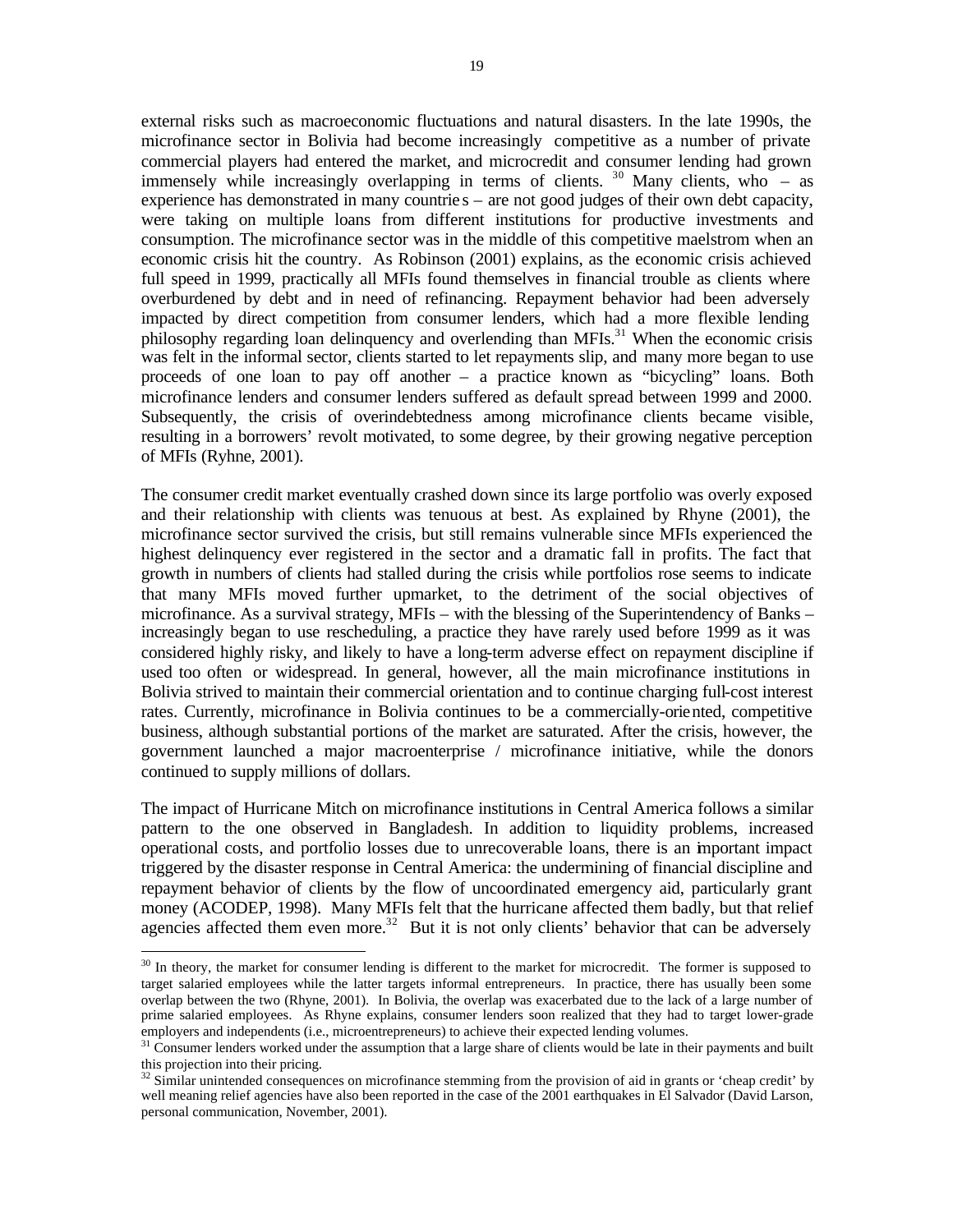affected. In many cases, as in Mozambique after the 2000 floods, lack of coordination or inconsistent approaches in post-disaster assistance to the microfinance sector can have the unintended consequence of undermining long term efforts aimed at improving operational and financial sustainability of MFIs through mechanisms such as performance-based funding.<sup>33</sup>

## **2.5 Conclusions**

 $\overline{a}$ 

Microfinance institutions need to be well informed of the potential consequences of disasters at three levels: at the level of the clients, at the level of the institution, and at the level of the sector. As this section shows, the normal risks involved in providing financial services are relatively greater in the microfinance market due to the correlated nature of the vulnerabilities of clients and institutions, and the covariate nature of disaster risk. Lending to poor and near poor households – many of whom have no experience with credit – using non-conventional collateral or collateral substitutes is a risky enterprise by itself. The physical environment where poor households live substantially increases this risk. Typically, the poor are relatively more affected by disasters, and are more vulnerable than other population groups to the social impact and economic fluctuations that these may generate. Consequently, many  $-$  if not most  $-$  of the normal risks faced by microfinance institutions are triggered by, and interact with, disaster effects.

 Disasters can seriously undermine the social impact, financial viability and long-term sustainability of MFIs. The type and severity of a disaster and the clients' socio-economic profile – including their disaster risk exposure – will directly influence the extent to which a microfinance institution will be affected by a disaster, and the magnitude of and changes in the demand for its services and products. While the characteristics of the institution and of the sector will mediate these impacts, the institution's level of emergency preparedness and mainstreaming of disaster risk prevention and mitigation, as shown in Section 4, will become important factors as well. The local and national capacity to deal with disaster emergencies, provide relief and engage in recovery within a framework of sustainable development will, from a larger perspective, influence as well the final impact of disasters on microfinance clients and institutions, and the latter's effectiveness in post-disaster interventions.

Microfinance institutions should also be aware that disasters produce two types of events: those that correspond to the disaster itself, and those which correspond to the disaster response and recovery process. The interaction of these two types of events in time also interferes with the economy and social networks of affected areas, and by extension, with the selection and effectiveness of households' and communities' recovery mechanisms. Depending on the incentives or disincentives offered to microfinance clients during a post-disaster situation, a culture of dependence or a more self-reliant community might emerge.

 $33$  This information based on personal communication with Kiendel Burritt, UNCDF, November 2001.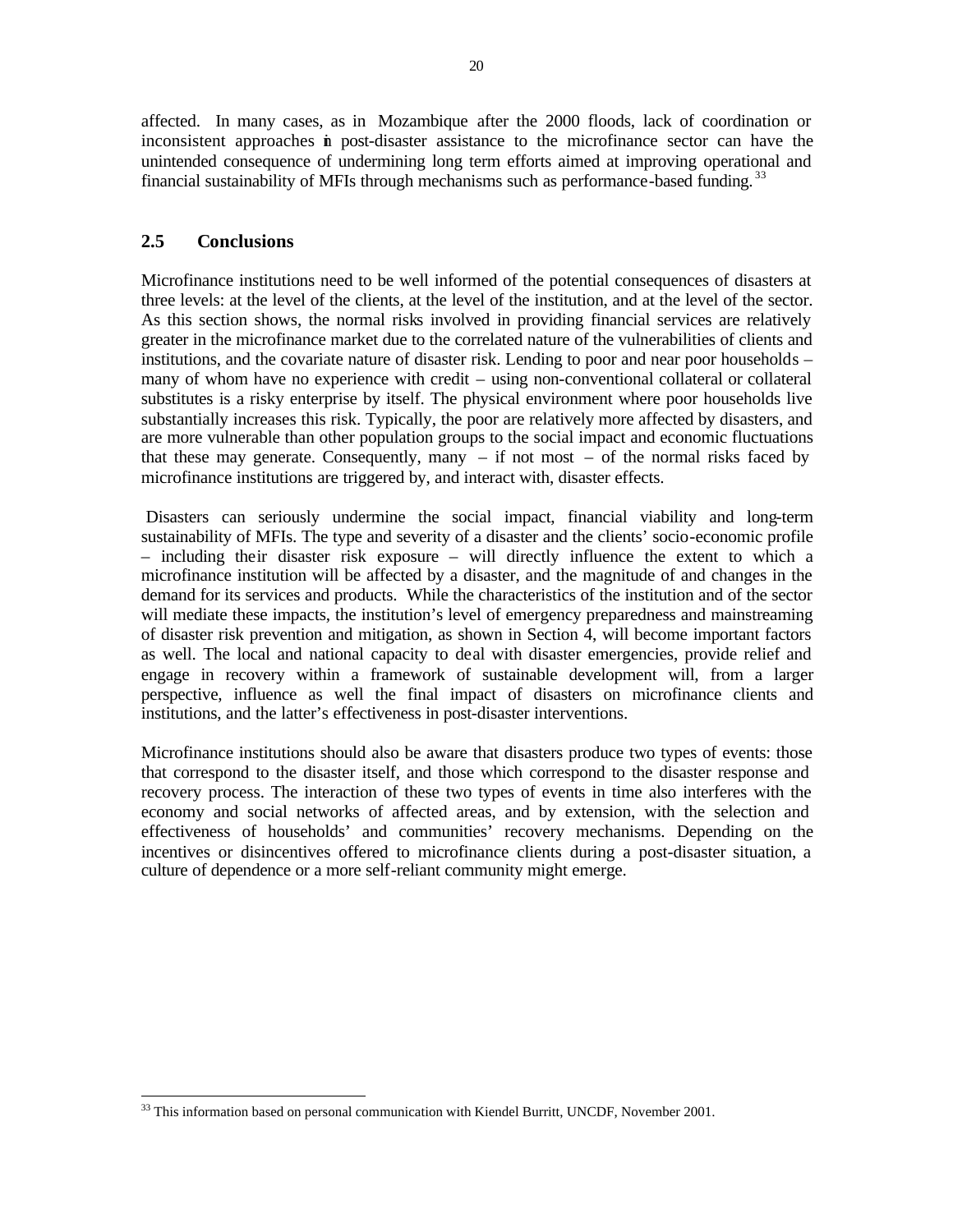#### **3. DISASTER RISK MANAGEMENT –THE CLIENT'S PERSPECTIVE**

*This section discusses risk management strategies of the poor and near poor – typically the microfinance clients – relevant to disaster risk, assesses their effectiveness, analyzes the role played by financial services and identifies implications for microfinance institutions.* 

#### **3.1 Individual and Household Disaster Risk Management Strategies**

Poor individuals and households attempt to manage risks in several formal and informal ways (see Table 3 below). Their capacity to manage risks and the choice of risk management instrument will depend on the characteristics of the risks – their sources, correlation, frequency, and intensity; and the alternatives at hand (World Bank, 2001). To deal with risk, the poor utilize a combination of risk management arrangements, mainly informal but also market-based (including financial services) and public. Household-level risk management strategies are usually combined with meso-level (community or village) and macro-level (regional and national) ones. Keeping in mind these other levels, the risk management strategies more relevant to disaster risk at the household level are accordingly analyzed below following the 'stages' introduced in Section 1: prevention, mitigation (including preparedness), and coping (which corresponds to response and recovery). These strategies include physical measures as well as social and financial instruments and mechanisms. As shown below, households are more likely to develop management strategies for risks that are more frequent (i.e. periodic flooding), than for those occurring more sporadically and less predictably (i.e., earthquakes).

In relative terms, poor people tend to invest a larger share of their own scarce resources to deal with risk.<sup>34</sup> Informal risk management strategies tend to be costly while often being inadequate (Sinha and Lipton, 1999). Therefore, according to these authors, even if informal mechanisms effectively reduce vulnerability, the investment and opportunity cost that they entail slow down income poverty reduction and social mobility. Many of the costs of disaster risk management at the household level result from information failure due to lack of access to usable and affordable information, and market failure due to information asymmetry, non-appropriable externalities reflected in the undersupply of goods with positive externalities (including public goods) and oversupply of goods with negative externalities, and high contract enforcement costs. Even after years of adaptation, planning and implementing consumption smoothing continue to have significant costs for the poor. Information and time are needed, and investing in the strategy (i.e., building and filling a grain store, seasonal borrowing) demands financial and social resources, which divert income from consumption. Importantly, in a context of inadequate market institutions, including for example lack of access to credit and insurance, risk management decisions may be perfectly rational for the individual or the household, but not always socially desirable (Holzmann and Jorgensen, 1999). As explained by these authors, keeping girls from school to help fetch water during a drought is a rational decision in the face of lack of credit. However, the cost to society is far larger than the short term individual benefit.

 $34$  For example, in certain disaster-prone areas of India, households allocate up to 25 percent of their average income to manage risk exposure to harvest risk (Walker and Ryan, 1990).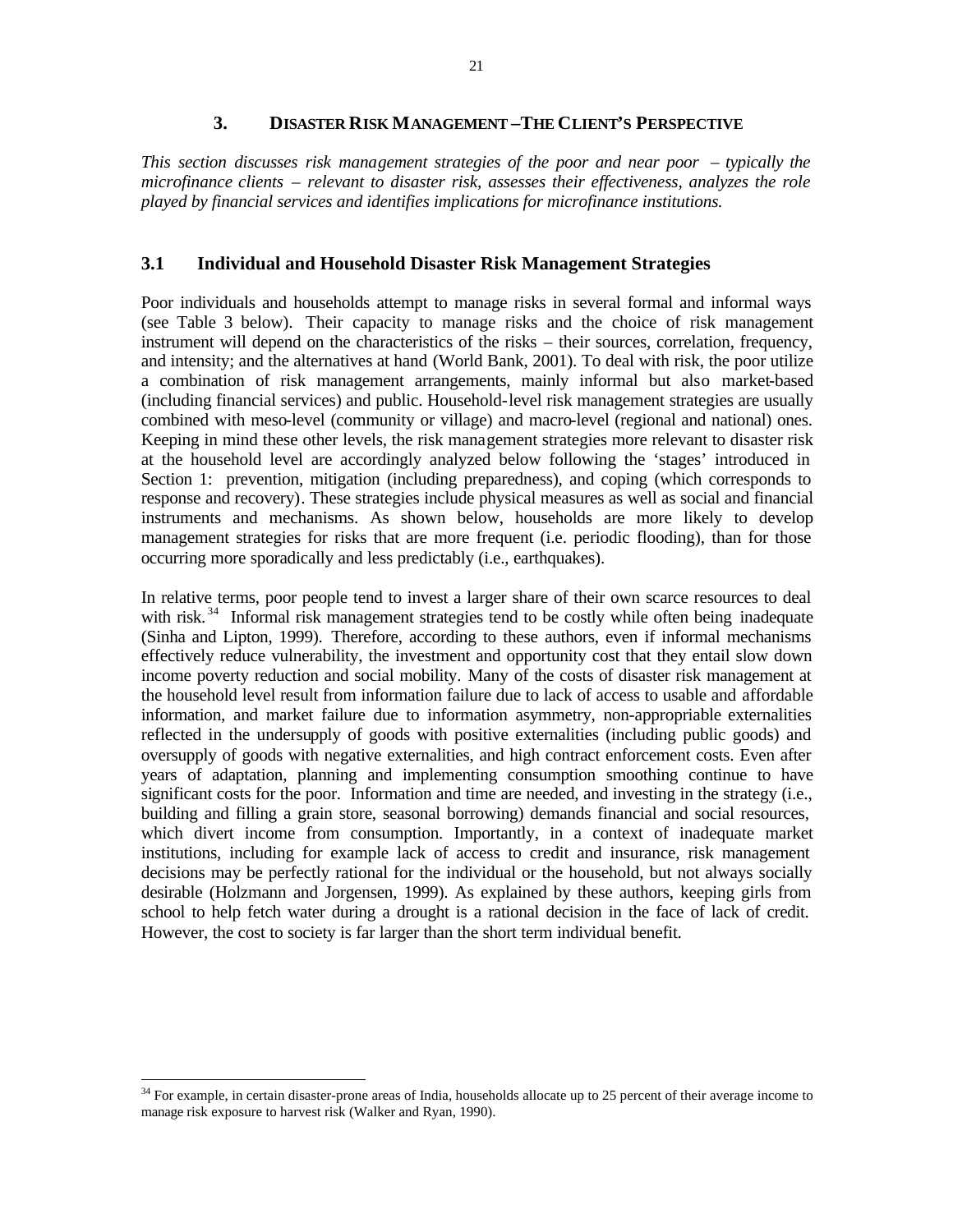| Table 3- Individual / Household Disaster Risk Management Strategies |                                                                                                                                                                                                                                                                                                                                                                       |                                                                                                                             |                                                                                                                                   |  |
|---------------------------------------------------------------------|-----------------------------------------------------------------------------------------------------------------------------------------------------------------------------------------------------------------------------------------------------------------------------------------------------------------------------------------------------------------------|-----------------------------------------------------------------------------------------------------------------------------|-----------------------------------------------------------------------------------------------------------------------------------|--|
| <b>Arrangements</b> and<br><b>Strategies</b>                        | <b>Informal</b>                                                                                                                                                                                                                                                                                                                                                       | Market-based                                                                                                                | <b>Public</b>                                                                                                                     |  |
| <b>Risk Prevention</b>                                              |                                                                                                                                                                                                                                                                                                                                                                       |                                                                                                                             |                                                                                                                                   |  |
|                                                                     | +Less risky production<br>$+$ Migration                                                                                                                                                                                                                                                                                                                               | +Financial market literacy                                                                                                  | +Prevention works<br>+Land use planning<br>$+$ Resettlement<br>+Risk and vulnerability<br>reduction programs                      |  |
| <b>Risk Mitigation</b>                                              |                                                                                                                                                                                                                                                                                                                                                                       |                                                                                                                             |                                                                                                                                   |  |
| <b>Physical Measures</b>                                            | + Adoption of hazard-<br>resistant technologies                                                                                                                                                                                                                                                                                                                       | +Application of adequate<br>standards<br>+Microfinance services                                                             | +Incentives to promote<br>mitigation measures<br>+Construction Codes                                                              |  |
| Diversification                                                     | +Multiple income sources                                                                                                                                                                                                                                                                                                                                              | +Microfinance services                                                                                                      | +Asset transfers                                                                                                                  |  |
| <b>Asset Accumulation</b>                                           | +Investment in human,<br>physical and real assets<br>+Investment in social<br>capital                                                                                                                                                                                                                                                                                 | +Investment in multiple<br>financial assets<br>+Microfinance services                                                       |                                                                                                                                   |  |
| Insurance                                                           | +Marriage/family<br>+Community arrangements<br>+Share tenancy<br>+Tied labor                                                                                                                                                                                                                                                                                          | +Disability, accident, and<br>other personal insurance<br>+Crop, fire, and other<br>damage insurance /<br>microinsurance    | +Mandated/provided<br>damage and other<br>insurance                                                                               |  |
| Coping / Response Mechanisms                                        |                                                                                                                                                                                                                                                                                                                                                                       |                                                                                                                             |                                                                                                                                   |  |
| <b>Consumption Smoothing</b>                                        | +Selling of real assets<br>+Borrowing from relatives,<br>neighbors, community, etc.<br>+Intra-community<br>transfers/charity<br>+Changing employment or<br>working pattern<br>+Changing eating habits<br>+Sending children to work<br>+Dis-saving in human<br>capital<br>+Reducing expenditures<br>+Changing agricultural and<br>livestock practices<br>$+$ Migration | +Selling of financial assets<br>+Purchase of food on<br>credit<br>+Borrowing from Banks<br>and microfinance<br>institutions | +Transfers/social<br>assistance, including relief<br>and recovery assistance<br>$+Subsides$<br>$+$ Food for work<br>+Public works |  |

Adapted from World Bank (2001: 15); del Ninno et al (2001: 81); Holzmann and Jorgensen (1999: 16); as well as Mileti (1999) and Burby (1998)

Effectiveness of informal risk management strategies is limited by the small size of pools used by the poor to share risk (Siegel and Alwang, 1999). Due to the high opportunity cost of time and capital, the poorer groups of a community cannot participate in local organizations as much as other groups, and must assume risk management mostly on their own (Weinberger and Jutting, 2000).<sup>35</sup> As these authors add, limited participation at the community level results in diminished risk managing possibilities (i.e., mutual help, voluntary transfers, etc.) during covariant events such as disasters. At the household – and even community level – investments in disaster

<sup>&</sup>lt;sup>35</sup> While the poor tend to be excluded, the better off groups in the community do not tend to participate in local organizations because they choose to pursue individual risk management strategies (Weinberger and Jutting, 2000).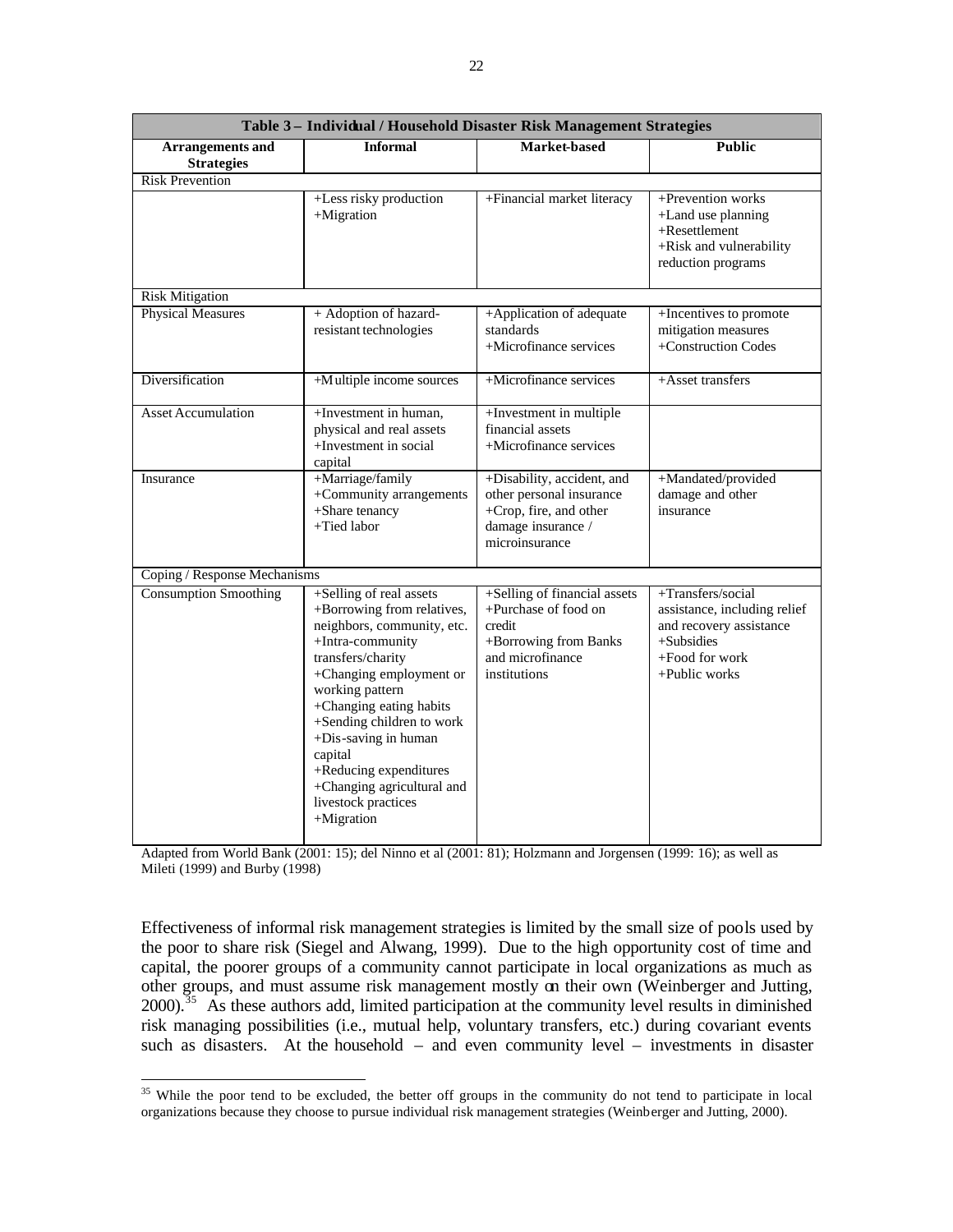mitigation and preparedness in particular tend to be less than optimal due to the public good nature of safety and the differences in levels of risks and risk perception among community members (Charveriat, 2000). In the long run, the efforts of individual households may not be as effective if the risk remains relatively unmanaged at the village, region and/or national level.

## **3.1.1 Disaster Risk Prevention and Mitigation Strategies**

Poor households and communities do not have many options to reduce or mitigate disaster risk by themselves. Through adaptation, many communities have nonetheless developed informal social and financial arrangements as well as physical measures. These include: (a) adoption of hazardresistant technologies; (b) portfolio diversification; (c) asset accumulation; and (d) informal insurance. These strategies are interrelated, and its vulnerability reduction effects tend to reinforce each other.

## **Adoption of Hazard-Resistant Technologies**

Developing hazard-resistant technologies has been a widely used mechanism by vulnerable communities, especially in areas experiencing frequent events. In regions highly susceptible to flooding, for example, the rural poor have developed risk mitigation measures such as building houses on stilts so floodwaters can pass underneath, building houses on plinths or platforms to raise them above flood levels, and building escape areas under roofs (Cuny, 1990). In countries like Bangladesh, where people have had to learn to live with floods, floodplain settlements are typically located on the highest land available, houses have a 'light' structure, while rural nonmetalled roads (*katcha*) and courtyards of local schools and mosques are raised to the level of abnormal floods and used as flood shelters (Haque, 1997). In contrast, for populations unaware of disaster risk, traditional construction techniques and residential architecture can eventually have tragic consequences, as devastating earthquakes in India and Peru have shown.

Most of the risk mitigation mechanisms applied to traditional settlements, economic activities and social customs seem to work better for seasonal hazards than for less frequent, catastrophic disasters (Brammer and Jones, 1993). In fact, many rural households have successfully incorporated seasonal hazards into their risk management strategies. In Bangladesh, farmers' traditional cropping patterns are closely adapted to seasonal flooding characteristics. Much land grows two or three crops a year and farmers have selected many rice varieties adapted to local micro-environments considering flooding depth and duration and brackish water conditions. Rural households also engage in casual fishing and some artificially stock ponds next to their houses to take advantage of the fish spread over large areas of the floodplains during seasonal flooding (Wood, 1999). In drought-prone areas in other countries, farmers have adopted measures such as water conservation, use of drought-resistant seeds and food storage, in addition to diversification measures discussed below (Skees et al., 2001).

#### **Portfolio Diversification**

The poor attempt to reduce income variability through portfolio diversification, or in other words, by relying on different investments and activities whose returns are not perfectly correlated. Diversification is a cyclical process reflecting a poor household's life cycle (Little et al., 2001). As research by these authors suggest, while risk is an important reason why people might decide to diversify their income sources, it is not the only reason. In certain cases, risk might not actually be the most important reason.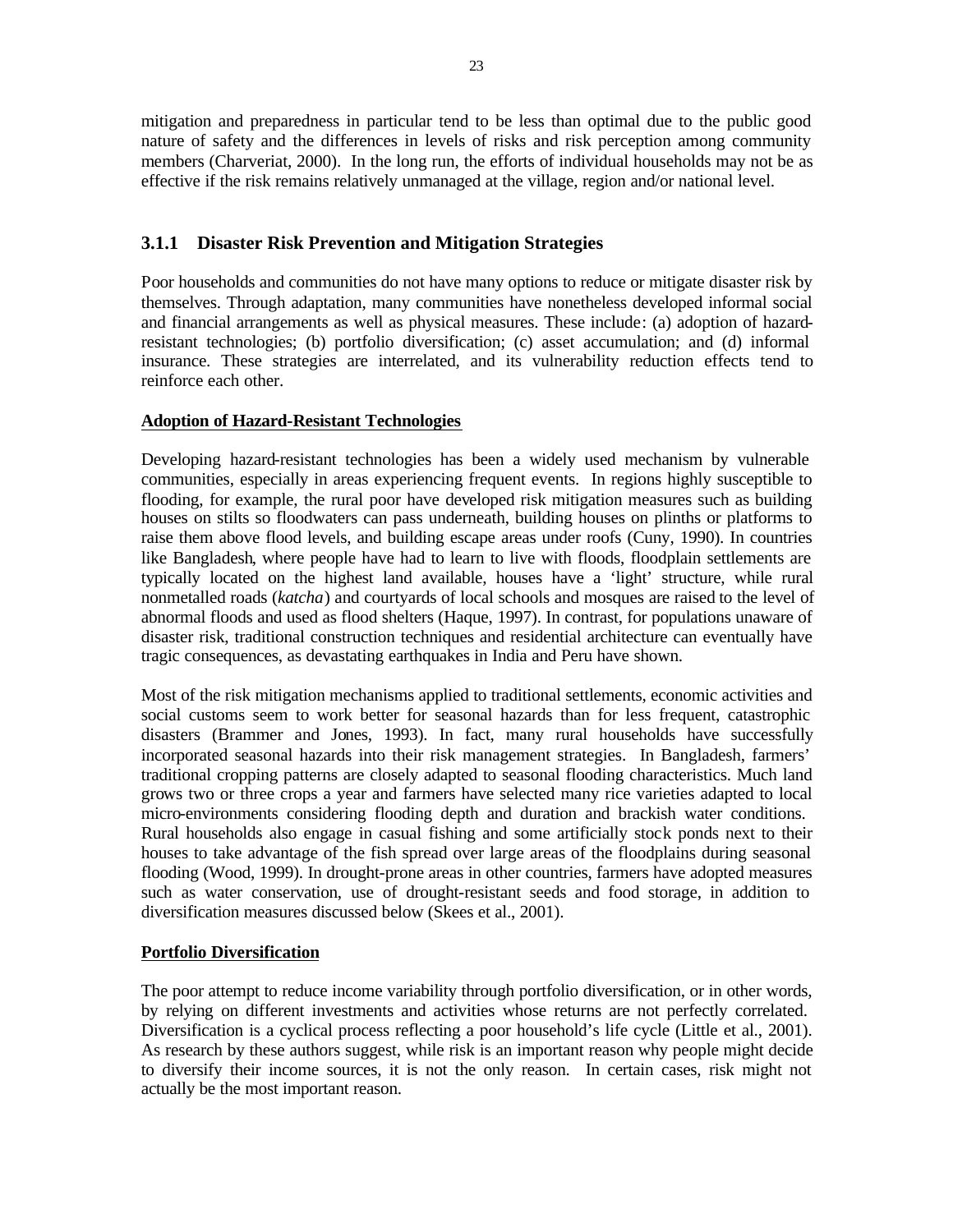In general, households engage in sets of activities with different rates of return and gestation periods: a set of activities that will generate a small but relatively continuous cash inflow, and another set of activities that will generate higher and lumped cash inflows (Sebstad and Cohen, 2000). The rural poor in particular need to diversify income sources through both on and nonfarm activities (Pitt, 2000). In many countries, however, entry barriers to non-farm activities are high (Dercon, 2000). If in addition agro-climate conditions are harsh, migration often becomes a better income earning diversifying alternative than local non-farm activity. In rural areas, opportunities to diversify will also depend on critical variables such as climate, education, availability of services and infrastructure, and distance to markets. Under these circumstances, Sinha and Lipton (1999) find that diversification often means a trade off for the household between income and security, although on-farm diversification usually succeeds in spreading risk with little total income loss.

Diversification does not always lower the level of risk faced by a household, and it can be risky and costly, demanding information that may not be typically available to poor people, or that they do not even know that they need (Little et al., 2001). According to Little and colle agues, for poor households diversification is primarily a matter of survival that means engaging in various activities simultaneously regardless of the medium to long-term consequences. Very seldom diversification follows a clear strategy of accumulation or investment that considers the risks involved. Under these conditions, diversification does not manage to account for all the risks faced by the household, more so since poor individuals do not always plan and/or manage to diversify into several different sources. Significantly, poor households usually face liquidity constraints that limit their opportunities to diversify.

#### **Asset Accumulation**

Asset ownership is critical to the vulnerability level and overall risk management capacity of the poor, especially for mitigation, and eventually for coping with stressful events. Poor people's consumption tends to be more vulnerable to damaging fluctuations when they have few assets that can be sold, exchanged or relied upon in times of crisis. Moreover, increased assets can help the household make riskier decisions (Sinha and Lipton, 1999). These assets include physical capital (land, buildings, livestock, etc.), financial and human capital, and social capital (Sebstad and Cohen, 2000; Hozmann and Jorgensen, 1999). In addition to household assets, community and extra-community assets also influence a household's resilience (Siegel and Alwang, 1999). As these authors explain, to enlarge their risk pool and reduce their vulnerability, individual households follow strategies that maximize the synergies between these various types of assets.

The poor are aware of the importance of asset ownership over time (especially productive assets) and when facing financial constraints, will generally try to maintain assets by cutting consumption, as discussed below. Typically, credit is used by the poor as a mechanism to accumulate and diversify assets, preferably with returns that are not perfectly correlated (e.g., planting different crops and plots, combining farm and nonfarm income, etc.). To deal with harvest fluctuations in drought prone areas, in particular, investment in small animals is vital for liquidity in times of crisis, and also as a means to saving up toward larger animals (Dercon, 2000).

For the asset accumulation mechanism to be more effective, the accumulated physical and economic assets should be relatively safe from damage or destruction, and the social capital assets should not be confined exclusively to people and regions suffering common hazard exposure. Certainly, having a positive rate of return, and the degree to which the returns are not perfectly correlated, contribute to the effectiveness of this mechanism. But its effectiveness will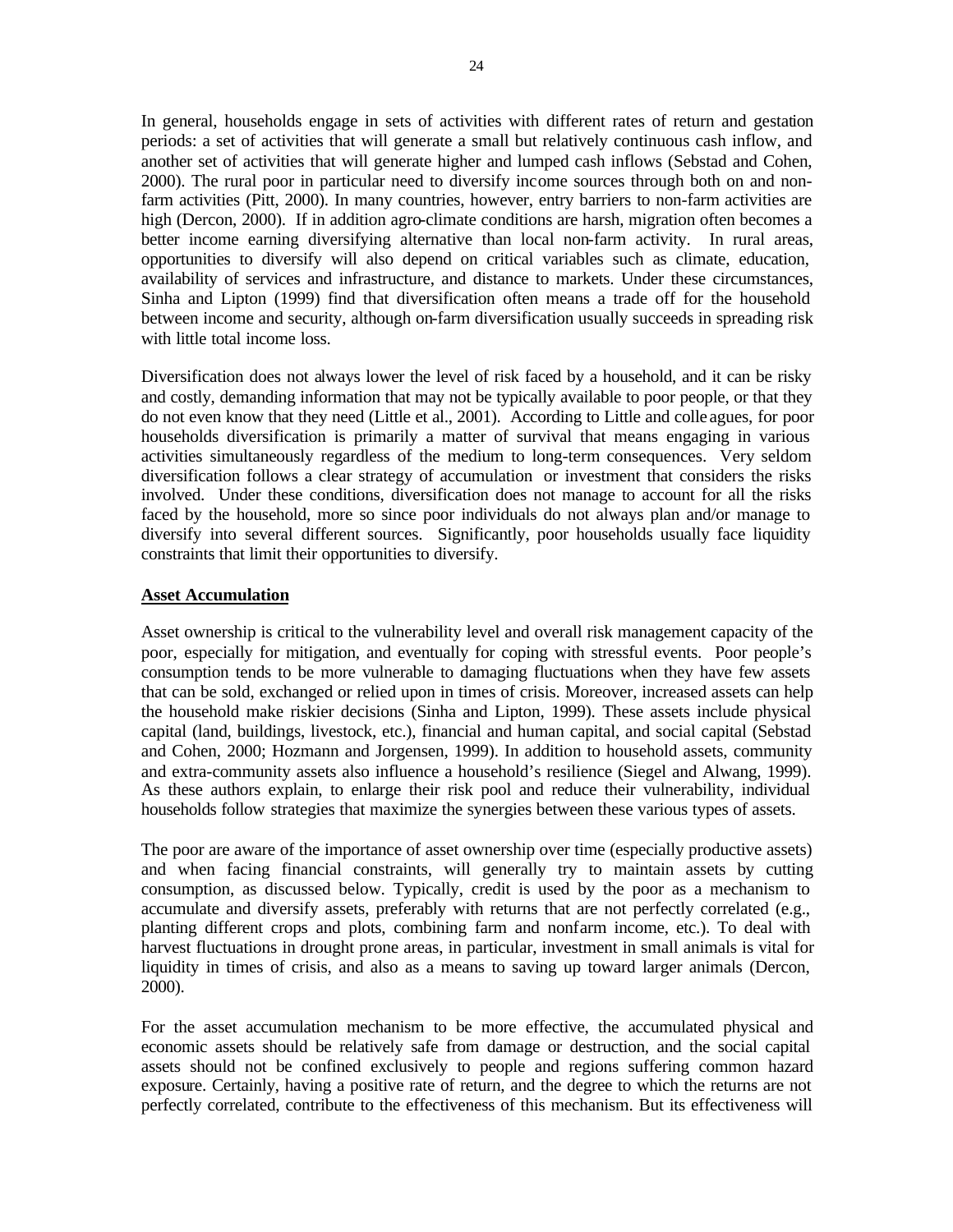be greatly curtailed if most of the assets are exposed to disaster risk. Even if the disaster does not destroy the assets totally or partially, an underlying problem with the asset accumulation / diversification mechanism is that asset values and income are often covariant following a major shock (World Bank, 2000a). After a disaster, the value of the assets is at its lowest when people needs them most since everybody is trying to sell, but nobody has enough income to buy. During droughts, for example, the terms of trade between livestock and grain deteriorate drastically. Moreover, asset-based risk management strategies are generally constrained by the indivisibility and riskiness of many assets (price risk, survival risk for cattle, etc.). In drought-prone areas, grain storage is highly vulnerable to vermin infestation so farmers have to find safer ways to save any surplus. A common savings strategy is to store the grain surplus by feeding it to the livestock. Farmers may nevertheless lose their livestock during a drought if drinking water becomes too scarce (Skees at al., 2001).

#### **Informal Insurance**

Poor households access group-based informal insurance strategies based on, *inter alia*, transfers, gifts or loans shared among members. While consumption smoothing represents an attempt by households to equalize marginal utilities over time, group-based insurance is an attempt to equalize marginal utilities across members of a group. Overall, the effectiveness of informal insurance will depend on the risks in question. According to Morduch (1999), informal insurance responds better to high frequency, smaller-scale, idiosyncratic risks such as illness or highly localized crop loss. Within-village informal insurance mechanisms, including traditional local institutions such as rotating credit and savings associations, tend to break down when a disaster hits most of the members (Fafchamps et al., 1998). An important factor underlying this outcome is that the poor, out of necessity, value current consumption over future consumption, and tend to drop from group-based informal insurance after a major shock. Repeated disasters and materialization of other risks will eventually disintegrate informal risk pooling mechanisms.

Engaging in informal systems of reciprocal transfers has implicit costs for the poor, as surpluses that could have been used for individual investment are redirected to assist other family and/or community members. These opportunity costs are seldom recovered. Simultaneously, groupbased insurance has an intrinsic contradiction: the larger the group the more effective this mechanism can become, but the capacity of the group to enforce reciprocity rules is weakened as the group gets larger. Under heightened disaster risk conditions, this contradiction becomes even more marked. Enforcement of implicit agreements of reciprocity or social contracts is more difficult when most members of a given risk-sharing group are in dire need after a disaster. As long as disaster risk exposure remains high, coping mechanisms will remain crucial.

## **3.1.2 Coping / Response Strategies**

Coping entails a process through which households attempt to smooth the consequences of the disaster over time: first, by minimizing risks and managing losses to ensure a minimum level of sustenance; second, by divesting – gradually disposing of assets; and in the worst cases, by migrating (del Ninno et al, 2001; Charveriat, 2000). Liquid assets such as jewelry are usually disposed of first, followed by productive assets.<sup>36</sup> Poorer households are constrained in their

 $\overline{a}$  $36$  According to the theory of optimal savings, "...households which face substantial risk but cannot smooth consumption through insurance or credit will use liquid assets for self-insurance" (Fafchamps et al., 1998).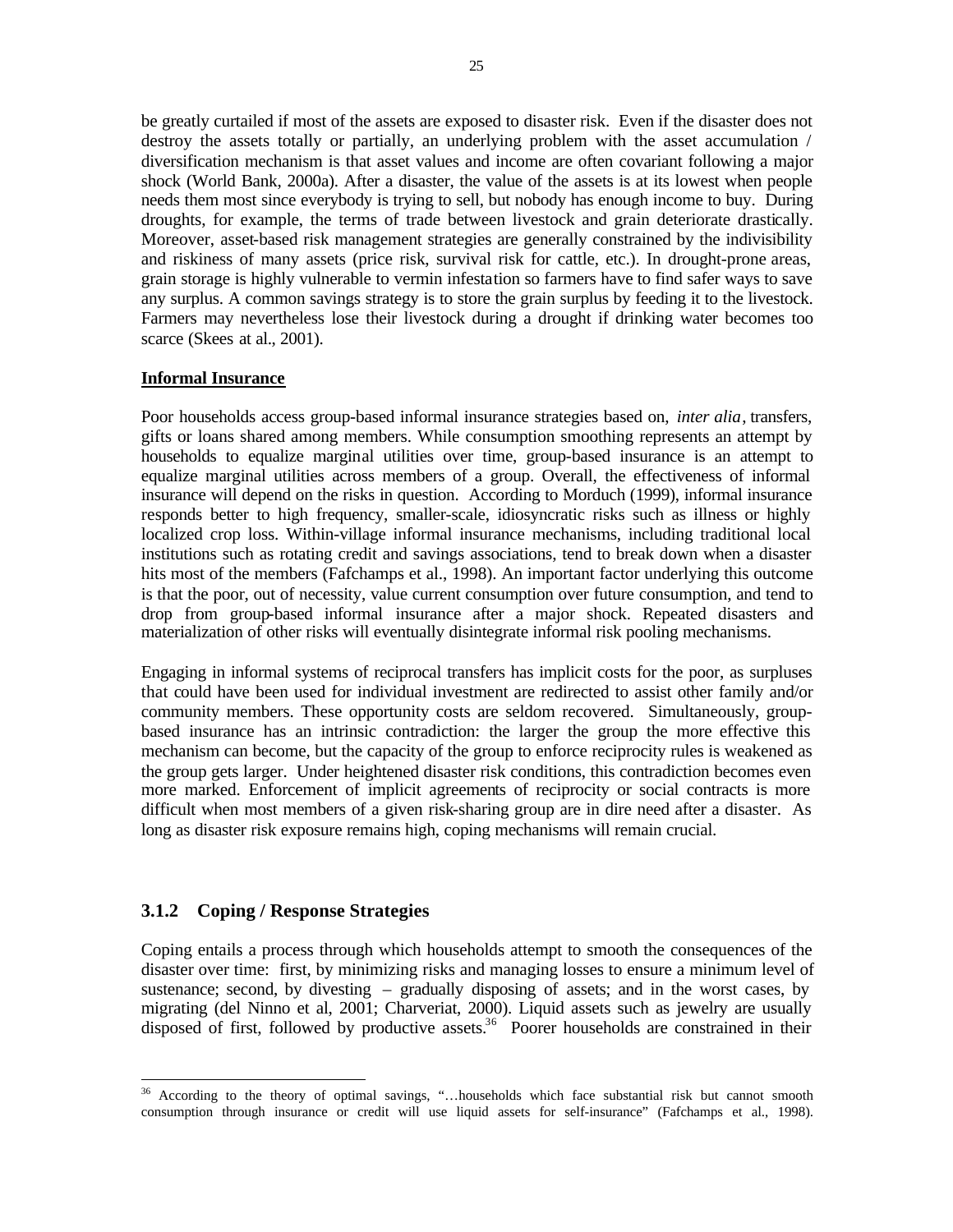coping efforts since they have fewer assets than other groups. Irrespective of the level of poverty, however, borrowing from informal, and less often from formal sources, is central to a poor household's coping process (Zeller and Sharma, 1999). For the rural poor in particular, borrowing during adverse times and repaying loans after harvest is a regular cycle, intrinsic to their consumption smoothing.<sup>37</sup> Without access to credit, after a disaster hits, households may be forced to cash their small 'insurance,' by consuming or selling whatever assets they have left. Disposal of productive assets may move households into chronic poverty, increasing their vulnerability while diminishing their prospects for recovery.

If the above coping mechanisms prove insufficient, the poor will have to extend working hours and/or increase number of members engaged in economic activities (Wright at al., 1999; Moser, 1998). Many of the poor will also have to sell labor in advance as a form of collateral, and marginal farmers might sell their last piece of land to survive. Notably, when households experience extreme events, the nutrition of children of poorer households lacking access to credit tend to be more affected than those in households with access to it. Children in credit-constrained households may be withdrawn from school and engaged in income-generating activities (Foster, 1995; Jacoby, 1994). Distress migration is not only one of the most extreme mechanisms of the coping process, but also a sign that the individual or household failed in their attempt to deal with the crisis.

Traditional coping mechanisms under extreme poverty conditions and intense and/or frequent hazardous events are not always sufficient to help poor people avoid falling further down the poverty line, or to help the near poor stay above the poverty line. Many 'coping mechanisms' are merely survival strategies, which can have deleterious consequences (i.e., dynamic effects) in the long term. High and lingering floods, protracted droughts, or highly destructive earthquakes can easily overwhelm the coping capacity of poor households, and especially the poorest. In the case of floods, when water levels continue to rise, people are forced to move to roofs or trees, or abandon their houses and go by boat to higher ground on river  $\alpha$  road embankments. Cattle, although initially protected, may be lost as the floods continue due to the difficulty in obtaining grazing or fodder (Brammer and Jones, 1993). A household may be able to cope for a while, but this effort, if prolonged for too long, will diminish its future ability for risk management (Alwang, Siegel and Jorgensen, 2001). Buying food on credit, for instance, allowed many poor households in Bangladesh to maintain the value of household expenditures similar to pre-disaster levels during the 1998 floods, but they had to reduce their daily calorie intake to adjust to higher food prices (del Ninno et al., 2001). Similarly, in the case of severe and frequent droughts, food consumption will tend to fall despite the use of consumption smoothing mechanisms. More extreme coping mechanisms, such as frequent mobility, often used by people facing continuous hazards such as unpredictable river erosion or desertification, make it almost impossible for them to improve their lives and reduce their long-term vulnerability.<sup>38</sup>

Depending on the severity of a disaster, households and communities might need external assistance in the form of private and public transfers (del Ninno et. al., 2001; Charveriat, 2000). Public transfers are usually channeled into the impacted area through food aid, emergency employment programs, social funds and/or subsidized credit for productive assets and materials

Interestingly, these authors found in their research in West Africa that livestock have a less important role in consumption smoothing than is commonly argued.

<sup>37</sup> Specifically, Zeller and Sharma (1999) found that in Nepal about 72 percent of the poor engaged in some form of financial transaction to smooth consumption, while in Madagascar almost 50 percent reported to use loans to cope with household emergencies.

<sup>&</sup>lt;sup>38</sup> Many so called environmental refugees in Bangladesh, for instance, carry the bamboo structure of their houses along, erecting and disassembling it as river erosion takes away their briefly 'owned' land (Khan et al., 1999).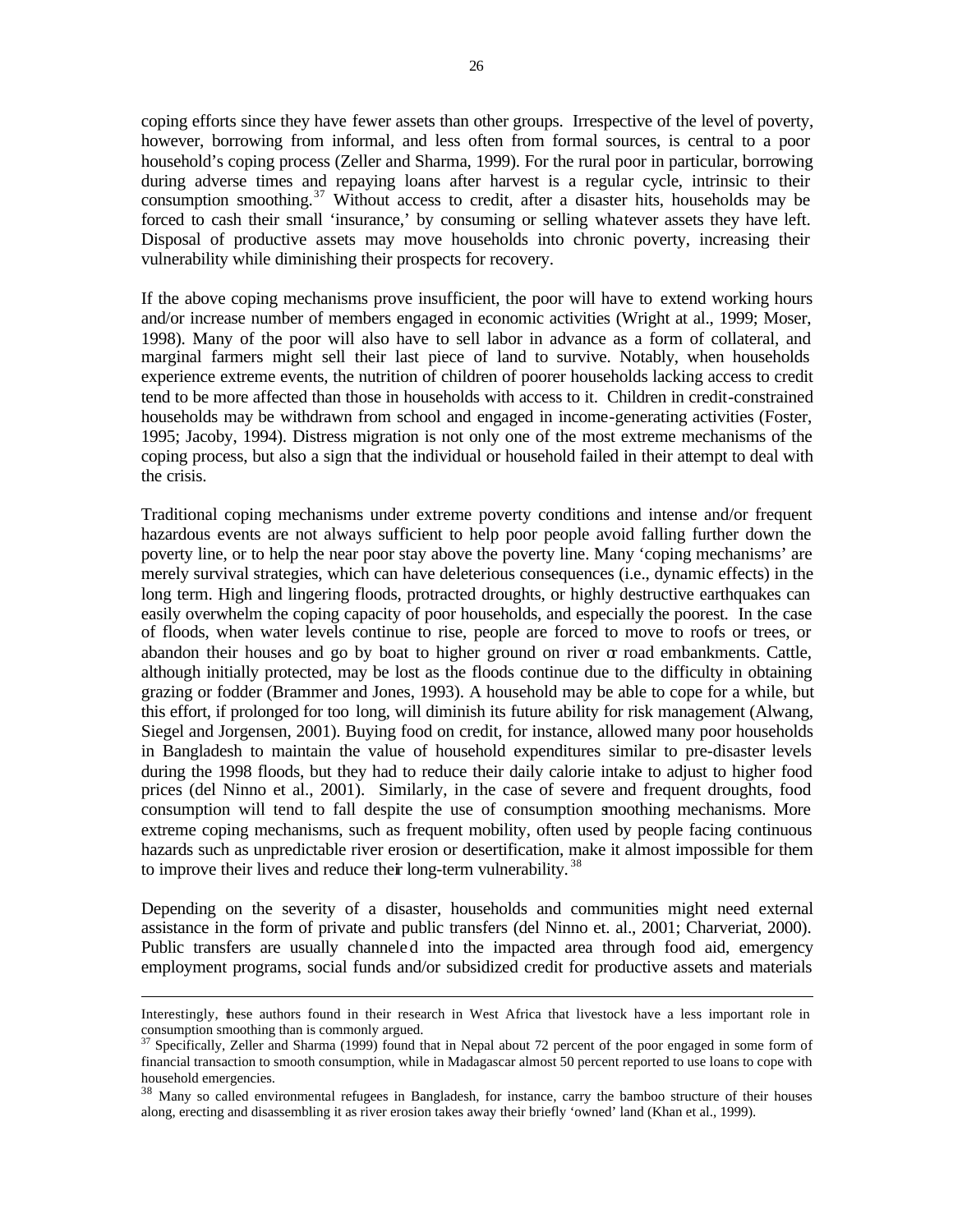(Kinsey et al., 1998). Depending on its effectiveness, public action can contribute significantly to consumption smoothing. Private remittances can be as important or more relevant if public transfers are not given or are inadequate.<sup>39</sup> Nevertheless, as Charveriat (2000: 88) points out, as much as national and international assistance can help affected populations cope with disasters, it can also act as "…an unconditional subsidy to risk takers." At the national level, international assistance – regularly given without many conditions – often provides perverse incentives for governments and communities to adopt reactive disaster risk management policies and strategies. And as a result, mitigation and preparedness are not given sufficient priority.

## **3.2 Implications for Microfinance Institutions**

 $\overline{a}$ 

By providing access to credit, savings and insurance, microfinance can contribute to increasing the disaster risk management capacity of individuals and households. Through the provision of 'chunks' of money, microfinance services enable poor people to move from reactive to more proactive risk management approaches (Rutherford, 2001). Access to these services is particularly critical in a context where formal market institutions are reluctant to lend to poor households, and public arrangements for risk management are limited in their availability and coverage (World Bank, 2001). An important contribution of microfinance to risk management is the certainty afforded by clients that credit and other financial services will be available when needed. In the case of disaster risk, this certainty, expressed for instance in the promise of postdisaster loans, acts as an 'insurance' mechanism (Nagarajan, 1998). More concretely, access to financial services is a valuable asset for the poor, who find these services directly useful in cushioning consumption and strengthening economic activities (Wright et al., 1999; Simkhada et al., 2000).

#### **3.2.1 Financial Services and Risk Reduction and Mitigation Strategies**

*By helping poor households increase and diversify assets and income earning sources, financial services may reduce their vulnerability, as suggested by measurable reductions in exante income variance and ex-post consumption variance of microfinance clients* (Sinha and Lipton, 1999).<sup>40</sup> Vulnerability reduction through microfinance is also observable in the increased ability of poor households to raise productive capital to lower the costs of capital-intensive technology and assets vis-à-vis family labor (e.g. use of improved seeds and fertilizer resulting in higher crop output per unit of labor and land). As Pitts (2000) explains, microfinance helps poor households diversify income in several ways: by supporting different types of income generating strategies and of capital, by promoting regular employment throughout the year, and by providing women with income-earning opportunities. Moreover, microfinance can increase resilience of poor households to different crises if it provides them with the opportunity to keep some excess income in a safe savings account (Rutherford, 2001). Indeed, the role of savings in helping the poor deal with disaster risk cannot be overemphasized. Savings accounts have a good potential as a divisible asset that has a fixed value and positive return. Such potential, however, will be enhanced if the funds are, or can be made accessible when urgently needed (Nagarajan and Brown, 2000).

 $39$  Charveriat (2000) reports that in Honduras remittances increased by 50 percent after Hurricane Mitch. In Southern Africa, the flow of remittances in cash or kind from urban-based relatives to drought-affected rural households is a regular phenomenon (Kinsey et al., 1998).

<sup>&</sup>lt;sup>40</sup> The impact of access to credit on income generation depends also on other factors, including the existence of complementary infrastructure, market, health and other services.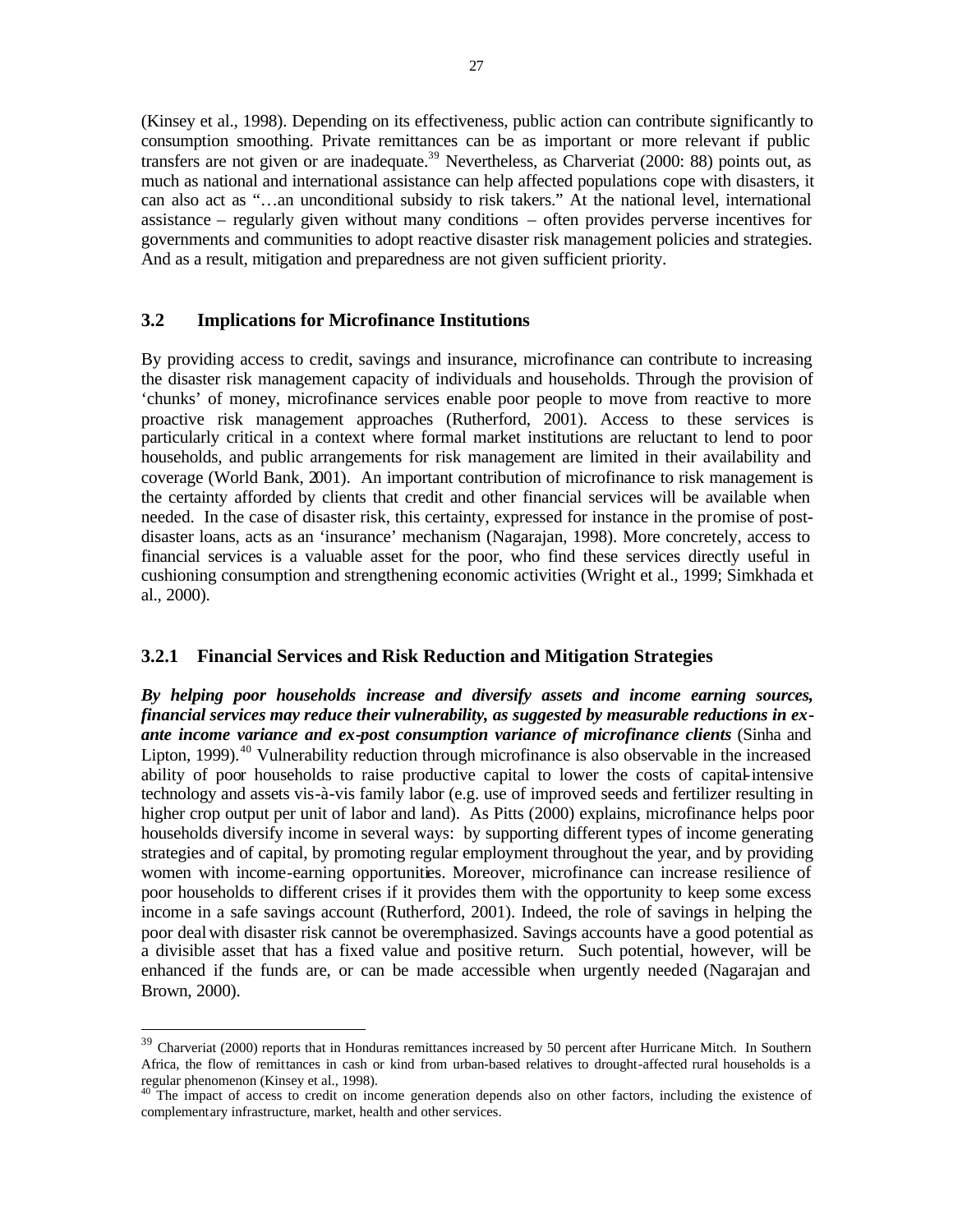Microfinance's contribution lies also in the fact that cash from a loan is fungible, despite use restrictions established by the MFIs (Zeller et al., 2001; Gulli, 1998). Within the household, credit funds typically get allocated flexibly (Wright et al., 1999). Housing repairs and improvements is one of the main uses given by affected clients to loans in normal times and during the recovery process, even if the loans are not expressly obtained for this activity. In addition, households have developed mechanisms to maximize the benefits provided by microfinance and advance their risk management strategies. These mechanisms include, most notably, splitting the loans as well as 'patching' them. These mechanisms are more or less effective depending on the size, use and timing of the loan product. Loan money is typically split by microfinance clients to keep some portions of the loan as cash reserves for emergencies, including making loan payments. Clients also split their loans during normal times and allocate portions of it to protect or maintain their assets, including vaccination of livestock, preventive health care, improvement of housing, redeeming mortgaged land, and acquiring title deeds of land, among many other things. Sebstad and Cohen (2000) indicate that it is a common strategy among clients to invest a portion – and often the total of a loan – in an income generating activity whose returns are earmarked for building a better house or acquiring land in a better location. Relatively better off clients patch their loans with other sources of funds to maximize their investments in productive activities (Sebstad and Cohen, 2000). Reallocating loan funds into different needs not directly linked to productive investments may benefit households in the short to medium term. But if the accumulated debt does not lead to relatively stable and adequate income levels, servicing the debt may require reductions in consumption and expenditures critical for the future welfare of household members such as education.

By acting as a protective mechanism for future damaging fluctuations, microfinance services may also allow the household to undertake riskier higher-return economic activities. Access to these services also reduce the cost of self-provided risk management mechanisms by replacing higher cost informal savings, informal credit, income diversification and personal insurance strategies, or by making some of these strategies more effective. Microfinance also helps build social capital among the poor as well as their self-confidence, and especially helps empower women, all of which will result in more proactive risk management. It too can improve flows of information about risk and risk management, and more so if a specific dissemination strategy is pursued by the microfinance institution.

## **3.2.2 Financial Services and Coping / Response Strategies**

Poor people spend more of their income on food, and without access to credit and assets, even small negative income variations due to the effects of droughts, floods or other hazards will reduce food availability, which has direct effects on health and labor productivity. Consumption smoothing can be very difficult if a poor household cannot borrow and its portfolio of assets is limited (Kinsey et al., 1998). Access to credit services in a post-disaster situation will enhance the coping capacity of the poor not only by helping to smooth consumption, but also to avoid distress sales of assets such as land or livestock at bargain prices while allowing faster replacement of lost assets. Given the strong linkage between food consumption and labor productivity, research indicates that the poorest households can benefit greatly from consumer credit and savings, both of which contribute effectively to protecting household consumption (Gulli, 1998).

Empirical evidence indicates that borrowing is indeed a major coping mechanism among poor households. After the 1998 floods in Bangladesh, for example, while households reduced expenditures and sold assets to cope with the disaster, borrowing or credit purchasing of food was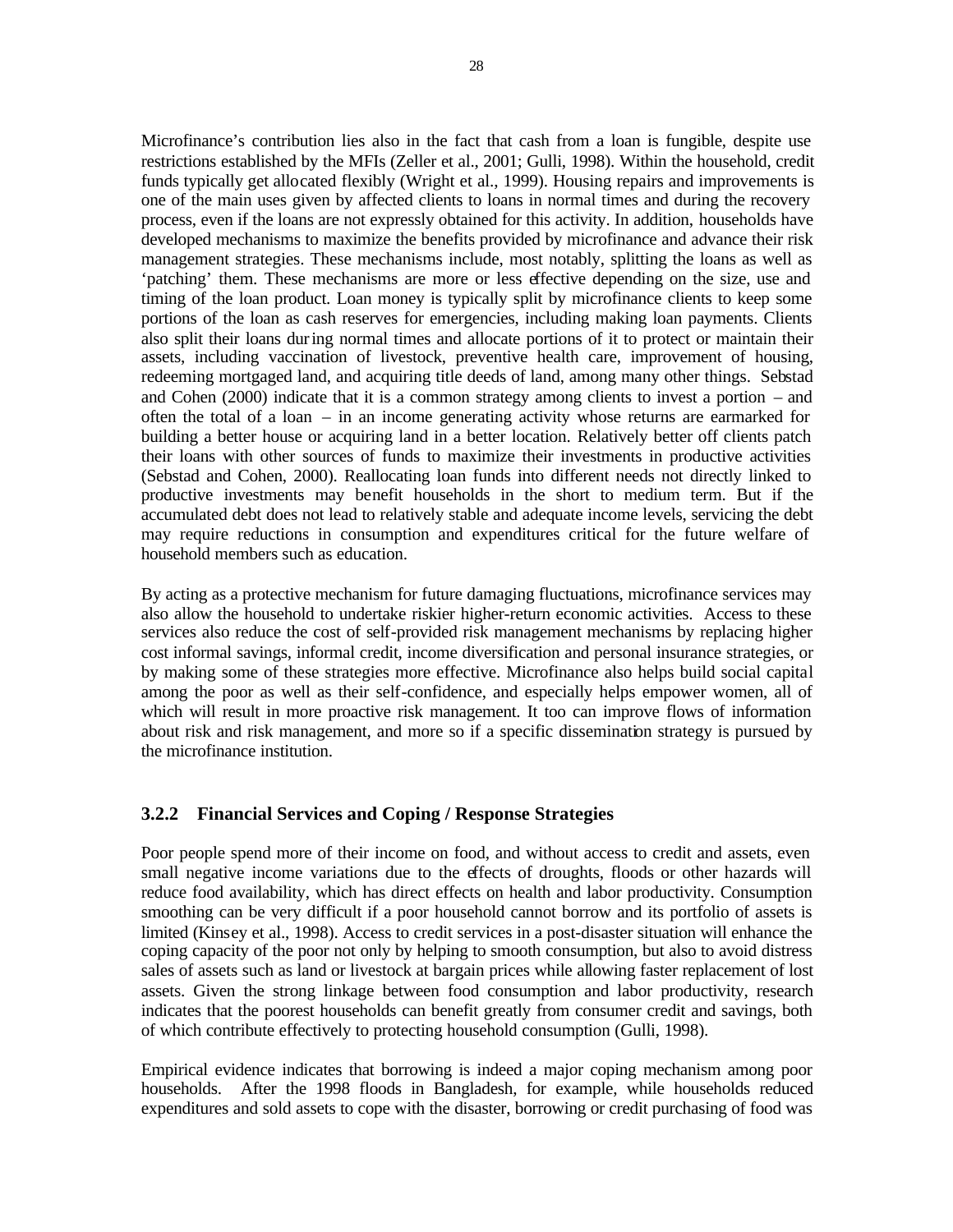by far the major coping strategy (del Ninno et. al., 2001). In many countries, however, the 'biggest rural banks' are still by far friends, relatives, informal groups, or money lenders, while access to formal rural credit remains a rare opportunity and microfinance's potential is yet to be fully realized. In Bangladesh, MFIs – despite their involvement in the disaster response – tended to have a relatively limited role as sources of credit for many of the flood-exposed households. According to del Ninno and colleagues, the severely disaster-affected households who borrowed after the 1998 floods obtained most of their loans from neighbors (29.8 percent) and relatives and friends (28.0 percent). Sebstad and Cohen have reported similar findings for other countries.

Borrowing after a disaster, however, can increase vulnerability of microfinance clients and institutions if cheap credit is made available and/or use of the loan money is not carefully monitored. Significantly, availability of 'cheap credit' can increase current consumption among disaster-affected households, to the detriment of future consumption. Cheap credit can encourage the adoption of the so-called gambler's throw strategy. Adoption of this strategy by desperate households, even if credit is sufficiently priced, can lead to bad investments and overindebtedness, and to a dramatic increase in portfolio risk for the MFIs. Traditionally, formal lenders have justified their lack of interest in providing credit to poor borrowers with little or no collateral under the rational that this type of clients might be induced to undertake relatively riskier economic activities once the risks are shared with the lender (Sinha and Lipton, 1999). As these authors put it, applying this strategy allows the disaster-prone poor purchase hope "at the cost of a probable bad outcome that they see, even if very likely, as making a desperate situation no worse." (p. 12).

## **3.3 Conclusions**

In addition to having a higher exposure to disaster risk, the poor and near poor are more vulnerable than the non-poor due to their limited access to effective risk management strategies and instruments. Individuals, households and communities are particularly constrained in managing disaster risk. While informal or market-based risk management instruments are usually effective in dealing with idiosyncratic risks, they tend to breakdown in the face of highly covariant, macro-type risks such as disasters. Moreover, many disaster risk management issues are beyond the capacity of the individual household, requiring community and/or broader social interventions. Disaster risk management seems like a good candidate for public intervention given that damage from disasters tend to be large, locally covariate and unfortunately efficient in targeting the poor, while being nationally idiosyncratic and often difficult to insure. Significantly, a good number of the actions required to deal with these risks are related to the provision of public goods. It thus appears that the state can be more effective in covering covariant risks, while most idiosyncratic risks may be handled better by private providers (World Bank, 2000a). The government actually has a dual role in this respect: to provide its own instruments, and to ensure the supply and effectiveness of instruments from other sources (World Bank, 2001).

Credit, savings and insurance services have a great potential to increase the risk-bearing capacity of poor households. Given their fungibility, substitutability and complementarity, it is important that these three dimensions of financial services be considered simultaneously (Siegel, 2000a). In the case of disaster risk, microfinance may help the poor cope with disaster, and in a more limited manner, reduce their direct risk exposure. Credit can help reduce risk through income smoothing while savings can help mitigate and cope with risk through consumption smoothing. After a disaster, poor households seem to prefer using as sources of credit friends and relatives first. Demand for credit may be influenced by the timeliness and flexibility of the financial services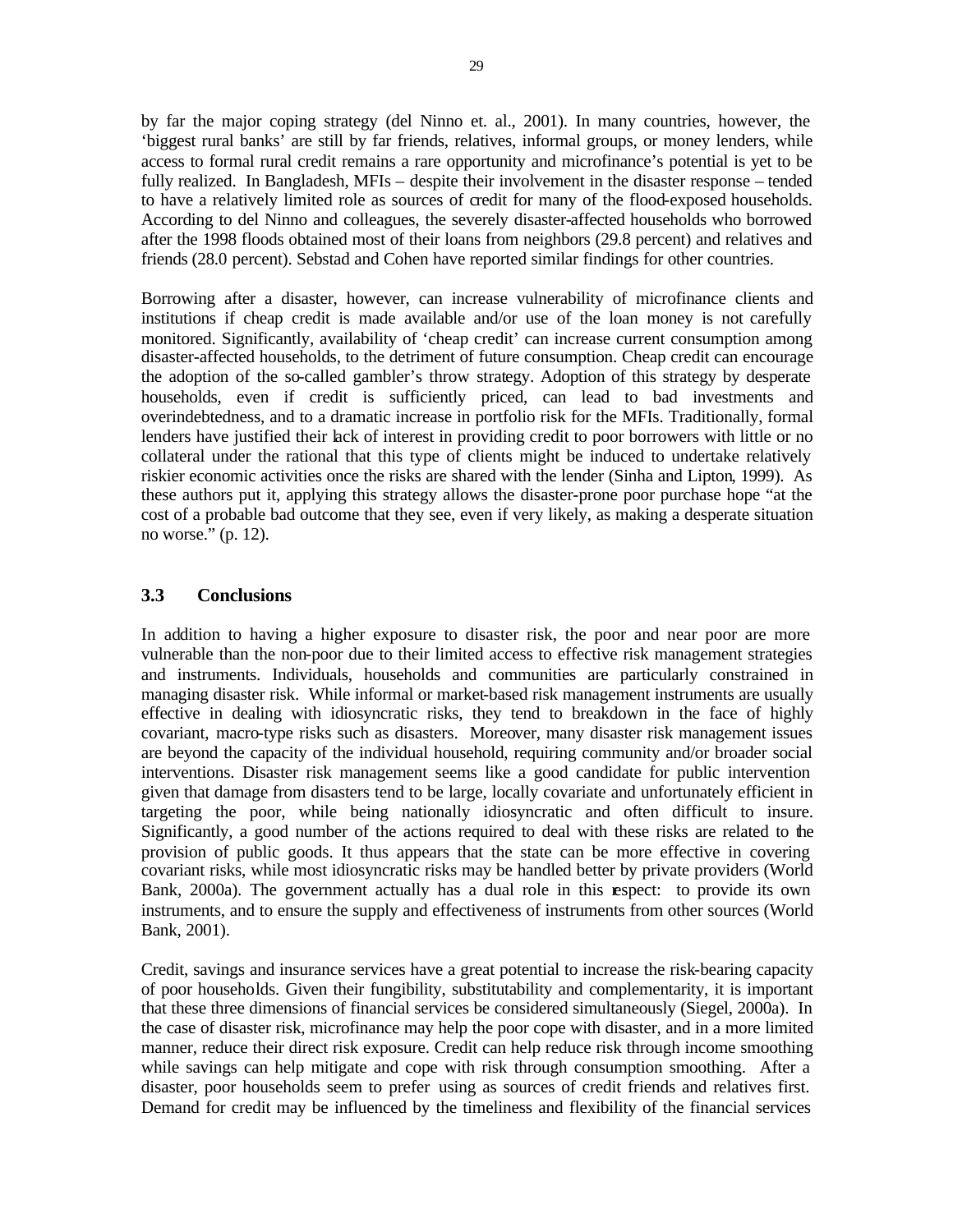and the size of loans offered by MFIs. Despite its potential contribution to risk management, microfinance alone will not help clients make it through a disaster. There is a need for public interventions such as work programs and other safety net mechanisms, as well as grant and subsidies. Being a microfinance client, at the same time, may put additional pressures on a poor household, especially if a disaster strikes and the institution and the client have not been proactive enough to mitigate disaster risk, or have at minimum prepared for it.

The portion of social and economic resources – including those provided by microfinance – that a poor household will invest in disaster risk management will depend on how much disaster risk such household unwittingly and to a larger degree unknowingly, tolerates. Disaster risk reduction, it must be emphasized, is not high in the priority list of most of the poor. Even in developed countries, most households and even the public sector do not generally adopt cost-effective mitigation measures to reduce future disaster losses. Many of these households have chosen disaster-prone locations. In developing countries, in contrast, avoiding or reducing disaster risk exposure is not always a choice available to many of the poor. Under conditions of high disaster risk exposure, the direct costs of mitigating and coping can become unbearable to them. Without prevention and mitigation, many more lives will be lost, and homes and productive assets will be destroyed or damaged periodically. Eventually, coping mechanisms will become ineffective, recovery too costly and thus unaffordable by the poor, who will become even poorer.

## **4. DISASTER RISK MANAGEMENT – INSTITUTIONAL PERSPECTIVE**

*This section describes the disaster risk management strategies available to microfinance institutions, analyzes actual experiences at the institutional level, and concludes by identifying the most relevant lessons learned from these experiences.*

## **4.1 Disaster Risk Management Strategies of Microfinance Institutions**

*Disaster risk is one of the most critical yet neglected external risks faced by MFIs, which, for the most part, continue to deal with it in an ad hoc manner.* These institutions, of course, face a bigger constraint regarding risk management in general. Due to lack of capacity, most MFIs are operating without adequate risk management systems in place (Churchill and Coster, 2001). Managing microfinance internal and external risks is not easy for them, and disaster risk management poses even more challenges: it involves decisions related to both the social and financial objectives of microfinance, and requires information as well as technical, operational and financial management knowledge and skills not always available or readily accessible. The few MFIs that have developed risk management systems have therefore had very limited success in given attention to disaster risk and other external risks. Governments and donors supporting microfinance have not encouraged disaster risk management, as they have also tended to be reactive (MBP, 2001i).

Social and financial objectives often lead MFIs into opposing directions when dealing with disaster risk management. On the one hand, the social objective of delivering financial services to increasing numbers of the poor makes avoiding disaster risk difficult and often impossible. The financial objective of long-term sustainability, on the other hand, may be achieved easier by minimizing disaster risk exposure, which dictates under particular circumstances avoidance of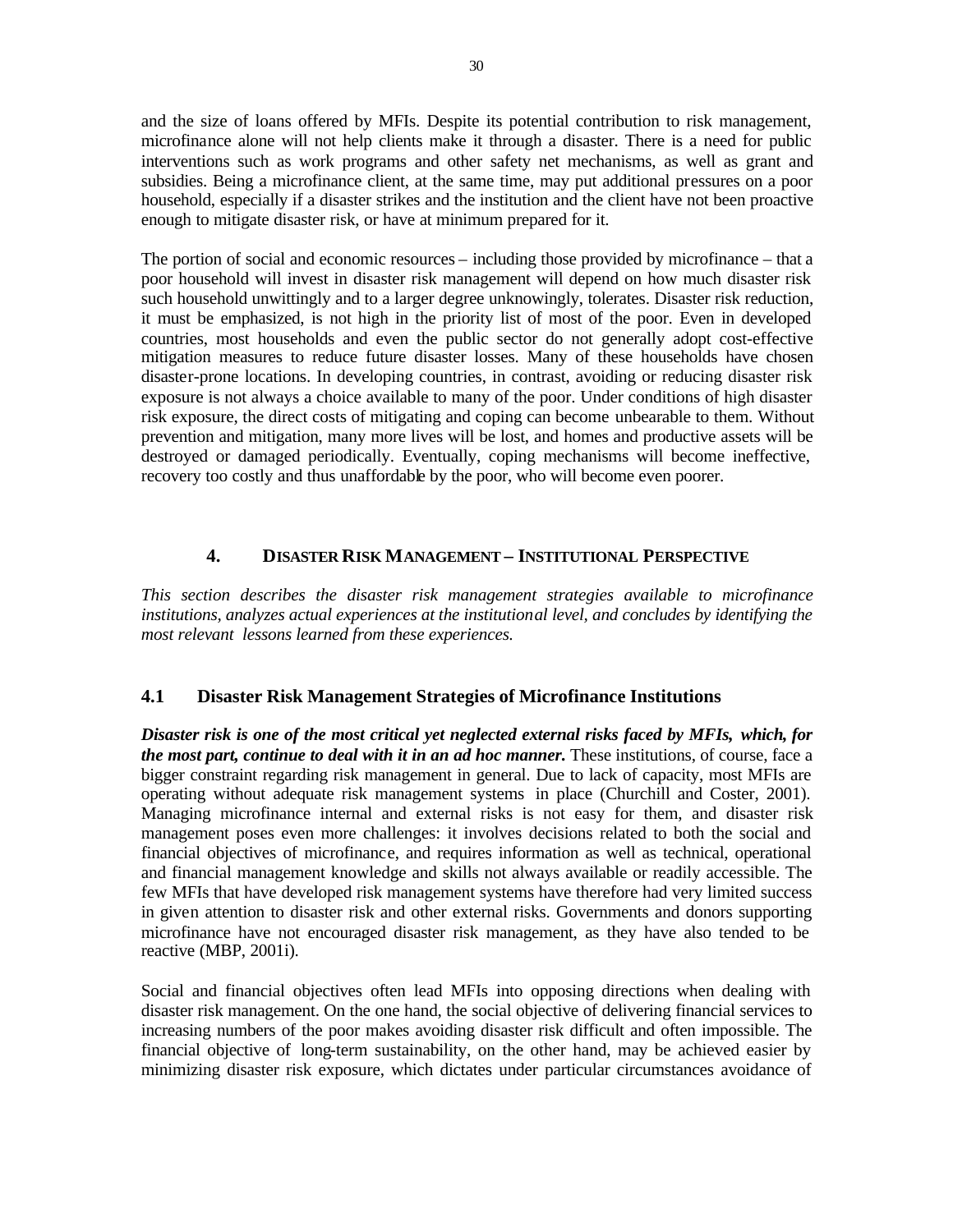certain geographical areas and populations.<sup>41</sup> The latter decision will probably limit the social impact of microfinance. The unresolved issue is the extent to which the financial viability of MFIs would be compromised by trying to reach these areas, especially since some – and often many – clients will in any case be exposed to disaster risk, as not all vulnerable areas can be avoided or are clearly demarcated. When the time comes to assist clients cope and recover from a disaster, MFIs face the challenge again of serving the poor while continuing to operate on business principles. The challenge for MFIs in this case, as with disaster risk management in general, is to "…make decisions based upon sound business rules, not on charitable sentiment" (Churchill and Coster, 2001: 19).

Microfinance institutions, it seems, can neither completely avoid nor simply ignore disaster risk and its consequences, and should take proactive steps to manage this risk to enhance their financial sustainability. As shown in Table 4 below, there are three interrelated strategies and a broad array of instruments and mechanisms available to MFIs to deal with disaster risk. Two of these strategies relate to the institution itself: first, the systematic identification, reduction and transfer of disaster risks faced by staff, facilities, equipment, and information systems and records; and second, the integration of disaster risk into a risk management system that deals with institutional, operational, financial management and external risks in an integrated and comprehensive manner. The third strategy is intrinsic to the institution-client interface, and consists of the development of products and services to assist clients in disaster risk management, as well as to protect the institution from financial losses related to clients' probable loss of borrowing / repayment capacity and of productive investments and other valuable assets. This section deals with the first two strategies, and Section 5 deals with the last one.

## **4.2 Institutional-level Disaster Risk Management Strategies**

 $\overline{a}$ 

## **4.2.1 Experiences on Identifying, Reducing and Transferring Institutional Disaster Risk**

*While an increasing number of MFIs have acted as de facto disaster relief and recovery agencies, not many have taken a proactive stance to assess their disaster vulnerability and to protect their own staff, facilities, equipment, and information systems and records*. As Nagarajan (1998: 3) states, MFIs in disaster situations are simultaneously "…organizations in distress as well as potential instruments of recovery." If they are caught by the disaster completely unprepared, and disaster risk has not been reasonably reduced, these institutions will most likely end up being more in distress than they should have been, and by extension much less capable of assisting their clients while experiencing significant losses. In addition, without preparing for a disaster, these institutions will not be as effective in linking their response and recovery efforts to their long-term objectives and programs.

 $41$  In highly vulnerable countries such as Bangladesh, for instance, it has been found that MFIs tend to avoid locating their branches in areas known to be at very high risk of flood or other disasters, which often leaves many of the most exposed and poorest population outside their reach (Zeller et al., 2001).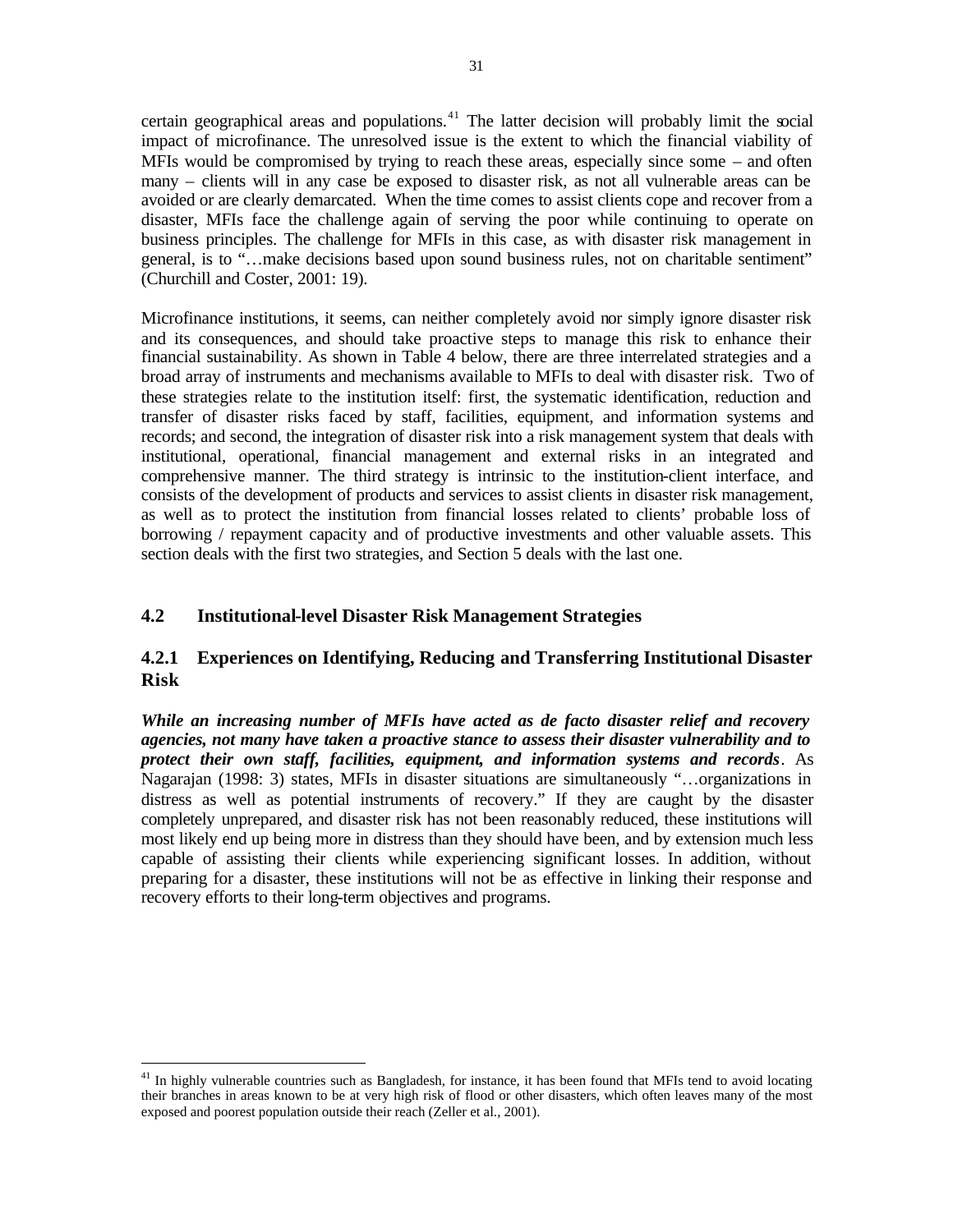| Table 4 - Disaster Risk Management Strategies of Microfinance Institutions                                           |                                                                                                                                                                                                                                 |                                                                                                                                                                                                                            |                                                                                                                                                              |  |  |
|----------------------------------------------------------------------------------------------------------------------|---------------------------------------------------------------------------------------------------------------------------------------------------------------------------------------------------------------------------------|----------------------------------------------------------------------------------------------------------------------------------------------------------------------------------------------------------------------------|--------------------------------------------------------------------------------------------------------------------------------------------------------------|--|--|
|                                                                                                                      | <b>Preparedness</b>                                                                                                                                                                                                             | <b>Reduction / Mitigation</b>                                                                                                                                                                                              | <b>Response (Coping) and</b>                                                                                                                                 |  |  |
|                                                                                                                      |                                                                                                                                                                                                                                 | and Risk Transfer                                                                                                                                                                                                          | <b>Recovery</b>                                                                                                                                              |  |  |
| (1) Systematic identification, reduction and transfer of disaster risks faced by the microfinance institution itself |                                                                                                                                                                                                                                 |                                                                                                                                                                                                                            |                                                                                                                                                              |  |  |
|                                                                                                                      | + Identification and<br>assessment of disaster<br>risk and vulnerability of<br>staff, facilities,<br>equipment, and<br>information systems and<br>records<br>+ Preparation of<br><b>Institutional Disaster</b><br>Response Plan | + Relocation and/or<br>retrofitting of vulnerable<br>facilities, equipment, and<br>information systems<br>+ Protection of financial<br>and other historical<br>records<br>+Purchase of own<br>insurance and<br>reinsurance | + Conduct damage and<br>need assessments of staff<br>and affected branches<br>+Assist affected staff                                                         |  |  |
|                                                                                                                      | + Train staff on disaster<br>emergency and damage<br>assessment<br>+Agree with donors and<br>government agencies on<br>disaster response role                                                                                   | +Help staff retrofit their<br>housing / find safer<br>locations                                                                                                                                                            |                                                                                                                                                              |  |  |
| (2) Integration of disaster risk into overall risk management system                                                 |                                                                                                                                                                                                                                 |                                                                                                                                                                                                                            |                                                                                                                                                              |  |  |
| <b>Institutional Risks</b>                                                                                           | + Ensure balance<br>between humanitarian<br>assistance and financial<br>health<br>+Develop sound<br>management information<br>systems                                                                                           | +Strengthen financial<br>viability of products and<br>services                                                                                                                                                             | +Minimize reputation<br>risk by providing<br>adequate assistance to<br>clients<br>+Ensure balance between<br>humanitarian assistance<br>and financial health |  |  |
| <b>Operational Risks</b>                                                                                             | + Prepare Operational<br>Disaster Response Plan<br>+Monitor portfolio<br>quality<br>+Maintain sound internal<br>control systems<br>+Introduce flexibility<br>into lending methodology                                           | +Establish clear<br>refinancing / debt<br>restructuring policies and<br>savings withdrawals<br>limits, if applicable<br>+Diversify portfolio<br>geographically and<br>sectorally                                           | +Maintain flow of credit<br>open and allow debt<br>restructuring under pre-<br>established terms<br>+Monitor security risks                                  |  |  |
| <b>Financial Management Risks</b>                                                                                    | + Estimate probable cash<br>flow needs<br>+Ensure availability of<br>funds through disaster<br>fund, or rapid access to<br>commercial or donor<br>funds<br>+Mobilize savings                                                    | +Ensure availability of<br>funds through disaster<br>fund, or rapid access to<br>commercial or donor<br>funds<br>+Mobilize savings<br>+Avoid over-reliance on<br>savings to fund loans                                     | +Monitor efficiency<br>levels (costs per unit per<br>output)<br>+Avoid subsidized<br>interest rates                                                          |  |  |
|                                                                                                                      | (3) Development of products and services to assist clients in disaster risk management                                                                                                                                          |                                                                                                                                                                                                                            |                                                                                                                                                              |  |  |
|                                                                                                                      | + Promote assessment of<br>clients' disaster risk<br>exposure<br>+ Promote training of<br>clients on disaster<br>emergency response<br>+Mobilize savings<br>+Raise disaster<br>awareness                                        | +Promote sound land use<br>and natural resource<br>management<br>+Provide products for<br>housing improvements<br>and construction in safer<br>locations<br>+Offer savings and<br>insurance products                       | +Maintain flow of credit<br>open and allow debt<br>restructuring under pre-<br>established terms<br>+Promote mitigation<br>practices and<br>technologies     |  |  |

Source: Author's compilation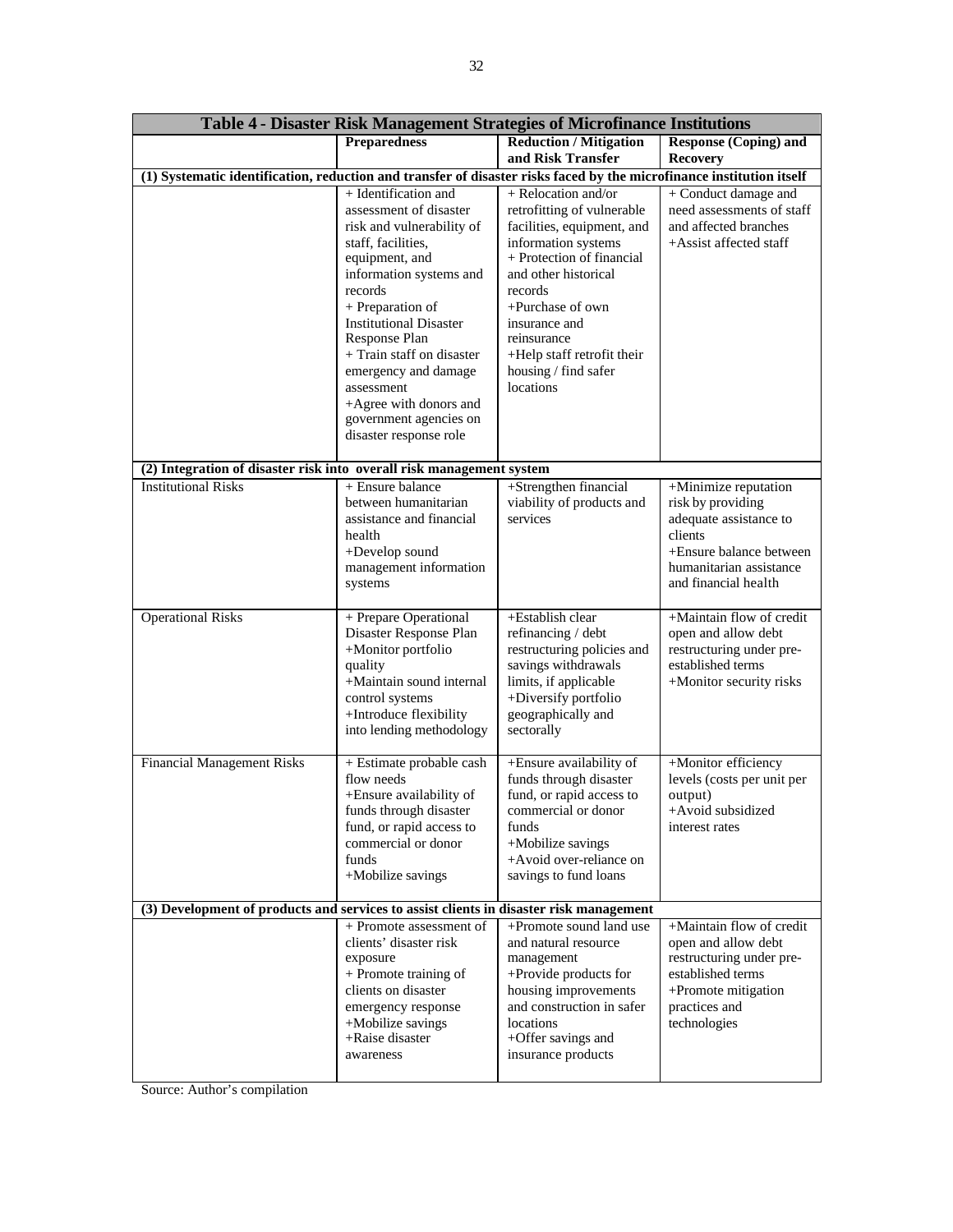When assuming a disaster risk management role, MFIs have usually emphasized assistance to clients over disaster risk reduction at the institutional level. In contrast, an example of an institution that has decided to pay attention to its own disaster vulnerability is the 'Asociación de Consultores para el Desarrollo de la Pequeña, Mediana y Micro-Empresa' (ACODEP), one of the largest MFIs in Nicaragua (Katalysis Pertnership,  $2001$ )<sup>42</sup> Learning from the experience of Hurricane Mitch in 1998 and more recent disasters, ACODEP has developed a 'Disaster Prevention Plan' whose objectives are to identify, prepare for and mitigate natural and manmade disasters in order to protect the institution, clients and staff from possible losses (ACODEP, 2001).<sup>43</sup> The Plan is quite comprehensive, including measures to protect the institution's staff, portfolio, facilities, equipment and information systems and records, as well as measures to respond more adroitly to the many disasters that affect the country. The Plan recognizes that priority should be given to assisting clients in finding medical aid, contacting relief organizations and joining work-for-food programs, but it does not consider that the institution should provide relief directly. It is still too soon to determine the effectiveness of the Plan, but an evaluation during future disasters will certainly be valuable not only to ACODEP but to the microfinance industry in general.

# **4.2.2 Experiences in Integrating Disaster Risk into the Institutional Risk Management System**

Not a single experience could be found where a microfinance institution has expressly decided to integrate disaster risk into its risk management system dealing comprehensively with institutional, operational, financial management and external risks. An important contributing factor to this finding is that most MFIs operate without systems to manage all these risks adequately (Churchill and Coster, 2001). In a more piecemeal way, some institutions have started to establish certain measures to prepare for operational and financial management risks triggered by disasters and economic crises. Preparing for disasters has involved monitoring and learning about disaster risk exposure of clients and their investments, and establishing disaster or emergency loan fund to minimize liquidity problems.

The Malawi Rural Finance Company (MRFC)<sup> $44$ </sup> is a representative example of an institution that has undertaken specific steps in response to the exposure of its loan portfolio to weather-related disasters. Disaster risk exposure is high as most of the portfolio is concentrated in tobacco, which is Malawi's major cash crop. In 1999, for example, more than 75 percent of loans went directly or indirectly to tobacco farmers. Fortunately, Malawi did not have any weather related disasters between the company's formation in 1993 and 1999, which allowed it to grow steadily. By 1999, MRFC had successfully reached between 20 and 25 percent of the country's smallholder farmers. Moreover, because of the Malawi's geography, droughts and floods have thus far had very localized impacts. As part of its preparedness strategy, MRFC closely monitors weather-related risks, and have mapped out areas that show low rainfall patterns. As soon as rainfall patterns

 $42$  ACODEP reached 17,000 clients in 2000. It focuses primarily on microcredit for individual urban and peri-urban microentrepreneurs and does not engage in other development activities, although it has a large training program (Katalysis Partnership, 2001).

 $43$  Unless otherwise noted, information on ACODEP is based on aid memoirs kindly provided by Brigit Helms and Tamara Cook from the Consultative Group to Assist the Poorest (CGAP) and personal communications with Gioconda Hernandez Montiel, Marketing Manager, ACODEP. Ms. Hernandez e-mail address is gtemercadeo@acodep.org.ni. Additional information is also available in ACODEP's webpage at www.acodep.org.ni

<sup>&</sup>lt;sup>44</sup> MRFC was established in 1993 by the government with assistance from the World Bank. MRFC is market and profit oriented, and provides credit and savings services. Savings services are mostly used by borrowers due to restrictive withdrawal requirements (Siddiqi, 1999).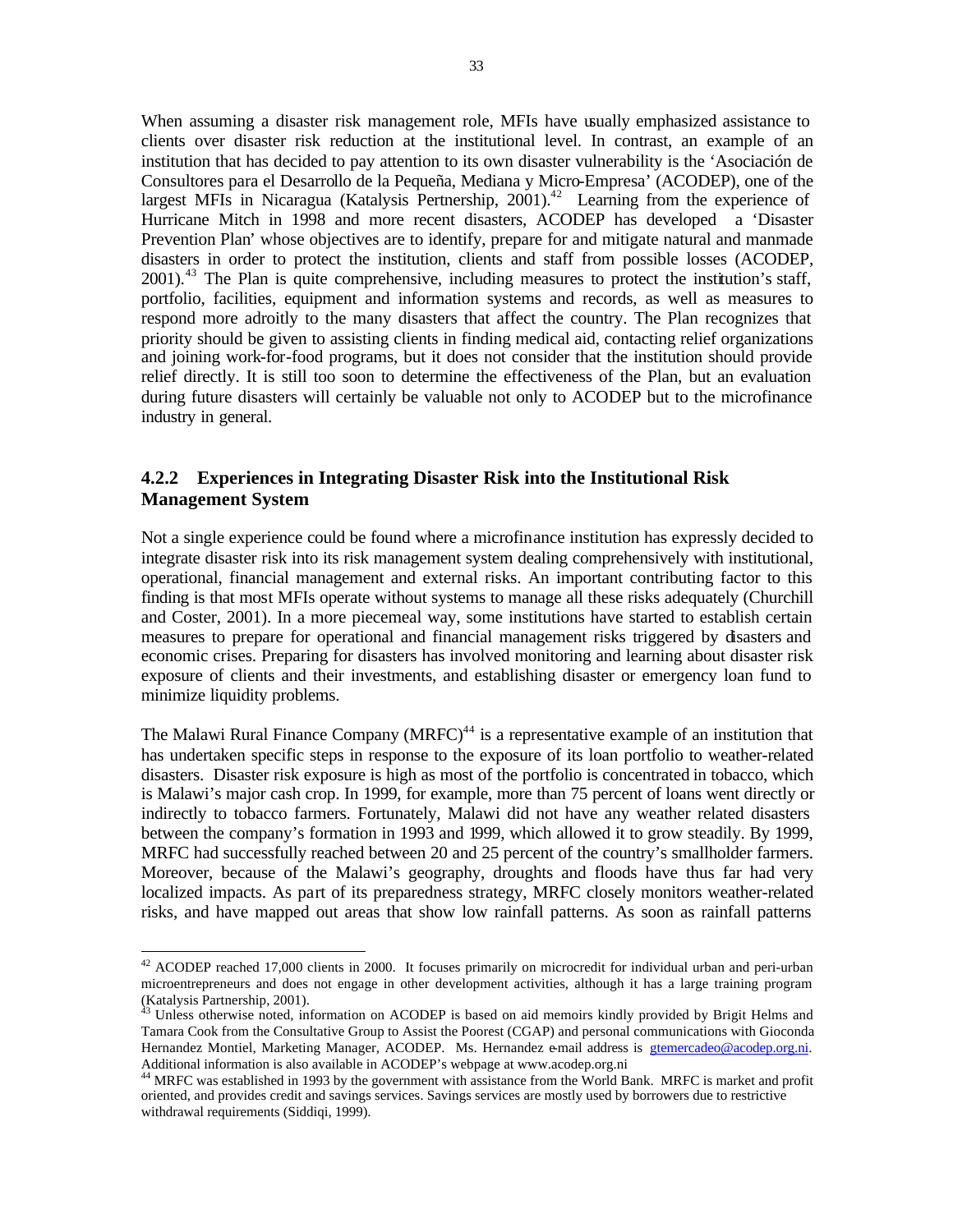reach an established dangerous threshold, the company activates a plan to put maximum loan exposure limits into effect. Management of MRFC is aware that the institution could not survive a countrywide disaster, and have lobbied for the creation of an externally financed "drought reserve fund" to have a cushion if heavy weather-related losses occur (Siddiqi, 1999).

The Disaster Prevention Plan of ACODEP, mentioned above, outlines a basic, flexible credit policy for disaster emergency and recovery, and the creation of a disaster loan fund, to help the institution prepare better for possible cash flows demands and control credit and liquidity risks. Specifically, the plan establishes that the institution will, *inter alia*, stop collecting payments during the emergency period; allow clients withdraw their deposits (which are used normally as collateral); stop lending (short-term loans of 1 or 2 months, with special interest rates, would be granted in cases of severe emergencies for household needs such as food or medicines); and, on the basis of a field damage assessment, prepare loan restructuring and refinancing plans, considering two types of situations: restructuring loans when the clients lose their housing but productive assets are not affected and/or clients are severely injured, and refinancing loans when the productive assets are lost but clients escaped the disaster unharmed. In a similar manner, although at a smaller scale, the Association for Social Advancement (ASA) in Bangladesh has established a permanent disaster loan product to offer clients after a disaster. Loans range from 500 to 1,000 taka each, are interest free, and must be paid back within two years through 100 equal weekly installments (Rahman, 1999).

Most of the disaster or emergency loan funds discussed next have at minimum two levels of terms and conditions, as money needs to be transferred from the Fund to the MFIs and from them to clients (Brown and Nagarajan, 2000). In contrast, Grameen Bank has set up a more comprehensive system to mitigate possible liquidity shortages after a disaster, based on three mechanisms operating at different levels: the group level, the center level and the institutional level. Each lending group has to create an emergency fund towards which each member pays 5 percent of each loan; in each of the 65,000 centers, borrowers have to contribute approximately 25 percent of total interest they owe into a center disaster fund; and at the institutional level Grameen keeps US\$100 million as a disaster fund (MBP, 2001b).<sup>45</sup> BURO-Tangail has also established a 'members' emergency fund,' in addition to the institutional fund detailed below. The members' emergency fund also acts as insurance in certain cases. Specifically, the fund, capitalized from members' contributions, can be used to pay off loans in case of the loanee's death or permanent disability; to provide supplemental loans if the loanee loses income earning capacity due to loss or damage of assets acquired through a loan; to recover loans that are more than six months overdue; and to meet small scale expenses or emergencies (BURO-Tangail, 1999).

## **Disaster or Emergency Loan Funds**

Emergency or disaster loan funds can help MFIs prepare for post-disaster situations, especially if these institutions face limitations in accessing funds quickly. Although these funds should be created as part of the institutional disaster preparedness activities, most of them have actually been set up during the disaster response period. In this respect, the experiences discussed here also provide some valuable insights into the post-disaster involvement of MFIs. Thus far, MFIs in Bangladesh, Poland and several countries in Central America have experimented, with the help of governments and donors, with these funds. The operational set up of emergency loan funds has been basically the same across countries: the donor or development agency provides a one time

 $\overline{a}$ <sup>45</sup> Despite these three mechanisms, Grameen Bank still experienced liquidity problems during the 1998 floods in Bangladesh. Its disaster fund had been totally depleted at the end of the flood emergency (Nayar and Faisal, 1999).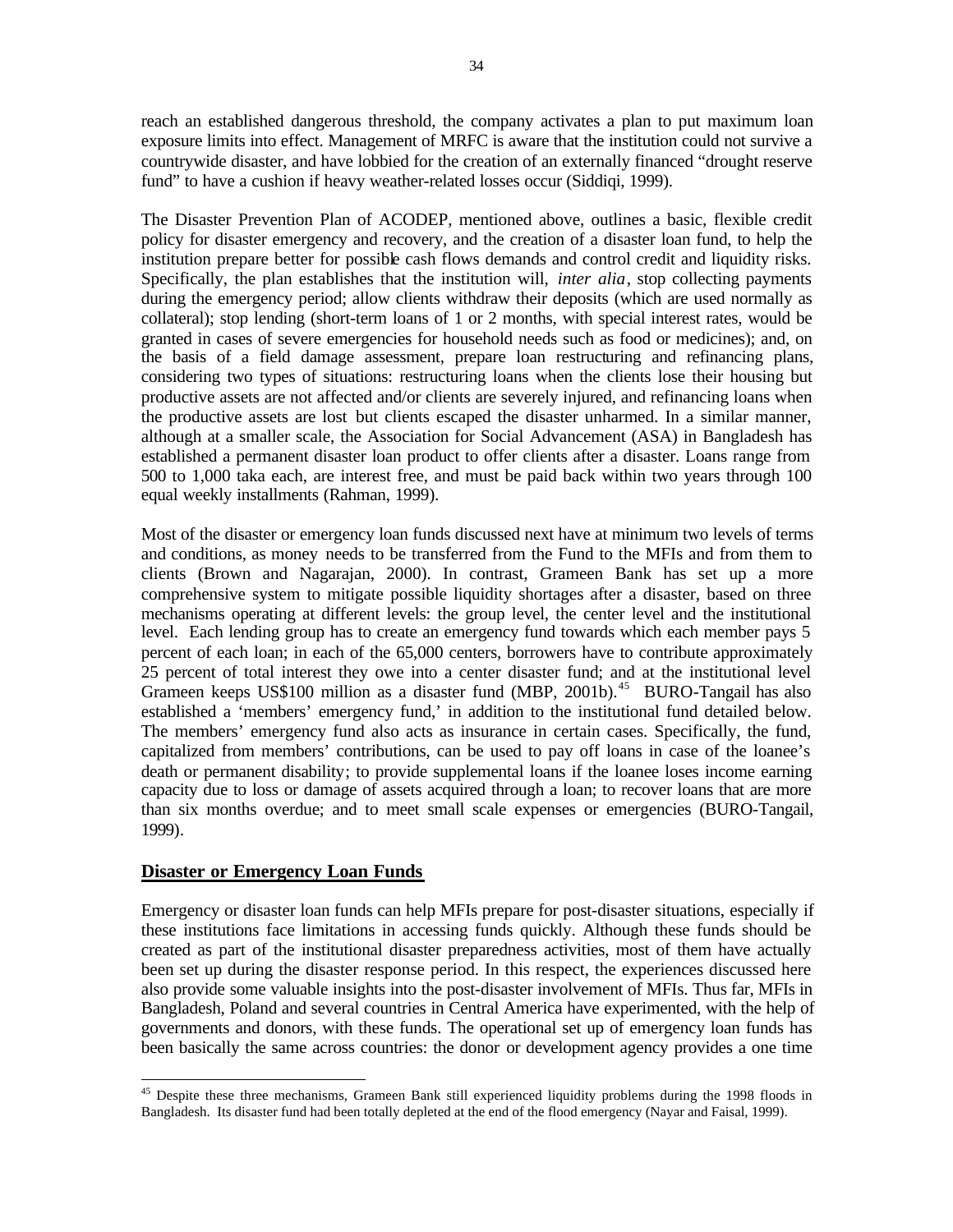grant or a long term, low interest loan to an intermediary agency, which subsequently lends or transfers the funds to qualified MFIs. The intermediary agency has been an apex organization as was the case with the *Palli Karma Sahayak Foundation* (PKSF) in Bangladesh after the 1998 floods, an established NGO like CARE, also in Bangladesh after the same disaster, or entities established specifically to manage the fund, as was done in Central America by the Inter-American Development Bank (IDB) after Hurricane Mitch (Brown and Nagarajan, 2000; IDB, 2000; 1998). Some of these funds have been designed as a one time endeavor, while others have become permanent. The amount of total funds made initially available has varied greatly. Fundsz Mikro in Poland received US\$3.5 million initially, while IDB provided approximately US\$12 million and PKSF had a limited amount of US\$200,000.

The 'regional recovery fund for microlending institutions' established by IDB and the 'disaster loan fund' set up by CARE share some common characteristics, despite the fact that IDB is a regional development bank and CARE is an international NGO. First, both funds catered to eligible MFIs at a country level. Although the IDB-supported fund had regional coverage, its management was assigned to temporary local units created in each of the affected countries, namely Honduras, Nicaragua and Guatemala. The fund set up by CARE was run internally during the 1998 floods, but the plan was to create a separate unit once the Fund became more permanent. Second, most fund management was given to these units, and little was delegated to the participating MFIs. This arrangement resulted in a three step fund transfer process: units received funds from donors; MFIs submitted requests to these units, which proceeded to review the applications; and finally, the concerned MFI obtained the requested funds and proceeded to transfer them to affected clients as emergency loans (Brown and Nagarajan, 2000; CARE, 1999). IDB carried out a rapid damage assessment to estimate the amount required, while CARE established its fund based on what could be obtained from donors at the moment. The Bangladesh Rural Advancement Committee (BRAC), in contrast to IDB or CARE, decided to conduct an assessment of needs to estimate the initial amount required to establish a permanent disaster loan fund, and took its time in designing the fund (BRAC, 1999).

IDB considered that a recovery fund was urgently needed since due to the hurricane, MFIs in Honduras, Nicaragua and Guatemala were expected to lose 25 to 45 percent of their loan portfolio. IDB's objective was to establish eventually a permanent emergency fund that can be rapidly accessed by MFIs to ensure the recovery of both the microenterprise and the microfinance sectors (IDB, 2000). Most of the initial funds (about US\$10 million) were devoted to providing long-term, low interest financing to qualified MFIs, although US\$2 million were earmarked as grant money to help them rehabilitate their facilities and replace equipment, if insurance was not available.<sup>46</sup>

The disaster loan fund set up by CARE was partially capitalized by recycling aid funds used in a Post-flood Rehabilitation Loan Assistance (PERLA) Project targeting 7,200 disaster-affected households in Dhaka (CARE, 1999). CARE initially identified between 15 and 18 NGOs providing microfinance services as eligible to access the fund. These partner NGOs can get loans with an interest rate of 2 percent a year, and are allowed to loan out funds to affected families at 4 percent. In addition, participating MFIs can charge a small processing fee to recover some of the client monitoring and loan recovery costs. The IDB-supported fund allows participating MFIs to lend at market rates at standard loan terms of not more than a year, while these institutions receive funds at reduced interest rates and with 5 to 10 years of maturity (Brown and Nagarajan, 2000). The risk with these for-profit incentives, however, is that it may induce some MFIs to

 $\overline{a}$ <sup>46</sup> The financial resources were specifically provided by the Multilateral Investment Fund of the IDB (IDB, 1998).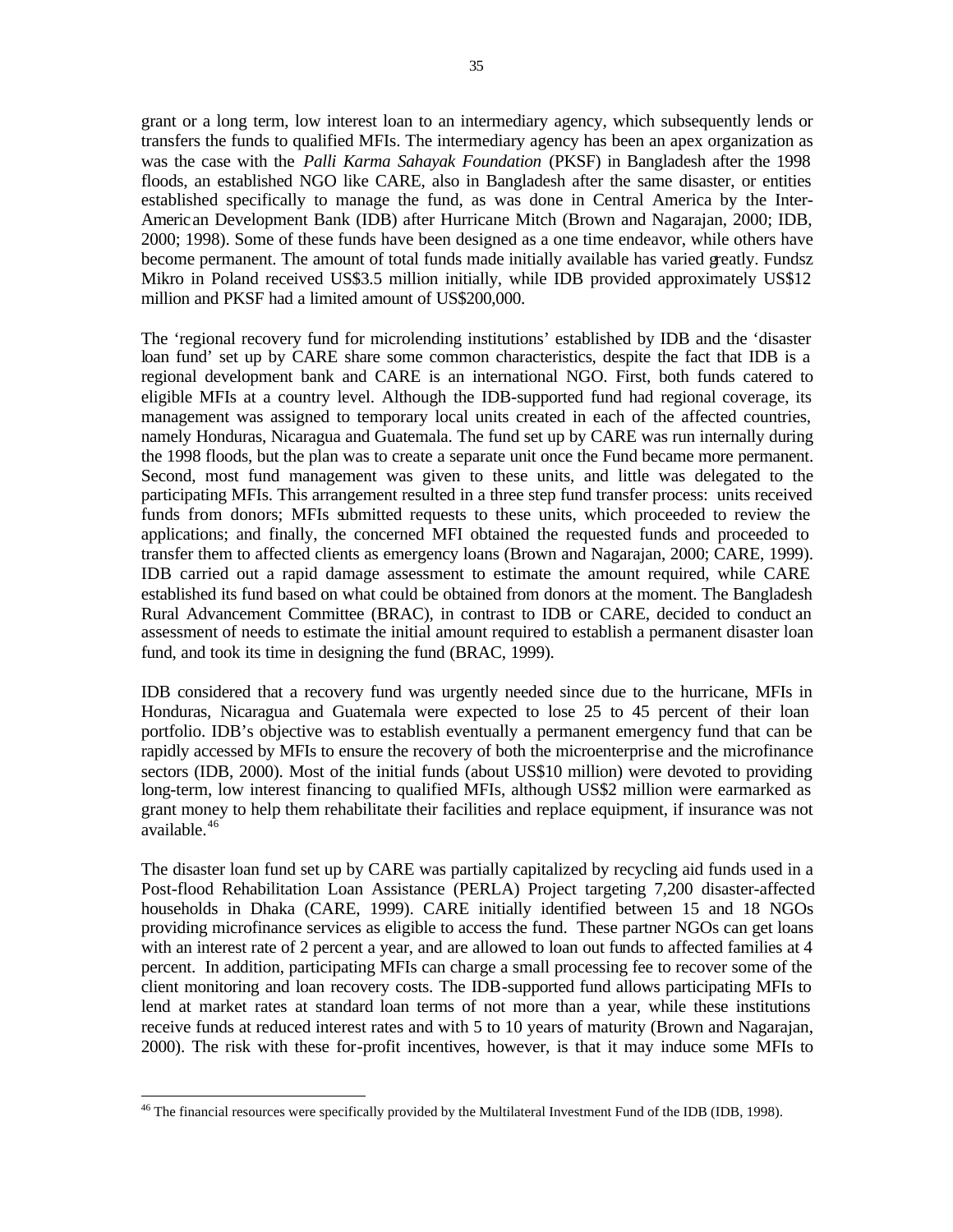overstate the number of affected clients and the severity of their losses in order to obtain more 'cheap,' funds quickly.

The 'disaster management fund' provided by PKSF is an interesting example, albeit specific to the context of Bangladesh and the characteristics of PKSF itself, which is a well regarded apex foundation providing low cost funds to poverty-oriented MFIs, and helping to set norms and standards for the sector (Hossain et al., 2000).<sup>47</sup> Because of its relatively good performance since established in 1990 by the government, PKSF has increasingly received donor funds. In 2000, PKSF had about 172 partner organizations (POs), which were providing microfinance services to 1.8 million poor people (World Bank, 2000b).<sup>48</sup> After the 1998 floods, many POs turn to PKSF for badly needed funds since it is the premier refinancing body for most of them. PKSF met the challenge by rapidly disbursing close to 1 billion taka, a considerable amount of its regular funds. PKSF also set apart a relatively small amount (10 million taka or US\$200,000) as a grant contribution to establish a more permanent 'Disaster Management Fund.' The POs are expected to help increase the size of the fund by contributing a portion of their income from service charges. In the future, POs will be able to access the Fund when they consider it necessary for localized disasters affecting a small number of clients, and not just when a national disaster is officially declared.

Because of the small amount of initial funds, PKSF decided to target its smaller POs, which were given a one-time grant based on a percentage of their loan portfolio (Brown and Nagarajan, 2000). The recipient partner was made responsible for managing these funds. PKSF could confidently delegate fund management because POs knew that mismanaging the emergency funds would mean losing access to their primary source of capital (Brown and Nagarajan, 2000). POs were further discouraged from using their emergency fund allocation improperly by setting up the interest rates of loans to be provided by POs to clients at 0 percent. By leaving no profit margin, the full cost of lending and of monitoring clients was nevertheless transferred to the POs, which added more to the already higher operating costs. As part of its overall disaster response, PKSF also offered to its partners the option of applying for loan rescheduling if they were unable to meet the repayment of any regular loan installment due to their own clients' loss of repayment capacity (BRAC, 1998). Simultaneously, PKSF approached the government and donors to promote the involvement of its POs in the flood response and recovery process.

Several MFIs have established emergency loan funds by themselves, including Fundusz Mikro after the 1997 floods in Poland and the Bangladesh Unemployed Rehabilitation Organization (BURO)-Tangail after the 1998 floods. In order to ensure rapid loan disbursement, an important objective during an emergency, Fundusz Mikro assigned to clients the responsibility for damage assessment completely and for emergency loan disbursement partially. This institution decided to provide a standardized loan to a group of affected individuals, and to allow the group's members decide on how to split the loan amount on the basis of individual losses. Fundusz Mikro made a critical decision by extending emergency loans to all microentrepreneurs living in the flood impacted area, trading off the increased likelihood of defaults for a wider impact. The institution eventually benefited, however, through increased outreach as it gained new clients.

A very peculiar means of control was applied by Fundusz Mikro, relying on the group mechanism and natural feelings of justice to avoid granting loans to people who had not been affected by the

<sup>&</sup>lt;sup>47</sup> PKSF, along with the Credit and Development Forum (CDF) are two of the most important organizations giving sector-wide support to MFIs in Bangladesh.

<sup>&</sup>lt;sup>48</sup> Large players in the sector such as Grameen Bank, BRAC, Proshika, and ASA are partners of PKSF, but they use the foundation mainly as a channel of funds.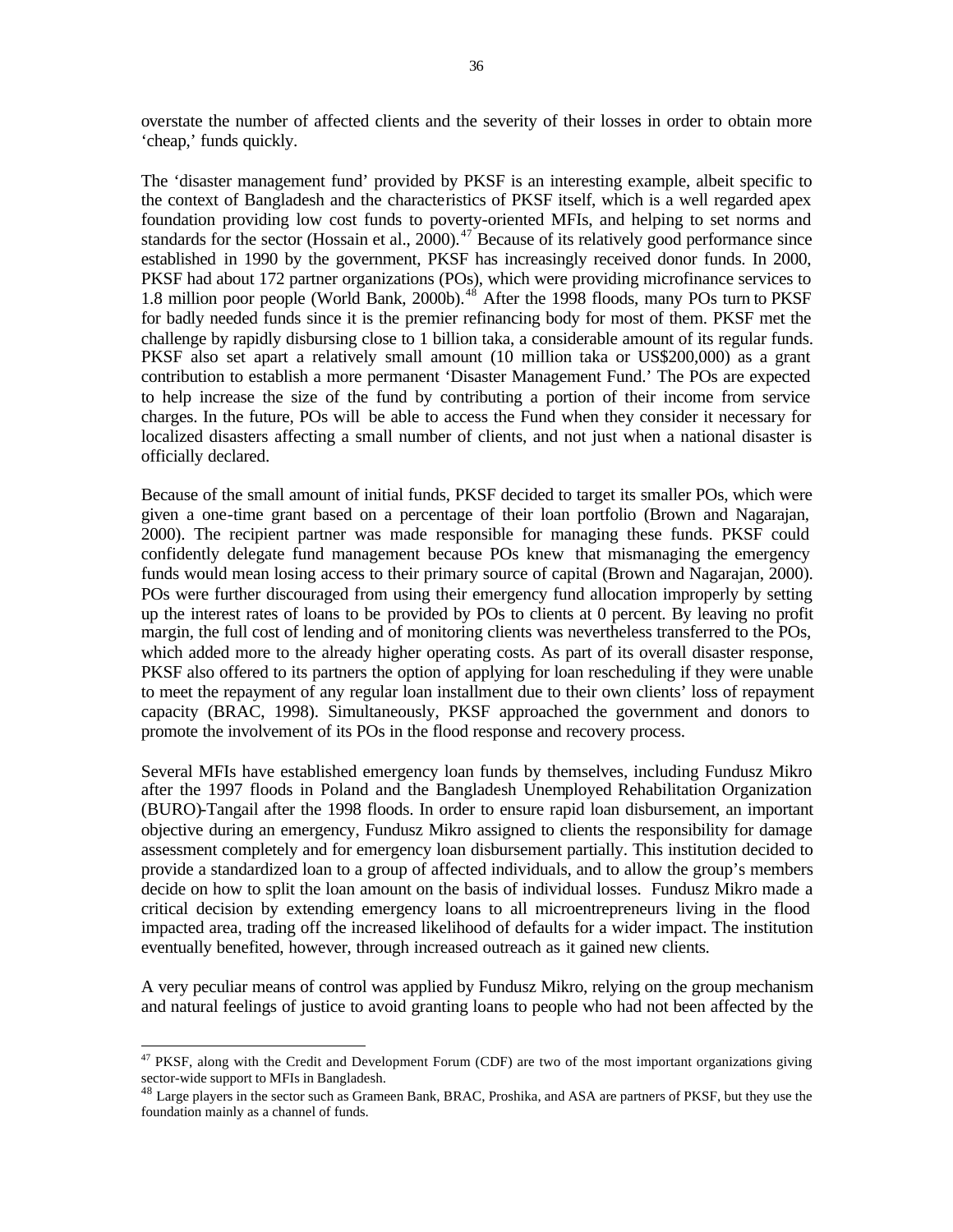flood. Fundusz Mikro assumed that people who were really suffering would not allow 'imposters' into their groups. This mechanism was strengthened by announcing that if the organization were to find ineligible individual members in a group, the whole group would be disqualified from receiving a loan. Clients were also informed that random checks of applications would be conducted.<sup>49</sup> Applications for emergency loans were considered from the smallest to the largest amount requested to discourage people from asking for more than what they needed (Fundusz Mikro,  $2000$ ).<sup>50</sup>

BURO Tangail established its 'Emergency Disaster Fund' through financial grants from several donors. Since BURO-Tangail emphasizes the promotion of self-reliance among disadvantaged rural communities, it prefers to avoid providing relief or charitable activities to its costumers unless outside help is considered absolutely necessary. The new fund was created precisely for these extreme situations. It is maintained in a separate interest bearing account, while a portion has been invested in government savings certificates that can be cashed in a short period of time (BURO-Tangail, 1999).

# **4.3 Lessons Learned**

 $\overline{a}$ 

# **4.3.1 Identifying, Reducing and Transferring Institutional Disaster Risk**

Being prepared for a disaster will help a microfinance institution respond to clients more effectively and efficiently, and manage cash outflow demands and increases in operational costs better, thereby reducing probable financial losses and mitigating adverse effects on long-term sustainability. As various experiences show, MFIs that have not prepared have typically faced demands for new products and services without having sufficient time to develop them following sound microfinance business practices. Moreover, preparedness allows MFIs to inform clients with more certainty about the type of loans and services that will be available during the disaster response and recovery efforts. The certainty that loans and services will be there when needed is highly valued by clients and perceived as a form of disaster insurance.

Knowledge of disaster risk exposure will help MFIs protect their staff, facilities, equipment, and information systems and records, as well as to integrate disaster risk into their risk management systems and to design programs and products to provide better disaster risk management assistance to clients. This objective will not be accomplished, however, without an institutional disaster response plan or without ensuring that the facilities and critical operational infrastructure of the institution are hazard resistant and that staff receives the proper training to continue delivering their services after the disaster. MFIs may also increase their disaster risk management capacity by training their personnel on relief and recovery operations, and continuously reviewing operational procedures, staffing and portfolio tracking.

<sup>&</sup>lt;sup>49</sup> Information on the disaster loan fund provided by Fundusz Mikro was also obtained from Ms. Agata Szostek, International Relations Director of this institution, e-mail address Agata.szostek@funduszmikro.com.pl.

<sup>&</sup>lt;sup>50</sup> The total initial emergency fund amount of US\$3.5 million was distributed among 1,834 loans to 367 five-member groups.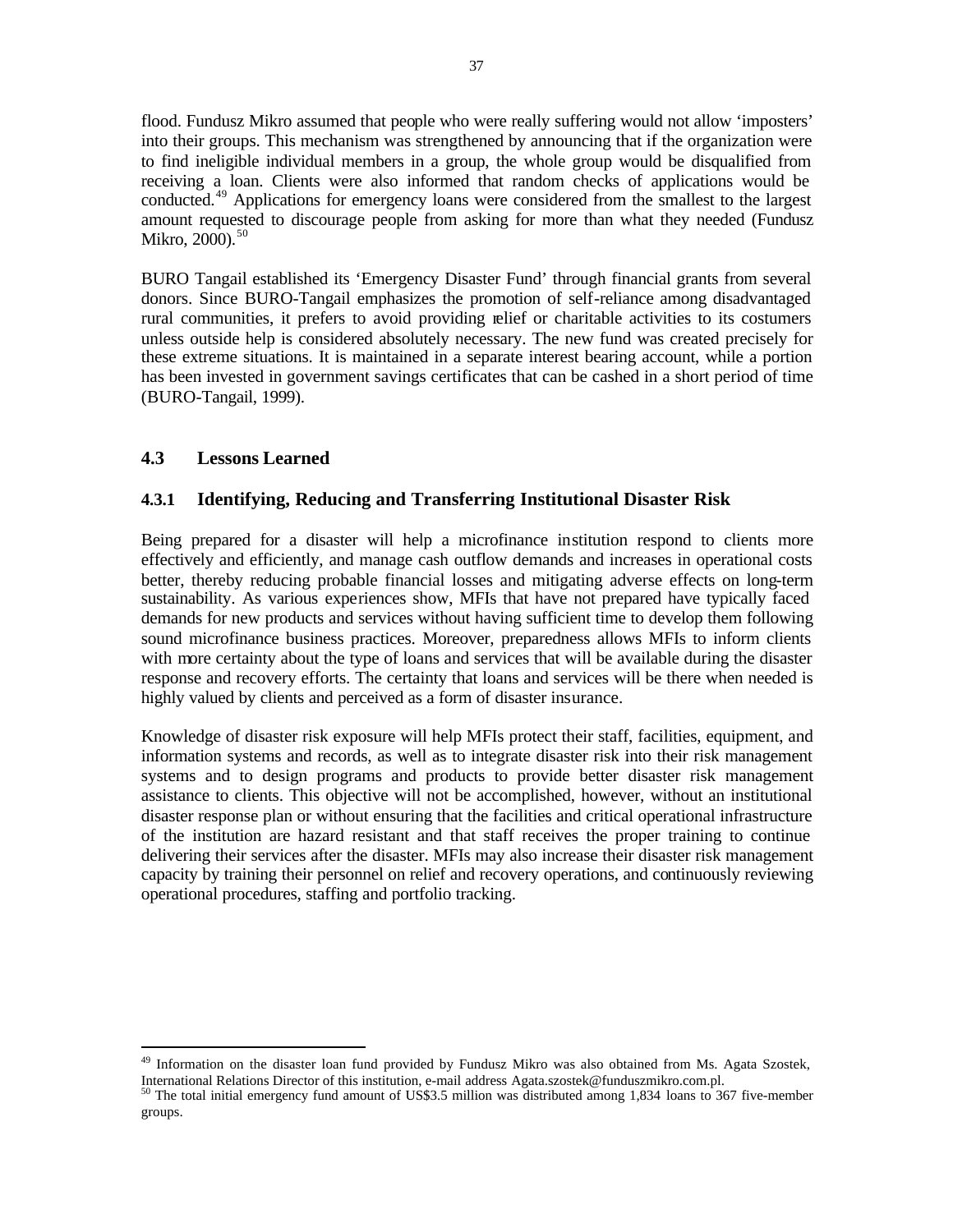### **4.3.2 Integrating Disaster Risk into the Institutional Risk Management System**

Provided that a sound risk management system is in place, it is relevant for a microfinance institution to have adequate knowledge of disaster risk exposure to establish policies and procedures to mitigate related financial, operational and strategic risks on a systematic and comprehensive basis. Operational risks can be mitigated by, *inter alia*, diversifying the portfolio, when feasible, geographically and across economic sectors, and by assessing in advance the probable needs of clients. For example, loan rescheduling needs could be estimated under several scenarios based on probable impacts of a disaster on clients to determine the various alternatives at hand to minimize credit or default risk, and anticipate the costs of delayed interest and principal payments. Institutional vulnerability can be addressed by ensuring continuity of service delivery and sound financial management in post-disaster situations through the preparation of clear debt restructuring policies and procedures, and if applicable, savings withdrawals thresholds. Training staff and improving accounting systems to deal with different fund sources during the emergency will most surely translate into reduced administrative costs during the disaster.

The experiences reviewed here also show how critical is for MFIs to ensure that cash is available for loan disbursements and savings withdrawals. Financial management risks, and in particular liquidity risk, may be mitigated by ensuring rapid access to funds through a line of commercial credit or agreements with donors, in addition to establishing emergency or disaster funds. Liquidity needs, to the extent possible, should be estimated on the basis of worst-case scenarios to set policies with 'preventive' minimum and maximum cash levels.<sup>51</sup> Maximum levels of idle funds should be carefully estimated, since too large an amount can have detrimental effects on an institution's general return on assets. Another option is to keep the funds in interest bearing accounts. When caught unprepared, some MFIs have tried to reduce operational costs to decrease the possibility of a liquidity crisis. However, postponing payment of institutional bills or reducing salaries temporarily can bring more negative consequences than benefits to the MFIs in the long run.

Introducing more flexibility in the lending methodology may contribute to reduce operational risks, particularly credit or default risk. Variations of product design can have adverse consequences if they are not analyzed carefully, however. The management information systems (MIS) of many MFIs may not be capable of assimilating flexible loan products and their staff may lack the skills to deliver them (Churchill and Coster, 2001). The relative vulnerability of group-based lending has already been discussed earlier. 'State-contingent' type of contracts may be an option that may allow, for instance, switching from group-based liability to individual liability during a disaster so that an individual's default does not affect the rest of group members. The problem with this arrangement is that the effect of social collateral is counteracted at a moment when the portfolio is highly exposed, and social capital of the group undermined when needed the most. In fact, state-contingent contracts implicitly invite group members to abandon those most affected (who are redefined as 'liabilities' for the group) to their 'bad luck.' The longer the temporary shift from the regular arrangement is implemented, the longer the period required to rebuild the social capital built through the group-based methodology.

 $51$  For seasonal disaster risks, another option is to adjust cash reserves accordingly. In Bangladesh, for instance, some MFIs maintain higher cash reserves during the regular flood season (MFN, 2000).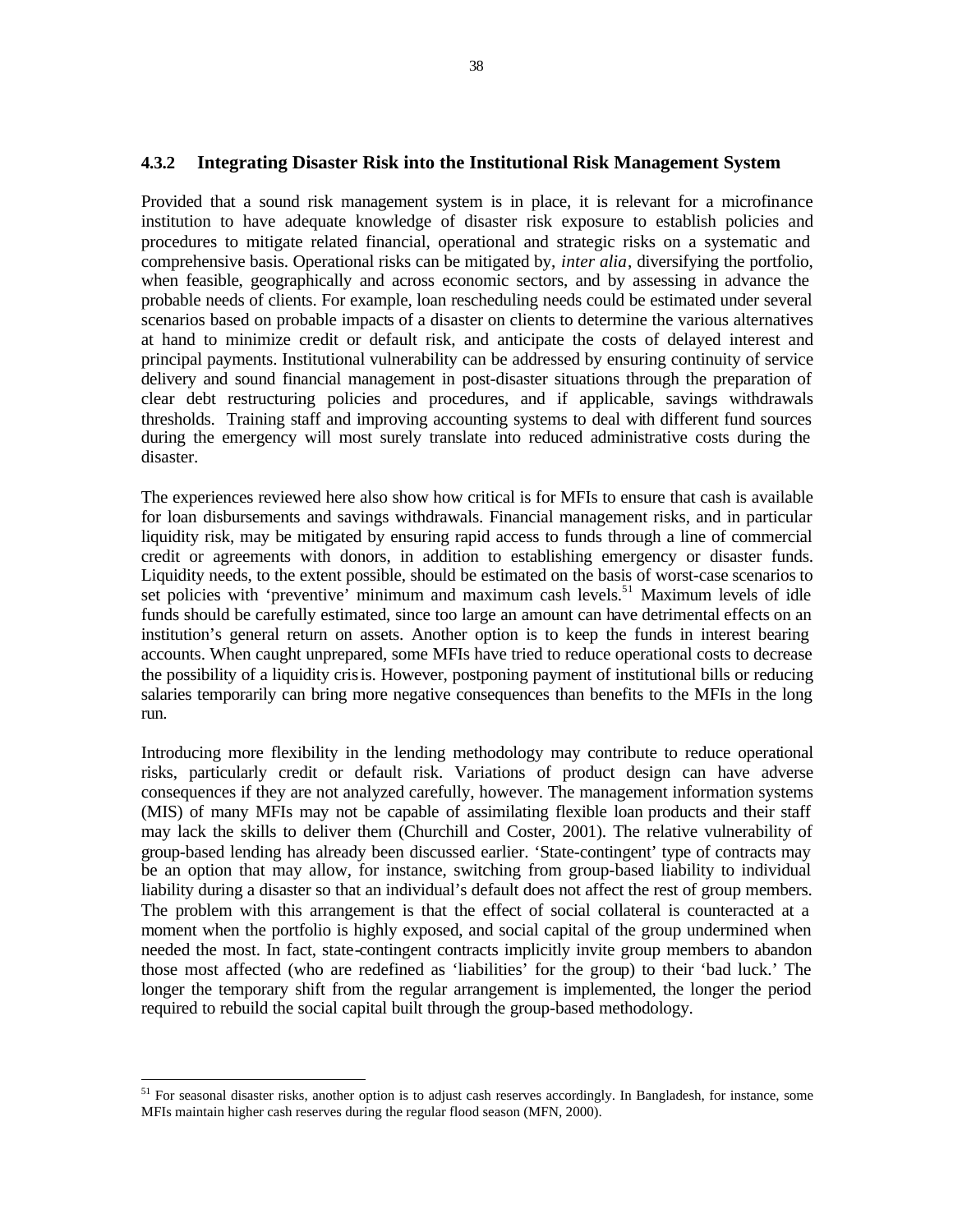#### **Emergency or Disaster Loan Funds**

Several lessons can be drawn from the experiences discussed in this report related to this type of funds. First, setting aside financial resources as a contingency fund may make more make sense if the area where the institution operates suffers from frequent and severe disasters. Second, emergency funds, particularly those with very attractive terms and little conditions, can increase dependency of MFIs on external funding, and discourage these institutions from taking preventive physical and financial measures to enhance their resilience and self-sufficiency. Third, developing emergency funds poses serious challenges to MFIs and donors because "[t]hese funds immediately raise the questions of ownership, rights to access, decision-making controls, and terms and conditions of deposits and advances" (MBP, 2001b: 4). Finally, depending on the way these funds are set up, clients may end up assuming most of the cost of the fund through higher interest rates or additional fees.

Setting up emergency funds as part of institutional preparedness would allow making an informed decision on whether it is operationally and financially sound to have an emergency fund in the first place. Planning in advance allows establishing sound polices and procedures to manage the fund, as well as defining clearly the responsibilities of the various stakeholders in respect of critical activities such as financial contribution, additional capitalization, damage assessments, loan disbursal and collection, and monitoring (Brown and Nagarajan, 2000). It seems clear from the experiences reviewed here that there is no ideal structure or funding mechanism for a disaster loan fund. Each of the different options applied thus far have advantages and disadvantages which will become more or less relevant to a microfinance institution depending on country conditions, external support and the nature of the microfinance sector. A central issue for permanent disaster loan funds is capitalization, which requires establishing effective mechanisms to maintain, and at best increase the initial capital. The costs of capitalizing and managing the fund should not be transferred completely to the client, who, in principle, should be the main beneficiary. It must be kept in mind also that any additional costs originated by the creation and management of an emergency fund are critical for the effectiveness of MFIs, since by its very nature, microfinance services tend to have above-market level interest rates and lending costs.

The benefits of emergency funds, on the other hand, are not merely financial. At the institutional level, having an emergency fund will enable a more adequate response to clients' needs, which increases their loyalty and likelihood of good repayment behavior. Especially at the group level, emergency funds may contribute positively and in different, reinforcing ways. As Mosley (2001a) found in the context of Bolivia, emergency funds created by forced savings within a group tend to increase cohesiveness among its members and minimize potentially humiliating personal requests for emergency loans by one group member to another. In addition, these funds strengthen the risk management potential of the group itself by creating a certain surplus of funds accessible in principle to all members. Having additional, easily accessible resources at the group level will in turn decrease pressure from clients on cash flows of the institution in case of a disaster, and the need for an emergency fund at the institutional level. Larger MFIs, especially if they have a wide geographical coverage, do not always need access to disaster loan funds, or need to set large amounts of capital aside for this purpose. This type of institutions has other options to deal with client demand during a disaster, which should also be considered. These options include, *inter alia*, transferring funds from branches in areas unaffected or less affected by the particular event to those urgently needing funds.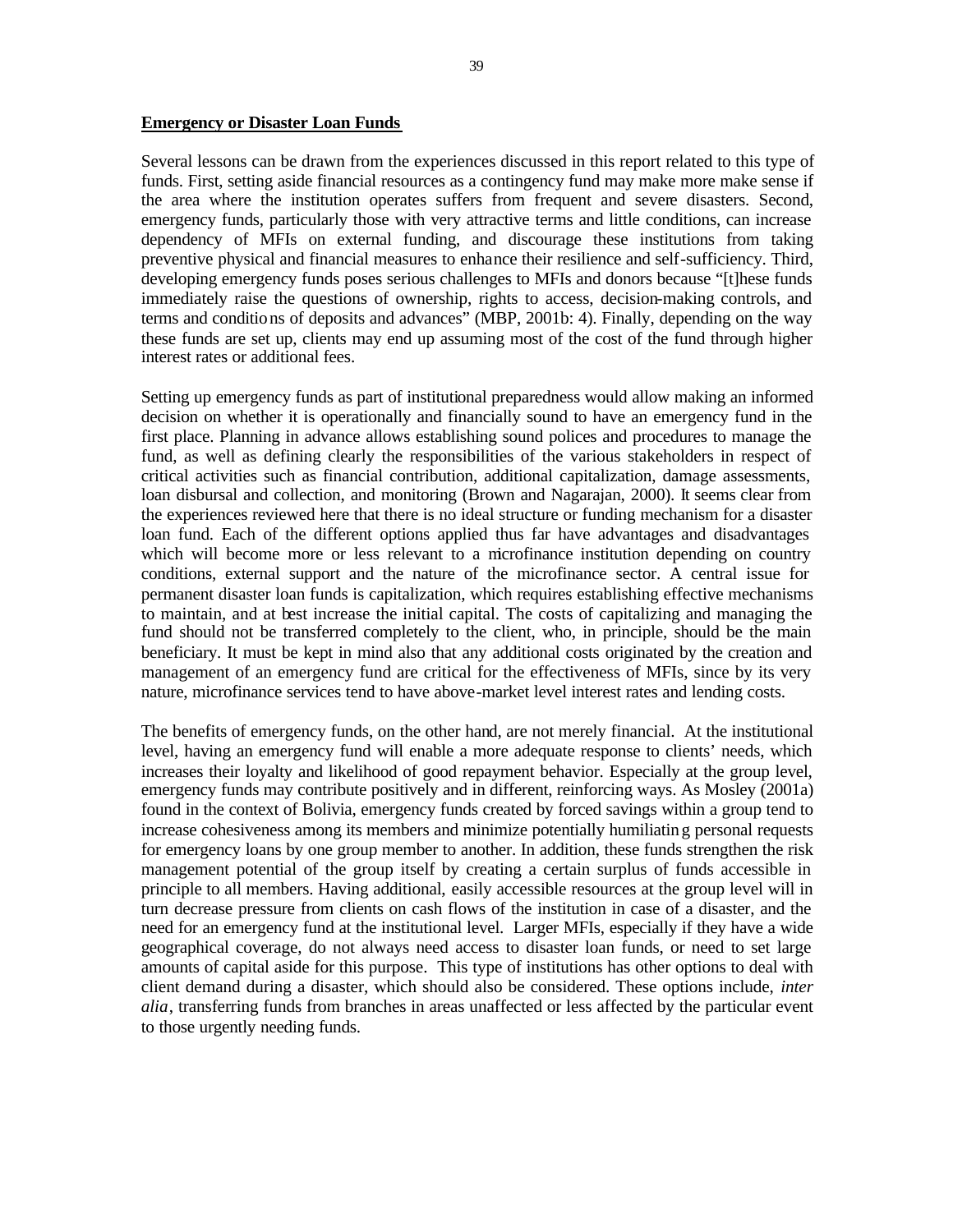#### **Savings Mobilization**

 $\overline{a}$ 

As it is clear from the previous section on emergency loan funds, microfinance institutions must find ways to increase their liquidity management capacity to reduce disaster risk. It is this capacity that can better allowed them to provide clients with access to funds when they need them the most. Better liquidity management, may come in part from the ability to mobilize savings, especially voluntary savings. Savings mobilization has also some risks for both microfinance clients and institutions, more so if the institution has relied too heavily on them as loan funds (Hassan and Nayar, 1998). Although further research is needed, however, experiences indicate that mobilizing savings – especially if unbundled from loans – will decrease the likelihood that a microfinance institution will suffer a severe liquidity crisis. The regular deposits required by many MFIs to build loan collateral and instill financial discipline that constitute compulsory savings can also be useful in case of a disaster, provided that some advance planning is made on how much, how fast and for how bng withdrawals will be allowed, and when to start asking clients to initiate replenishment of the accounts.

Experience across the world indicates, however, that compulsory savings do not provide incentives for clients to save as much as they could, and that it takes them longer to accumulate a balance that would help off-set income and asset losses due to disasters (Robinson, 2001). This finding means that the funds available to MFIs will also be limited, which consequently decreases the usefulness of savings for both clients and institutions. On the other hand, switching from a compulsory, locked-in savings system to a voluntary open access savings service has serious operational and financial implications for a microfinance institution.<sup>52</sup> As Robinson (2001) explains, not all MFIs should, or can, capture voluntary savings, and not all microloans should, or need be financed by savings. In contexts where these institutions are poorly regulated and supervised, vulnerable to disasters and economic crises, and often lacking in financial management capacity, the savings of the poor may actually be put at a very high risk.

To mitigate disaster risk, MFIs might also need to provide as broad a range of savings products as possible, including interest-bearing liquid savings, higher-interest semi-liquid savings and/or fixed deposit accounts. Having savings products that give clients continuous access decreases the probability of rapid withdrawals during a disaster and increases the pace to which these funds will be replenished (Nagarajan and Brown, 2000). Alternatively, or additionally, having cash reserves aligned with reliable forecasts of cash outflows may help these institutions cushion the liquidity crunch resulting from a disaster. Most importantly perhaps, increased funds through savings and availability of reserve funds can increase the assistance levels that MFIs can provide to affected populations.

 $52$  Transition from compulsory to voluntary savings products require substantial changes in management and information systems, personnel training, and organizational culture, among other things (Wright, Matin and Christen, 2001).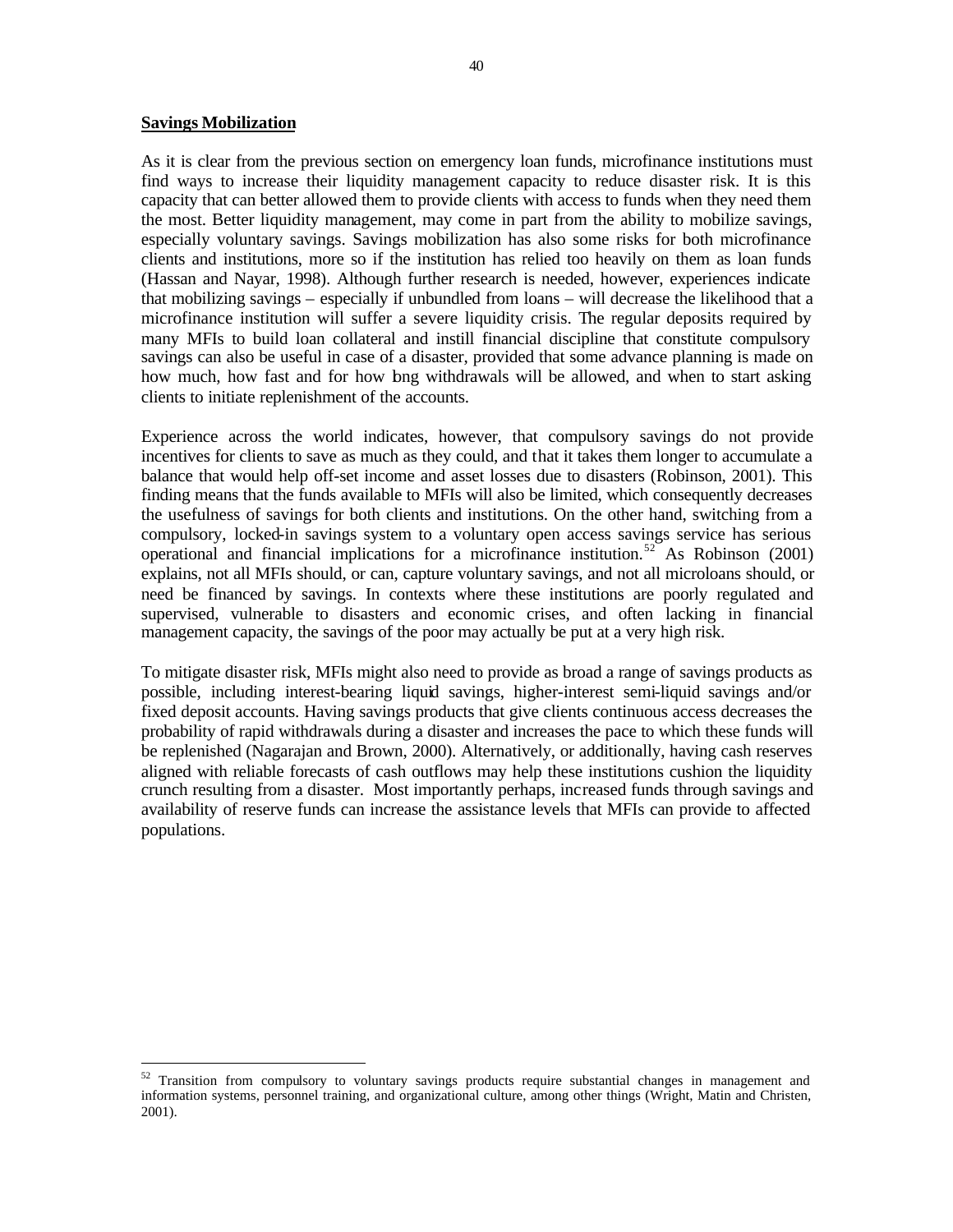# **5. THE INSTITUTION-CLIENT INTERFACE: ASSISTING CLIENTS IN DISASTER RISK MANAGEMENT**

*This section describes the experiences of microfinance institutions in assisting clients in disaster risk management, analyzes actual experiences, and concludes by identifying the most relevant lessons learned from these experiences.*

# **5.1 Overview**

 $\overline{a}$ 

Microfinance institutions have increasingly become involved in assisting clients in disaster rsik management, although mainly during the response and recovery process. The type and degree of involvement of these institutions has logically varied across the world depending on regional differences in the evolution and nature of microfinance and specific country characteristics related to disaster risk exposure and the nature of poverty and vulnerability. Given the transitional character of the economy, MFIs in Eastern Europe have faced challenges different to the ones these institutions have experienced in developing countries in Asia, Africa, and Latin America and the Caribbean. In the latter region, disasters have demanded responses attuned with the higher degree of commercialization achieved by the sector and its focus on the promotion of microenterprises. In Asia – with a few exceptions – responses have continued to emphasize the regional focus on microfinance as a tool for poverty reduction. The remote, less populated rural environment that characterizes Africa has made provision of microfinance services, even under 'normal' circumstances, quite challenging (Mayoux, 2001; UNCDF, 1999b).

Generalizations on the experiences of MFIs in post-disaster situations, and particularly on lessons learned, should thus be interpreted without forgetting these differences. It must also be kept in mind that evaluations of the impact of the efforts described in this section, and of the products and services detailed in Annex 1, are limited. In general, most impact studies on microfinance face methodological shortcomings that make measuring impact of their programs and activities difficult. Lack of systematic, reliable data gathering on the impact of microfinance services and products related to disaster risk management on clients makes evaluation harder. Many of the reports on these experiences have been prepared by the MFIs themselves. Moreover, it is not always easy, or even feasible, to isolate the impacts of the specific post-disaster assistance provided by various actors, including donors, government, MFIs, and civil society groups. In normal times, individual members of the household are usually involved in different programs, not just microfinance. In many cases, households affected by disasters have more than one member involved in microfinance programs. This situation is further complicated by the fact that in the aftermath of a disaster there usually are many different organizations and programs targeting similar households. Moreover, a disaster may also have, in time, positive effects, whose role in helping in the recovery of microfinance clients is difficult to disaggregate.<sup>53</sup>

## **5.2 Experiences in Disaster Risk Prevention, Mitigation and Preparedness**

Some MFIs have adopted disaster risk preparedness and mitigation measures after being caught repeatedly in disaster response operations, and as part of the growing concern with the vulnerability of many of their clients. These measures include development of specific disaster management programs such as credit for housing improvements, training for disaster

 $53$  For instance, the 1998 floods in Bangladesh helped improve soil conditions in the subsequent seasons through silt deposition that contributed to better soil productivity and increased rice yields.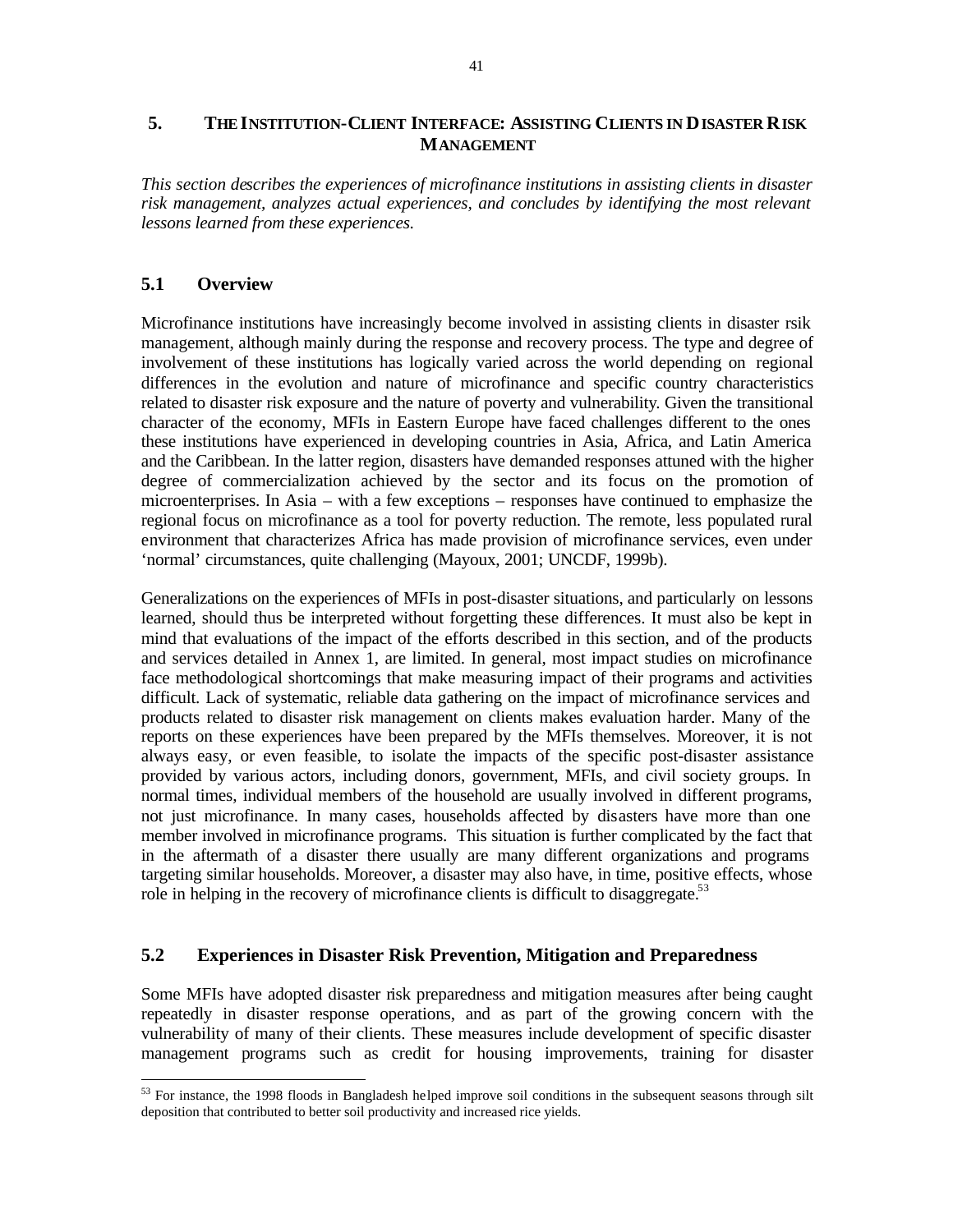preparedness, and disaster risk awareness raising. The most comprehensive efforts to help clients have taken place in Bangladesh, where some of the large institutions such as Proshika and the Association for Social Advancement (ASA) actually started as relief organizations. Through over more than two decades of operations, Proshika has developed what it describes as a participatory multisectoral and integrated development approach to assist poor people (Proshika, 1999). According to its institutional mandate, this approach includes, in addition to assistance to increase income and savings, the reduction of "…income and resource erosions which happen due to many vulnerabilities and insecurities of the poor people." (ibid, p.11). Among the risks faced by the poor, Proshika recognizes environmental and natural disaster risks, which in Bangladesh include not only frequent and massive flooding, but also cyclones, tornadoes, drought, river erosion and landslides. Within this framework, Proshika has developed a 'Disaster Management and Preparedness Program' that is complemented by a housing program, social forestry activities and an employment and income generation program. Proshika has especially targeted the poorest of the poor, who are landless and severely affected by river bank erosion. In its desire to increase the disaster preparedness capacity of its clients, Proshika has built disaster shelters in the coastal belts of Bangladesh (Proshika, 2000).

# **5.2.1 Microcredit for Housing Improvements and Construction**

Some MFIs regularly offer housing finance products given the importance that housing has for the poor as shelter, as an important physical asset and as income generating investment when residential use is combined with home-based enterprises or rental opportunities. Housing loan products may be useful in disaster risk mitigation, during normal times and during the reconstruction process. Regular MFIs, however, face several constraints in offering this type of financial services: first, MFIs typically limit their involvement in controversial issues such as land tenure and access to basic services, which closes off the financing of land acquisition and infrastructure provision to help clients move to less disaster-prone locations and improve living conditions. Second, to be useful to clients, housing loans, particularly in urban areas, require larger amounts and longer amortization periods than microenterprise loans and are less suited for group-based lending methodologies. These factors translate in increased demand on funds and greater risk exposure for a microfinance institution (Ferguson, 1999). MFIs have had more difficulty in providing credit for housing in urban areas due to constraints in the land and urban markets, legal and political issues surrounding land tenure, and bottlenecks in infrastructure provision. Indirectly, the financial assistance for housing given by MFIs to their clients may be larger than it seems. Even if no explicit loan products for housing seem to be available, the demand may be indirectly met by the splitting of other type of loan products. Poor households give high priority to the physical improvement of their housing, particularly when they have some security of tenure. And to meet their housing needs, many microfinance clients divert part of their production loans into housing improvements.<sup>54</sup>

According to CUDS (2000), MFIs have attempted to deliver credit for housing through three different organizational arrangements: as an integral part of the institution (e.g., the Center for Agricultural and Rural Development (CARD) in Philippines); as specialized housing programs managed by a subsidiary or affiliated agency (e.g., the Self-Employed Women's Association Bank in India); and by partnering with agencies specializing in housing programs (e.g., FINCA Africa). The challenge, in all cases, is for the institution to be able to offer housing loan products that are incremental, demand-driven and financially viable, and that do not require significant

 $\overline{a}$ <sup>54</sup> In Bolivia, for instance, FIE or Centro de Fomento de Iniciativas Privadas, estimated that about 20 percent of its microenterprise loans went into home construction and expansion (Ferguson, 1999).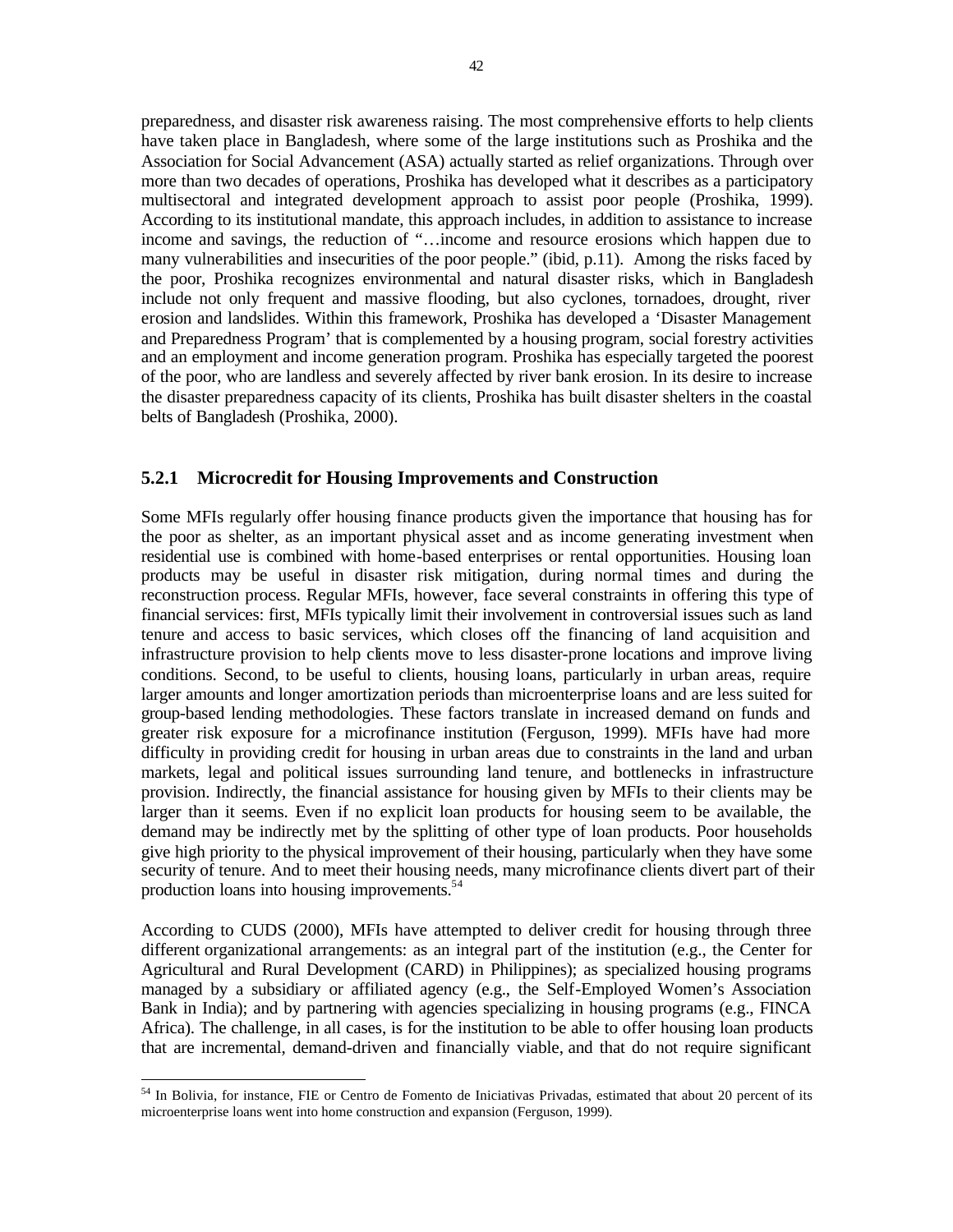collateralization (CHF, 2001). In response to this challenge, loans for land acquisition are not usually offered by MFIs, most of which, at the same time, require legal land tenure for new housing construction loans. In contrast to regular MFIs, shelter advocacy organizations have provided credit for housing to the poorest of the poor with the central goal of facilitating access to land, without giving priority to financial viability (CUDS, 2000). As a result, most of these programs tend to be geographically scattered and financially weak, and to depend heavily on donor assistance.

As mentioned earlier, one of the most critical challenges faced by microfinance is the fact that many of their clients live in disaster-prone areas, and participation of many stakeholders is needed to address the problem. Some of the best experiences at hand do not deal directly with disaster risk, and are not easily replicable by typical MFIs, but help illustrate specific options to approach this issue. A good example is the work of SEWA in the *Parivartan* Scheme or Slum Networking Project whose goal is to provide households with basic infrastructure (CUDS, 2000).<sup>55</sup> Under this project, SEWA Bank acts as financial intermediary, *Mahila* Housing SEWA trust provides technical assistance, the private sector provides matching funds, and the municipal government provides matching funds and land tenure security for at least ten years to project participants.<sup>56</sup> According to SEWA's website, the scheme has benefited over 30,000 slum dwellers in the last 4 years. Similar examples are found in Latin America, where NGOs have promoted microcredit for housing as a means to link poor communities to formal institutions. In Fortaleza, Brazil, for example, the Self-help Housing Support Program has been implemented through the joint effort of the state and local government, CBOs, an intermediary NGO and the local university (CUDS, 2000).

As detailed in Annex 1, there are interesting experiences in regular housing mic rofinance that have contributed to disaster risk reduction. SEWA Bank has offered regular housing finance, to the extent that according to recent figures, close to half of its loan portfolio is invested in housing. The *Mahila* Housing SEWA Trust (MHST) was actually created by SEWA, SEWA Bank and other partners to assist women members in improving their living conditions. Grameen Bank offers five different categories of housing loans, including housing, basic housing, pre-basic housing, homestead purchase and house repair. Proshika's housing program had as its initial objective to provide group members with both credit and technical assistance to build low-cost houses. The focus of the program has recently shifted toward a collaborative effort with the government to improve the settlements of the poorest of the poor, especially the victims of river erosion (Proshika, 2000). Proshika has simultaneously promoted the production of different and safer housing materials and construction practices. In addition, Proshika has actively engaged in resettlement activities of river erosion victims.

# **5.3 Experiences in Disaster Response and Recovery**

## **5.3.1 Disaster Response Experience**

 $\overline{a}$ 

Microfinance institutions in Bangladesh, particularly the largest ones, have responded actively to the many disasters experienced by the country. The unprecedented floods in 1998 were no exception, and many of these institutions turned again into de-facto relief agencies (Zaman, 1999). The disaster affected more than 60 percent of microfinance clients, while field operations

<sup>&</sup>lt;sup>55</sup> In India, several microfinance institutions are offering loans to poor clients for individual water and sanitation and other basic infrastructure.

<sup>56</sup> More specific details of the project are given in the section on services and products in Annex 1.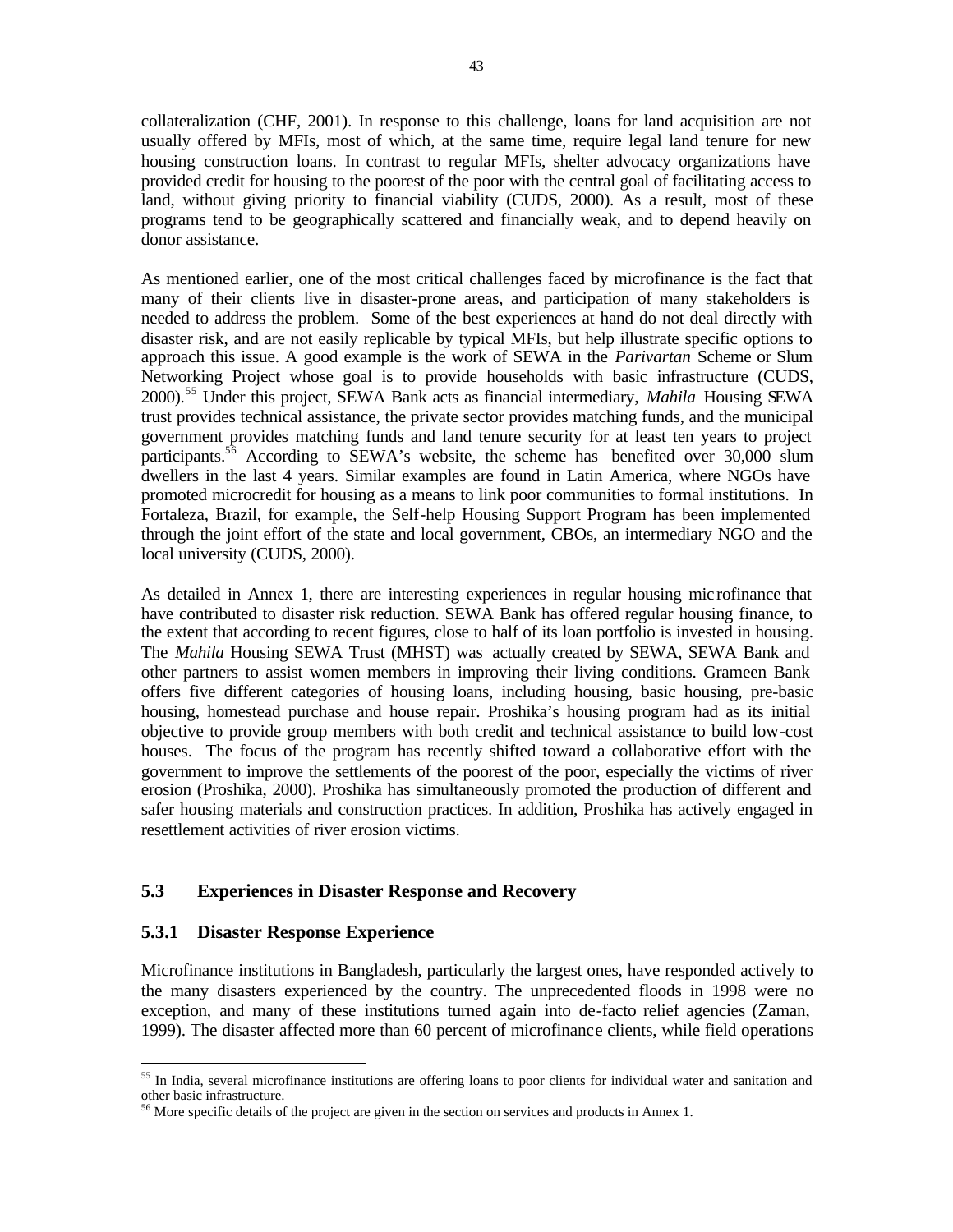of many MFIs were interrupted for about 60 days in severely flooded areas (Hassan and Nayar, 1998). To maintain weekly contacts with clients, MFIs sent out staff on boats. Many allowed their staff to carry money with them to provide immediate interest free consumption loans, while suspending repayment collection and savings mobilization in the places most affected by the disaster. MFIs also organized medical centers, and distributed food, drinking water and medicines to all flood-affected people.

The Grameen Bank approached the disaster as an opportunity to demonstrate the degree to which microfinance can help in disaster emergency and recovery (Nayar and Faisal, 1999). In addition to the relief activities mentioned above, it established a Disaster Mitigation Task Force to prepare and coordinate its disaster activities, including, in the medium term, provision of financial assistance for housing rehabilitation and agricultural production. Based on assessments conducted by its staff, Grameen Bank provided assistance in cash and in kind, and affected clients were allowed to withdraw, if they wished, all the money available in their Group Fund Savings. $57$ Borrowers who had already paid half or more of their loans were eligible to take new loans for the amount that they had repaid. First time borrowers who had paid 16 installments were given seasonal loans to resume their activities. Simultaneously, the Bangladesh Rural Advancement Committee (BRAC) provided disease control measures, seeds to farmers, input replacement (saplings, birds, etc.) for other economic activities, and subsequently helped repair schools and basic infrastructure (Sebstad and Cohen, 2000). BRAC also purchased 364 tons of rice on the open market and sold it at subsidized rates to clients. Simultaneously, it offered emergency loans and rescheduling of payments of existing ones to its clients. Proshika, carried out a 50 million taka emergency program that benefited 100,000 affected households through the provision of individual interest-free loans of 500 taka. Proshika supported as well a credit program worth 30 million taka for vegetables and winter crop cultivation. An important issue, highlighted by Hassan and Nayar (1998), is that while the main focus was understandably the flood-exposed clients, little attention was paid to the impact of both the floods and the relief efforts on the microfinance sector, or to understand the challenges individual institutions were facing in the post-disaster period. Eventually, even large MFIs such as BRAC, Proshika and Grameen Bank needed additional support to continue their operations.

Despite their good will, relief activities of MFIs were not free of controversy and of reputational risk. It did not help in the case of Bangladesh that the large microfinance providers are perceived by some population groups as "the corporate NGOs." For example, one of the large organizations was accused of taking advantage of the 1998 floods to push in hybrids of rice as part of the relief packages (Majunder, 1998). In the midst of the crisis, some of the accounts of the institutional responses to the disaster differed from those reported by the media. While the MFIs stated their willingness to suspend collection of loan installments, some newspapers reported that it was actually the clients who decided to stop repaying their loans. Overall, the floods revealed once again the correlated nature of the vulnerability of microfinance clients and institutions. The floods brought attention, on the one hand, to the double burden of affected clients, who not only needed additional capital to restart their lives, but also to meet their existing debt obligations. And on the other, to the weakened position of MFIs in light of their clients' loss of repayment capacity.

In Mozambique, clients of the Fondo de Crédito Communitário (FCC), which applies the village or community banking methodology, were facing unprecedented floods when a cyclone hit on February 22, 2000. The flooding, considered the worst in 50 years, caused more destruction to infrastructure than the civil war experienced by the country until the early 1990s. Hundreds of microenterprises operating in the areas affected by the disaster were paralyzed. FCC staff had to

 $\overline{a}$  $57$  Money drawn from the Group Fund is repayable in installments but without interest.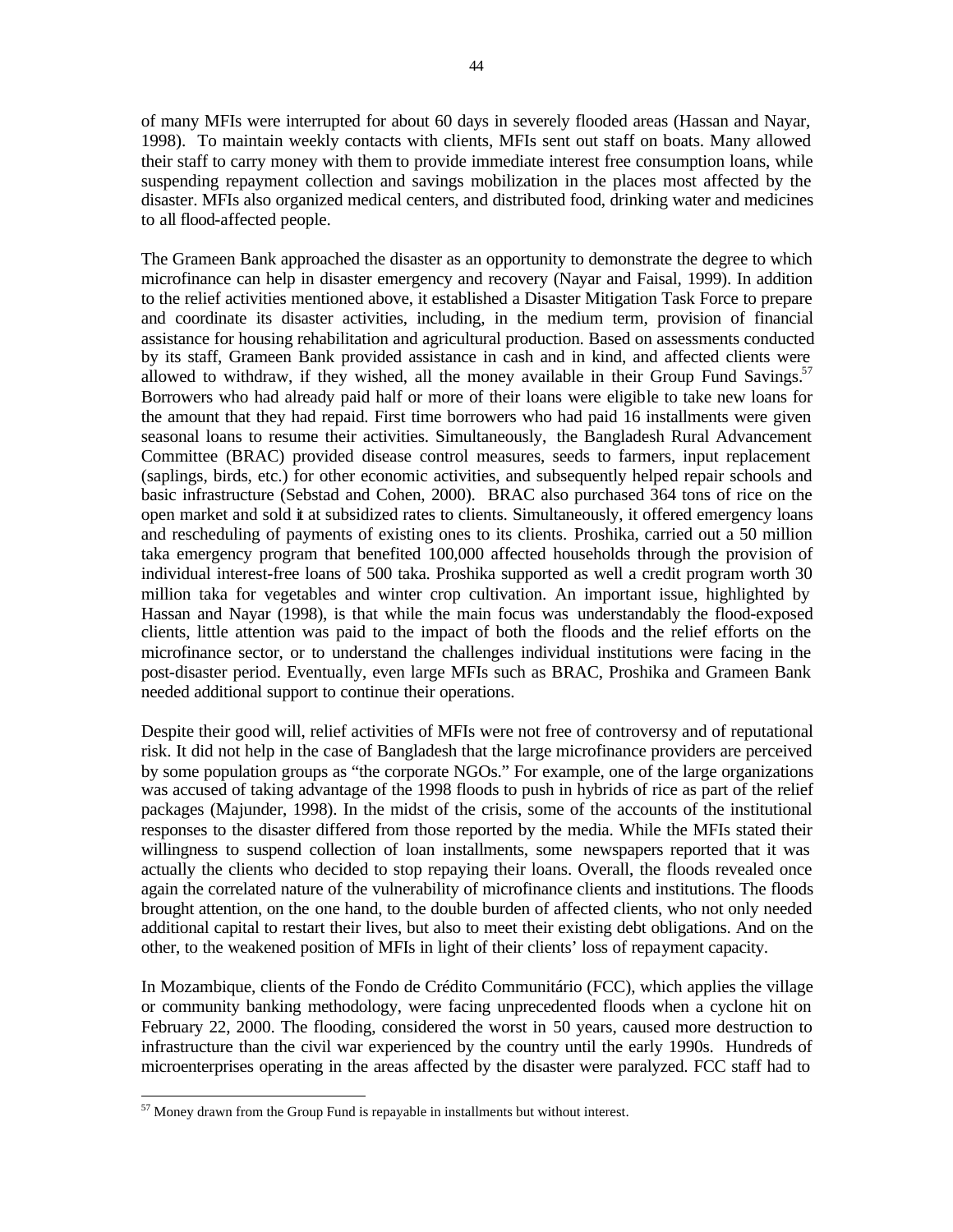juggle between providing relief and attending the tasks related to the microfinance program, especially since there were not any NGOs established in the flood-affected area. During the disaster, FCC was able to count on the assistance of its mother organization, World Relief, to meet increased operational costs. Most of the assistance received by FCC was in kind, including helicopter transport to inaccessible areas, new office supplies and materials, and communication costs. In contrast to Bangladesh, most MFIs in Mozambique are fairly young. In fact, FCC, which represents the first serious attempt at microfinance in the country, was established by World Relief in 1993. It had, however, become the largest and most successful program in the country at the time of the disaster (de Vletter, 2001).<sup>58</sup> Despite its relative success, according to FCC staff, the program would have gone under without external assistance.<sup>59</sup> Due to the disaster, the FCC program came to a complete stop for four months. Most clients were displaced for about two months and the flood emergency response phase took two more months after clients have returned to their homes.

As a pilot test during the emergency, cash grants were offered directly to FCC clients by another organization. Clients had the option of using the grant to pay off their outstanding debt or restructuring their loan in order to keep the grant. Significantly, of a total of 89 community banks targeted, only 3 chose to restructure. The community banks that chose to repay, paid the loans before the anticipated repayment date. Given that neither the staff nor the clients had the capacity to calculate the amount due if a loan was closed early, FCC decided that the loans would have to be repaid considering all capital and interest that would have been accrued to the end of the normal loan cycle of 4 months. In the end, this decision helped FCC receive additional interest income, which balanced the interest income foregone on loans repaid after schedule. Internal and external evaluations suggest that the cash grants did not have any negative impact on the credit culture of FCC clients since, first, the grants were offered by a different organization; and second, most clients used the grant to repay their loans in order to obtain a new loan. A contributing factor was that the previous credit behavior of FCC clients had been more than satisfactory, resulting in a historical repayment rate for the community banking product of almost 100 percent. It also helped that community banking, due to the smallness of the loans offered, serves usually as an income supplement and not so much as a means to carry out activities that can independently sustain a family (de Vletter, 1999).<sup>60</sup> On the other hand, because of the nature of its business, FCC could not offer loans for housing repairs or reconstruction.

In India, when a devastating earthquake hit the state of Gujarat in January 26, 2001, many members of the Self Employed Women's Association (SEWA) were affected.<sup>61</sup> The first concern of the institution was to learn about its members' losses and needs.<sup>62</sup> Several of the most affected districts had been experiencing a drought when the earthquake hit, and SEWA had been providing relief assistance in these districts. As it did during the 1998 and 1999 cyclones, SEWA immediately decided to get involved in the disaster response and recovery efforts. Since the day of the earthquake, relief teams of the institution started visiting members to find out how they were doing and to identify their needs. To establish a viable relief distribution network, SEWA

<sup>58</sup> As of November 2001, FCC-South provided credit and savings services to 4,825 clients (70 percent female) over 243 community banks. FCC-North served 1,800 clients (Eileen Miamidian, FCC, personal communication, January 2002). <sup>59</sup> Unless otherwise noted, information on FCC experience during the 2000 floods is based on personal communication

<sup>(</sup>January 2002) with Eileen Miamidian, officer from FCC. Her e-mail address is Emiamidian@wr.org.

 $60$  FCC's loan sizes have grown from US\$25 in 1994 to US\$75 in 2001.

<sup>&</sup>lt;sup>61</sup> Unless otherwise indicated, information on the disaster response of SEWA is based on SEWA (2001a) and the author's notes from a field visit in January 2001. Additional information can be found in SEWA's web page, www.sewa.org.

 $62$  Many multi-storied apartment buildings and traditional houses were destroyed by the earthquake. A large number of SEWA members survived the disaster, however, as they lived in small one-room dwellings that were less affected by the tremors.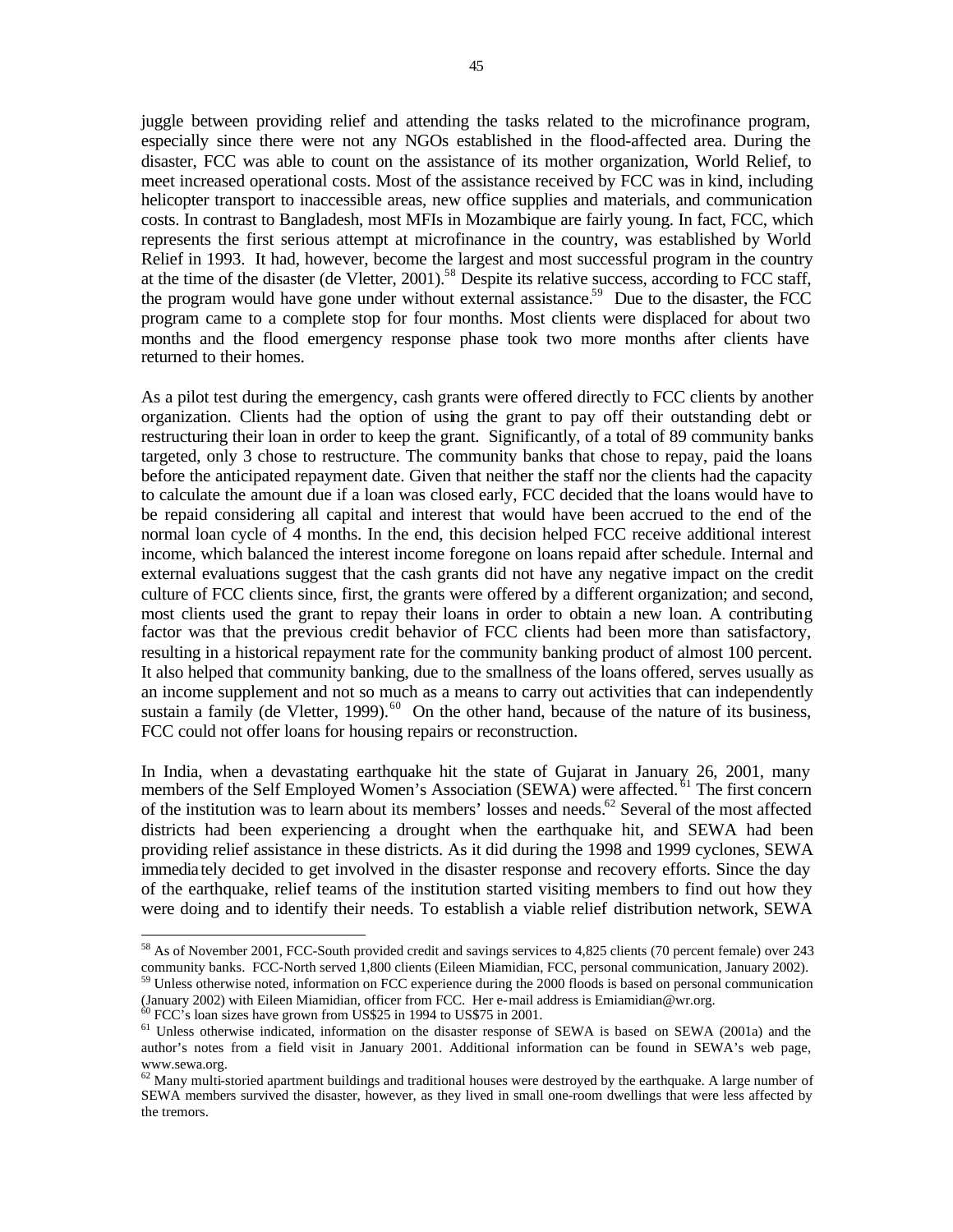conducted an early assessment of damages, paying special attention to the self-employed women members of the institution.<sup>63</sup> Once finalized, the assessment report was submitted to government authorities.<sup>64</sup> During the emergency, SEWA focused on helping members satisfy their immediate needs for food, water, emergency supplies such as blankets and medical aid, and temporary shelter.

ENLACE is also a representative example of the challenges faced by MFIs after catastrophic earthquakes such as the ones that affected El Salvador in January and February of 2001.<sup>65</sup> ENLACE, one of the largest microfinance providers in the country, is a fairly young NGO-based MFI started in 1997 as a pilot effort that resulted from the 'merging' of several small local organizations that have been funded by Catholic Relief Services (Katalysis Partnership, 2001).<sup>66</sup> At the moment of the earthquakes, this institution had over 10,000 clients distributed across more than 500 communal banks (ENLACE, 2001a). The main concern of ENLACE, as it was for SEWA, was the well being of its staff and its clients, most of whom are self-employed rural women. Although ENLACE had the relative advantage of its international ties, it did not have the experience of SEWA nor the capacity to run a full-fledged emergency response and recovery operation.

Immediately after the disaster, ENLACE assessed the damages suffered by its staff, and with support from Catholic Relief Services, managed to provide some humanitarian assistance to them. Subsequently, an independent consultant conducted a market assessment of the post-disaster situation to determine clients' losses and credit needs. The market survey revealed that most of the demand for new loans was concentrated on housing reconstruction (64 percent), which is perhaps related to the fact that more than two thirds of ENLACE's clients have some security of land tenure. Demand for new production credit was only about 20 percent (ENLACE, 2001b). ENLACE also estimated that about 12 percent of its portfolio was adversely affected by the disaster. To minimize credit risk, ENLACE developed a temporary policy to help clients manage their debt according to their needs. The first decision was to consider the outstanding debt of those clients who had lost everything as unrecoverable. Simultaneously, ENLACE offered debt restructuring and refinancing to those clients who could continue operating their business, but for whom the volume of sales had decreased considerably. And finally, as a donation, ENLACE temporarily stopped interest payments for clients with excellent repayment records. Cash flows were not too impacted as loan demand actually decreased in the first quarter of the year due in part to the uncertainty generated by the continuous aftershocks.

In other countries in Central America, many microfinance institutions were involved in disaster response and recovery after Hurricane Mitch devastated the region in October 1998. The cases of ACODEP and Pro-Mujer help understand this experience. Although ACODEP has recently begun solidarity group lending, as most MFIs in Nicaragua, its loan portfolio is concentrated in individual lending. <sup>67</sup> In contrast, Pro-Mujer is a medium-sized institution with direct international

 $63$  A team of 50 organizers conducted the damage assessment, looking at the extent of damage to housing; household goods, tools and equipment; community social infrastructure, including SEWA's field coordination and community centers; and the number and extent of injuries suffered by the affected members.

<sup>&</sup>lt;sup>64</sup> According to the assessment, at least 60,000 families with SEWA members were heavily affected by the earthquake. All of the institution's field coordination and community centers suffered heavy damages.

<sup>&</sup>lt;sup>65</sup> In addition to two internal reports (see ENLACE 2001a and 2001b), information on ENLACE is based on personal communication with Carlos Villegas, its General Manager (e-mail address: cvillegas@enlace.com.sv).

 $66$  The small organizations advocated the need for a large microfinance institution in El Salvador, and Catholic Relief Services 'bought back' portions of their portfolios (Katalysis Partnership, 2001).

<sup>&</sup>lt;sup>67</sup> Information on ACODEP's experience is based on aid memoirs kindly provided by Brigit Helms and Tamara Cook from the Consultative Group to Assist the Poorest (CGAP), internal reports and electronic communications provided by Gioconda Hernandez Montiel, Marketing Manager, ACODEP, and field visits of the author after Hurricane Mitch and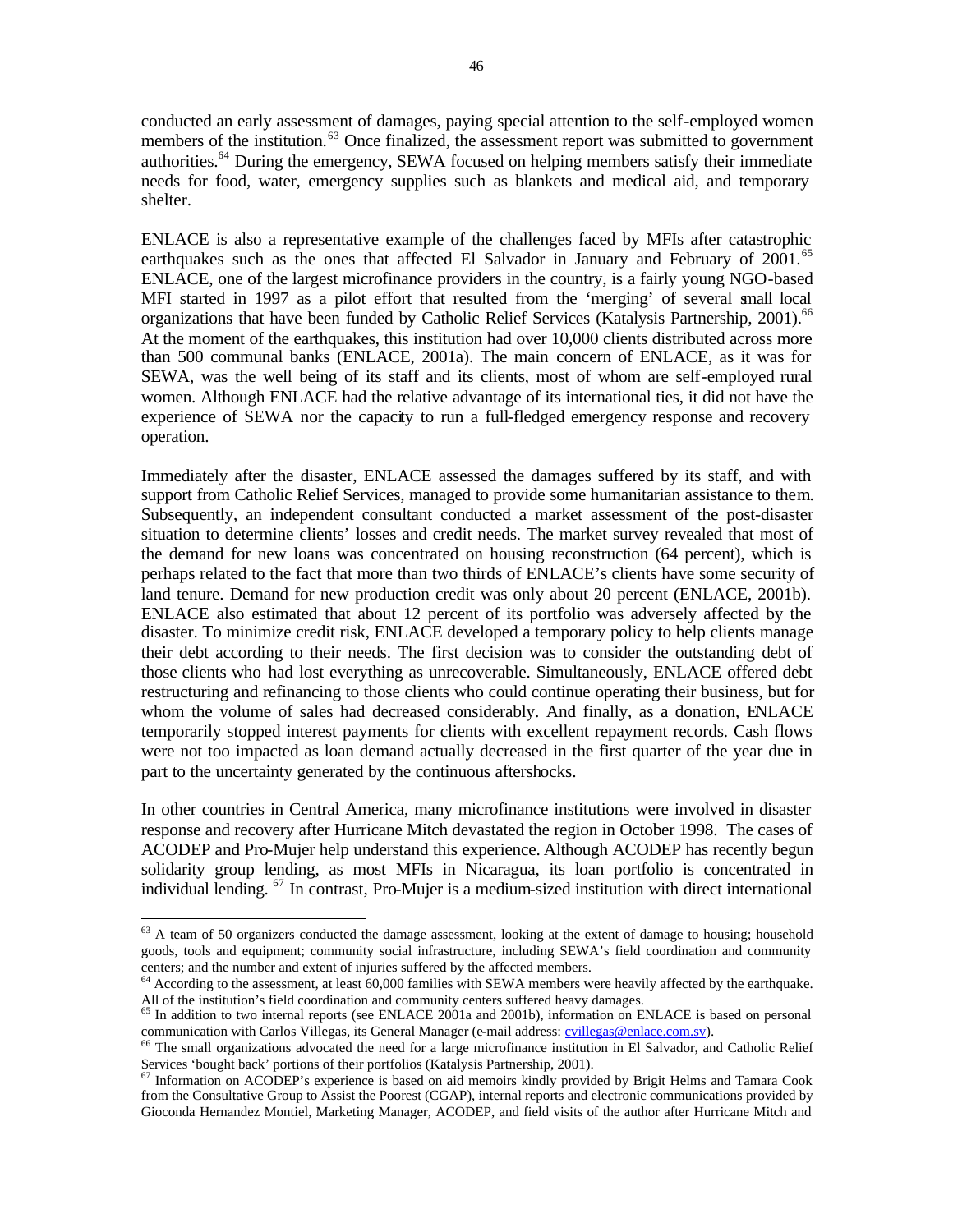links providing credit and savings to about 5,800 women through communal banking (Pro-Mujer, 1999).<sup>68</sup> While Pro-Mujer provides non-financial services such as basic health services and technical assistance in business skills, ACODEP concentrates more exclusively on financial services. Given their institutional characteristics, it is not surprising that Pro-Mujer assumed more of a relief agency role than ACODEP. In fact, for about two weeks, the focal centers of Pro-Mujer became relief facilities. Parallel to this local effort, Pro-Mujer International launched a fundraising campaign for relief activities. Interestingly, however, ACODEP has decided to mainstream disaster risk management into its operations, and the disaster prevention plan mentioned before is part of this process. Pro-Mujer has not taken any concrete steps in this regard. When a largely unreported earthquake hit the city of Masaya in July of 2000, Pro-Mujer had just started a microenterprise program there, and responded again as a de-facto relief agency (Pro-Mujer, 2000).

The hurricane severely damaged several market areas where ACODEP and Pro-Mujer operate, and both institutions rapidly mobilized humanitarian support to help clients and staff. Pro-Mujer staff temporarily stopped credit and training operations, postponed disbursements to new associations, and used training centers to counsel clients and distribute food donations. Moreover, it quickly managed to deploy trainers who could teach clients and their families on hygienic strategies and preventive health measures for a post-disaster situation (Pro-Mujer, 1999). ACODEP management initially sent a high-level team to assess clients' needs, while Pro-Mujer relied on volunteers. Pro-Mujer staff also worked directly with clients to determine their needs and reassure them that the program would continue, and brought in a consultant to conduct workshops on emotional recovery. ACODEP, in contrast, held special training sessions more specifically targeted at boosting the confidence of entrepreneurs in the affected areas.

As a result of the hurricane, many clients could not meet their repayment installments. Following a pattern seen in other countries, ACODEP and Pro-Mujer did not pardon any loans. ACODEP gave a temporary one month reprieve on payments and worked with its clients to restructure or refinance loans. ACODEP was somewhat constrained in carrying out this measure because it had been suffering from having too many different terms and repayment schedules related to the excessive proliferation of its credit products. Whereas this had allowed ACODEP to retain its market share, it had made it difficult for this institution to offer new products and to conduct realistic cash projections under normal circumstances. Pro-Mujer carried out a similar postdisaster portfolio management policy, and extended loan terms on the basis of clients' needs, capacity to repay and repayment history (Pro-Mujer, 1999). Because of its lending methodology, Pro-Mujer needed to send trainers to work closely with established communal banks to gather information on clients in order to assess the quality of the loan portfolio and establish strategies for disbursing new loans. To guide associations through the process of rescheduling loans and its clients through the process of restarting businesses, Pro-Mujer received assistance from its international network through the deployment of experienced staff from other countries. In the medium term, Pro-Mujer helped those clients who have lost their business completely to identify alternatives and establish new business plans.

Although few of the mostly urban clients of ACODEP were directly affected by the disaster, the markets they depended on dried up in the short term, causing increasing uncertainty. In addition, cost of basic supplies became very high. The main objective of the restructuring and refinancing

the earthquake in Masaya (e-mail address of Ms. Hernandez is **gtemercadeo@acodep.org.ni.**) Additional information comes from ACODEP (1998) and ACODEP's webpage at www.acodep.org.ni.

<sup>68</sup> Professional staff from Pro-Mujer help women organize communal banks of 25 to 30 members. During the precredit training, women create smaller solidarity groups of five women. Additional information on Pro-Mujer can be found at www.promujer.org.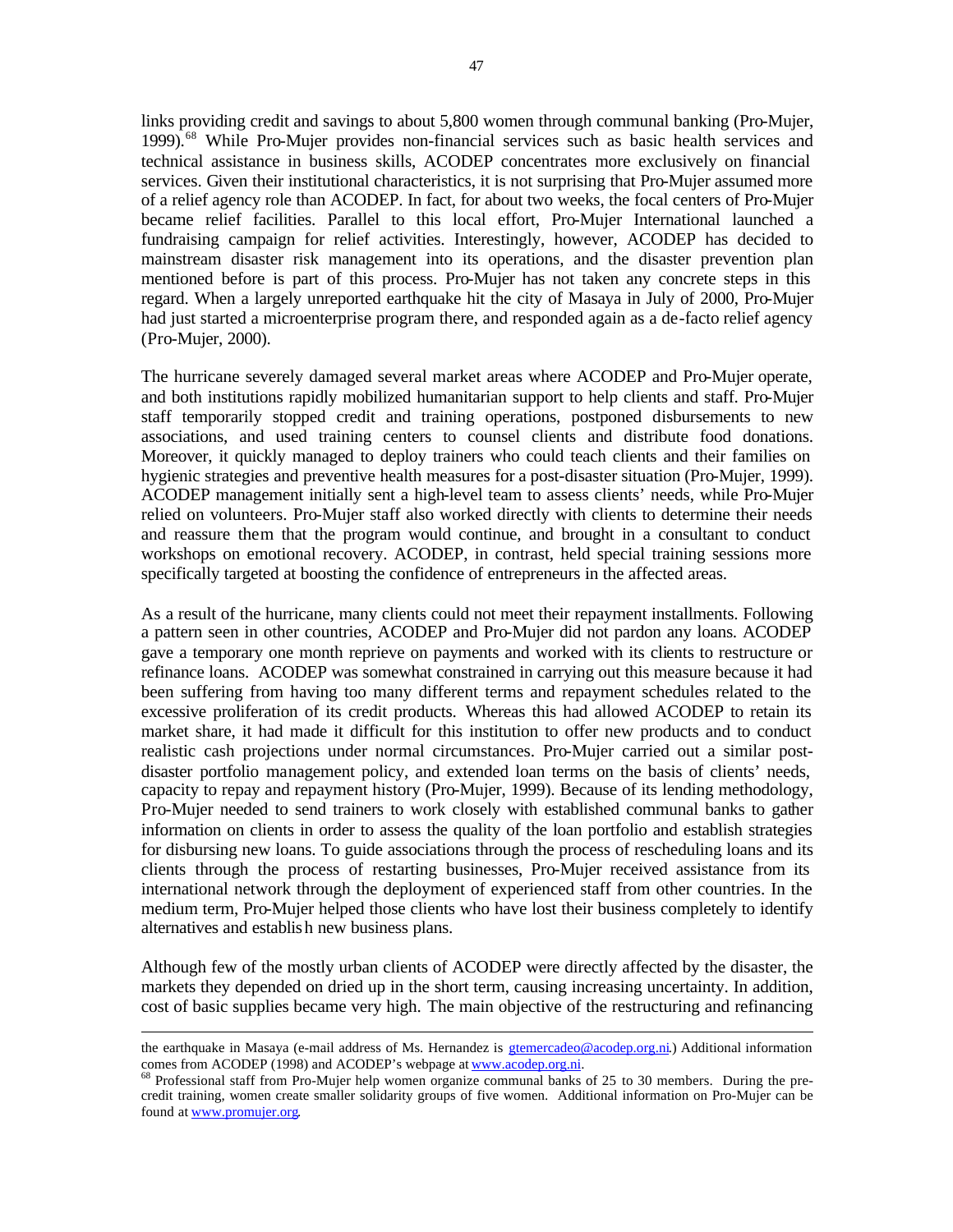offered by ACODEP was thus to help clients maintain adequate liquidity levels so that they could continue operating their microenterprises. To affected clients, this institution offered refinancing of outstanding debt on an individual basis to be more responsive to the type of business operated by the client, and to the disaster effects felt by the local economy. For those clients who sold their products on credit, ACODEP reviewed bills owed to them and income statements to determine financial needs and repayment capacity. Short term loans were offered to clients to buy inputs, materials, or to restock their businesses. ACODEP efforts notwithstanding, delinquent payments were the first manifestation of the disaster effects on the institution. Despite the restructuring of outstanding debt, ACODEP lost over 5 percent of its portfolio after the hurricane. Even after suffering losses, ACODEP decided to participate in the national reconstruction efforts, specifically by providing loans for reconstruction of housing and small business structures, and rehabilitation of microenterprises. It also decided to start the process to develop of a new rural finance product called SERVICAMPO to assist in the reactivation of the rural sector.

ACODEP performance in assessing and managing the losses inflicted by Hurricane Mitch was commendable, even though it had been suffering before the disaster from a vicious cycle: low portfolio volume and relatively high operational costs were squeezing profitability, in turn forcing an ever-slowing capitalization rate that was constraining volume – and income – more and more. After the disaster, operational costs increased and clients required access to their mandatory savings. It was fortunate that at the time of the hurricane, ACODEP had an ongoing partnership with the Consultative Group to Assist the Poorest (CGAP), which included some performancebased financial assistance. The objective of CGAP's support was to shore up the capital base of ACODEP in preparation for massive leverage and expected transformation into a formal institution. Based in part on ACODEP's prudent disaster response, CGAP decided in January 1999 to disburse the final tranche of this assistance (US\$300,000), which helped the institution mitigate a possible liquidity crisis. To authorize this disbursement, CGAP also had to revise the performance targets agreed with the institution, particularly the reduction of administrative cost per loan. Given this experience, ACODEP has included the creation of a disaster fund as one of the measures to protect the portfolio in the disaster prevention plan mentioned earlier. In the case of Pro-Mujer, savings became a disaster fund, and many clients used these to repay loans and meet basic needs during the emergency.

CGAP also face several challenges after becoming involved in assisting ACODEP deal with the disaster effects. CGAP soon realized that ACODEP had depended excessively on CGAP money and forced savings as its main sources of finances, which made the institution highly vulnerable to liquidity problems at any moment. It did not help that retained earnings and commercial sources of funds had not materialized for ACODEP as expected. CGAP also realized that donors should respond in a rapid and flexible way to the needs of their microfinance partners in distress, and be willing to amend partnership agreements and disburse funds sooner than planned. Finally, CGAP had to reconsider performance against targets since the main assumptions used for financial projections had changed. Previous to the disaster, for instance, staff costs for ACODEP had increased due to a new law raising the minimum wage, and administrative costs have consequently increased. The disaster caused these administrative costs to increase even more.

# **5.3.2 Disaster Recovery Experience**

Several microfinance institutions have also decided to assist their clients during the recovery process, often through their regular programs. In a few cases, however, MFIs have gone beyond their regular business programs, and prepared specific disaster recovery programs. Even before the earthquake relief effort ended, for instance, SEWA in India had already prepared a long-term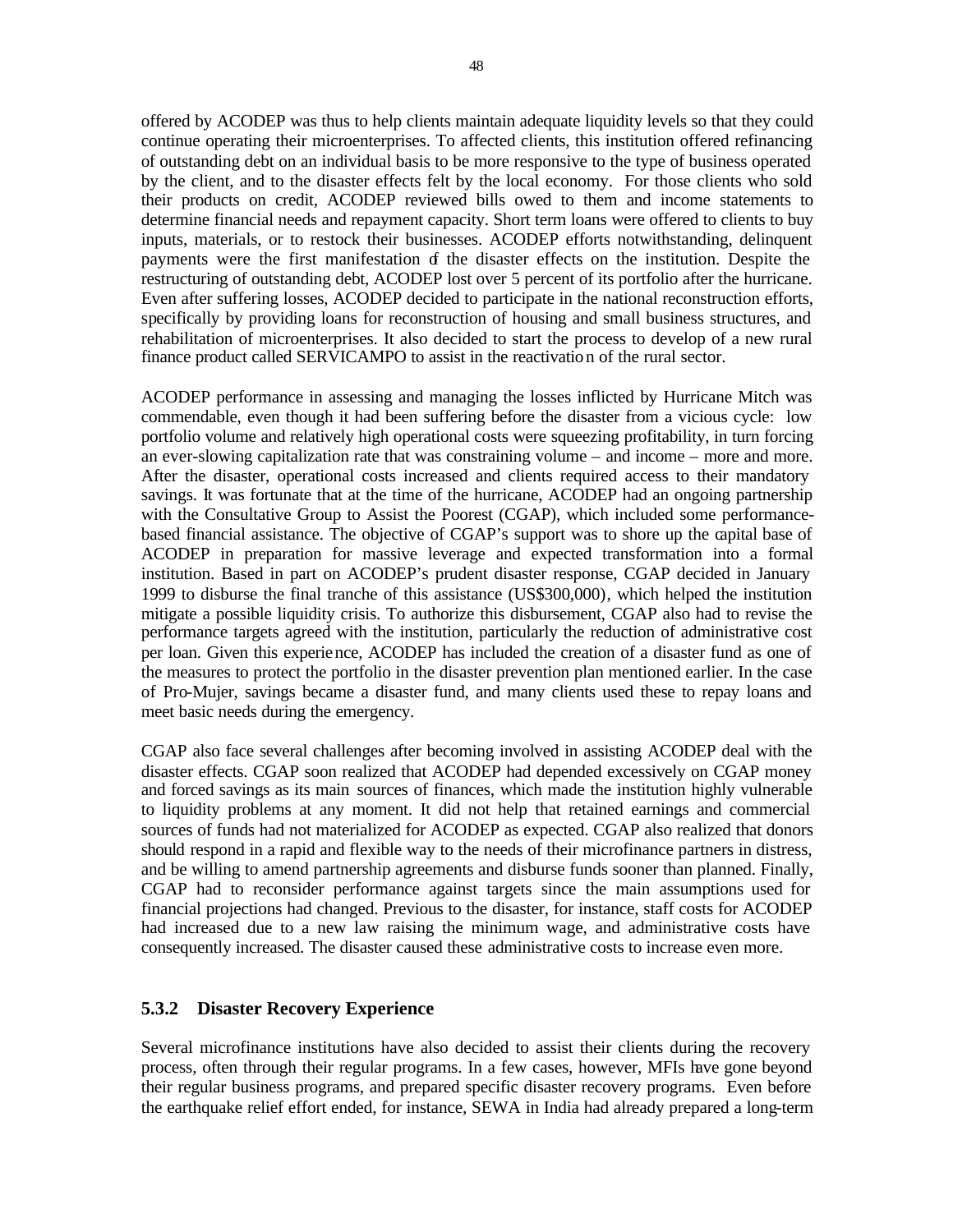disaster rehabilitation program.<sup>69</sup> As mentioned earlier, the earthquake-affected districts were experiencing a second consecutive drought year when the earthquake hit. The challenge for SEWA was to ensure that the rehabilitation program had a multi-hazard perspective covering seismic and cyclone resistant measures as well as drought mitigation measures, while continuing to provide drought relief. Similar to the earthquake relief operation, the rehabilitation program has been implemented through SEWA's family of network organizations: the district associa tions and federations have been in charge of the livelihood security program, the *Mahila* Housing Trust has implemented the shelter restoration program, and the Health and Child Care Cooperatives and the SEWA Academy have provided the necessary social protection services.<sup>70</sup> The disaster rehabilitation program has managed to take advantage of several opportunities to maximize the integration of drought and earthquake mitigation measures into the reconstruction process. For example, increased availability of water has been provided by adding roof rain water harvesting structures to the new housing constructed through the shelter restoration program. Architects and engineers in SEWA designed the 5,000 liter water tanks to ensure that adequate seismic -resistant standards were followed. Simultaneously, to provide drought relief, a fodder security program including dry fodder and cattle feed has also been established.

Simultaneously, SEWA has implemented a housing shelter restoration program following a participatory, owner-driven approach. Moreover, the program was developed in close partnership with the State government, and within the framework of the state's housing policy established for the earthquake reconstruction period. Given the magnitude of the task at hand – SEWA estimated that approximately 28,000 families in 161 villages required its assistance in housing restoration – the program was designed in phases.

In Bangladesh, Grameen Bank has been offering housing loans for many years, and has a permanent Housing Rehabilitation Program. As part of the 1998 flood recovery assistance, it offered to clients who had received housing loans before the disaster an additional amount of 5,000 taka if their houses had experienced damaged, while those who did not previously have housing loans were given 2,500 taka toward housing reconstruction. BRAC also extended loans to 240,000 families for housing to support reconstruction efforts. The loan amount was primarily used to buy construction or repair materials. ACODEP in Nicaragua, which has a more exclusive focus on microenterprise loans, established a new housing loan product in response to Hurricane Mitch called MI VIVENDA ('my house'). During the reconstruction period, 2,700 households took advantage of this financial product.<sup> $71$ </sup> The housing loan is now offered as a regular loan product and has reached a good level of demand. <sup>72</sup> Based on the market assessment discussed before, after the January 2001 earthquakes in El Salvador, ENLACE designed a new loan for housing reconstruction or acquisition. This loan product has been offered since July 2001 on a pilot basis (ENLACE, 2001b). The market assessment indicated to ENLACE that over US\$6.0 million were needed to satisfy the potential demand for this type of loan. Demand, however, has been slower than expected.

<sup>69</sup> Unless otherwise indicated, information on SEWA's recovery efforts comes from SEWA (2001b) and the author's January 2001 field visit notes. Additional information can be found in www.sewa.org.

 $70$  SEWA's rehabilitation work has covered about 161 villages throughout the three most affected districts.

<sup>71</sup> Gioconda Hernandez Montiel, Marketing Manager, personal communication, October 2001.

 $^{72}$  According to the marketing manager, ACODEP has given 10,200 loans under MI VIVIENDA to date, totaling about US\$4.0 million (average per loan of US\$390). After the earthquake in the city of Masaya, ACODEP has started to emphasize the use of the housing loan among clients as a mitigation investment.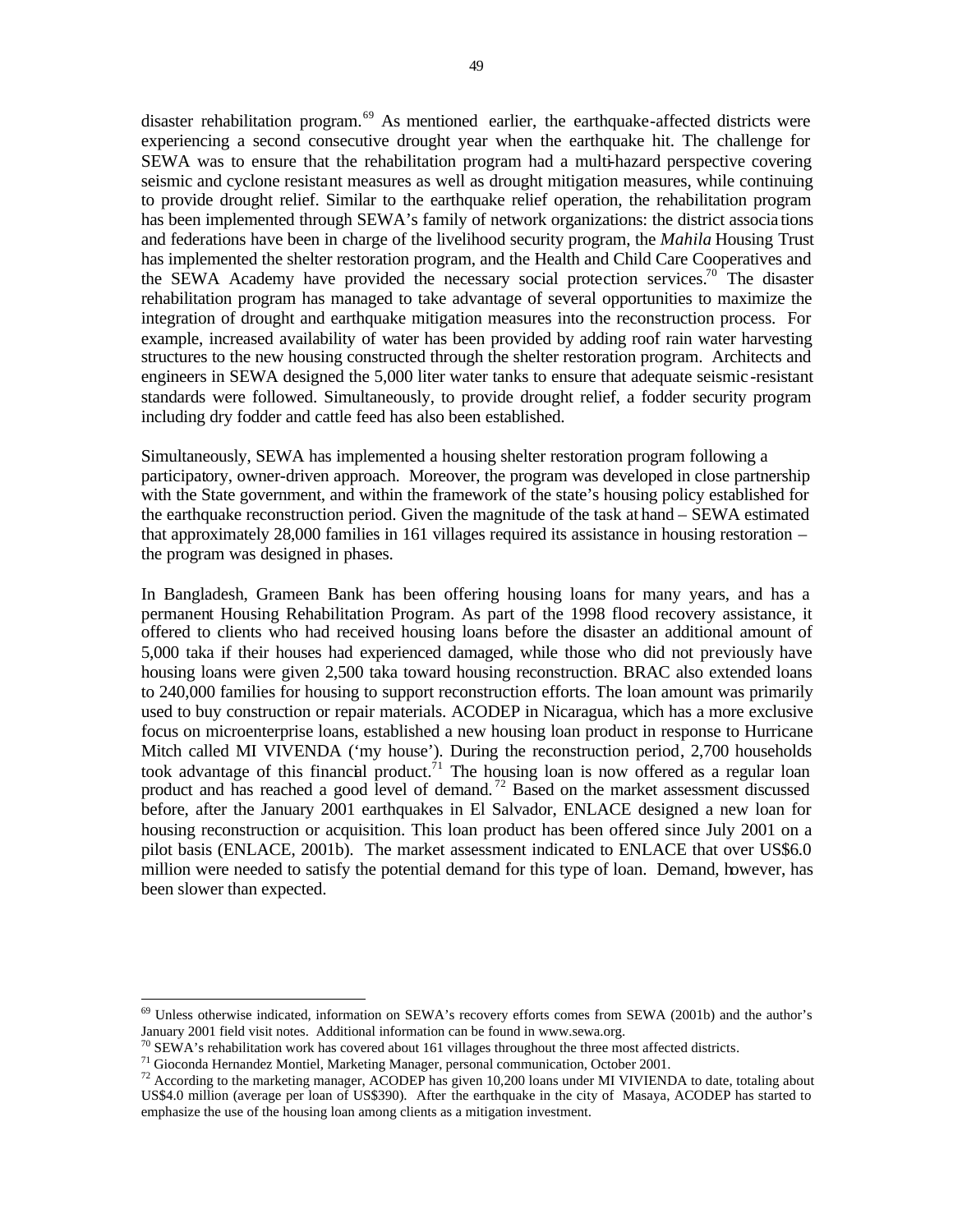# **5.4 Experiences in Providing Microinsurance to Clients**

For the most part, MFIs have not managed to tap into the potential of insurance as an instrument to assist clients in their risk management efforts. While savings was seen as the "forgotten half" of finance in the 1980s, insurance has now been identified as the "forgotten third" (Siegel, 2000b). In many countries, microinsurance services for disasters are nonexistent, while some of the insurance products offered exclude disaster-related losses (Nagarajan and Brown, 2000).<sup>73</sup> As Siegel explains, insurance can help reduce the impact of disasters on clients, while increasing their ability to recover and to repay loans. In addition, insurance can help improve both clients' ability to access other financial products and MFIs' profitability and financial sustainability. Although these advantages have been increasingly recognized, MFIs face serious constraints in providing disaster insurance products. Before reviewing the experiences of MFIs in providing insurance, it is thus relevant to first, describe the general characteristics of disaster risk insurance, and second, understand these constraints.

### **5.4.1 Characteristics of Disaster Risk Insurance**

 $\overline{a}$ 

Insurance allows transferring financial risk from an individual to a pooled group of risks. Insurance's basic principle is "the sharing of risks by pooling resources" (Siegel, Alwang and Canagarajah, 2001: 10). In other words, it is not the pooling of risks per se that makes the resource base stronger. The latter actually grows stronger as the group gets larger when the individuals pooled make payments that exceed the expected value of the loss.<sup>74</sup> However, the risks posed by natural hazards such as earthquakes, floods or hurricanes create particular problems to prospective insurers since the risks affected by these events, known as *catastrophe risks*, are highly correlated – or simply put, they are not independent (Kunreuther, 1998b). For example, if a severe earthquake occurs, there is a high probability that many structures will be damaged or destroyed at once. Moreover, since each particular event produces different amount of losses, estimating an average loss with an adequate degree of predictability requires a long recorded history of disaster events that is not typically available. Insurers dealing with disaster risk generally face the risk of large and indeterminate losses and potential financial difficulties and insolvency.

As Kunreuther (1998b) explains, to insure a risk, the insurer must be able, first, to identify the risk and determine its probability of occurrence and extent of expected losses; and second, to set premiums for each potential costumer or class of costumers. In addition to highly correlated losses, when setting up premiums, prospective insurers of disaster risk face issues common to other risks related to risk ambiguity, adverse selection and moral hazard. Risk ambiguity results from the uncertainty regarding the probability of a specific loss and is magnitude.<sup>75</sup> If the premium is based on the average probability of a loss, and the entire population is used to arrive to this estimate, adverse selection may take place since those at the highest risk for a given hazard will be the most likely purchasers of coverage for that hazard. However, purchasers cannot always be expected to have the informational advantage of knowing their risk exposure level, let alone the poor in developing countries. Insurance protection may some times lead to careless behavior resulting in moral hazard, which refers to an increase in the probability of loss due to

 $73$  The livestock insurance program run by Grameen Bank, for instance, is commonly stopped during the rainy season.  $74$  Loss is defined in the insurance industry as "the payment that the insurer makes to the policy-holder for the damage

covered under the policy" and also as the total amount paid to policy-holders in one event (Kunreuther, 1998b: 23).  $75$  Loss projections for future hurricanes, for example, are still highly uncertain given that they are events of low frequency but high financial impact (Kunreuther, 1998b).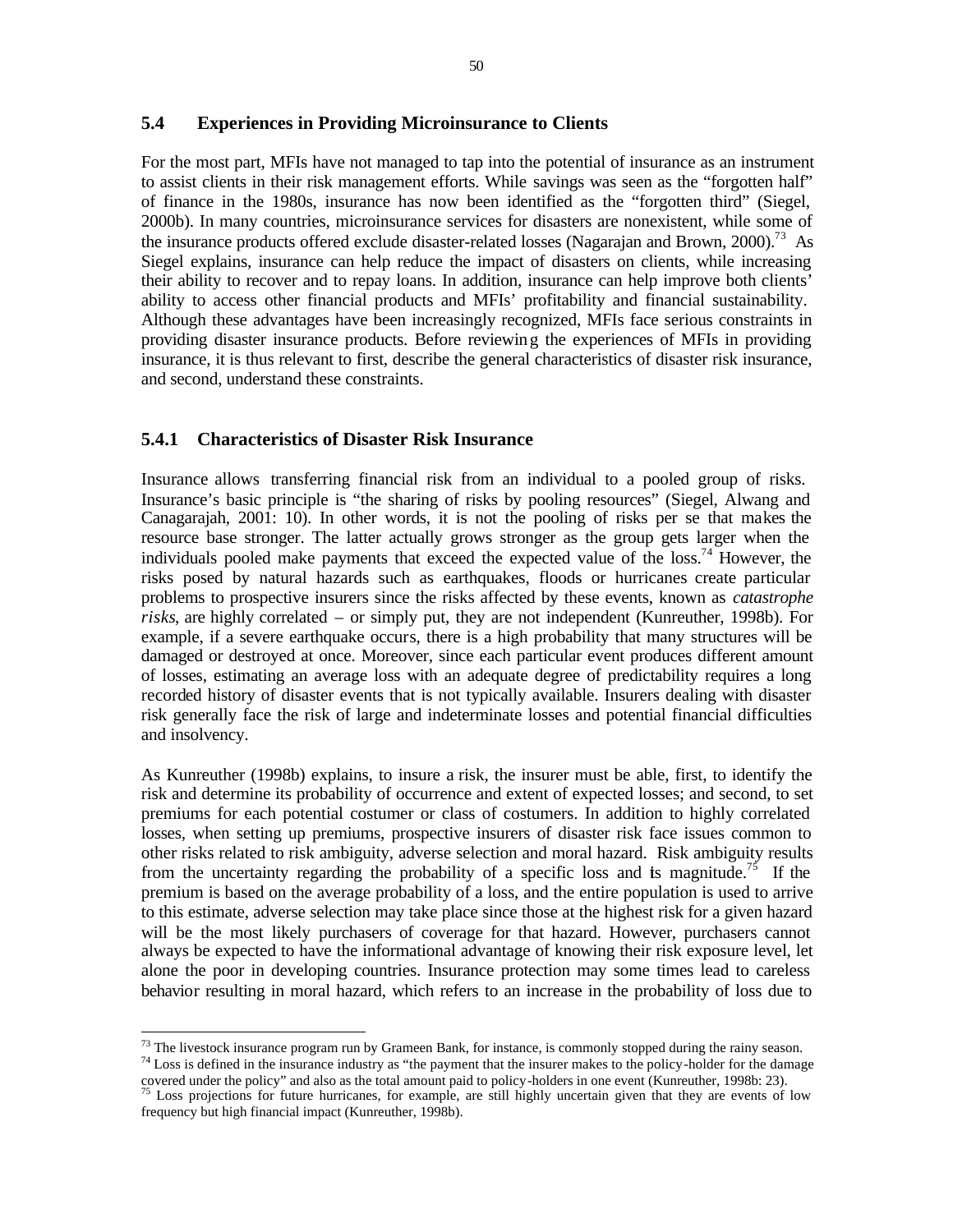changes in the behavior of the insured. It is difficult to monitor behavior once a person becomes insured. <sup>76</sup>

Given the above issues, prospective insurers may have to charge premiums that exceed the expected loss. These premiums may require levels that discourage demand for coverage, and that often cannot be set due to rate and coverage restrictions imposed by government. If the objective is to provide insurance services to the poor, the insurer will face the challenge of setting up affordable rates which can also ensure financial sustainability of the program. In the end, even if a risk is considered insurable, it may not be profitable, or at least sustainable, since, as Kunreuther (1998b: 27) puts it,"…it may be impossible to specify a rate for which there is sufficient demand and incoming revenue to cover the development, marketing, and claim costs of the insurance and still yield a net positive profit." This was precisely the experience of insurance companies in the United States that led them to declare flood risk as unmarketable. Experience in this country also indicates that without a mandatory requirement it is difficult to spread the risk among a large number of people in order to provide affordable insurance rates.

Weather-related risks such as flood and crop have long been identified as having insurability problems (Mills et al., 2001). Significantly, according to these authors, the U.S. crop and flood insurance programs have never been profitable. The failure of crop insurance in developing countries such as India, Brazil and the Philippines is evidence of what may happen when an attempt is made to provide insurance under uninsurable conditions.<sup>77</sup> Under certain circumstances, even when risks are technically insurable, there may be alternative risk management products that are more adequate, such as savings and emergency funds.

A way to make flood insurance available has been for governments to partner with the insurance industry, as is the case in the National Flood Insurance Program (NFIP) in the United States (Kunreuther, 1998b; Pasterick, 1998). This program is actually comprised of three essential components: risk identification, hazard mitigation and insurance. The federal government carries out the required hydrological studies to delimit vulnerable areas and the nature and extent of the flood hazard. State and local governments adopt and enforce minimum standards for floodplain zoning and construction. And the commercial insurers sell the federally underwritten insurance policies.

# **5.4.2 Constraints faced by Microfinance Institutions**

 $\overline{a}$ 

In addition to the technical and insurability issues described above, the provision of insurance to the poor faces constraints related to high transaction costs, the lack of collateral on the part of microfinance clients and lack of risk pooling capacity on the part of the institutions; lack of adequate legal and regulatory frameworks, and limited understanding of insurance needs. Moreover, disaster insurance programs should be effectively linked to mitigation activities to increase their prospects of financial viability.

<sup>76</sup> Insurance companies try to mitigate moral hazard through deductibles (transferring loss coverage) and coinsurance (sharing loss coverage).

 $77$  Agricultural production is intrinsically risky, as farmers face a myriad of weather, pest, disease, input supply and market related risks. According to Skees, Hazell and Miranda (2000: 3), "[t]he financial experience with publicly provided, multi-peril crop insurance has been disastrous." One of the most important reasons identified by these authors why public crop insurance has failed is "than many of the risks covered by multiple risk insurance are inherently uninsurable, leading to large actuarial losses for the insurer" (p. 4).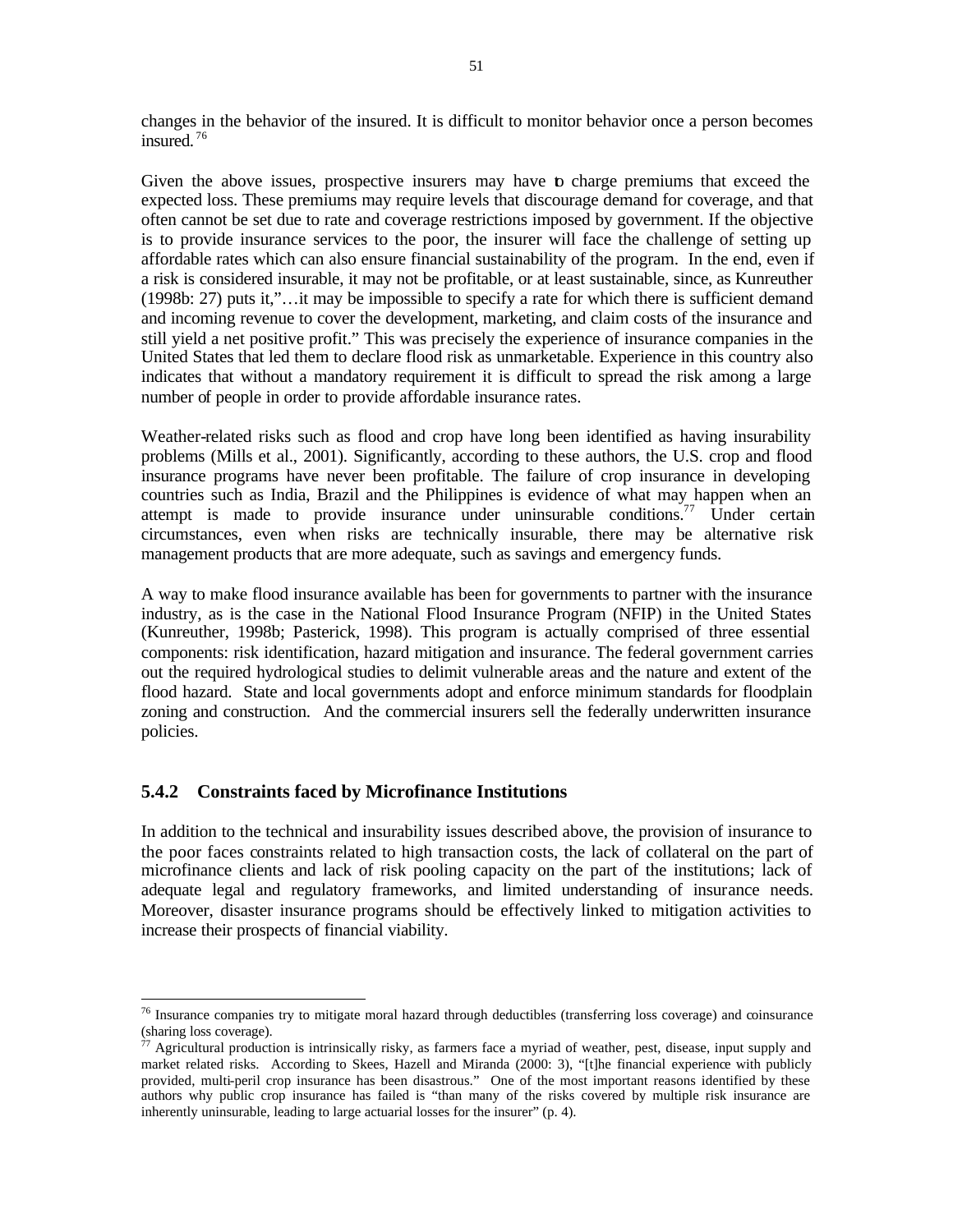Insurance is a highly technical operation with substantial transaction costs (Del Conte, 2000). Most MFIs do not have the necessary expertise to price their products adequately, nor do they have the human and financial resources to support an insurance product, and are for the most part too small to achieve appropriate risk pooling levels (Brown et al., 2000). Small MFIs operating in a narrow geographical area are particularly limited in what they can do to insure clients against disaster risk. In general, many of the options available to formal insurers are not readily available to MFIs. These options include diversifying the book of business to avoid over-concentration in certain regions, buying reinsurance, using available research in seismology, geology, structural engineering and so forth, and increasing premiums in high risk areas (Mileti, 1999).

Even if the risk may be insurable and the clients are interested in insuring against it, MFIs still face the challenge of providing coverage that is simultaneously affordable and financially viable (Brown et al., 2000). Overall, microinsurance provision has been an expensive endeavor (McDonagh, 2001). One of the major problems of microinsurance, of which microcredit and microsavings are not exempted, is the smallness of the transaction, which results in high unit transaction costs for the institution. It may be feasible to provide disaster insurance services, but given the risk exposure levels of many microfinance clients, insurance premiums will most likely have to be set at a rate that they could not afford. In countries like Mexico, for instance, low coverage stems in part from the high premium prices that the insurance industry has to charge in zones that are highly prone to earthquakes (World Bank, 1999b). Alternatively, in areas where risk exposure is low, clients do not have the incentive to buy insurance coverage, which further reduces the risk pool.

Effective demand for disaster insurance is, in any case, generally limited. Not even in developed countries have many property owners located in disaster-prone areas felt compelled to pay voluntarily for coverage against risks such as earthquakes, hurricanes and floods. As in developing countries, many owners misleadingly perceive government disaster assistance as a form of insurance or do not see the risk as imminent.<sup>78</sup> In developing countries, it is even more difficult to offer insurance services due to lack of well-defined property rights (Charveriat, 2000; Sinha and Lipton, 1999). In the United States, for example, only about 27 percent of the houses exposed to floods are insured, while in areas of relatively high earthquake loss probability, no more than 30 to 40 percent of property owners have bought coverage (Mileti, 1999, Palm, 1998). In developing countries, market research for insurance products indicates that poor households are not interested in being protected against all risks. Most households typically consider the trade offs between the uncertainty of experiencing significant losses due to a certain risk and the certainty of paying small, regular premiums over a life time (Brown et al., 2000). In addition to financial considerations, social and cultural factors enter into play in this decision.

# **5.4.3 Linking Insurance and Mitigation**

 $\overline{a}$ 

It has been assumed that although disaster insurance is not a mitigation strategy per  $se - as$  it redistributes rather than reduces losses – a well designed insurance program should promote the adoption of loss reduction measures (Mileti, 1999). Programs such as the NFIP mentioned earlier assume that to be feasible, a disaster insurance program must make sure that risk exposure will be reduced overtime through 'responsible mitigation actions' (Pasterick, 1998). Importantly, the standards established by the NFIP follow a non-structural approach to floodplain management,

 $78$  In the United States, the declaration of a national disaster area entitles the affected population of such area to grant loans from the federal government at subsidized rates. This form of public transfer tends to discourage purchase of insurance (Charveriat, 2000).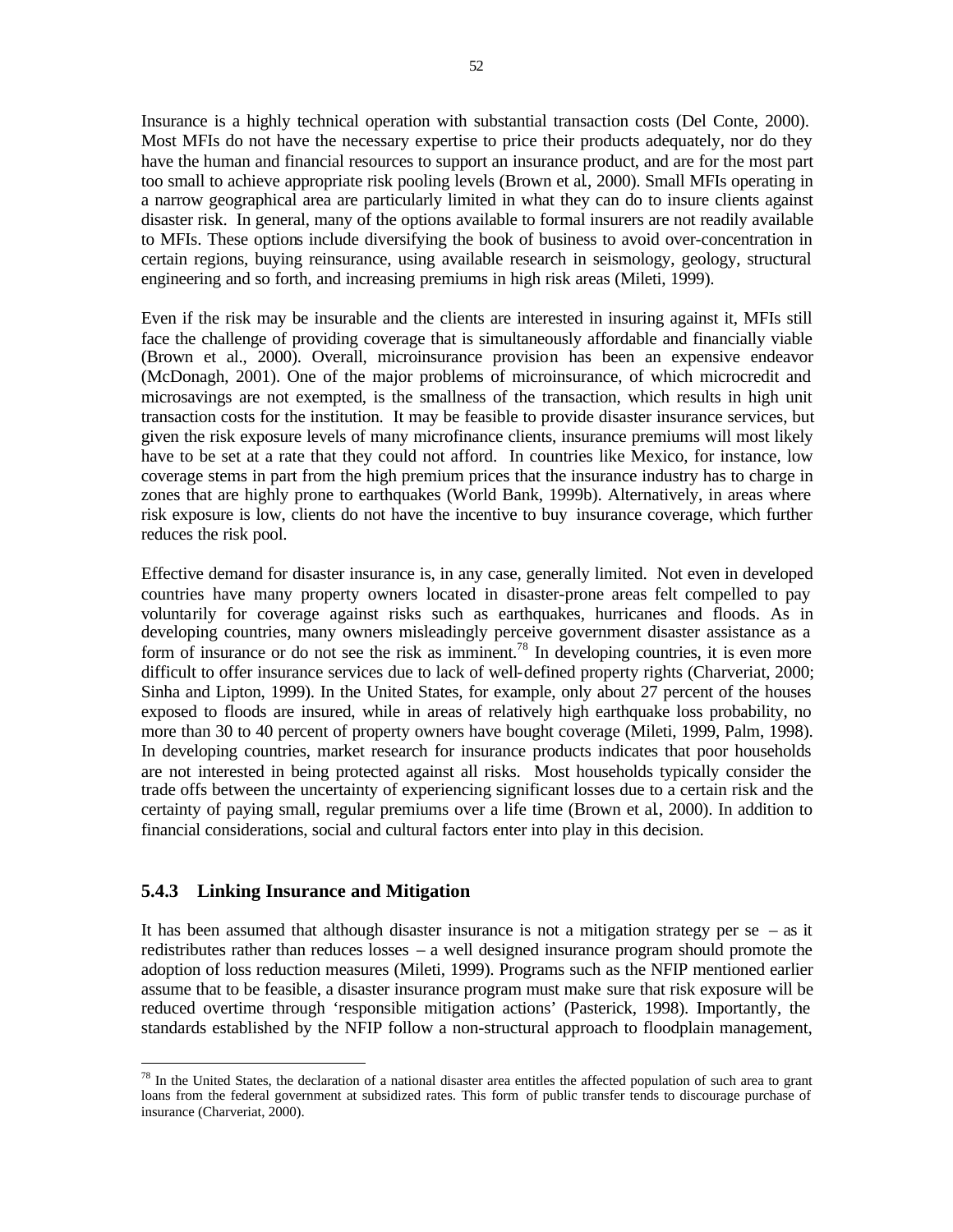and are supposed to complement the federal program of structural flood works. The responsibility for adopting and enforcing the standards falls on the local community as a whole, while there are incentives to ensure that communities adopt them. Pasterick reports that NFIP has managed to promote hazard mitigation with relative success. When the responsibility is left to the individual household, the results seem less encouraging. Empirical research in California suggests that despite relatively good awareness levels and incentives, residents have displayed very low interest in adopting earthquake mitigation measures (Palm, 1998).

A major challenge related to the link between insurance and mitigation is posed by the location and standards of existing structures. Given the difficulty in relocating and upgrading pre-existing structures, floodplain management standards in the NFIP, for example, are directed toward future development. The program is nevertheless required to offer coverage to all properties in high-risk areas, resulting in a 'subsidy' for old structures since their premiums do not effectively represent the probable losses.<sup>79</sup> It is expected that as the mitigation component of the program render positive results, the subsidy will decrease.

In developing countries, it is far more difficult to establish the link between insurance and mitigation. The need for mitigation is high as many structures are completely uninsurable since they are not only located in settlements without basic services and/or in flood plains or other places with high probability of disaster occurrence. In addition, many of these structures are not built with solid materials and appropriate building standards, while their occupants often lack legal ownership title (World Bank, 1999b). The poor, in addition, do not have adequate financial incentives, let alone the means to take mitigation actions. Local governments, at the same time, lack the capacity to develop and enforce land use management plans and building standards to improve the conditions of these settlements.

# **5.4.4 Experiences on Provision of Microinsurance**

Microfinance institutions have offered insurance products, including disability and life insurance, property insurance, loan insurance (in the form of, *inter alia*, price and yield insurance), and disaster insurance (Siegel, 2000b). In a few cases, comprehensive insurance has also been provided. According to Siegel, disability and life insurance, as well as disaster insurance has not necessarily been linked to loans. In contrast, property insurance has typically been offered in connection with loans.

#### **Disability and Life Insurance** .

 $\overline{a}$ 

Some MFIS have started to offer basic life coverage, the least complex form of insurance according to Brown and Churchill (2000). Less often, but still significant, coverage for injury and old age has also been offered. Many of these schemes have in many instances been structured as non-profit schemes. Notably, some of these schemes have been promoted in Africa to protect microfinance institutions and clients in the face of the HIV/AIDS pandemic. In Uganda in particular, FINCA has partnered with the American International Group (AIG) to provide groupbased life and disability insurance as a non-for-profit activity (Brown et al., 2000; Del Conte, 2000). Coverage of the life insurance is limited to death by accidents, excluding death by natural

<sup>&</sup>lt;sup>79</sup> According to Pasterick (1998), about 35 percent of NFIP policies were subsidized to some degree, costing the program close to half a billion dollars in annual premiums. Subsidization was deemed necessary to provide both 'fair' coverage to those who had built without knowing the extent of the risk, and incentives to communities to regulate the location and quality of future floodplain development.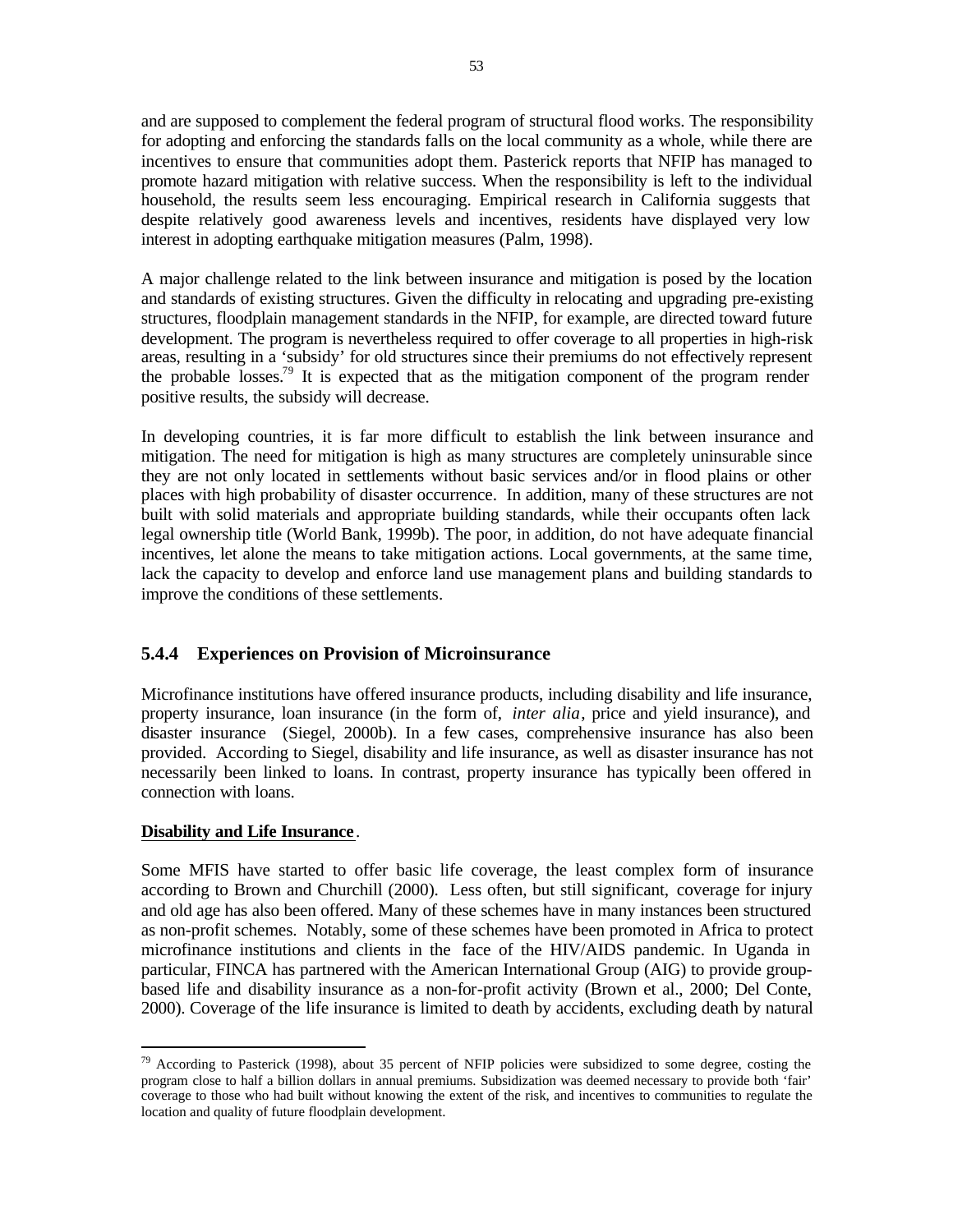cause or HIV/AIDS, and is offered to the village bank clients in FINCA's program. According to Brown and his colleagues, AIG pays the outstanding balance of the loan due to FINCA and an additional benefit of between US\$210 and US\$820 to cover burial costs. This type of

compensation protects the beneficiary's group and family as well as the institution. Another relevant example mentioned by Del Conte is found in Bangladesh, where Delta Life Insurance, a private insurance company, offers microinsurance products to rural and urban clients which combine life and savings insurance schemes.<sup>80</sup> In Philippines, the Center for Agricultural and Rural Development (CARD) has established a Mutual Benefit Association as a non-profit organization managed and owned by its members-clients, and that provides coverage to members and their spouses in case of death and disability due to old age or sickness. This mutual fund has been capitalized through clients' contributions of 2.00 pesos per week and from the 2.5 percent loan redemption fees charged on certain loans (Chua et al., 1999).<sup>81</sup>

A number of insurance schemes linked to credit are offered to ensure loan repayment in case of death or default. In Africa, several MFIs have started to offer voluntary and more often mandatory credit insurance (McDonagh, 2001). In Bangladesh, life insurance linked to loans is also common. For example, the Association for Social Advancement (ASA) provides insurance connected to their small credit and small enterprise loans. A borrower must deposit 0.3 percent of the actual loan amount for life insurance in each loan cycle in the case of the former, and 0.5 percent in the case of the latter. In the event of the borrower's death, ASA gives a one time donation to her or his successor equivalent to the present loan amount (Rahman, 1999). Credit insurance has proven useful in protecting the portfolio and reducing the vulnerability to crisis of the group-based lending methodology. Credit insurance has not only protected group members from loan liability of deceased members, but also reduced the perverse incentive to exclude individuals viewed as liabilities (Parker, 2000).<sup>82</sup> However, linking insurance to a credit product means that the clients only have coverage when they have a loan.

#### **Comprehensive Coverage**

 $\overline{a}$ 

SEWA in India is a good example of a microfinance institution providing comprehensive coverage to its members. SEWA started its integrated insurance program in 1992, as collaboration between SEWA, SEWA Bank and the nationalized insurance companies. Eventually, SEWA established its own insurance company, VimoSEWA, which according to the most recent figures, has insured about 90,000 women and men in Gujarat. The current insurance program offered by this institution consists of a group insurance package still linked with other insurance companies. Specifically, the program has three different insurance packages including life, accidental death, hospitalization and maternity, and loss of housing and other assets. In addition, SEWA plans to offer its members old age pension coverage, which may be reinsured or managed by an asset management company. SEWA has offered life insurance through a group insurance scheme of Life Insurance Company of India (LIC), underpinned by a 50 percent premium subsidy of the central government. Accidental death has been offered also through a group insurance scheme of New India Assurance Company (NIA). In terms of asset protection,

<sup>&</sup>lt;sup>80</sup> Although Delta Life Insurance has been successful with its regular products, it has faced several problems with its microinsurance products. These problems include, according to Del Conte (2000), high overhead costs, high drop out rate and unsuccessful staff incentive schemes.

 $81$  Benefits for a member include burial expenses and debt redemption in the event of death, as well as disability benefits due to old age or sickness. Amount paid and length of coverage will depend on the length of membership (Chua et al., 1999).

 $82$  In the absence of credit insurance, adds McDonagh (2001), some institutions in Africa have tried to limit the individual liability of members in a solidarity group by stipulating a pre-determined maximum debt amount per member. This option, however, has not completely protected the institution against defaults.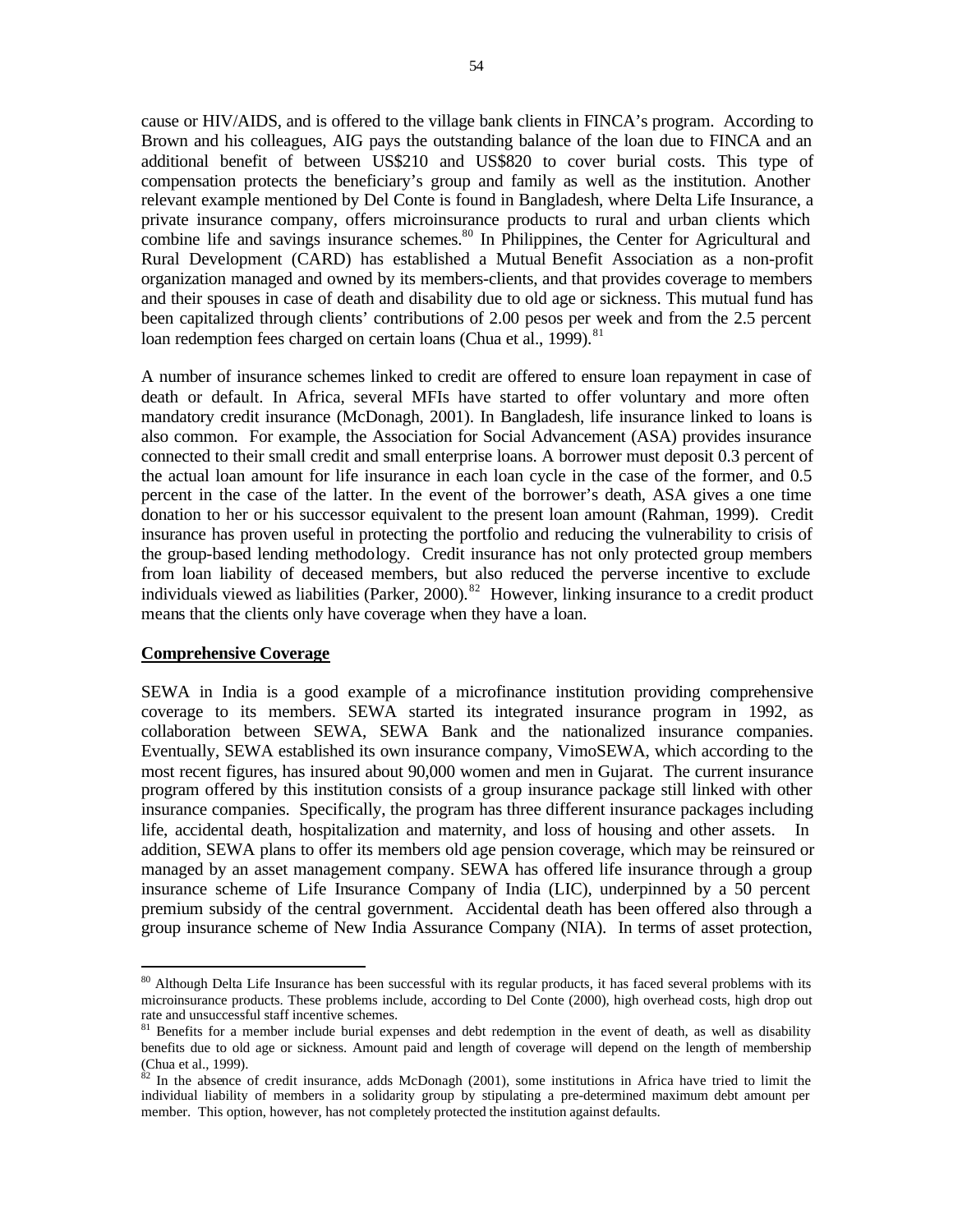SEWA provides coverage to members for losses related to natural disasters such as fire and flood, and man made disasters such as riots (SEWA, 2001c). Interestingly, the insurance scheme is linked with savings. Women who want to become long-term members of the insurance scheme can deposit a certain amount in SEWA Bank and the annual premium is paid from the interest accrued from this deposit.

# **Property Insurance**

Provision of property insurance is more difficult than life insurance.<sup>83</sup> First, a single property insurance policy is likely to experience multiple claims, while life insurance will by definition experience only one claim. Moreover, property insurance has a higher risk of fraud and moral hazard. It must be noted, however, that despite some successful experiences, the life insurance schemes reviewed by Brown and Churchill (2000) have not achieved satisfactory levels of outreach, coverage and sustainability. These authors found that some of the main challenges faced by MFIs include the difficulty faced by clients in grasping the concept of insurance, and the difficulty faced by institutions in managing program funds, developing insurance products, and in deciding on the trade offs between balancing moral hazard and adverse selection and effectively reaching the intended clientele. In the case of property insurance, and in general for its integrated insurance program, SEWA has learned that in a place like Gujarat, reinsurance is a must if a microfinance institution is planning to deliver insurance in a long-term sustainable basis. In the last five years, for example, SEWA members have faced one flood, two cyclones, three droughts, one epidemic and a catastrophic earthquake, in addition to the predictable life cycle crises (SEWA, 2001c).

## **Specific Disaster Insurance**

 $\overline{a}$ 

Proshika in Bangladesh has developed some relatively simple yet effective insurance mechanisms as part of its policies for risk and vulnerability management. These mechanisms include Proshika Savings Scheme (PSS) and Participatory Livestock Compensation Fund (PLCF). The PSS is detailed on Annex 1. The PLCF was introduced in 1990, and it covers the loss caused by sudden death of farm animals and poultry, specifically cattle, goats and chickens. Each group of borrowers contributes 3 to 5 percent of the purchase value of the animals to this fund.

MFIs are also testing new approaches to provide microinsurance to farmers (Mosley, 2000b; Skees, Hazell and Miranda, 2000). An approach seen as very promising by Skees and colleagues are the index and area-based contracts to insure natural disasters. Area-based index insurance is provided through contracts written against specific perils or events such as area yield loss, drought, or flood, defined and recorded at a regional level via, for example, local weather stations. The insurance is sold in standard units, with a standard contract or certificate for each unit sold (known as a Standard Unit Contract). All buyers are free to buy as many units of the insurance as they want, pay the same premium rate for a Standard Unit Contract in a given region, and receive the same indemnity if the insured event takes place. A good example of this type of insurance is area-based crop yield insurance, as described by Mosley (2000b) in India. Usually, insurance is written against the average yield of a region, and a payment made if the measured yield for the region falls below the pre-defined limit. Area-based yield insurance requires long and reliable series of area-yield data, a kind of data not usually available in many countries. Alternative indices such as rainfall and soil moisture can be used instead of historical

<sup>&</sup>lt;sup>83</sup> Health insurance is even more complex than property or life insurance. In addition to experiencing multiple claims, the risk of fraud and moral hazard in health insurance is not only originated by the client but also by the health care provider (Brown et al., 2000).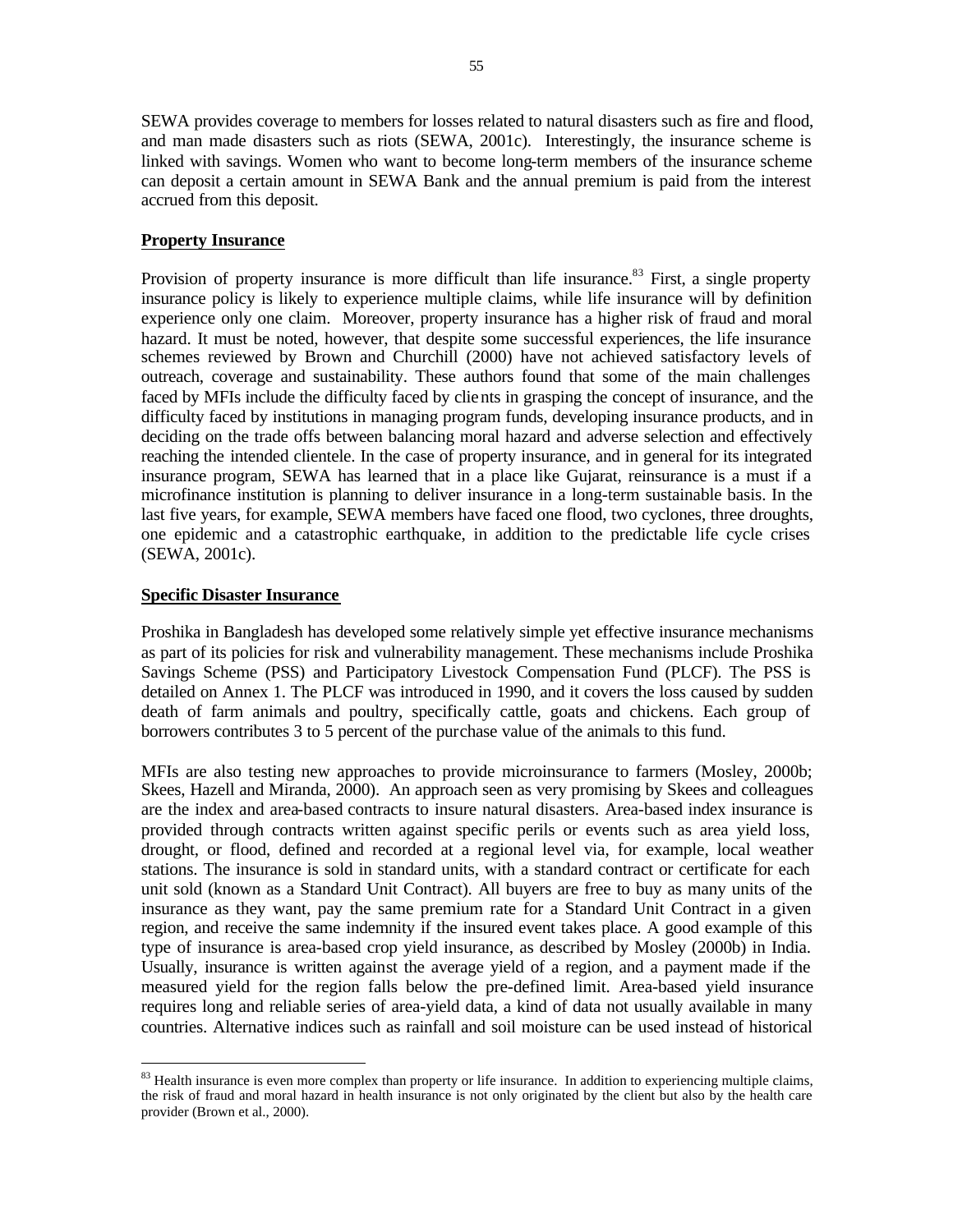area-yield data. The advantage for MFIs is that the same borrowing groups used for the savings and lending services can be used as conduit to sell index insurance.

# **5.5 Lessons Learned**

## **5.5.1 Assisting clients in Disaster Risk Prevention, Mitigation and Preparedness**

*Can all MFIs deal equally with disaster risk by themselves? And importantly, Should they try to deal with disaster risk individually?* The experiences previously analyzed suggest that, at a general level, the potential of MFIs to deal with their own disaster risk exposure and to assist their clients in disaster risk management will depend on sector and institutional level factors. At the sector level, these factors include the structure of the sector, its degree of commercialization, and the health of the formal financial sector. At the level of individual institutions, these factors include the degree of formality or informality, the dependence on donor or government funds, the level of financial and operational sustainability, and the decision to offer subsidized credit for poverty alleviation.

Performance with respect to credit and savings seems to allow predicting which microfinance institution might have a better chance of providing disaster risk management assistance to their clients efficiently and effectively. Following Robinson (2001), MFIs can be grouped by what they can or cannot do as part of their normal operations: (a) institutions providing microcredit but not allowed to mobilize savings (including all institutions that are not regulated and publicly supervised); (b) institutions that perform very well as microlenders but poorly in microsavings (e.g., Grameen Bank); (c) institutions that mobilize savings well but are bad in lending (e.g., China's Rural Credit Cooperatives and India's Rural Banks); (d) institutions that are good on both fronts; and (e) institutions that are equally bad on both fronts. Although conclusive evidence has not yet been collected, it is likely that a microfinance institution which is a good microlender and good in microsavings will have more alternatives at hand to mainstream disaster risk management strategies to protect its clients, its portfolio and its facilities. An additional factor to consider is the scope of the programs offered by MFIs in each of these groups. There are MFIs that run minimalist finance programs, on the one hand; and institutions, often hybrid organizations, which typically bundle credit with nonfinancial services such as health, education, and enterprise management, on the other (Sebstad and Cohen, 2000).

## **General Lessons**

The experiences analyzed in this report show the potential and limitations of what MFIs can do to assist clients in reducing disaster risk. Disaster risk exposure stems from location and behavior, and from their mutual interaction (Lewis, 1999; Sinha and Lipton, 1999). While microfinance institutions can affect behavior more effectively, they are more constrained in affecting location. Many of their clients are already living in disaster-prone environments and these institutions are not in the capacity of financing disaster mitigation projects, implementing resettlement programs or enforcing sound and equitable land-use management. Moreover, in many disaster-prone areas, it may be technically and/or economically unfeasible to develop mitigation measures while it may be difficult to implement post-disaster activities such as relief or rescue, and impossible to promote sustainable recovery programs. At the same time, most microfinance services are aimed at financing productive assets, and especially private assets, while many of the mitigation investments required at the community level correspond to public goods.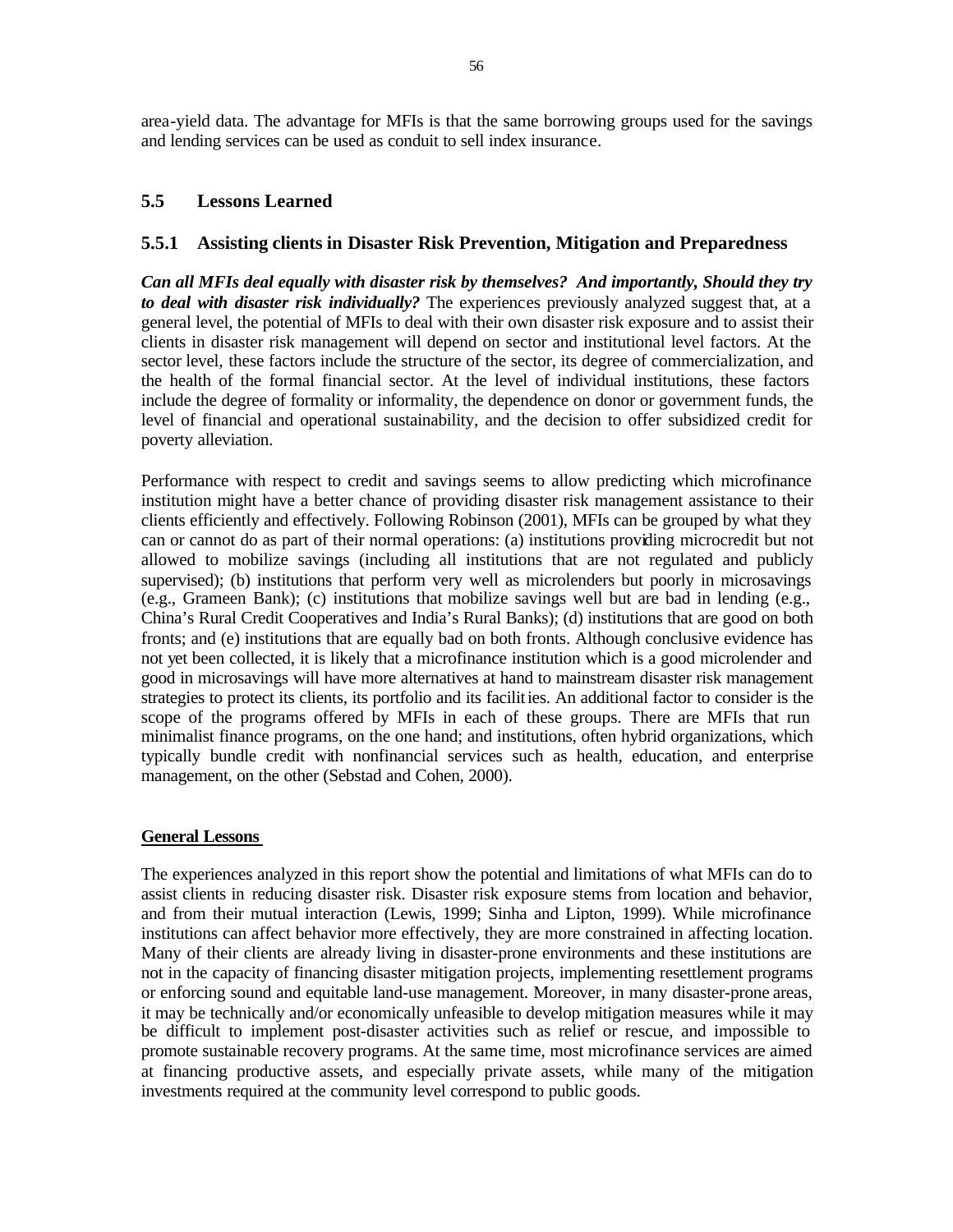Microfinance institutions are further constrained by the fact that they cannot assist all poor households improve their risk management capacity. The poor are a heterogeneous group, with different asset portfolios and differential access to infrastructure and support services, and by extension, to markets (Siegel, 2000a). Empirical evidence indicates that the impact of microfinance services on income and consumption not only depends on the length of time a client has been in a program, but also on the initial endowment of the household (Sebstad and Cohen, 2000). Extremely poor people, more so when living in underdeveloped areas, do not possess much to begin with, may lack the capacity and opportunities to find profitable self-employment strategies, and will not be able to repay their loans. Under normal circumstances, access to credit for these population groups would not be very effective as they might end up eating their loans away, which will not help them or the institutions (Hulme, n.d.; Robinson, 2001). Most MFIs across the world do not reach the poorest of the poor due in part to eligibility requirements, and to the fact that typically the poorest households self-select themselves out of microfinance programs (Sebstad and Cohen, 2000). Moreover, very poor households who want to participate in these programs do not find easy entry, particularly if these are group-based credit programs.<sup>84</sup> According to Zeller and Sharma (1999), for the poorest of the poor, in addition to (precautionary) savings, insurance services appear to be potentially more important for disaster risk mitigation than credit for income-generating activities. Evaluations of microfinance programs to reach the poorest of the poor indicate that they may indeed benefit better from grants rather than bans  $(Siddiqi, 1999).$ <sup>85</sup>

### **Specific Lessons**

 $\overline{a}$ 

Overall, however, MFIs have an important role to play in disaster risk reduction, by promoting risk and vulnerability assessments, promoting training of clients on disaster emergency response, offering financial products that can assist clients improve their housing – in conjunction with government and community efforts at providing safer locations – and by providing insurance, when feasible.

#### *Promotion of Disaster Risk and Vulnerability Assessments*

Knowledge of disaster risk exposure and vulnerability will help microfinance clients and institutions as both will be able to make more informed decisions and to prepare for disasters better. In other words, this knowledge will allow clients and institutions to take better 'calculated' risks, and in the process, reduce probability and level of future losses. Without this knowledge, MFIs may be inducing further development in hazardous areas, and increasing clients' needs for relief and recovery assistance in the future.

#### *Training Clients on Disaster Response*

Providing training for disaster risk management to clients, and particularly for disaster response, helps protect not only these clients but also the institutions. Whether a microfinance institution should offer this training will depend on the type of institution and the services it usually offers to

<sup>&</sup>lt;sup>84</sup> Under this kind of approach, the 'social collateral' and the peer pressure promoted works better if based on the group members' propinquity in social and economic terms. Those prospective members who are considered to be 'too poor' are justifiably seen as too risky in economic and social grounds and are thus denied group membership.

<sup>&</sup>lt;sup>85</sup> An example of the problems faced by this type of programs is discussed by Siddiqi (1999). There are relatively successful examples of microfinance programs targeting the poorest of the poor in Philippines, South Africa and Bangladesh.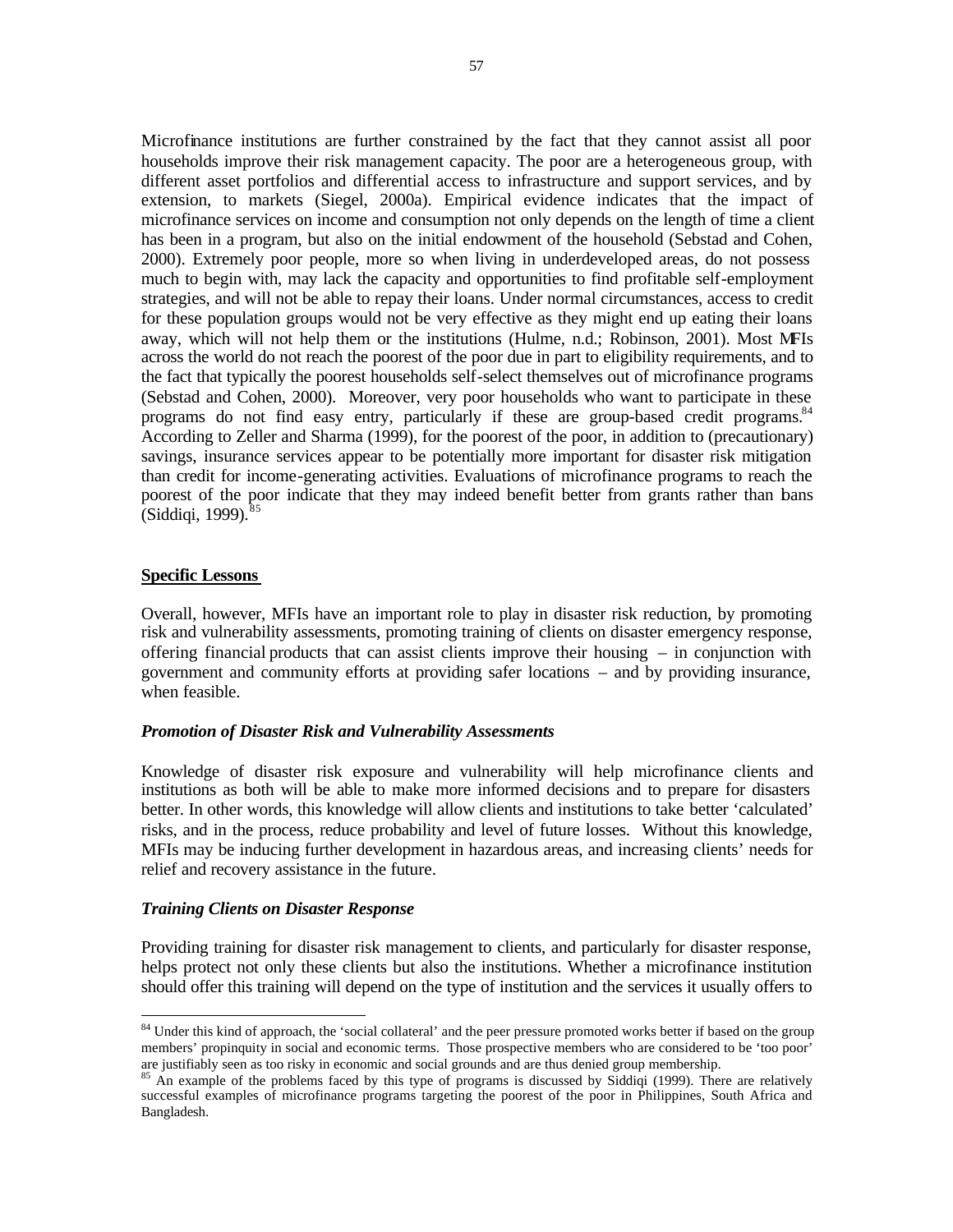clients. The sustainability of a microfinance institution may be hindered by attempting to add training for disaster risk management to regular financial services. Regular training and technical assistance often place an additional burden on both institutions and clients. Those MFIs focusing more on financial services would not probably be as effective when they expand into new nonfinancial activities (Gulli, 1998).

The emerging consensus is that, in general, financial and non-financial services should be separated to increase effectiveness and financial sustainability of microfinance operations (Lapenu and Benoit-Cattin, 1999). When MFIs link credit directly with nonfinancial services (such as training in skill development, literacy, family planning, disaster preparedness, etc.) to borrowers these costs are very rarely recovered by revenues (Robinson, 2001). Provision of auxiliary services such as disaster preparedness training tends to be negatively correlated with financial sustainability, which is vital for any microfinance institution to face future disasters and to develop a viable disaster risk management strategy. In practice, many NGOs in the process of becoming formal financial institutions have chosen to transfer the majority of their microfinance portfolio to the formal institution they have created, while keeping the original NGO structure to address credit needs of the poorer clients and implement developmental activities (Gulli, 1998).<sup>86</sup>

### *Financing Housing Improvements and New Construction*

 $\overline{a}$ 

In general, loan products and services for housing improvements and new construction have very specific requirements which are not often compatible with typical microfinance programs focusing on loans for income generating assets and activities. Many MFIs are aware of the demand for housing loans, but are constrained by the fact that these financial products have different price, affordability, client qualification, technical assistance and supervision requirements than microenterprise loans. An important difference, pointed out by CHS (2001), is that a housing loan is an asset-building loan rather than an income-generating loan, although indirectly it may help improve productivity and income earning potential of a client. Moreover, some relative security of tenure is needed to guarantee loan security and long-term benefits for clients. Because of loan size and high cost of technical supervision, timely repayment and efficiency in administrative costs are also critical. Provision of technical supervision is an unavoidable requirement of a microfinance housing program if one of the objectives is to improve building standards and practices that take disaster risk reduction into consideration. When offered, technical assistance has to be considered in the pricing of the loan product to ensure financial sustainability.

As Ferguson (1999: 192) explains, "…the effective demand for micro-housing finance at the rates to make this activity commercially viable has yet to be widely tested." To ensure both affordability and operational and financial sustainability, housing loan terms, especially interest rates, fees, and repayment period must respond to the specific needs of clients and the objectives of the microfinance institution. Without developing a good understanding of the effective rate to the borrower, an institution will not manage to set an appropriate loan price (CHS, 2001). Interest rates for microenterprise loans have to be set up usually above market averages to ensure financial sustainability, but these loans are still attractive and useful to poor microentrepreneurs. Housing loans, on the other hand, require larger amounts, lower interest rates, lower monthly payments and longer terms to remain affordable and beneficial to clients.<sup>87</sup> Larger amounts and

<sup>86</sup> Representative examples of this evolution can be found in Bolivia, a country where the microfinance industry has become highly developed and competitive.

 $87$  Microenterprise loans offered at 25 to 35 percent annual interest rates are still attractive to poor households, while interest rates for housing loans have to be limited to a lower range of 13.5 to 15 percent per annum to remain affordable.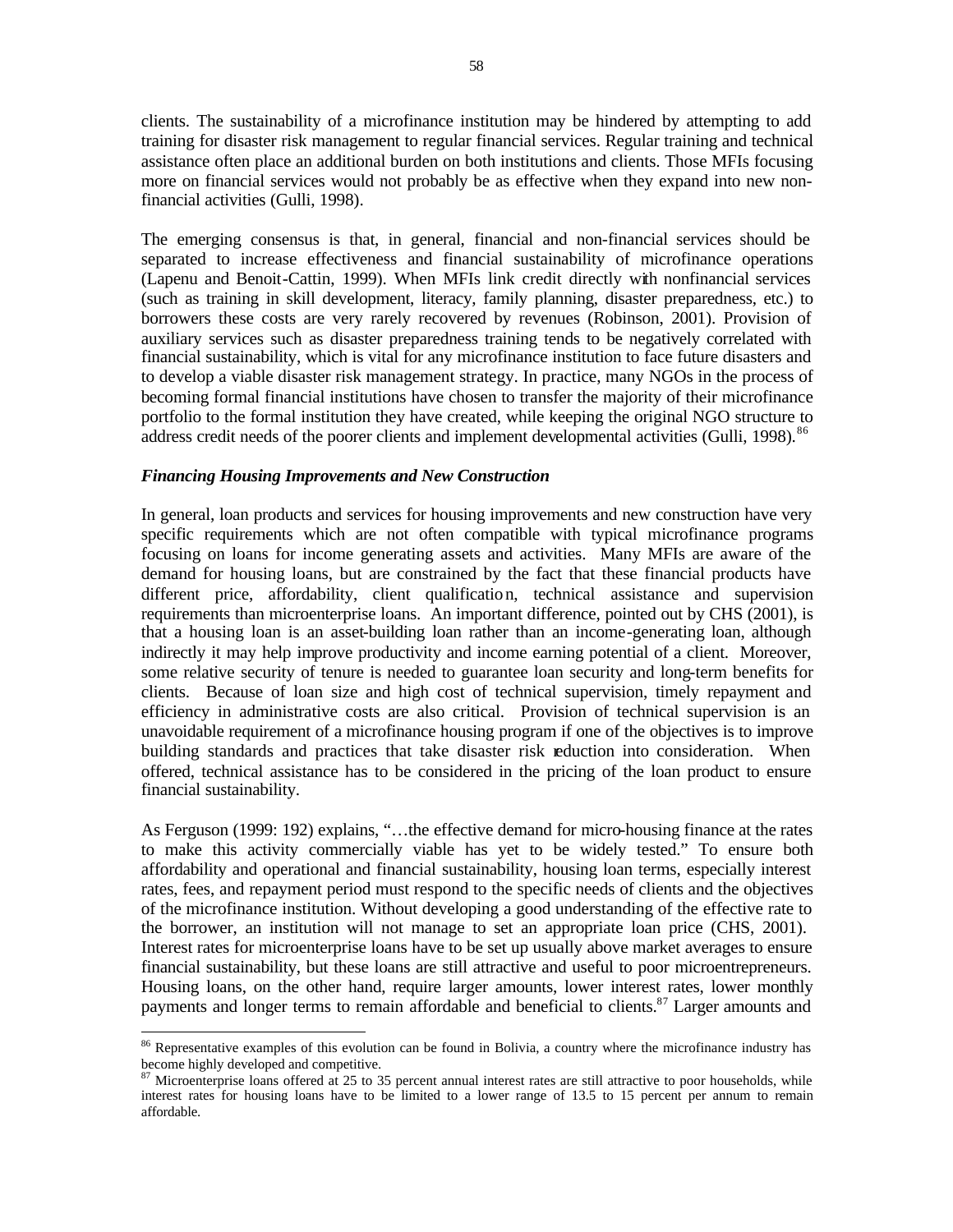longer terms not only mean increased portfolio risk, but also greater risks for clients, particularly if solidarity group lending methodologies are used.<sup>88</sup> Experienced organizations such as Cooperative Housing Foundation (CHF) do not recommend using group lending methodology for home improvement loans.

#### *Providing Microinsurance*

 $\overline{a}$ 

Direct provision of disaster risk insurance is a particularly risky undertaking for MFIs (MBP, 2001h). The insurance industry is complex and heavily regulated in many countries. In many developed markets, commercial lenders have been barred from entering this industry for good reasons (Brown et al., 2000). In less developed markets, regulations or poor regulation may not allow MFIs to provide insurance legally. According to these authors, as much as banking and insurance products are potentially complementary, they can also be mutually destructive. A critical factor in the context of disaster risk is that loan losses may quickly erode reserves needed to meet insurance claims, and losses in insurance services may accelerate the liquidity crisis faced by MFIs during disasters. Insuring clients may thus increase the risk for these institutions of rapid depletion of loan capital and depositor assets. Regardless of their size, MFIs operating in areas that might experience catastrophic losses, notably earthquakes and hurricanes, would have difficulty in collecting sufficient resources to pay for a worst-case scenario.<sup>89</sup> This constraint is made worse by the fact that low-frequency yet costly events do not allow building an appropriate statistical base upon which to make relatively accurate projections, assuming that MFIs have the technical capacity to make these projections. These issues become more critical in light of the fact that few MFIs have reached financial sustainability or are capable of mobilizing voluntary savings. If a microfinance institution has not provided clients with access to flexible savings and credit, it may be premature for it to attempt to provide insurance services. Finally, as Brown and his colleagues make clear, "[b]y definition, any MFI that is not operationally sustainable will generate a negative return on insurance premiums invested in its lending activities." (p. 2).

Under these circumstances, Brown and his colleagues suggest that while MFIs should find alternatives to address clients' needs for risk transfer, they should not provide insurance by themselves, at least initially. For these authors, in many cases MFIs could provide microinsurance more effectively through partnerships with licensed insurers. Under a partnership between a microfinance institution and an insurer, each partner can provide the services and expertise that suit them best: the institution acts as the agent, marketing and selling the insurance product, while the insurer provides the actuarial, financial and claims-processing expertise. This way, the microfinance institution in particular does not have to acquire new, high-cost resources and skills necessary for the successful execution of insurance activities (Brown et al., 2000). MFIs should first insure their facilities and probable losses, and if and when they decide to offer insurance to clients by themselves, purchase of reinsurance should definitively be considered.

<sup>&</sup>lt;sup>88</sup> Ferguson gives the example of PROA, an NGO providing microloans for housing in the city of El Alto in Bolivia. PROA's first experiment did not work well to a great extent because solidarity groups failed as a guarantee mechanism. Other problems included inadequate follow up on the documentation submitted by clients to prove property ownership and poor monitoring of repayment behavior. At the end, many clients decided not to pay back their loans. For the  $\sigma$  is expressed and third phase of its program, PROA offered housing loans backed by individual guarantees.<br><sup>89</sup> The insurance industry in development

The insurance industry in developed countries has already experienced problems in covering areas subject to catastrophic losses, particularly related to hurricanes (Mileti, 1999).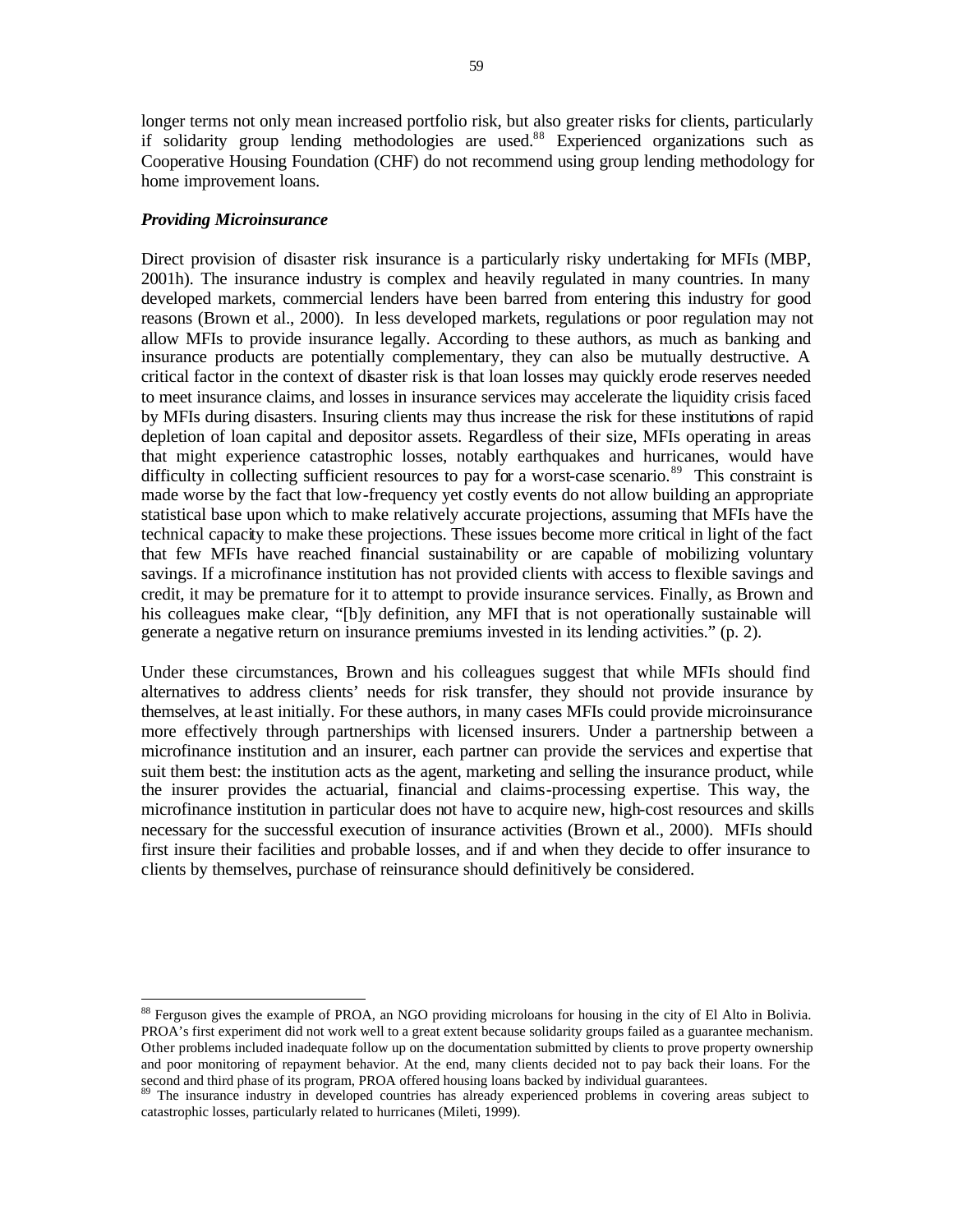# **5.5.2 Assisting Clients in Disaster Response and Recovery**

#### **Disaster Response Experiences**

The experience of MFIs thus far indicates that they have a role to play in disaster response, building on the comparative advantages of having a large network of people and facilities with good local outreach.<sup>90</sup> In the absence of adequate disaster risk management capacity at the national and local level, however, a microfinance institution's own capacity is tested during disasters by the triple challenge of having to provide relief and recovery services to clients while struggling to continue with the implementation of regular programs and to maintain organizational and financial health. As disaster losses escalate, there will be increasing demands on these institutions to offer new and/or temporary products and services, while attempting to protect their existing portfolios. If the disaster is so severe that most of the critical infrastructure is destroyed, local markets collapse, and survivors have to leave the area for a prolonged period of time, MFIs will face a daunting task in assisting clients and protecting their portfolio. In cases when level of disruption is too severe, it may even become unfeasible for them to intervene.

Although further research is required, several factors seem to have influenced the effectiveness of MFIs during disasters. Those institutions with good leadership, sound financial management and accounting systems, and a certain level of disaster preparedness managed to respond faster and better to the disaster situation. Rapid access to funds, made available in the form of emergency funds or through efficient transfer of external funds, was particularly critical. Having committed and easy to deploy field staff allowed certain MFIs to carry out damage assessments rapidly and to monitor the situation closely. In turn, damage assessments and close monitoring of the situation enabled these institutions to respond better to clients' needs. These assessments provided them later on with more accurate estimates of the funds needed for the recovery process.

Another critical factor influencing the relative success of MFIs' assistance during disasters is the level of engagement with, and relative dependency on donors and international NGOs. Currently, involvement of microfinance in disaster risk management in many countries remains highly vulnerable to the ebbs and flows of donor funding.<sup>91</sup> Given ongoing relationships, donors and governments have typically found it practical to channel emergency and recovery funds through MFIs. In fact, the major source of funds for the products and services offered by MFIs in postdisaster situations has been grants from donors. Accepting donors' requests to channel funds for disaster response has often brought additional pressures on MFIs, more so if donors do not fully understand the challenges posed by disasters (MBP, 2001i).

In some occasions, management of donor and government funds has increased costs and complexity of MFIs' post-disaster assistance to clients. During the response period, these institutions have to monitor with heightened intensity their loan portfolio composition and quality by region, by business sector, loan cycle number and loan size. By using donor funds, MFIs have to increase their monitoring efforts and separate the financial resources dedicated to the emergency from those used for the regular operations. This effort adds to the operational financial management burden, as it creates the need to have separate accounts and to scrutinize expenditures and recording of beneficiaries closely. If the microfinance institution did not prepare

 $\overline{a}$  $90$  As stated in the MBP technical brief on non-financial services in post-disaster situations (2001e: 2), "[i]n the absence of other relief actors, MFIs may step into the breach and provide emergency services until other relief organizations arrive on the scene."

<sup>&</sup>lt;sup>91</sup> BRAC, for instance, was only able to provide its clients with reconstruction loans as a response to the 1998 floods in 2000 due to delays in receiving funds from donors (Nagarajan and Brown, 1998).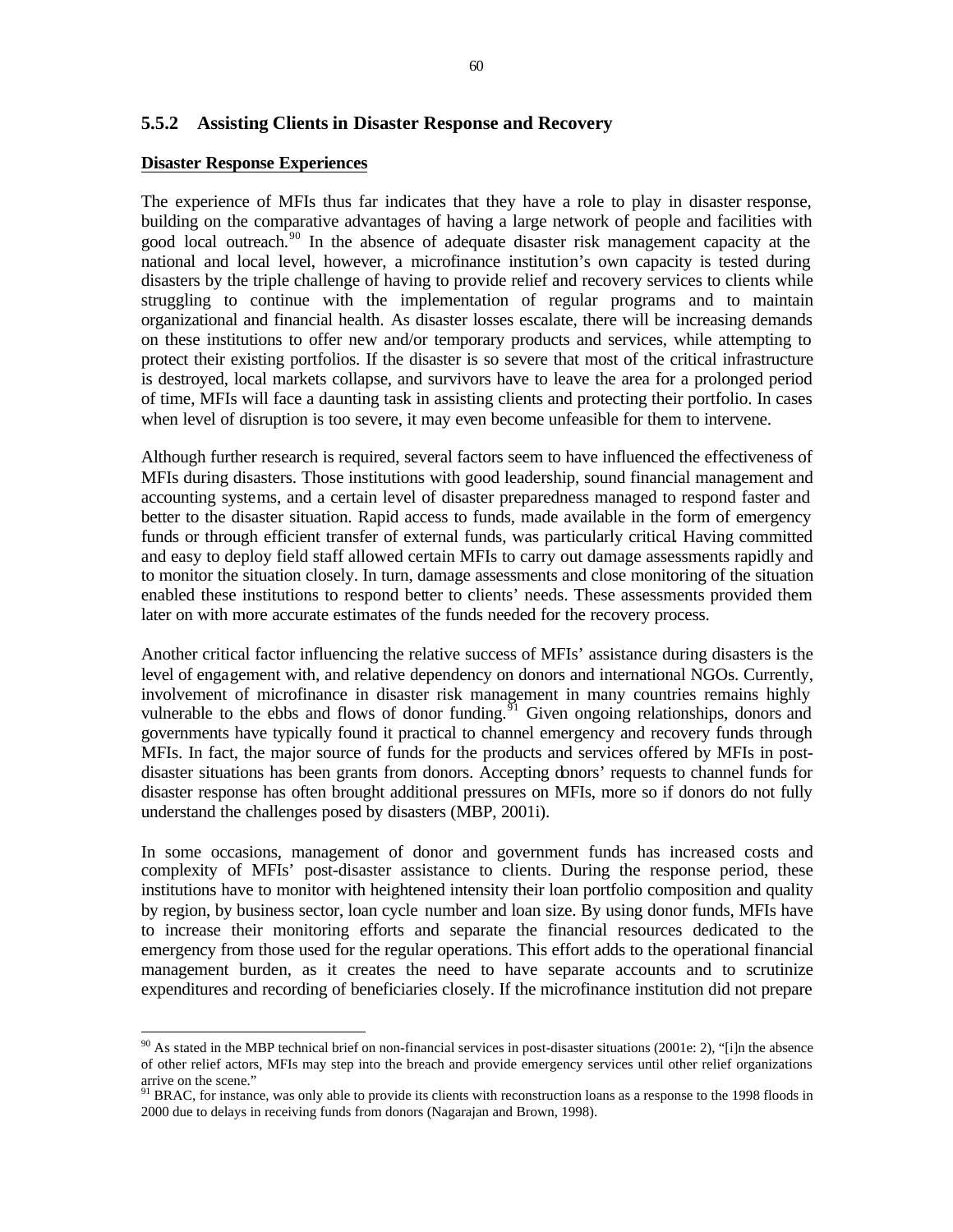to respond to a disaster, it will also face high direct costs due to poor logistics, which will add to the burden of indirect costs generated by the disaster. On the other hand, for relatively smaller or younger MFIs, having a direct link with the mother organization or an ongoing relationship with donors has been the saving factor.

The particular experience of SEWA helps identify additional factors that influence the relative performance of MFIs in post-disaster situations. SEWA's post-disaster assistance, it must be noted, was very well received by clients. These factors are: first, SEWA had a very good knowledge of the area and its population, as it had been working in the affected areas for over ten years, and under normal circumstances had assisted its members with diverse programs to enhance their food security, housing, and health and employment security. Second, it had experience in previous disasters and an extensive grassroots network of women members throughout the most affected areas that made a rapid and effective disaster response highly feasible. Third, thanks to its solid reputation and institutional influence, SEWA rapidly managed to obtain tents, medical aid and supplies from specialized agencies.<sup>92</sup> In fact, some agencies like UNICEF and UN World Food Program, and the Government of Gujarat channeled relief aid through SEWA. The state government in particular gave SEWA cash doles, in addition to food packets and medical aid, to be passed on to affected members. Fourth, the decentralized yet coordinated nature of its relief distribution network enabled SEWA to provide adequate and timely assistance. A three tier mechanism, with teams working from the village through the district to the state level, was adopted by the institution to carry out its earthquake response and assistance program. At the village and district level, teams ensured that the distribution of relief materials was adequate and timely. At the state level, mechanisms were established to ensure coordination with concerned actors such as officials from the Government control room and external aid cell, donors, United Nations agencies, NGOs, and the private sector. Finally, SEWA's relief program was closely aligned with the changing needs of members. As the relief operation advanced, SEWA added activities that its members considered relevant such as counseling and day care activities for children, promoting safe building practices, mobilizing community workers in anticipation of reconstruction needs, and promoting emergency livelihood measures. In response to members' requests for immediate work, livelihood measures were promoted through a specific program that included craft work for local artisans, masonry training, and financial assistance and tools to salt farmers.

The post-disaster efforts of large MFIs such as SEWA, or Grameen Bank and BRAC, are not easily replicable, however. These organizations are more the exception than the rule in microfinance across the world. Grameen Bank is, of course, a pioneer provider of microcredit whose experience has been replicated throughout the world, while BRAC is one of the largest multi-purpose NGOs in Bangladesh and the world. Both of these institutions have a significant share of the national microfinance market and are highly influential with donors. Moreover, BRAC is one of the few successful cases where an institution providing social services and microfinance has managed to achieve a good financial management record (Robinson, 2001). SEWA was established in 1972 as a trade union for poor women working in the informal sector, and it is currently a large institution comprised of several subsidiaries including, *inter alia*, SEWA Bank, *Mahila* Housing SEWA Trust and SEWA insurance (CUDS, 2000). SEWA Bank is one of the largest MFIs in India in terms of business volume, and its performance is considered outstanding in terms of savings outreach (Sinha et al., 2000). In general, SEWA has followed an integrated approach that combines promotion of economic activities among members with provision of social security services such as health care, child care, housing and insurance, in

 $\overline{a}$  $92$  With the help of the Embassy of Denmark, for instance, SEWA obtained a 14 bed hospital with all medical facilities, which was airlifted from Denmark and quickly set up near the affected areas.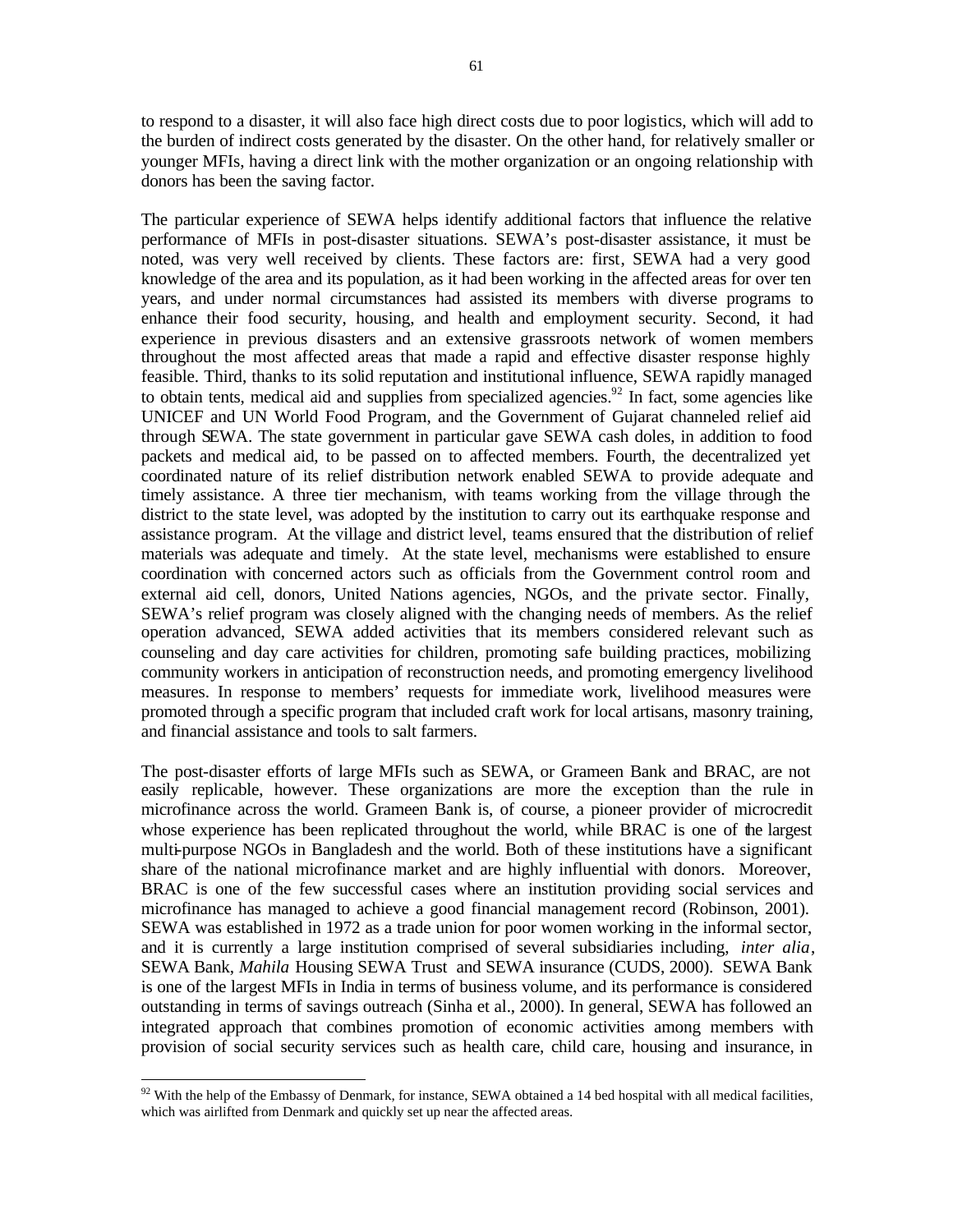addition to financial counseling and literacy campaigns. It has promoted self-organization of women at the local level, and as a result, more than 1,000 village-based groups, district level associations and cooperatives have been created. In urban areas, neighborhood associations and cooperatives have also been created under SEWA's leadership. In contrast to these large institutions, NGOs providing microfinance services to help the poor deal with drought risk in West Africa, for instance, are small, have a limited scale of outreach, weak operational sustainability, and are fully dependent on donor funds (Fidler and Webster, 1996). Although these institutions provide needed drought relief and mitigation assistance through small loans and some training, this is done at a very high cost per client and to the detriment of their operational viability.

An important distinction to be made is that MFIs with high risk exposure have often found themselves in disaster situations, while certain organizations might purposely come into a postdisaster situation to deliver microfinance programs as part of the recovery effort. The issues faced by the latter group of institutions will differ from the former. Section 2 described the disaster risk exposure of and disaster effects on existing MFIs. Organizations entering a post-disaster situation will face similar issues in terms of client needs, but will be more restricted in terms of what they can do initially since they have not developed a long-term relationship with their target population, which is in any case under social and economic distress. There is a certain similarity in this case with the situation faced by MFIs starting to work in areas requiring post-conflict reconstruction (Doyle, 1998). Setting up new MFIs as a post-disaster response, however, may not be effective because these institutions would lack experience, and knowledge of the area and of the affected households. Under these conditions, it would be very unlikely that they would manage to establish sustainable microfinance practices that would be well aligned with relief and recovery needs  $(MBP, 2001c)^{93}$ 

#### **Specific Lessons**

 $\overline{a}$ 

Microfinance institutions have learned several important lessons for their lending policies during their post-disaster operations. In many cases, they have managed to speed up the recovery of disaster victims by providing more than one loan at a time to the same client. The accepted practice, under normal circumstances, has been to give only one loan per client at a time. Rather than providing new loans, some institutions have managed to protect their portfolio and help their clients by giving small emergency loans to a few clients, authorizing withdrawals from savings and giving small advances against these savings. Affected clients have tended to repay the advances against their savings and the small emergency loans faster than any new loans and rescheduled old loans. Although it is not an easy task given the uncertainty regarding the length of the recovery process, MFIs should ensure that the new loan amounts given are within their clients' repayment capacity and that repayment frequency does not add substantially to transaction costs while allowing to control credit risk. For relatively new clients, experience indicate that it is advisable to keep loan amounts small, loan terms short, while establishing frequent repayment periods. Under a crisis situation, the challenge for MFIs of ensuring appropriate use of the loan money is greater since the fungibility of money becomes a critical

<sup>&</sup>lt;sup>93</sup> Many MFIs have in fact been originally established to provide post-disaster assistance to the poor. In Africa, for instance, several MFIs (e.g., the Project de Promotion de Petit Credit Rural (PPPCR) in Burkina Faso) have been started in response to successive years of drought (UNCDF, 1999b). In South Asia, there are many examples as well, including PROSHIKA and BRAC in Bangladesh. However, relative success in the transition of some of these institutions cannot be generalized. In post-conflict environments, agencies that started as purely relief or socials services institutions have experienced difficulty in making the transition into microfinance service providers (Doyle, 1998).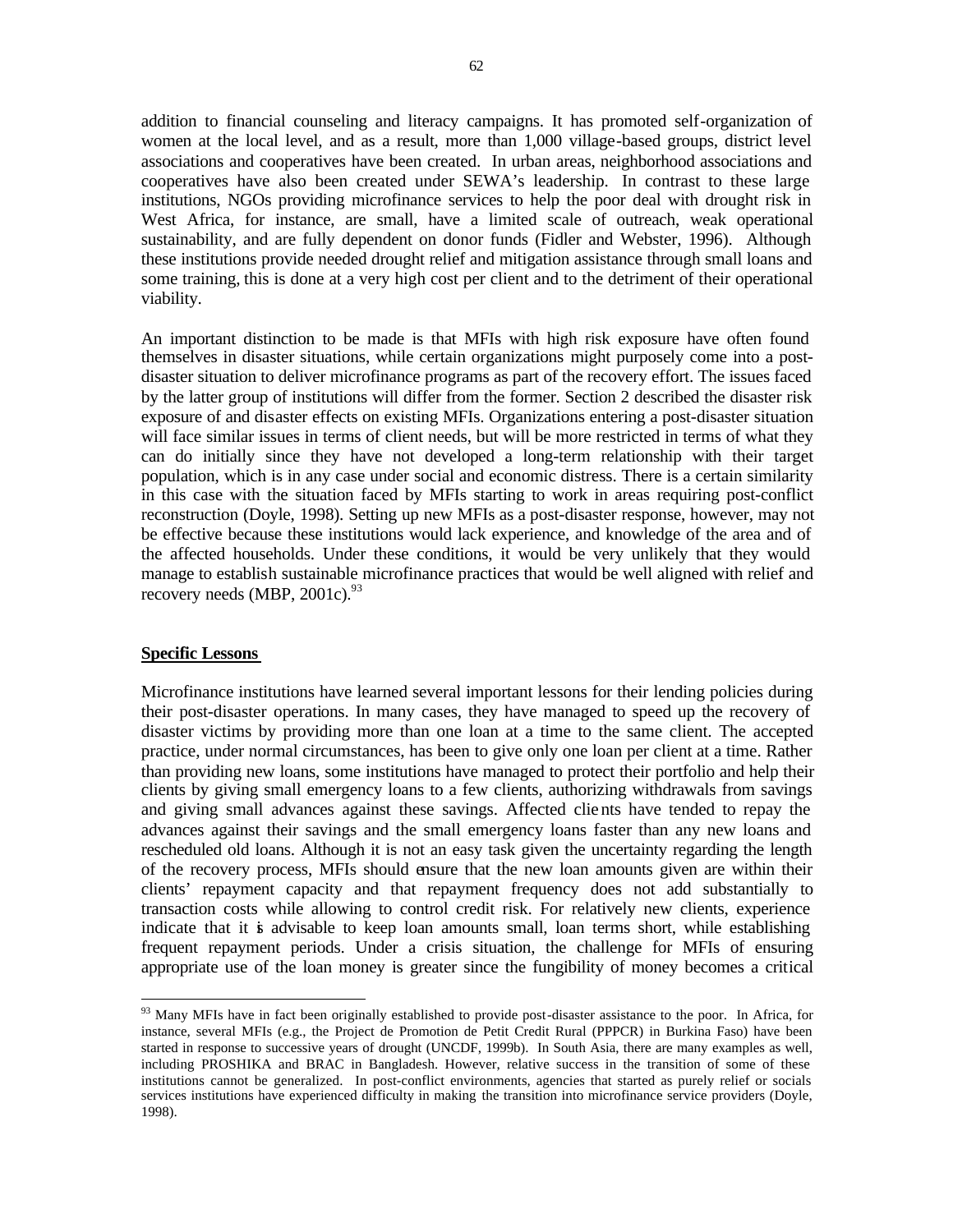mechanism for clients to cope and recover, despite the intended use of the loan. Especially if caught unprepared, these institutions have learned that portfolio losses will occur despite all efforts to assist clients.

### *Debt Forgiveness and Subsidies*

Most MFIs today would not consider debt forgiveness as part of their post-disaster efforts. Past experiences indicate that, even though debt forgiveness brought immediate relief to affected borrowers, it undermined years of work of the microfinance sector aimed at creating a culture of repayment and financial discipline among the poor. At the same time, debt forgiveness increased the losses suffered by the institutions and exacerbated their liquidity constraints, while making them more dependent on donors or government support. In the end, the long-term negative consequences on the impact and sustainability of the microfinance institution were probably much higher than the immediate benefits enjoyed by borrowers. An important lesson learned from these experiences, many of which were mandated by governments, is that MFIs should not be expected to perform social welfare functions in post-disaster situations. This, of course, does not preclude that, in the absence of effective relief agencies or in agreement with them, MFIs already operating in the affected area go ahead and provide some emergency assistance, including food and medicine, even in a non-exclusionary basis.

Empirical evidence indicates that disaster-stricken borrowers do not necessarily insist on debt forgiveness, and are willing to accept assistance to improve their liquidity through, for instance, cash or in-kind relief loans, and access to savings (Nagarajan, 1998). Emergency loans might be a good mechanism to help affected households. However, although many households might benefit from an emergency loan, MFIs must respond to this demand cautiously. Protecting existing clients could increase their loyalty, while enlisting new clients during an emergency might actually increase the vulnerability of the portfolio. There are other demand-based financial services, such as channeling remittances, which could be offered to everybody across the affected area that would ease cash flow problems of clients and non-clients.

Offering subsidies through the interest rate of emergency and new loans during the disaster response and recovery process is an option whose consequences have to be weighted carefully. Under regular circumstances, many mature MFIs have to be subsidized given that they are not regularly charging sufficient interest rates to cover expenses related to credit delivery, including operating expenses, cost of capital (including adjustments for inflation and subsidies), loan losses and intended surplus (for retained earnings and/or dividend to shareholders) (Churchill and Coster, 2001). By charging an interest rate that is lower than the cost of providing the loan, these institutions have typically been transferring their subsidy to clients. In contrast, Gulli (1998: 45) advises that normally, "[i]n order to avoid market distortion and undermining of more marketbased approaches to microfinance, the interest rate of MFIs should never be subsidized, since this creates incentives for better-off clients to appropriate the subsidy and undermines the institution's sustainability and savings products." Of course, Gulli's advice applies better to more mature MFIs, since as explained by Churchill and Coster, it is unrealistic to expect new MFIs to charge interest rates covering its costs.<sup>94</sup>

Commercia l MFIs normally need higher interest rates than lending rates of regular commercial banks, given that their operating costs are significantly higher due in part to the labor-intensive nature of their operations, which stems from having to keep staff spread out in multiple outlets

 $\overline{a}$  $94$  According to Churchill and Coster (2001: 20), "[m]icrofinance institutions need to reach certain economies of scale (roughly five to ten thousand clients) before they can become profitable."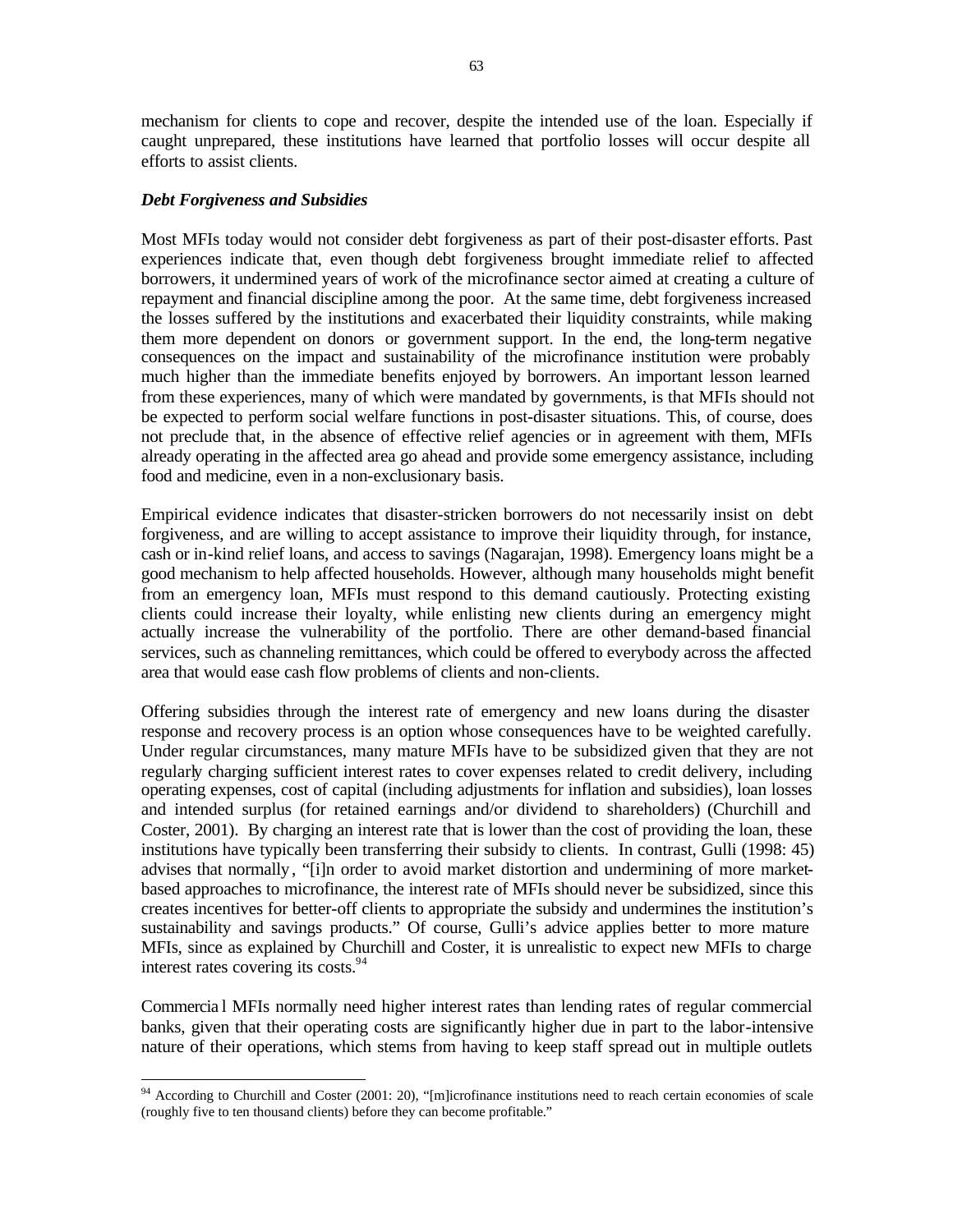whose location is convenient to clients. Moreover, processing many small loans is bound to be more costly than processing a smaller amount of larger ones (Robinson, 2001). In other words, the cost of providing microloans is typically higher as a percentage of loan amount than providing conventional bank loans. The interest rates charged by MFIs remain attractive to low-income borrowers because they are lower than those charged by the informal market (i.e., moneylenders) (Rutherford, 2001). Poor households are generally willing to pay above average costs to enjoy access to financial services suited to their needs (Wright et al., 1999). In a post-disaster situation, it is highly likely that more loans of smaller amounts than normal will be needed, and that processing costs will thus be considerably higher. Higher transaction costs added to new loans, rescheduling of loans, extra costs of administering donor funds, and low repayments significantly reduce total interest income for MFIs. In many cases during disasters interest income will be so low that it will not even cover administrative costs (Nagarajan, 1998).

## *Access to Savings*

As pointed out earlier, a risk management mechanism widely used by the poor is keeping cash reserves, including savings. Those MFIs that mobilize compulsory and/or voluntary savings are likely to face pressure from clients to provide access to these funds. Simultaneously, these institutions are highly exposed to the danger of their clients defaulting on debt commitments. This situation demands that MFIs expedite withdrawal of savings and reschedule contributions for compulsory savings. Rescheduling compulsory savings does not only help the client smooth consumption and attend immediate needs, but also helps the institution protect its portfolio by increasing client satisfaction and likelihood of loan repayment. The critical issue for MFIs in this respect is determining the adequate time periods to allow clients access to compulsory savings and to ask them to start replenishing withdrawn funds. One of the main difficulties for these institutions is establishing appropriate terms and conditions for emergency withdrawals that serve the clients' needs while preserving institutional liquidity. Asking clients to pay interest on the withdrawn funds, which are basically advance payments against their own savings, may be perceived as unethical by them if the institution does not regularly pay interest on these savings (MBP, 2001f).

## *Loan Rescheduling*

Similar to the rescheduling of compulsory savings, loan rescheduling may help clients and protect the portfolio by allowing clients to repay loans in a flexible manner. By giving affected clients the option to delay repayments on their loans for a specified time, MFIs can counteract the probability of defaults and reduce financial losses (Nagarajan and Brown, 2000). If adequate and transparent rescheduling policies have been set up in advance, microfinance clients and institutions will know what to expect and can manage to deal with related reductions in principal and interest income (Churchill and Coster, 2001).

Effectiveness of loan rescheduling, however, will depend on the length of time the client has participated in the program and losses attributed to the disaster, among other factors. The longer a client's participation, in most cases, the lower will be the probability of default. Loan rescheduling will also be more effective for loans that have tangible collateral (Nagarajan, 1998). Capacity of offering this option, on the other hand, will depend, *inter alia*, on the size of the institution, operating procedures and legal arrangements. Small MFIs or in general those with low internal capital reserves have to keep in mind that loan rescheduling will decrease cash flows, which may lead them straight into a self-inflicted liquidity crisis. Applying a general rescheduling policy to clients may be adequate to reduce operating costs, but there is a good possibility that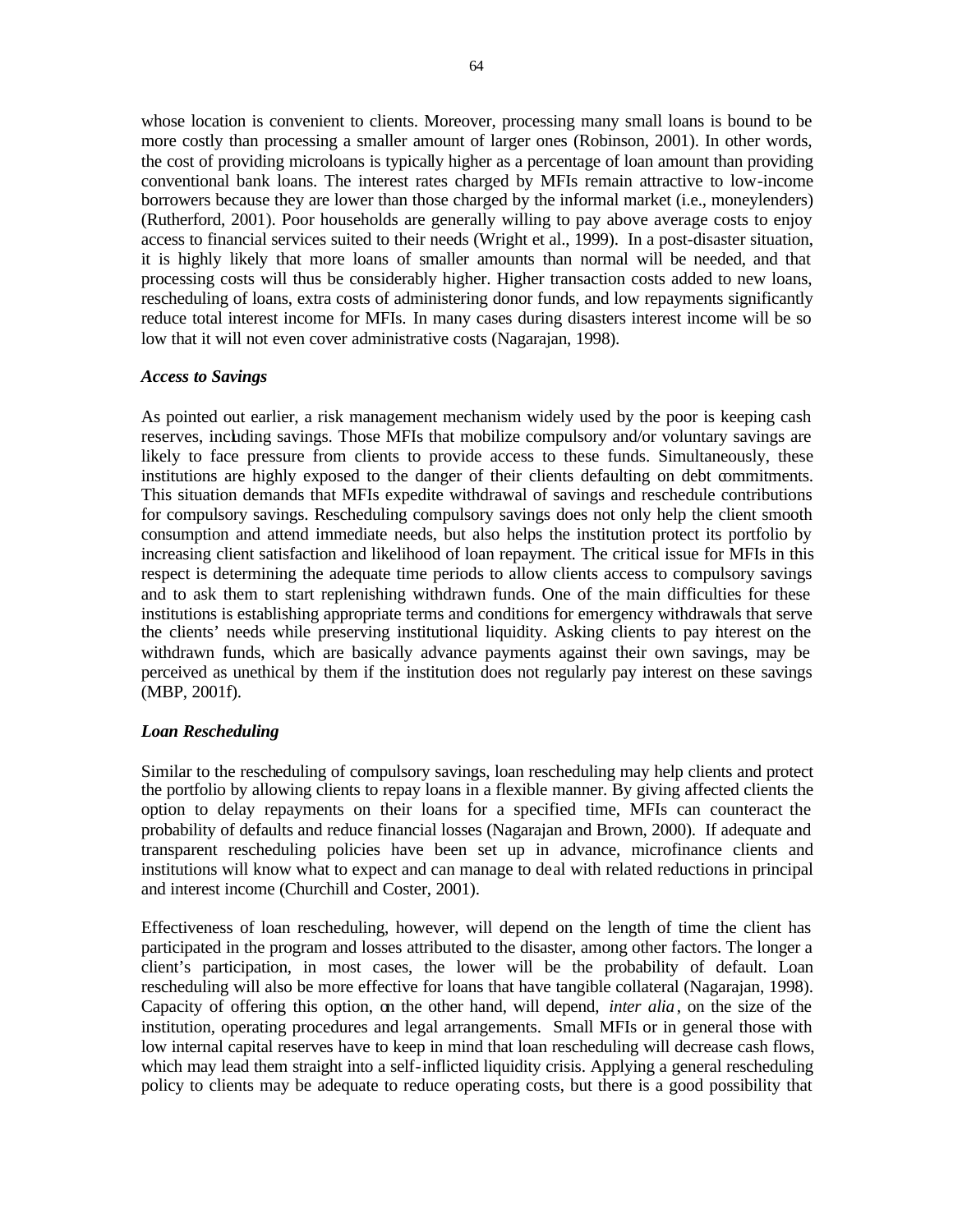this decision will not address all clients' needs.<sup>95</sup> In general, all MFIs face critical issues related to the length of rescheduling and the optimal way to redistribute payments that might work better for clients without adversely affecting their cash inflows. To control better for credit risk, portfolio quality indicators should clearly distinguish between regular and rescheduled loans.

#### **Disaster Recovery Experiences**

 $\overline{a}$ 

Microfinance may contribute to recovery, including reconstruction and rehabilitation, in several ways. Clients have lost household and community assets, and face the challenge, along with the rest of the local community, of reactivating the local market. Affected households must find ways to rebuild residential and/or business structures, and to restart income generating activities. By providing new loans for housing repairs or reconstruction, or for asset replacement, MFIs may help accelerate the recovery process of affected clients and strengthen their capacity to stabilize income. In this way, these institutions also make sure that their clients will be able to continue participating in their programs. But if the level of indebtedness of the client and the location of her structure is not taken into account, these loans might actually increase portfolio risk. Loans for housing reconstruction may not be as productive as other loans. Clients may already be overburdened with debt from previous commitments and new small loans received as relief. Giving a loan to rebuild on a highly exposed site will not help the client or the institution. Recovery assistance should strive to promote mitigation. Products and services to be offered by microfinance will be more effective if designed and implemented within an overall recovery framework that ensures coordination with other agencies.

Consistency in the general approach to the emergency response and especially to the recovery process is critical to ensure that the sustainability of MFIs is not adversely affected by the disaster. It was pointed out above that offering subsidized loans can negatively affect the financial health of the microfinance institution, particularly because operating costs are higher in a post-disaster context. Competition by charitable or socially focused organizations offering very low or zero interest rate loans, or outright grants, can affect the future behavior of existing and prospective clients and the nature of the microcredit market. In disadvantaged areas where operating costs are high under normal circumstances, this type of competition can undermine the work of MFIs whose stated goal is to provide sustainable financial services and promote financial discipline among the poor.<sup>96</sup> Innovation and coordination are required under these circumstances to ensure that in disaster situations, MFIs can provide some assistance without increasing risks to their portfolio or losing control of operational costs.

Overall, offering a single new loan to affected clients may not be as effective as offering a broader range of financial services in protecting the portfolio of a microfinance institution or in helping clients cope and recover. It is important to consider how many consecutive loans will be required for the client to be able to generate sufficient income to start servicing the old rescheduled debt and the newly acquired one satisfactorily. Debt absorption capacity is also important since overindebtedness among the poor, including microfinance clients is not so uncommon, and after disasters the possibility of exacerbating or at least creating this problem looms even larger. In addition, it is important to consider the timing for offering new loans for housing or asset replacement, among others. Appropriate timing is critical to ensure cost recovery

<sup>&</sup>lt;sup>95</sup> Nagarajan and Brown (2000) found that instead of a blanket loan rescheduling policy, most MFIs in Bangladesh decided during the 1998 floods to establish the terms and conditions of loan rescheduling by consulting clients individually.

 $96$  Constraints associated with remote areas in West Africa, for instance, correspond to about 80 percent of the additional costs associated with running microfinance programs there (UNCDF, 1999b)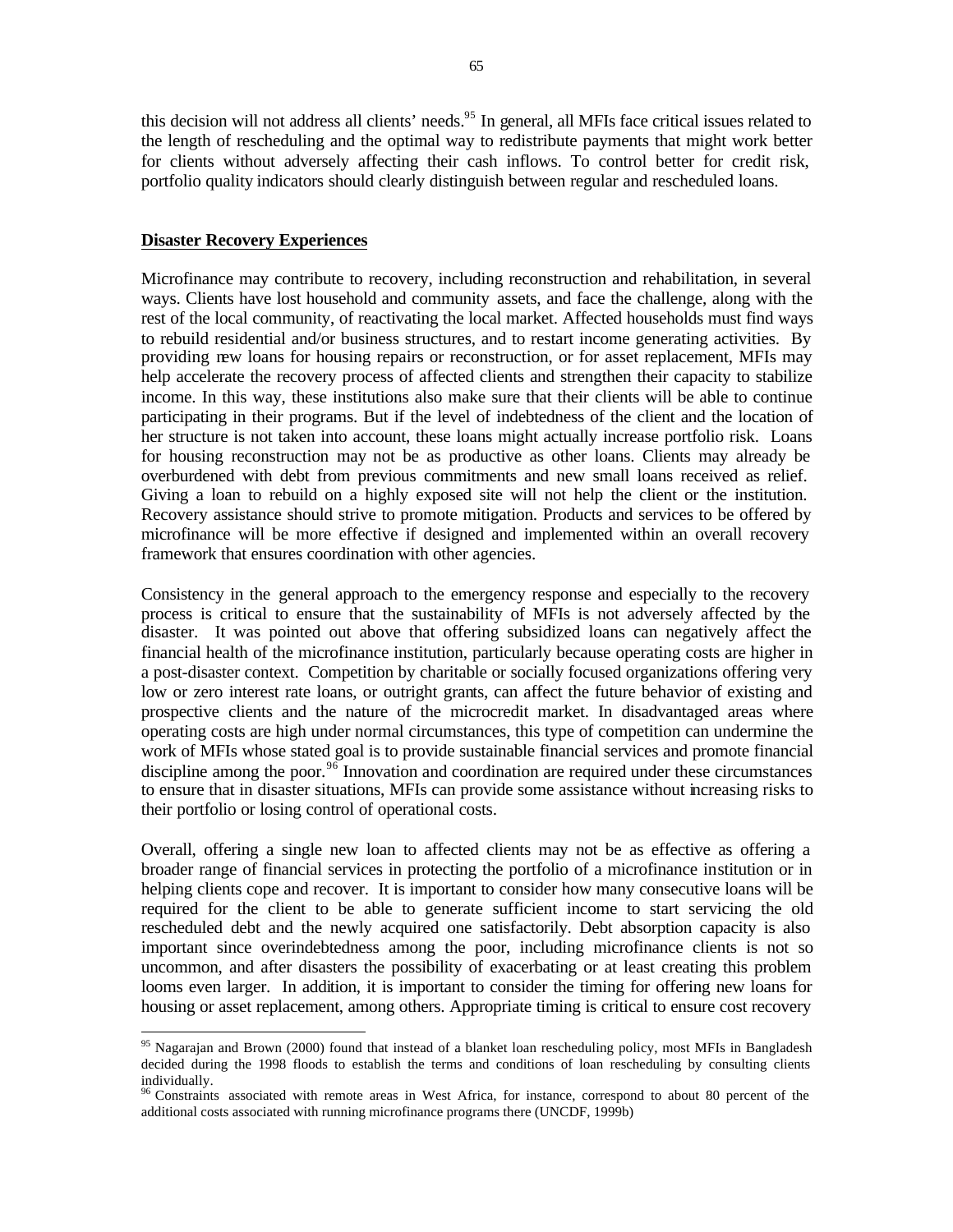of loans (Nagarajan, 1998). The period during which debt absorption capacity of affected clients will remain low depends largely on the type of disaster. At least five to six months will probably pass before the recovery process commences, and clients' income sources are more reliable. Sorting out these issues will not be easy because many external factors contribute to the client's recovery, and microfinance is one tool among many other tools that should be made available. Interestingly, despite the commendable efforts of MFIs in Bangladesh, preliminary evaluations indicate that many beneficiaries slipped back into poverty after the 1998 floods. This outcome would raise questions on the beneficial impact of the second and often third loans that poor clients received to help them cope with the disaster.

Microfinance products and servic es will need to be responsive to the type of disaster risk that existing and prospective clients face. Rapid onset disasters such as earthquakes or flash floods will create different relief and recovery needs than slow onset ones such as droughts. One of the most difficult tasks for microfinance in the aftermath of a disaster is determining clients' needs. Identifying the most adequate lending program is not easy. Offering group-based lending with joint liability and equal loan sizes may not work so well since individual clients have different needs during the reconstruction and rehabilitation process. Offering new loans to clients in good standing may be the less risky option (MBP, 2001g). Although this decision limits the immediate contribution of a microfinance institution to the recovery process, it might actually increase the chances that the institution will be able to provide services to all prospective clients in a shorter period of time.

Adding asset replacement and housing loans to their portfolio may also increase the operational costs of MFIs, particularly if they tend to specialize on group-based, short-term loan products. This type of loan is better targeted to individuals and offered for longer terms, which will require changes in the financial technology and staff mix of the concerned institution (MBP, 2001g). Overall, the MBP technical brief reports that asset replacement and housing loans offered during the recovery process tend to have a high maintenance and delinquency costs for MFIs. Experiences in Bangladesh indicate that, at least initially, clients will tend to be late in payments. On the other hand, housing reconstruction loans provide an opportunity to promote mitigation through upgrading of construction quality and standards. Actual benefits to the affected borrowers have not been assessed, but it is argued by some MFIs that in general standard shortterm working capital loans might be more suited for affected borrowers engaged in reconstruction and rehabilitation.

## **6. CONCLUSIONS AND RECOMMENDATIONS**

*Microfinance institutions facing disasters have learned a critical general lesson: the importance of maintaining credit flowing*. Without credit, recovery for both the microfinance clients and institutions would be difficult, and for many, perhaps impossible. Rather than cutting back on their lending, MFIs have felt the pressure to expand it, at a moment when cash inflows diminish and cash outflows increase. These institutions will continue to learn this lesson the hard way again and again unless they also pay attention to a *second general and more crucial lesson: the importance of dealing ex ante with risk to reduce the impact of disasters on them and their clients.* 

*The third general lesson learned by MFIs is the importance of maintaining their integrity as financial entities, regardless of what type of risk management activities they decide to provid***e**. In fact, it cannot be overemphasized that client discipline and institutional discipline should remain as the main pillars of any disaster risk management effort. While it would not be a sound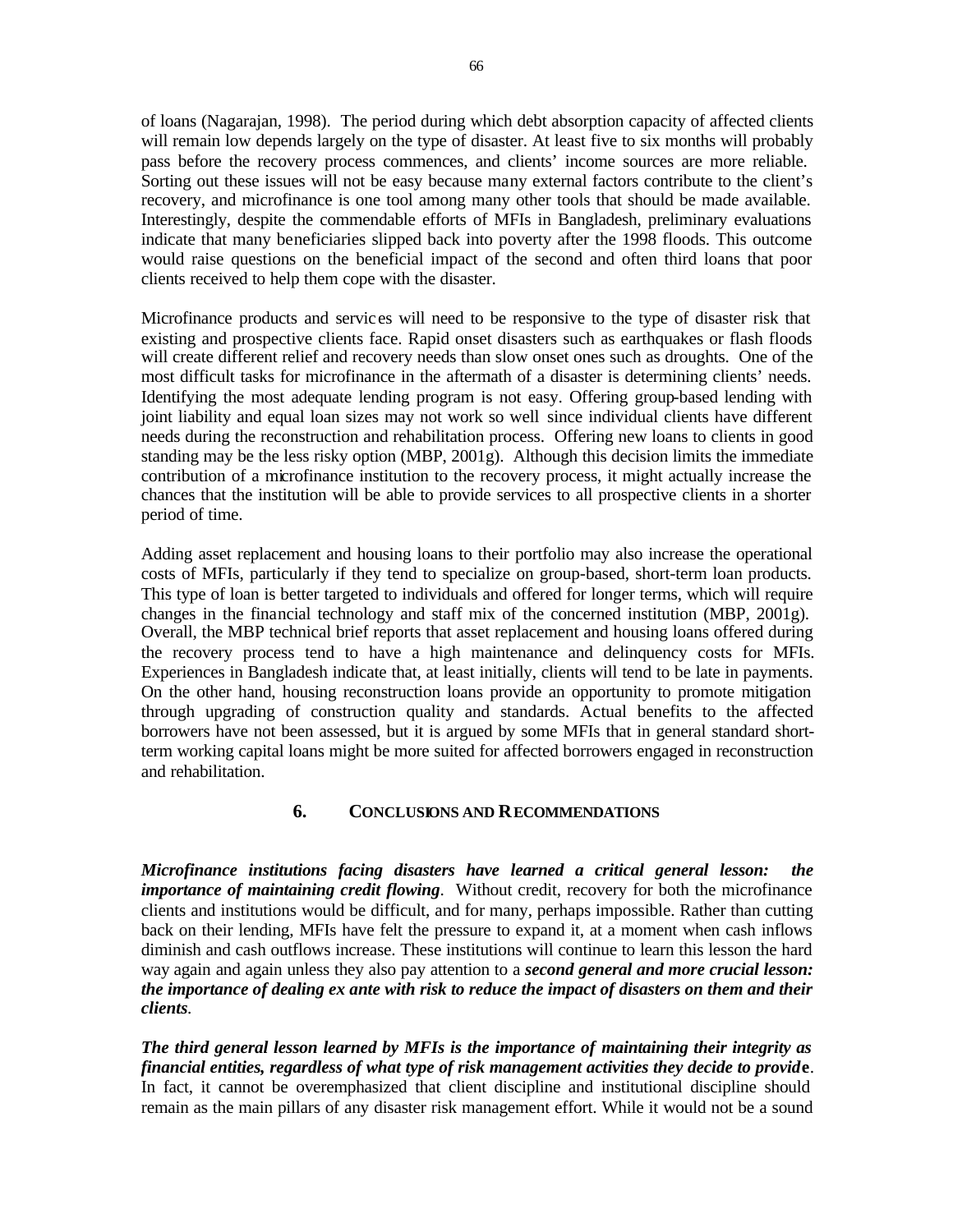business practice to ignore disaster risk exposure of their clients and their own, it would be even worse if MFIs forfeit operational and financial viability to address it. The main rule to follow is that products and services be designed to minimize not only the vulnerability of clients, but also the vulnerability of the institution. More specifically, the findings in this report indicate the following:

## **Microfinance institutions should not become full-time disaster risk management agencies.**

The analysis carried out in this report strongly suggests that MFIs should not assume a permanent role as disaster risk management agencies. Nor should they try to assume full responsibility for disaster response and recovery needs of their clients. MFIs should instead partner with concerned agencies and social service organizations with a comparative advantage in the areas needed to provide comprehensive and adequate disaster risk management within the framework of sustainable development. More pragmatically, they need to identify gaps in local, national and internal disaster risk management capacity, and bridge these gaps through advocacy, partnership and effective actions.

## ß *Microfinance institutions should therefore carefully consider where they can contribute best in disaster response, and avoid taking on a role beyond their capacity or mission.*

MFIs have to provide services not only rapidly, but that are also responsive to clients' and often non-clients' needs without undermining previous achievements in promoting sound repayment behavior and financial discipline. The good will generated in clients by providing assistance can have a positive effect insofar as these institutions ensure that affected clients are aware of the difference between emergency response initiatives and their regular programs.

Disaster response and recovery should be advanced within a framework of sound microfinance business practices. On a humanitarian sense, relief services may be provided on a nonexclusionary basis to fill in while appropriate relief mechanisms are put in place. In contrast, reconstruction and rehabilitation assistance should be more focused on existing clients. Otherwise, MFIs run the risk of overstretching their capacities and undermining the recovery process. Simultaneously, MFIs should monitor sources of relief assistance that may provide negative incentives with regard to their clients' sense of self-sufficiency, financial discipline and willingness to deal with disaster risk.

# ß *Microfinance institutions, donors and government should consider the establishment of a sector-wide strategy to address disaster risk*

While it is important that individual MFIs respond well to their respective clients' needs, such involvement may be more effective if a coherent disaster response is implemented at the sector level. Overall, disaster preparedness and reduction efforts, including disaster risk identification and assessment, could be consolidated to achieve economies of scale. Disaster risk management needs of the poor require the establishment of a sustainable microfinance sector that offers a wide range of credit, savings and insurance services. It is neither practical nor feasible in many cases for one individual institution to supply all that is required. Indeed, institutional specialization has been found to be central to achieving cost-efficiency and effectiveness of microfinance. Typically, for instance, the younger and/or smaller institutions have a more difficult time in responding to disasters, in operating during the emergency period, and in implementing effective disaster risk preparedness and mitigation strategies. In this respect, donors, governments and MFIs should pay attention to the composition of the sector and identify the comparative advantage of individual microfinance institutions and service delivery approaches, as well as the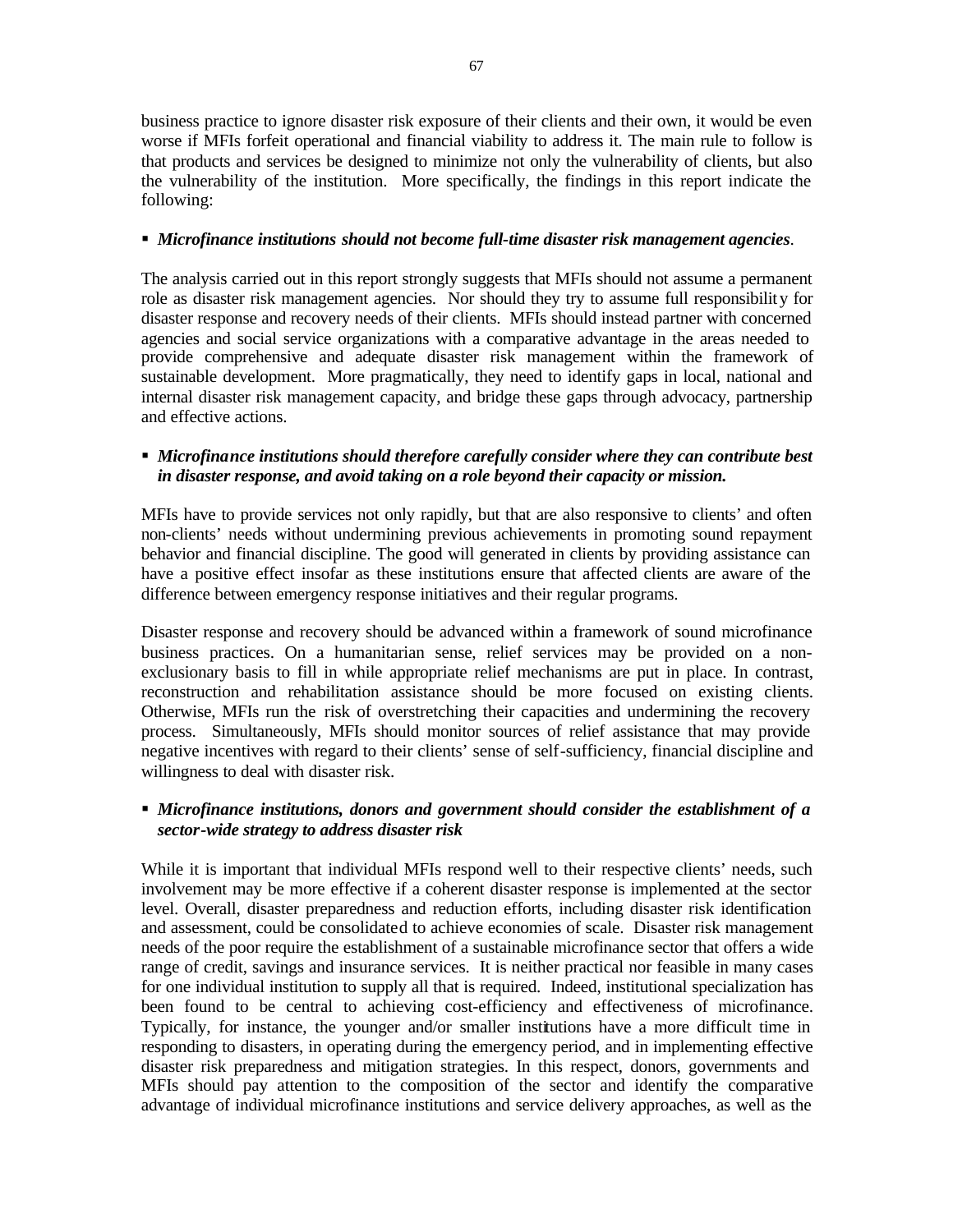best way to promote a division of labor for disaster risk management that maximizes these advantages. In normal circumstances, proliferation of programs from different MFIs generates lack of coordination within the sector, some duplication of efforts and increase in aid delivery costs. During a disaster, the rush to provide relief adds to the challenge of coordination as actors with various levels of experience and set of objectives enter the affected areas

## ß *Financial flows should remain open during a disaster, balancing between the need to maintain credit discipline and humanitarian concerns for clients*

In post-disaster situations, MFIs should not be expected to sacrifice operational and financial viability or to serve as social safety nets for affected communities. During disasters, these institutions have often faced pressure from their own clients, and from donors and governments to forgive debts or serve as social safety nets for entire villages or communities. Microfinance institutions should resist pressures, and strive to respond to clients' demands while protecting their portfolio to ensure operational and financial sustainability. This is not an easy endeavor, since the needs of affected clients should be put before business concerns. Justifiably, humanitarian concerns often dictates that loan terms and conditions be relaxed during an emergency, which increases the difficulty in protecting the portfolio. In addition, responding to clients' needs may also require that the objectives and activities of regular programs be restructured and that certain programs be temporarily stopped. Before making changes to longterm lending policies and methodology, however, MFIs should have a relatively clear notion of the extent of losses and number of affected clients. In many cases, MFIs have come together in an ad hoc manner to avoid adverse government decisions such as the mandate to forgive debts, a relief strategy often given in the past. Many of these institutions have consistently managed to maintain discipline in their existing programs, and to use the disaster as an opportunity to strengthen the sector. Their efforts would be supported greatly if donors and governments agree on disaster response and recovery policies for the microfinance sector before a disaster occurs.

# ß *Microfinance institutions should be aware that disaster risk management is a continuous process*.

Vulnerabilities will change over time as MFIs mature and grow, and their clients graduate and change. These institutions should periodically test the effectiveness of their disaster risk management strategies, and evaluate their results, in order to maintain appropriate policies and procedures. Despite disaster risk reduction efforts, they need to prepare for worst case scenarios by applying a comprehensive approach to risk management, integrating disaster risk management strategie s into their operations and organizational culture. Donors and governments have an important role to play in promoting the adoption of these strategies.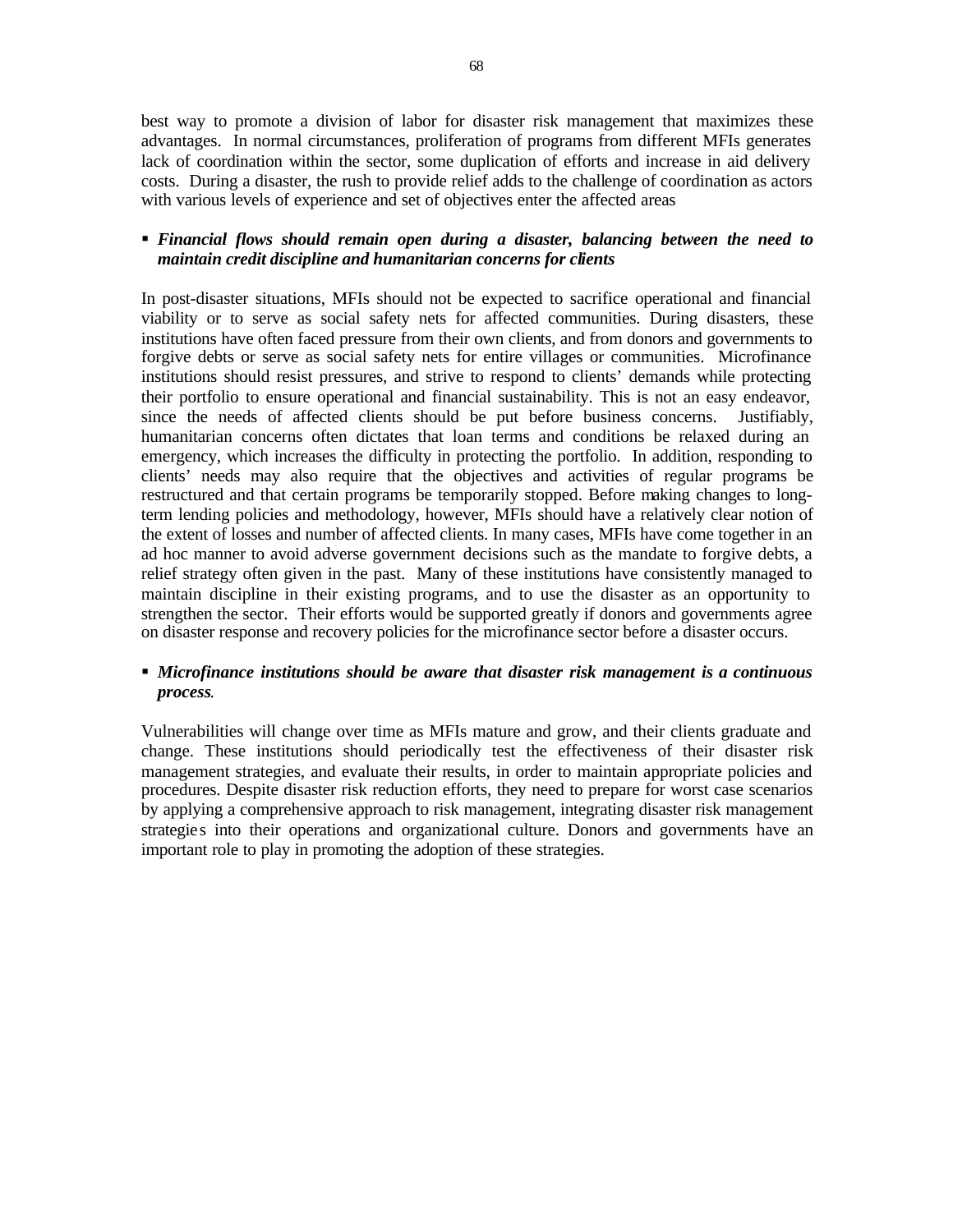## **REFERENCES**

- Alexander, David. 2000. Confronting Catastrophe: New Perspectives on Natural Disasters. New York, NY: Oxford University Press.
- Alwang, Jeffrey, Paul B. Siegel and Steen L. Jorgensen. 2001. "Vulnerability: A View from Different Disciplines." Social Protection Discussion Paper no. 0115. Washington, D.C.: The World Bank.
- Anderson, Mary. 2000. "The Impacts of Natural Disasters on the Poor: A Background Note." Background Paper for the World Development Report 2000/2001. Ithaca, NY: Cornell University.
- Anderson, Mary. 1995. "Vulnerability to Disaster and Sustainable Development: A General Framework for Assessing Vulnerability." In M. Munasinghe and C. Clarke (Eds.), Disaster Prevention for Sustainable Development**.** Washington, D.C.: The World Bank. Pp. 41-59.
- Anderson, Mary, and Peter Woodrow. 1989. Rising from the Ashes: Development Strategies in Times of Disasters. Boulder, Colorado: Westview Press.
- Bankoff, Gregory. 2001. "Rendering the World Unsafe: 'Vulnerability' as Western Discourse." Disasters 25(1) 19-35.
- Asia Development Bank (ADB). 2001. Social Protection Strategy. Manila, Philippines: Asia Development Bank.
- Asociación de Consultores para el Desarrollo de la Pequeña, Mediana y Microempresa (ACODEP). 2001. "Plan de Prevención de Desastres." Internal Report. Managua, Nicaragua: ACODEP.
- Asociación de Consultores para el Desarrollo de la Pequeña, Mediana y Microempresa (ACODEP). 1998. "ACODEP: Acción Inmediata – Huracán Match, Año 1998." Internal Report. Managua, Nicaragua: ACODEP.
- Bangladesh Rural Advance Committee (BRAC). 1998. "A Quick Assessment of Flood and Postflood Rehabilitation Needs in BRAC's Program Areas." Dhaka, Bangladesh: BRAC Research and Evaluation Division.
- Brammer, Hugh and S. Jones. 1993. "Protecting Bangladeshi communities against floods and cyclones" in P.A. Merriman and C.W. A. Browitt (Eds.) Natural Disasters: Protecting Vulnerable Communities**.** London, UK: Thomas Telford. Pp. 388-406.
- Brown, Warren and Craig Churchill. 2000. "Insurance Provision in Low Income Communities. Part II: Initial Lessons from Micro-Insurance Experiments for the Poor." Washington, D.C.: Microenterprise Best Practices (MBP).
- Brown, Warren, Colleen Green and Gordon Linquist. 2000. "A Cautionary Note for Microfinance Institutions and Donors Considering Developing Microinsurance Products." Washington, D.C.: Microenterprise Best Practices (MBP).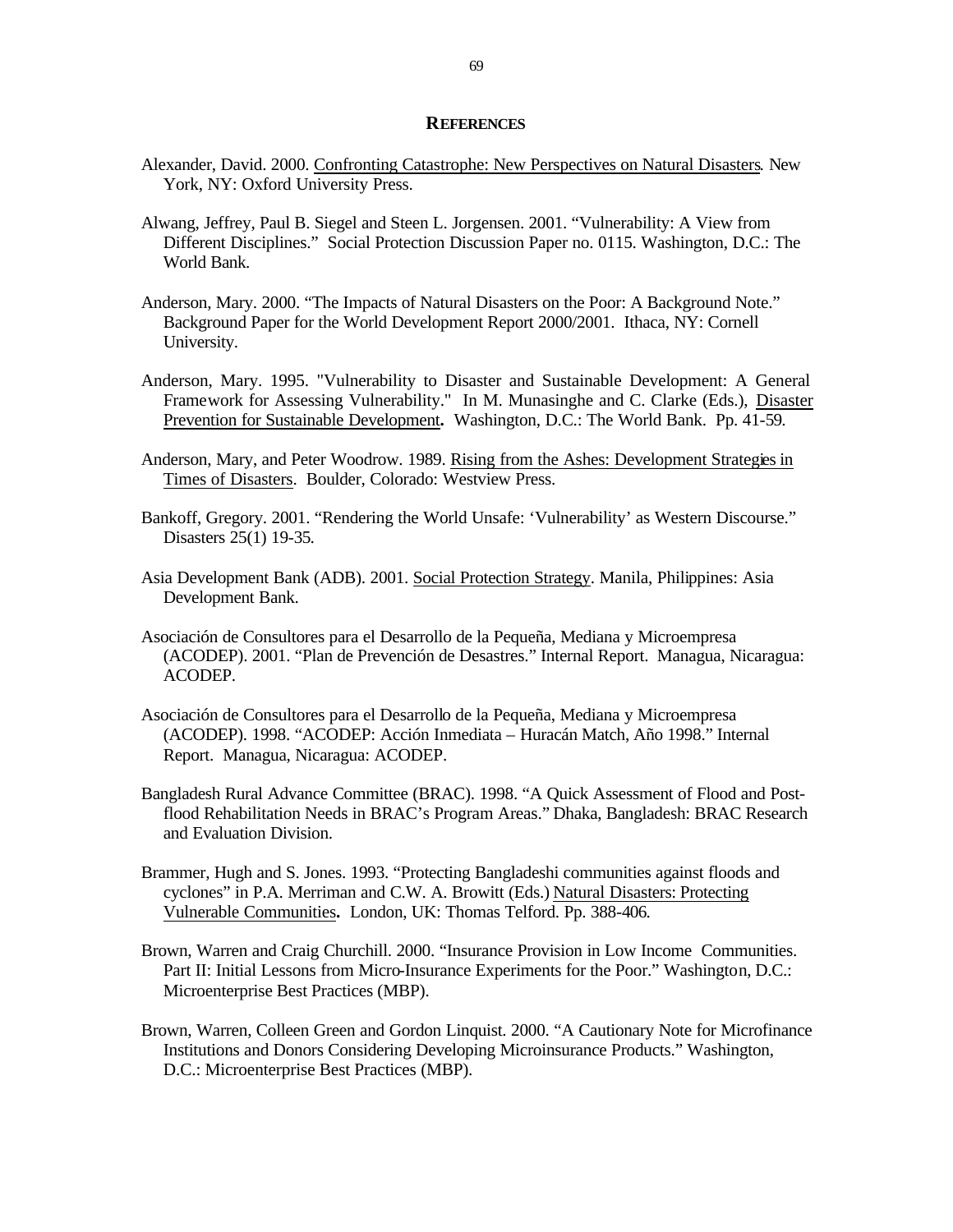- Brown, Warren and Geetha Nagarajan. 2000. "Disaster Loan Funds for Microfinance Institutions: A Look at Emerging Experience." Washington, D.C.: Microenterprise Best Practices (MBP).
- Burby, Raymond J. 1998. "Natural Hazards and Land Use: An Introduction." Raymond J. Burby (Ed.) Cooperating with Nature: Confronting Natural Hazards with Land-Use Planning for Sustainable Communities. Washington, D.C.: Joseph Henry Press. Pp. 1-26.
- BURO-Tangail. 1999. "Financial Statements, 16 February 1999." Dhaka, Bangladesh: BURO-Tangail.
- Cardona, Omar Dario. 2001. "Estimación Holistica del Riesgo Sísmico Utilizando Sistemas Dinámicos Complejos." Barcelona, Spain: Centro Internacional de Métodos Numéricos en Ingeniería (CIMNE), Universidad Politécnica de Cataluña.
- CARE Bangladesh. 1999. "Living with Flood Final Report on CARE-Bangladesh Emergency Response Activities in 1998 Flood." Dhaka, Bangladesh: Disaster Management Project, CARE Bangladesh.
- Center for Urban Development Studies (CUDS), Harvard University Graduate School of Design. 2000. "Housing Microfinance Initiatives – Synthesis and Regional Summary: Asia, Latin America and Sub-Saharan Africa with Selected Case Studies." Work supported by the U.S. Agency for International Development. Washington, D.C.: Microenterprise Best Practices (MBP).
- Charveriat, Celine. 2000. "Natural Disasters in Latin America and the Caribbean: An Overview of Risk." Working Paper No. 434. Washington, D.C.: Research Department, Inter-American Development Bank.
- Chua, Ronald T., Simon Peter Gregorio, Marica Feria Miranda, Marie Apostol, and Daniel del Rosario. 1999. "Risk, Vulnerability, Assets and the Role of Financial Services in Reducing Vulnerability: A Study of the Women Clients of CARD Bay Laguna, Philippines." Report prepared for the 2000/2001 World Development Report. Washington, D.C.: Assessing the Impact of Microenterprise Services (AIMS).
- Churchill, Craig, and Dan Coster. 2001. "Microfinance Risk Management Handbook." Atlanta, GA: Economic Development Unit, CARE.
- Colleye, Pierre-Olivier, and Ousa Sananikone. 1996a. "Sahel Action: Project du Promotion du Petit Credit Rural." Leila Webster and Peter Fidler (Eds.) The Informal Sector and Microfinance Institutions in West Africa. Regional and Sectoral Studies. Washington, D.C.: The World Bank. Pp. 231-242.
- Colleye, Pierre-Olivier, and Ousa Sananikone. 1996b. "Credit Rural de Guinee." Leila Webster and Peter Fidler (Eds.) The Informal Sector and Microfinance Institutions in West Africa. Regional and Sectoral Studies. Washington, D.C.: The World Bank. Pp. 255-267.
- Comfort, Louise. 1999. Shared Risk: Complex Systems in Seismic Response. New York, NY: Pergamon.
- Cooperative Housing Foundation (CHF). 2001. So, You Want to Do Housing Microfinance? Silver Spring, MD: Cooperative Housing Foundation.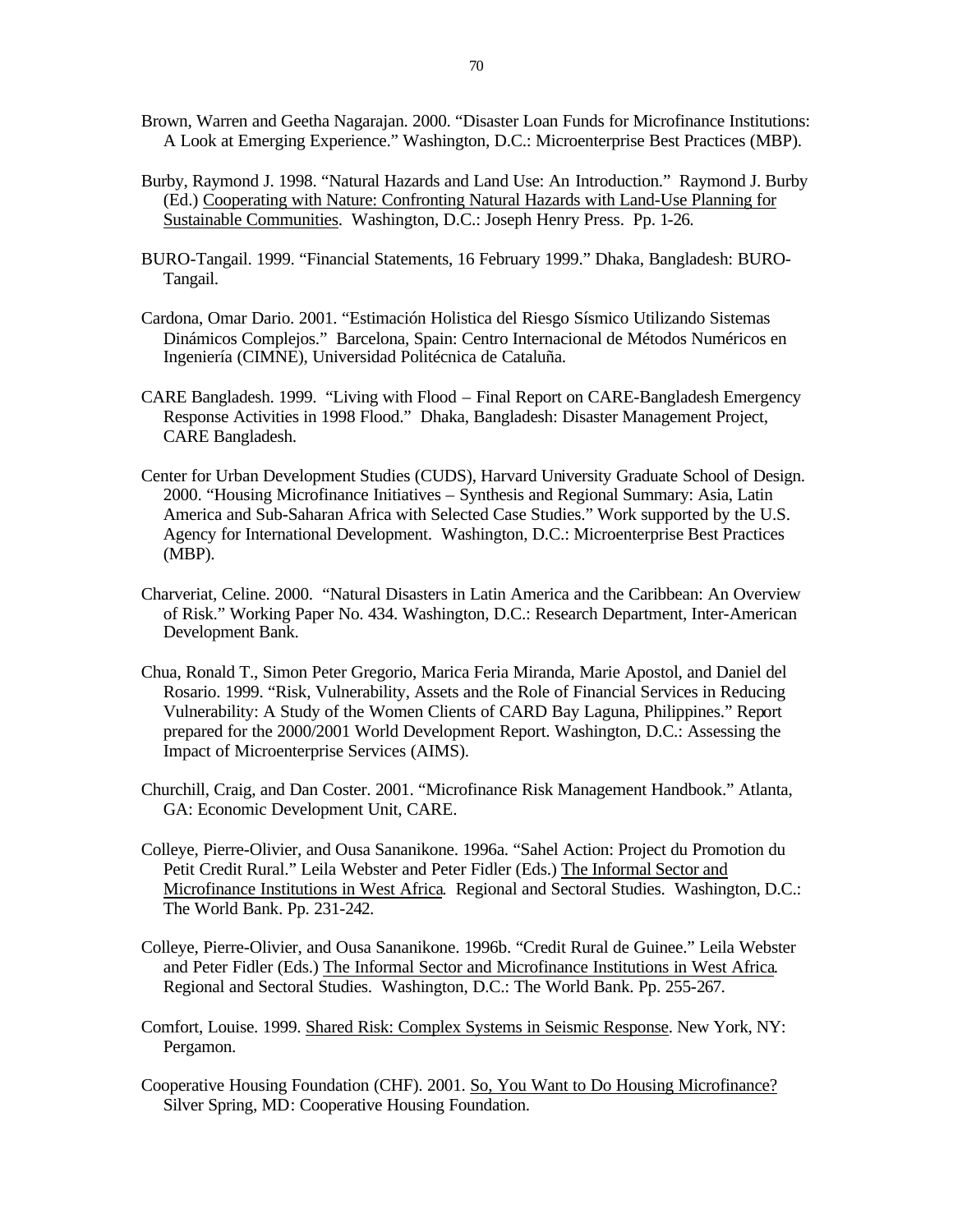- Cuny, Frederick C. 1990. "Living with Floods: Alternatives for Riverine Flood Mitigation" in Alcira Kreimer and Mohan Munasinghe (Eds.) Managing Natural Disasters and the Environment**.** Washington DC: The World Bank.
- Del Conte, Alessandra. 2000. "Roundtable on Microinsurance Services in the Informal Economy: The Role of Microfinance Institutions, July 21, 2000." Hosted by International Coalition of Women and Credit and Special Unit for Microfinance of UNCDF. New York, NY: The Ford Foundation
- Del Ninno, Carlo, Paul A. Dorso, Lisa C. Smith and Dilip K. Roy. 2001. "The 1998 Floods in Bangladesh: Disaster Impacts, Household Coping Strategies and Response." Research Report No. 122. Washington, D.C.: International Food Policy Research Institute (IFPRI).
- Dercon, Stefan. 2000. "Income Risk, Coping Strategies and Safety Nets." Background Paper for the World Development Report 2000/2001. Oxford, UK: Center for the Study of African Economies, Oxford University.
- Dercon, Stefan and Pramila Krishnan. 2000. "Vulnerability, Seasonality and Poverty in Ethiopia." *The Journal of Development Studies*, 36 (6) 25-53.
- De Vletter, Fion. 2001. "Microfinance in Mozambique: Are Donors Promoting Regional Feminization of Poverty?" ILO/SAMAT Discussion Paper No. 16. Harare, Zimbabwe: Southern Africa Multidisciplinary Advisory Team (ILO/SAMAT), International Labor Organization.
- De Vletter, Fion. 1999. "The Evolution of Microfinance in a Successful Post-Conflict Transition: The Case Study of Mozambique." Prepared for the Joint ILO/UNHCR Workshop: Microfinance in Post-Conflict Countries, September 15-17, 1999, ILO, Geneva, Switzerland. Also available at http://www.ilo.org/public/english/employment/finance/papers/mozamb.htm.
- Doyle, Karen. 1998. "Microfinance in the Wake of Conflict: Challenges and Opportunities." Work supported by the U.S. Agency for International Development. Washington, D.C.: Microenterprise Best Practices (MBP).
- Economic Commission for Latin America and the Caribbean (ECLAC). 2002. "Handbook for Estimating the Socio-Economic and Environmental Effects of Disasters." Report LC/MEX/L.519. Mexico, D.F.: Mexico: United Nations Economic Commission for Latin America and the Caribbean.
- Edgcomb, Elaine and Laura Barton. 1998. "Social Intermediation and Microfinance Programs: A Literature Review." Washington, D.C.: Microenterprise Best Practices (MBP).
- ENLACE. 2001a. "Memoria de Labores Enlace 2000." San Salvador, El Salvador: ENLACE.
- ENLACE. 2001b. "Resultados de las Investigaciones y Medidas Implementadas a Raiz de los Daños Causados por los Terremotos del Pasado 13 de Enero y 13 de Febrero en los Clientes de Enlace." San Salvador, EL Salvador: ENLACE.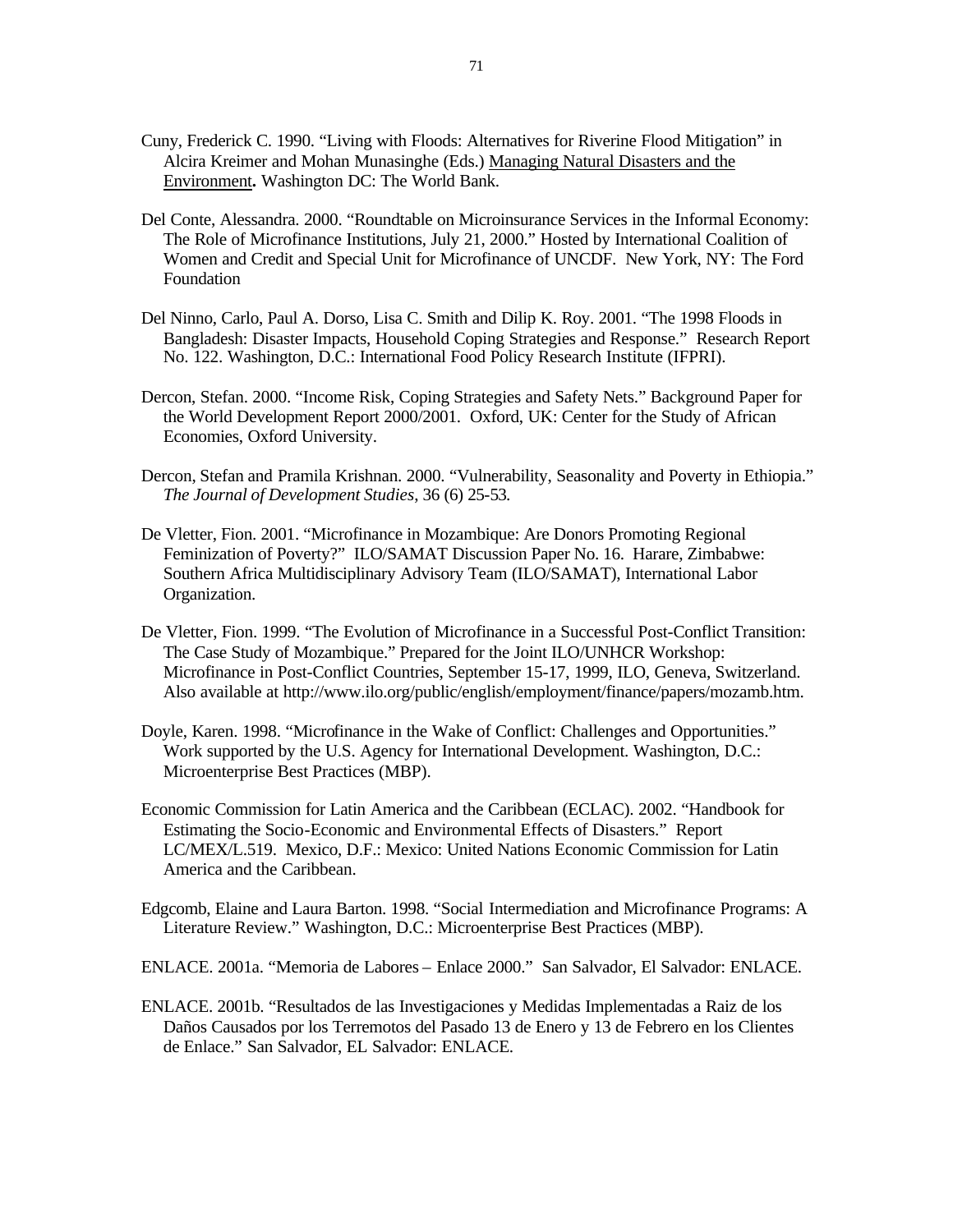- Fafchamps, Marcel, Christopher Udry and Katherine Czukas. 1998. "Drought and Saving in West Africa: Are Livestock a Buffer Stock?" *Journal of Development Economics*, 55 91998) 273- 305.
- Ferguson, Bruce. 1999. "Microfinance of Housing: A Key to Housing the Low or Moderate Income Majority?" *Environment and Urbanization*, 11 (1) 185-199.
- Fidler, Peter and Leila Webster. 1996. "The Informal Sectors of West Africa." Leila Webster and Peter Fidler (Eds.) The Informal Sector and Microfinance Institutions in West Africa. Regional and Sectoral Studies. Washington, D.C.: The World Bank. Pp. 5-20.
- Foster, A. 1995. "Prices, Credit Markets, and Child Growth in Low-income Areas." *Economic Journal* 105 (430) 551-570.
- Fundusz Mikro. 2000. "Flood 1997." *Fundusz Mikro Newsletter* 1 (January) 2000
- Gulli, Hege. 1998. Microfinance and Poverty: Questioning the Conventional Wisdom. Washington, D.C.: Microenterprise Unit, Sustainable Development Department, Inter-American Bank.
- Haque, C. Emdad. 1997. Hazards in a Fickle Environment: Bangladesh. Dordrecht: Kluwer Academic Publishers.
- Hassan, M. Emrul and Nina Nayar. 1998. "Effects and Implications of High Impact Emergencies on Microfinance: Experiences from the 1998 Floods." SANMFI Occasional Paper no. 1. South Asian Network of Microfinance Institutions (SANMFI).
- Holzmann, Robert. 2001. "Risk and Vulnerability: The Forward Looking Role of Social Protection in a Globalizing World." Social Protection Discussion Paper no. 0109. Washington, D.C.: The World Bank.
- Holzmann, Robert and Steen Jorgensen. 1999. "Social Protection as Social Risk Management: Conceptual Underpinnings for the Social Protection Sector Strategy Paper." Social Protection Discussion Paper no. 9904. Washington, D.C.: The World Bank.
- Hossain, Iftekhar, Javed Sakhawat, Ben Quiñones and Stuart Rutherford. 2000. "Bangladesh: The Pioneering Country." Joe Remenyi and Benjamin Quiñones (Eds) Microfinance and Poverty Alleviation: Case Studies from Asia and the Pacific . New York, NY and London, UK: Pinter. Pp. 65-83.
- Hulme, David. n.d. "Is Microdebt Good for Poor People? A Note on the Dark Side of Microfinance." Unpublished paper.
- Hulme, David and Paul Mosley. 1996. Finance Against Poverty. Volumes I and II. London, UK: Routledge.
- Inter-American Development Bank (IDB). 2000. "Microfinance Recovery after Natural Disasters." Project Description. Also available at http://www.iadb.org/mif/projects/view.asp?ID=230&L=en.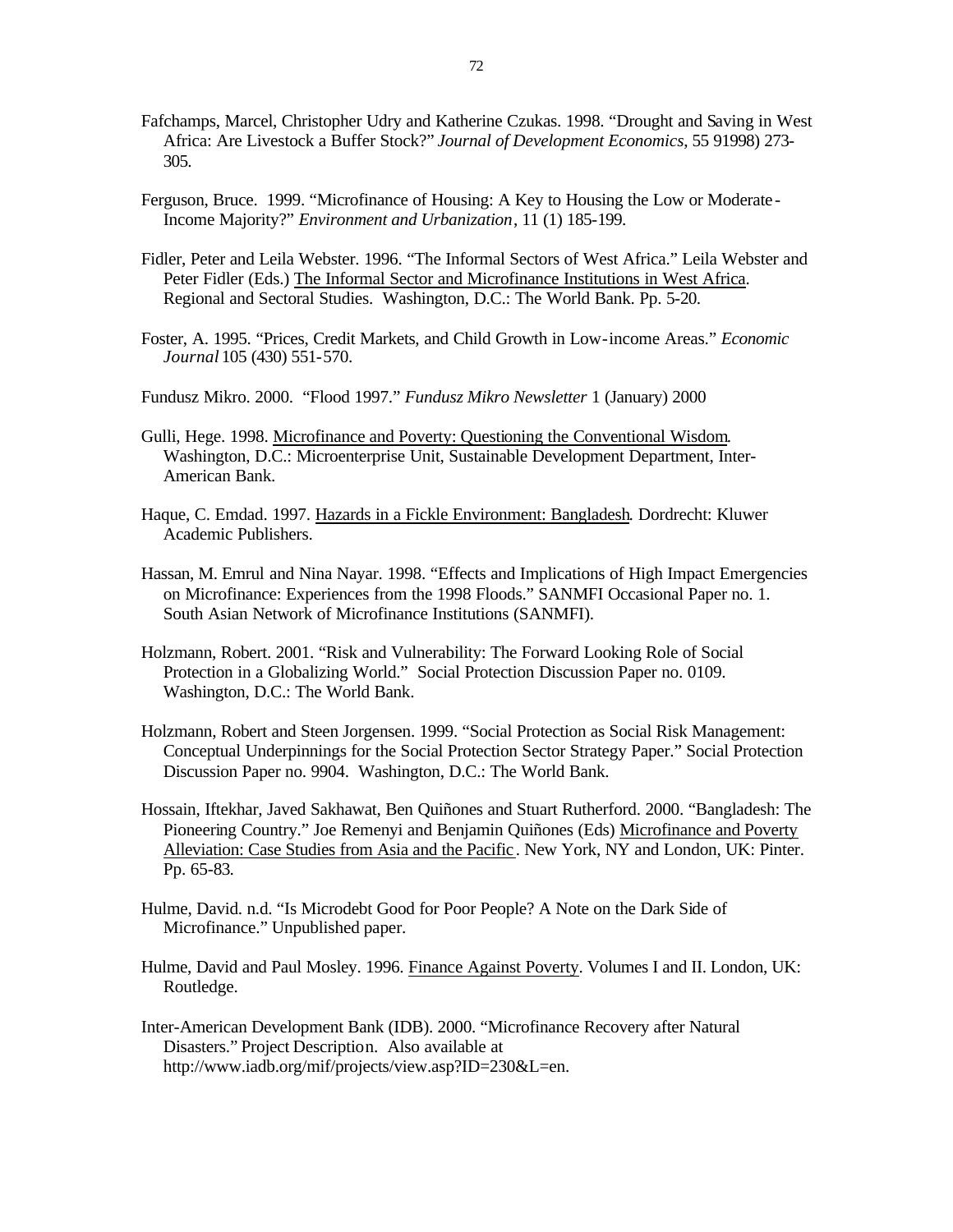- Inter-American Development Bank (IDB). 1998. "IDB to Establish Emergency Microenterprise Fund for Central America." Press Release of November 16, 1998. Also available at http://www.iadb.org/exr/PRENSA/1998/cp27998e.htm
- International Federation of Red Cross and Red Crescent Societies (IFRCRCS). 2000. World Disasters Report 2000. Geneva, Switzerland: IFRCRS.
- International Federation of Red Cross and Red Crescent Societies (IFRCRCS). 1999. World Disasters Report 1999. Geneva, Switzerland: IFRCRS.
- International Federation of Red Cross and Red Crescent Societies (IFRCRCS). 1998. World Disasters Report 1998. Geneva, Switzerland: IFRCRS.
- Jacoby, H. 1994. "Borrowing Constraints and Progress through School: Evidence from Peru." *Review of Economics and Statistics* 76 (1) 151-160.
- Katalysis Partnership. 2001. "Microcredit in Central America: A Market Study." Stockton, CA: Katalysis Partnership.
- Khan, Z.R., Khan M., and Rahman M.H. 1999. "Draft Social Assessment for the Social Investment Program Project."Dhaka, Bangladesh: University of Dhaka for the World Bank.
- Kinsey, Bill, Kees Burger and Jan Willem Gunning. 1998. "Coping with Drought in Zimbabwe: Survey evidence on Responses of Rural Households to Risk." *World Development*, 26 (1) 89- 110.
- Kunreuther, Howard. 1998a. "Introduction." Howard Kunreuther and Richard J. Roth (Eds.) Paying the Price: The Status and Role of Insurance Against Natural Disasters in the United States. Washington, D.C.: Joseph Henry Press. Pp. 1-15.
- Kunreuther, Howard. 1998b. "Insurability Conditions and the Supply of Coverage." Howard Kunreuther and Richard J. Roth (Eds.) Paying the Price: The Status and Role of Insurance Against Natural Disasters in the United States. Washington, D.C.: Joseph Henry Press. Pp. 17-50.
- Lapenu, Cecile, and Michael Benoit-Cattin. 1999. "The Microfinance Revolution: Implications for the Role of the State." Manfred Zeller and Manohar Sharma (Eds.) Innovations in Microfinance for the Rural Poor: Exchange of Knowledge and Implications for Policy. Proceedings of the International Workshop held from 8-13 November, 1998, in Accra, Ghana. Feldafing, Germany: German Foundation for International Development. Pp. 85-110.
- Lewis, James. 1999. Development in Disaster-prone Places: Studies of Vulnerability. London, UK: Intermediate Technology Publications.
- Little, Peter D., Kevin Smith, Barbara A. Cellarius, D. Layne Coppock and Christopher B. Barret. 2001. "Avoiding Disaster: Diversific ation and Risk Management among East African Herders." *Development and Change*, 32 (2001) 401-433.
- Mayoux, Linda. 2001. "Tackling the Down Side: Social Capital, Women's Empowerment and Microfinance in Cameroon." *Development and Change*, 32 (2001) 435-464.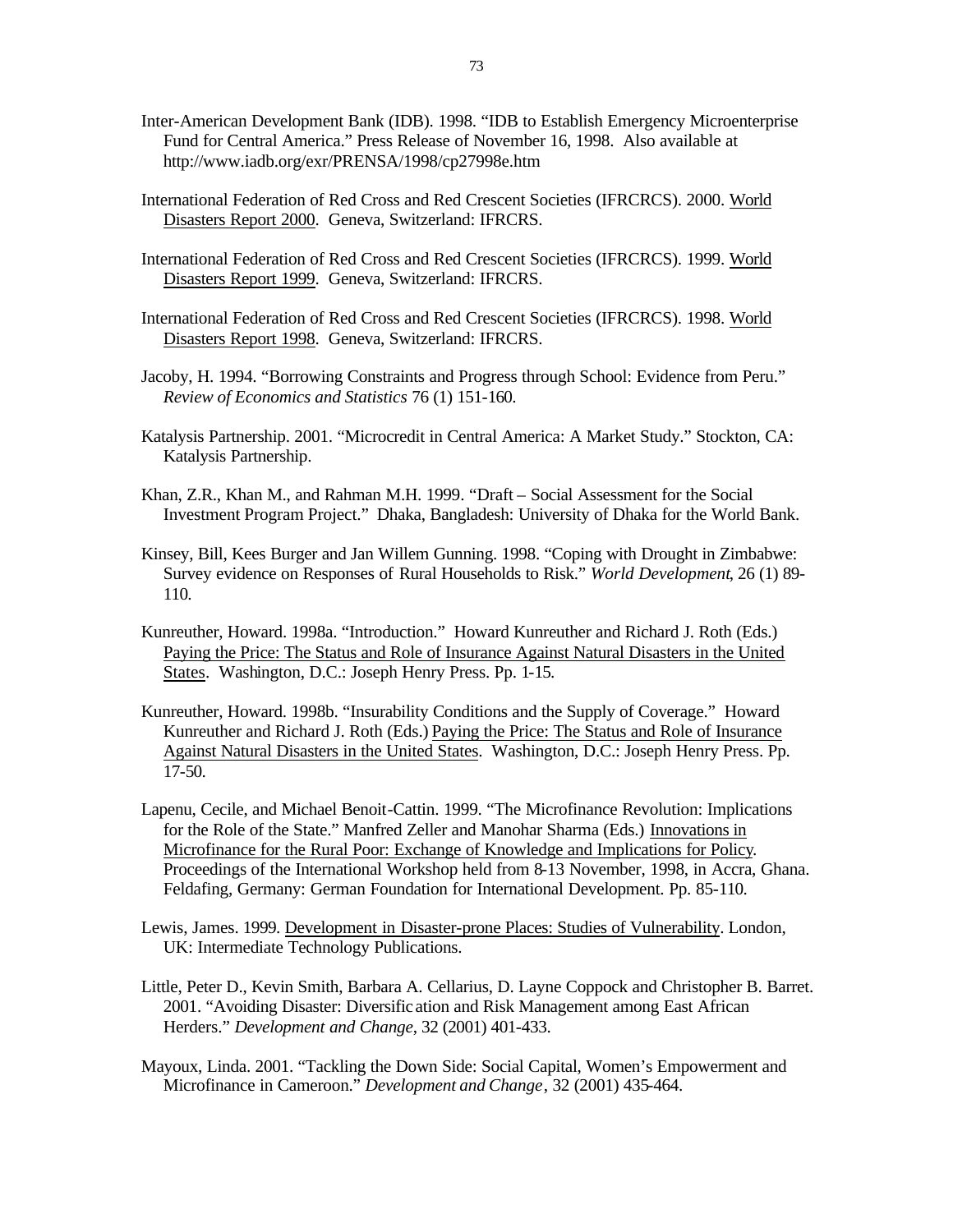- McDonagh, Amy. 2001. "Microfinance Strategies for HIV/AIDS Mitigation and Prevention in Sub-Saharan Africa." Working Paper no. 25. Geneva, Switzerland: International Labor Office (ILO).
- Microenterprise Best Practices (MBP). 2001a. "Loan Rescheduling after a Natural Disaster." MBP Rapid-Onset Natural Disaster Brief No. 1. Washington, D.C.: MBP.
- Microenterprise Best Practices (MBP). 2001b. "MFI Liquidity Problems after a Natural Disaster." MBP Rapid-Onset Natural Disaster Brief No. 5. Washington, D.C.: MBP.
- Microenterprise Best Practices (MBP). 2001c. "Microfinance Donors: Preparing for Natural Disaster." MBP Rapid-Onset Natural Disaster Brief No. 8. Washington, D.C.: MBP.
- Microenterprise Best Practices (MBP). 2001d. "Pre-Disaster Planning to Protect Microfinance Institutions." MBP Rapid-Onset Natural Disaster Brief No. 6. Washington, D.C.: MBP.
- Microenterprise Best Practices (MBP). 2001e. "Non-Financial Emergency Services to MFI Clients." MBP Rapid-Onset Natural Disaster Brief No. 4. Washington, D.C.: MBP.
- Microenterprise Best Practices (MBP). 2001f. "Using Compulsory Savings for Natural Disaster Response." MBP Rapid-Onset Natural Disaster Brief No. 3. Washington, D.C.: MBP.
- Microenterprise Best Practices (MBP). 2001g. "New Loans after a Natural Disaster." MBP Rapid-Onset Natural Disaster Brief No. 2. Washington, D.C.: MBP.
- Microenterprise Best Practices (MBP). 2001h. "Pre-Disaster Planning to Protect Microfinance Clients." MBP Rapid-Onset Natural Disaster Brief No. 7. Washington, D.C.: MBP.
- Microenterprise Best Practices (MBP). 2001i. "Microfinance Donors: Preparing for Natural Disasters." MBP Rapid-Onset Natural Disaster Brief No. 8. Washington, D.C.: MBP
- Microenterprise Best Practices (MBP). 2000. "The MBP Reader on Microfinance and HIV/AIDS: First Steps in Speaking Out." A Resource Document prepared for the Africa Regional Microcredit Summit, Harare, Zimbabwe, October 2000. Washington, D.C.: MBP.
- MicroFinance Network (MFN). 2000. "A Risk Management Framework for Microfinance Institutions." Eschborn, Germany: Section Financial Systems Development and Banking Services, Deutsche Gesellschaft fur Technische Zusammenarbeit (GTZ).
- Mileti, Dennis S. 1999. Disasters by Design: A Reassessment of Natural Hazards in the United States. Washington, D.C.: John Henry Press.
- Mills, Evan, Eugene Lecomte and Andrew Peara. 2001. "U.S. Insurance Industry Perspectives on Global Climate Change." Berkeley, CA: Lawrence Berkeley National Laboratory, U.S. Department of Energy, University of California.
- Morduch, Jonathan. 1999. "Between the Market and State: Can Informal Insurance Patch the Safety Net?" *The World Bank Observer*, 14 (1999) 187-207.
- Moser, Caroline O.N. 1998. The Asset Vulnerability Framework: Reassessing Urban Poverty Reduction Strategies." *World Development*, 26 (1) 1-19.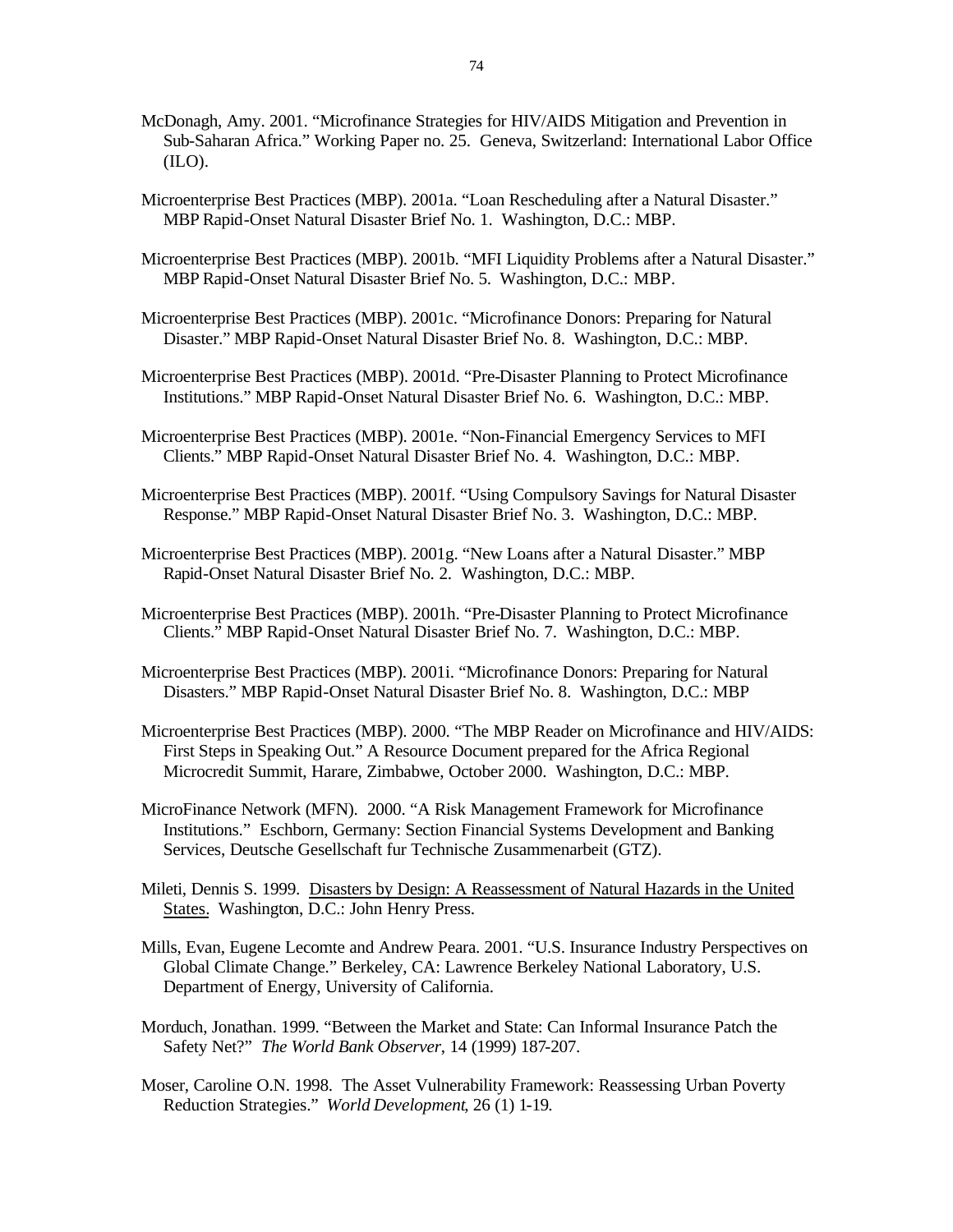- Mosley, Paul. 2001a. "Microfinance and Poverty in Bolivia." *The Journal of Development Studies*, 37 (4) 101-132.
- Mosley, Paul. 2001b. "Financial Services Diversification and Agricultural Development in Africa. The Case of Microinsurance." Working Paper Series. Manchester, UK; Institute for Development Policy and Management, University of Manchester.
- Mujander, Mostafa Kamal. 1998. "Bangladesh Floods Spark Microcredit Debate." *Panos: News and Features*, December 8, 1998.
- Nagarajan, Geetha, and Warren Brown. 2000. "Bangladeshi Experience in Adapting Financial Services to Cope with Floods." Study supported by USAID. Bethesda, MD: Microenterprise Best Practices (MBP).
- Nagarajan, Geetha. 1998. "Microfinance in the Wake of Natural Disasters: Challenges and Opportunities." Study supported by USAID. Bethesda, MD: Microenterprise Best Practices (MBP).
- Nayar, Nina and M. Emrul Hasan Faisal. 1999. "Microfinance Survives Bangladesh Floods." *Economic and Political Weekly*, April 3, 1999, 801-803.
- Nourse, Timothy H. 2001. "The Missing Parts of Microfinance: Services for Consumption and Insurance." *SAIS Review*, XXI (1) 61-69.
- Organization of American States (OAS). 1991. Primer on Natural Hazard Management in Integrated Regional Development Planning. Washington, D.C.: Department of Regional Development and Environment, Organization of American States.
- Palm, Risa. 1998. "Demand for Disaster Insurance: Residential Coverage." Howard Kunreuther and Richard J. Roth (Eds.) Paying the Price: The Status and Role of Insurance Against Natural Disasters in the United States. Washington, D.C.: Joseph Henry Press. Pp. 51-66.
- Parker, Joan. 2000. "Discussion Paper: Microfinance and HIV/AIDS." Washington, D.C.: Microenterprise Best Practices (MBP).
- Pasterick, Edward T. 1998. "The National Flood Insurance Program." Howard Kunreuther and Richard J. Roth (Eds.) Paying the Price: The Status and Role of Insurance Against Natural Disasters in the United States. Washington, D.C.: Joseph Henry Press. Pp. 125-154.
- Patten, Richard H., Jay K. Rosengard and Don E. Johnston, Jr. 2001. "Microfinance Success amidst Macroeconomic Failure: The Experience of Bank Rakyat Indonesia during the East Asian Crisis." *World Development*, 29 (6) 1057-1069.
- Pitt, Mark. 2000. "The Relevance of Microfinance for Disaster Mitigation." Paper prepared for the Colloquium – Microfinance: Disaster Risk Reduction for the Poor, held at the World Bank, Washington, D.C., February 2, 2000.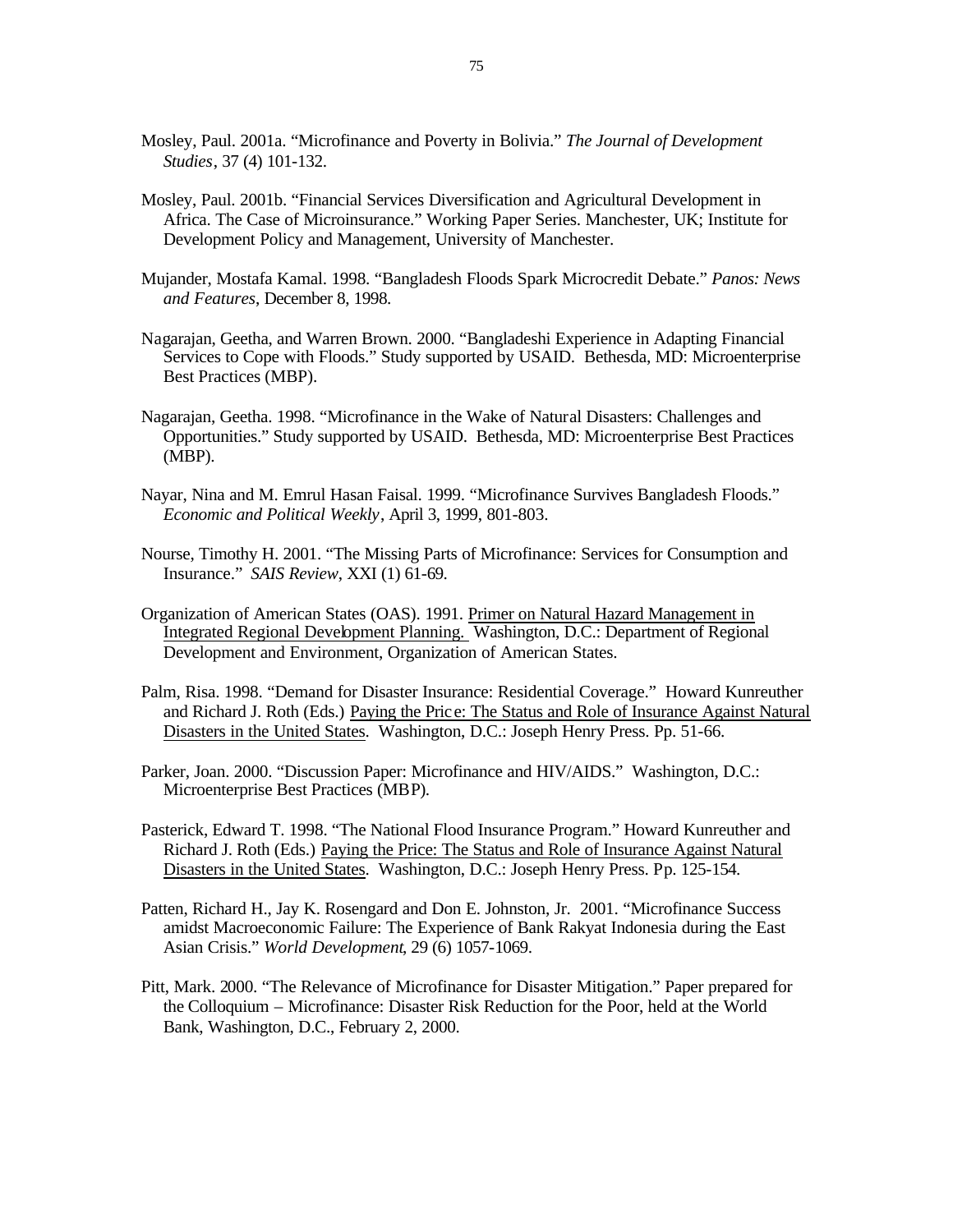- Platt, Rutherford H. 1998. "Planning and Land Use Adjustments in Historical Perspective." Raymond J. Burby (Ed.) Cooperating with Nature: Confronting Natural Hazards with Land-Use Planning for Sustainable Communities. Washington, D.C.: Joseph Henry Press. Pp. 29- 56.
- Pro-Mujer. 2000. *Pro-Mujer Notes from the Field*. Fall 2000.
- Pro-Mujer. 1999. "Hurricane Mitch's Impact on Clients." *Pro-Mujer Newsletter*, Spring 1999.
- Proshika. 2000. "Activity Report: July 1999-June 2000." Dhaka, Bangladesh: Proshika.
- Proshika. 1999. "Conceptual Framework and Summary of Five-Year Plan for Phase VI (July 1999-June 2004)." Dhaka, Bangladesh: Proshika.
- Rahman, Fayzer. 1999. "Case Study: Microfinance by a Non-Governmental Organization The Case of the Association for Social Advancement in Bangladesh." Manfred Zeller and Manohar Sharma (Eds.) Innovations in Microfinance for the Rural Poor: Exchange of Knowledge and Implications for Policy. Proceedings of the International Workshop held from 8-13 November, 1998, in Accra, Ghana. Feldafing, Germany: German Foundation for International Development. Pp. 339-364.
- Rahman, Hossain Zillur. 1995. "Crisis and Insecurity: The 'Other' Side of Poverty." Hossain Zillur Rahman and Mahabub Hossain (Eds.) Rethinking Rural Poverty: Bangladesh as a Case Study. New Delhi, India: Sage Publications. Pp. 113-131.
- Rhyne, Elisabeth. 2001. Mainstreaming Microfinance: How Lending to the Poor Began, Grew, and Came of Age in Bolivia . Bloomfield, CT: Kumarian Press.
- Robinson, Marguerite S. 2001. The Microfinance Revolution: Sustainable Finance for the Poor. Washington, D.C.: The World Bank and New York, NY: Open Society Institute.
- Rutherford, Stuart. 2001. The Poor and Their Money. Delhi, India and Oxford, UK: Oxford University Press.
- Sebstad, Jennefer, and Monique Cohen. 2000. "Microfinance, Risk Management, and Poverty: Synthesis of Field Studies Conducted by Ronald T. Chua, Paul Mosley, Graham A.N. Wright, Hassam Zaman." Study submitted to Office of Microenterprise Development, USAID. Washington, D.C.: Assessing the Impact of Microenterprise Services (AIMS).
- Self-Employed Women's Association (SEWA). 2001a. "SEWA's Rehabilitation Program." Ahmedabad, Gujarat: Self-Employed Women's Association.
- Self-Employed Women's Association (SEWA). 2001b. "SEWA Earthquake Response and Assistance." Ahmedabad, Gujarat: Self-Employed Women's Association.
- Self-Employed Women's Association (SEWA). 2001c. "SEWA Insurance." Ahmedabad, Gujarat: Self-Employed Women's Association.

Sen, Amrtya. 1999. Development as Freedom. New York, NY: Knopf.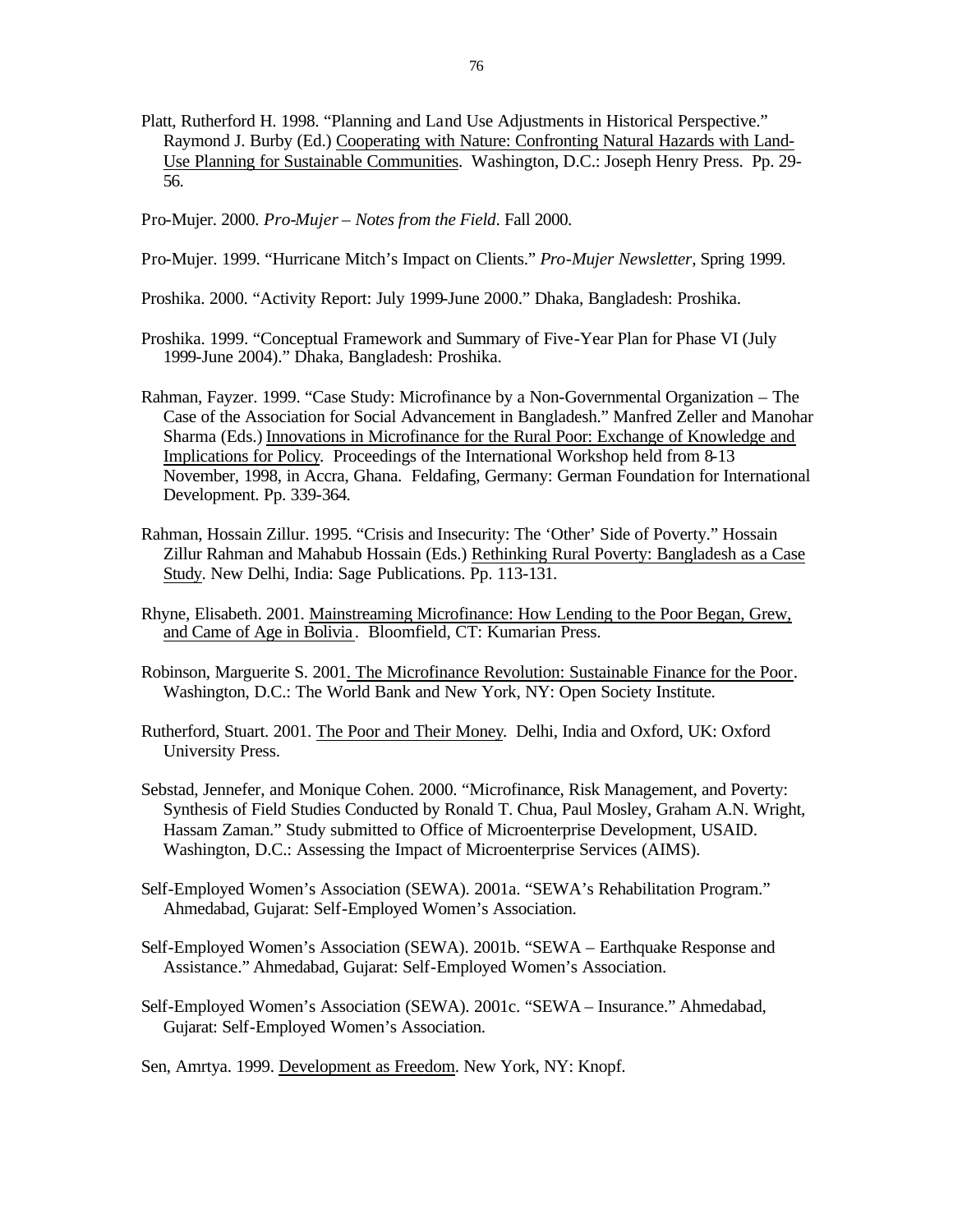- Siddiqi, Saadat. 1999. "Case Study: Experiences of an Agricultural Bank in Malawi." Manfred Zeller and Manohar Sharma (Eds.) Innovations in Microfinance for the Rural Poor: Exchange of Knowledge and Implications for Policy. Proceedings of the International Workshop held from 8-13 November, 1998, in Accra, Ghana. Feldafing, Germany: German Foundation for International Development. Pp. 233-248.
- Siegel, Paul, Jeffrey Alwang and Sudharshan Canagarajah. 2001. "Viewing Microinsurance as a Social Risk Management Instrument." Social Protection Discussion Paper no. 0116. Washington, D.C.: The World Bank.
- Siegel, Paul. 2000a. "Towards an Integrated Approach to Risk Management in Rural Areas: Guiding Principles." Paper presented at the Colloquium – Microfinance: Disaster Risk Reduction for the Poor, held at the World Bank, Washington, D.C., February 2, 2000.
- Siegel, Paul. 2000b. "Protecting the Poor: Disaster Risk and Microfinance." Paper prepared for the World Bank Urban Forum: Reducing Urban Poverty in the  $21<sup>st</sup>$  Century, held in Chantilly, Virginia, April 3-5, 2000.
- Siegel, Paul, and Jeffrey Alwang. 1999. "An Asset-based Approach to Social Risk Management: A Conceptual Framework." Social Protection Discussion Paper no. 9926. Washington, D.C.: The World Bank.
- Simkhada, Nav Raj, Sushila Gautam, Mira Mishra, Ishwori Acharya, and Namrata Sharma. 2000. "Research on Risk and Vulnerability of Rural Women in Nepal." Katmandu, Nepal: Centre for Micro-Finance (with technical support from M. Cohen and J. Sebstad, AIMS).
- Sinha, Sanjay, John Samuel and Ben Quiñones. 2000. "Microfinance in India: Adjusting to Economic Liberalization." Joe Remenyi and Benjamin Quiñones (Eds) Microfinance and Poverty Alleviation: Case Studies from Asia and the Pacific . New York, NY and London, UK: Pinter. Pp. 84-106.
- Sinha, Saurabh, and Michael Lipton. 1999. "Damaging Fluctuations, Risk and Poverty: A Review." Background Paper for World Development Report 2000/2001. Brighton, UK: Sussex University, Poverty Research Unit, Washington, D.C.: The World Bank.
- Skees, Jerry and Stephanie Gober, Panos Varangis, Rodney Lester and Vijay Kalavakonda. 2001. "Developing Rainfall-based index Insurance in Morocco." Policy Research Working Paper 2577. Washington, D.C.: The World Bank and International Food Research Institute.
- Skees, Jerry, Peter Hazell and Mario Miranda. 2000. "New Approaches to Crop Yield Insurance in Developing Countries." Paper prepared for the Colloquium – Microfinance: Disaster Risk Reduction for the Poor, held at the World Bank, Washington, D.C., February 2, 2000.
- Sobhan, Rehman. 1998. "How Bad Governance Impedes Poverty Alleviation in Bangladesh." Paris, France: OECD Development Centre. Technical Paper no. 143
- United Nations Capital Development Fund (UNCDF). 1999a. "UNCDF Working Paper on Microfinance: Building on Lessons Learned." New York, NY: The United Nations Capital Development Fund.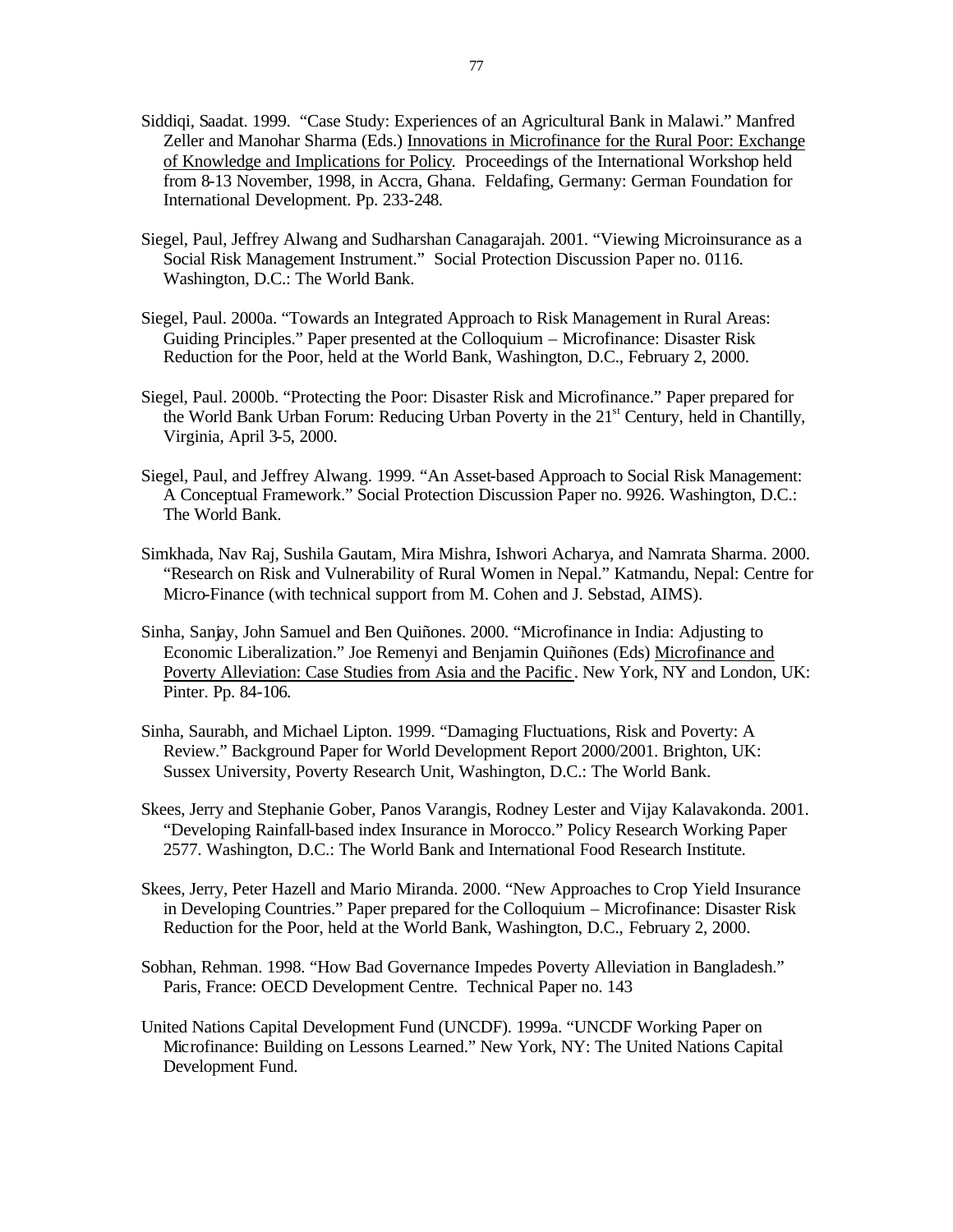- United Nations Capital Development Fund (UNCDF). 1999b. "The Constraints and Challenges Associated with Developing Sustainable Microfinance Systems in Disadvantaged Rural Areas in Africa." New York, NY: The United Nations Capital Development Fund.
- Walker, Thomas S. and James G. Ryan. 1990. Village and Household Economies in India's Semi-Arid Tropics. Baltimore, MD: John Hopkins University Press.
- Weichselgartner, Juergen. 2001. "Disaster Mitigation: The Concept of Vulnerability Revisited." *Disaster Prevention and Management* 10 (2) 85-94.
- Weinberger, Katinka and Johannes Jutting. 2000. "The Role of Local Organizations in Risk Management: Some Evidence from Rural Chad." Bonn, Germany: Center for Development Research (ZEF).
- Woller, Gary. 2000. "Reassessing the Financial Viability of Village Banking: Past Performance and Future Prospects." *The Microfinance Bulletin*, 5 (September) 3-8.
- Wood, Geof. 1999. "Contesting Water in Bangladesh: Knowledge, Rights and Governance." *Journal of International Development,* 11 (1999) 731-754.
- World Bank. 2001. Social Protection Sector Strategy: From Safety Net to Springboard. Washington, D.C.: The World Bank.
- World Bank. 2000a. World Development Report 2000/2001: Attacking Poverty. New York, NY: published for The World Bank by Oxford University Press.
- World Bank. 2000b. "Project Concept Document for Microcredit II Project*.*" Washington, D.C.: South Asia Region, The World Bank.
- World Bank. 1999a. "Bangladesh: Key Challenges for the Next Millennium." Washington, D.C.: The World Bank.
- World Bank. 1999b. Mexico Market Incentives for Disaster Mitigation. Disaster Risk Management Series. Washington, D.C.: Disaster Management Facility, The World Bank.

World Bank. 1996. "Staff Appraisal Report for the Poverty Alleviation Microfinance Project." Washington, D.C.: South Asia Region, The World Bank. Report no. 15431-BD.

- Wright, Graham A.N., Imran Matin and Robert Peck Christen. 2001. "ASA's Culture, Competition and Choice: Introducing Savings Services into a Microcredit Institution." Nairobi, Kenya: MicroSave-Africa.
- Wright, Graham A.N. 1999. "Necessity as the Mother of Invention: How Poor People Protect Themselves Against Risk." Kampala, Uganda: Micro-safe Africa.
- Wright, Graham A.N., Deborah Kasente, Germina Ssemogerere and Leonard Mutesasira. 1999. "Vulnerability, Risks, Assets and Empowerment – The Impact of Microfinance in Poverty Alleviation." Kampala, Uganda: Micro-Safe Africa and Uganda Women's Finance Trust.
- Yaron, Jacob and Benjamin Jr. McDonald 1997. "Developing Rural Financial Markets." *Finance and Development* 34(4): 40-43.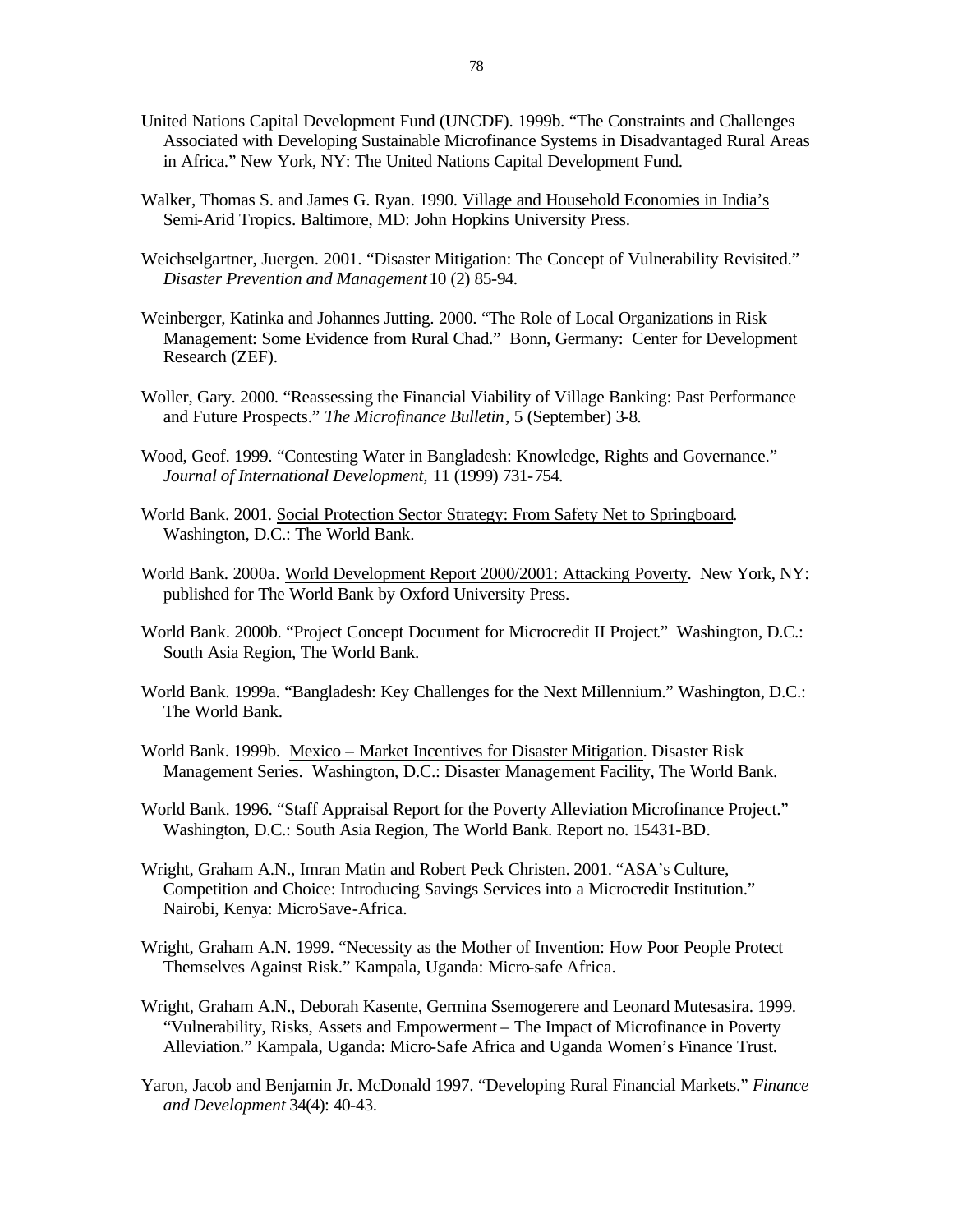- Yodmani, Suvit. 2001. "Disaster Risk Management and Vulnerability Reduction: Protecting the Poor." Paper prepared for the Asia and Pacific Forum on Poverty: Reforming Policies and Institutions for Poverty Reduction, held at the Asian Development Bank, Manila, Philippines, 5-9 February 2001.
- Zaman, Hassan. 1999. "Assessing the Impact of Micro-Credit on Poverty and Vulnerability in Bangladesh**."** Policy Research Paper no. 2145. Washington, D.C.: Office of the Senior Vice President and Chief Economist, The World Bank.
- Zeller, Manfred, Manohar Sharma, Akhter U. Ahmed, and Shahidur Rashid. 2001. "Group-based Financial Institutions for the Rural Poor in Bangladesh: An Institutional and Household-level Analysis." Research Report No. 120. Washington, D.C.: International Food Policy Research Institute (IFPRI).
- Zeller, Manfred and Manohar Sharma. 1999. "Demand for and Access to Financial Services by the Rural Poor: A Multicountry Synthesis." Manfred Zeller and Manohar Sharma (Eds.) Innovations in Microfinance for the Rural Poor: Exchange of Knowledge and Implications for Policy. Proceedings of the International Workshop held from 8-13 November, 1998, in Accra, Ghana. Feldafing, Germany: German Foundation for International Development. Pp. 29-64.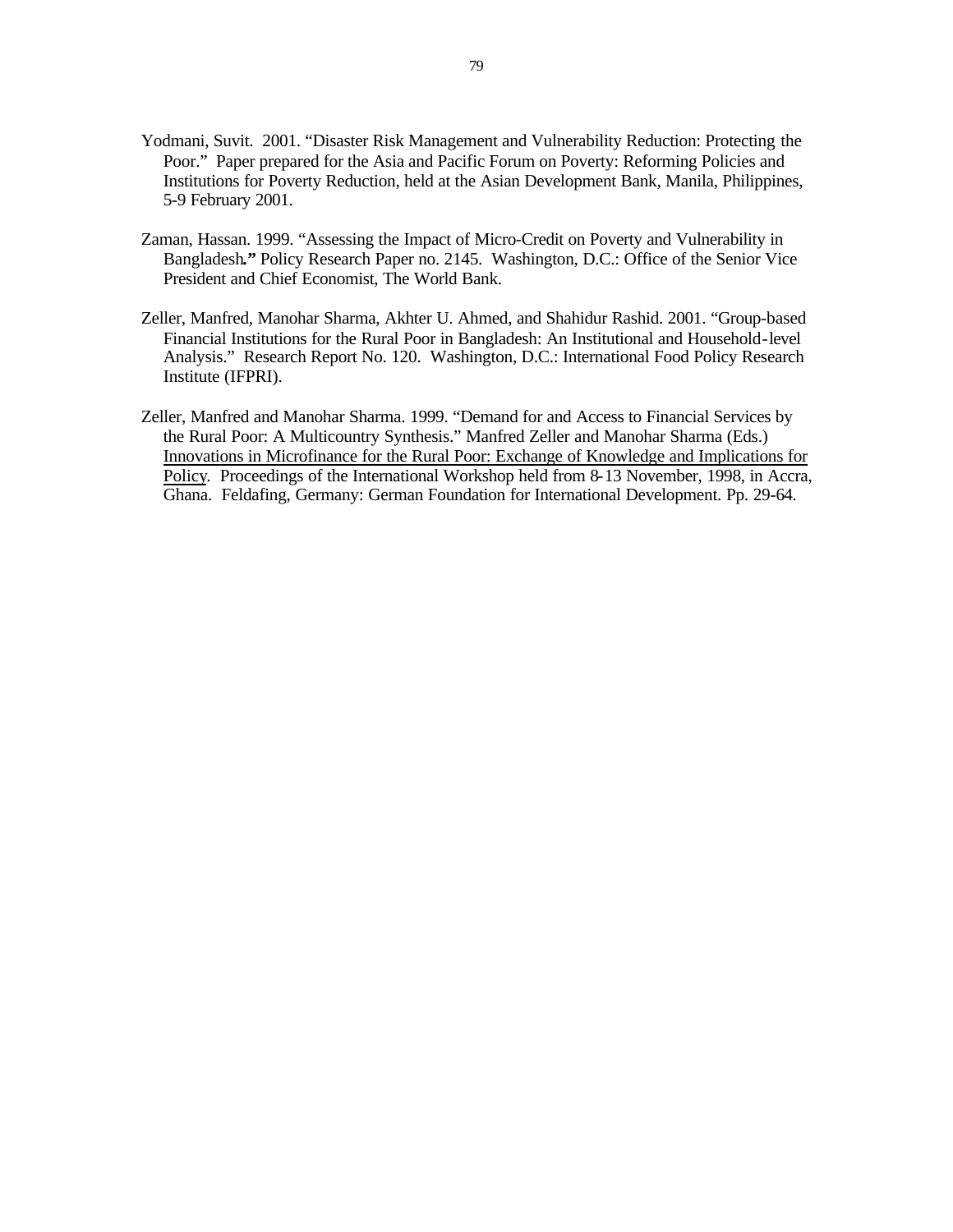| <b>Disaster Risk Prevention and Mitigation</b>          |                                                                                                                                                                                                                                                                                                                                                                                                                                                                                                                                                                                                                                                                                                                                                                                                                                                                                                                                                                            |                                                                                                                                                                                                                                                                                                                                                                                                                                                                                                                                                                                                              |  |
|---------------------------------------------------------|----------------------------------------------------------------------------------------------------------------------------------------------------------------------------------------------------------------------------------------------------------------------------------------------------------------------------------------------------------------------------------------------------------------------------------------------------------------------------------------------------------------------------------------------------------------------------------------------------------------------------------------------------------------------------------------------------------------------------------------------------------------------------------------------------------------------------------------------------------------------------------------------------------------------------------------------------------------------------|--------------------------------------------------------------------------------------------------------------------------------------------------------------------------------------------------------------------------------------------------------------------------------------------------------------------------------------------------------------------------------------------------------------------------------------------------------------------------------------------------------------------------------------------------------------------------------------------------------------|--|
|                                                         | <b>Description</b>                                                                                                                                                                                                                                                                                                                                                                                                                                                                                                                                                                                                                                                                                                                                                                                                                                                                                                                                                         | <b>Analysis</b>                                                                                                                                                                                                                                                                                                                                                                                                                                                                                                                                                                                              |  |
| <b>MFI</b>                                              | SEWA, specifically SEWA Bank and Mahila Housing                                                                                                                                                                                                                                                                                                                                                                                                                                                                                                                                                                                                                                                                                                                                                                                                                                                                                                                            | SEWA was established in 1972 and is currently                                                                                                                                                                                                                                                                                                                                                                                                                                                                                                                                                                |  |
|                                                         | SEWA Trust, India                                                                                                                                                                                                                                                                                                                                                                                                                                                                                                                                                                                                                                                                                                                                                                                                                                                                                                                                                          | comprised of several subsidiaries                                                                                                                                                                                                                                                                                                                                                                                                                                                                                                                                                                            |  |
| <b>Loan</b> for Basic<br>Infrastructure<br>Multi-hazard | Provided through Parivartan Scheme or Slum<br>Networking Project, whose goal is to provide basic<br>infrastructure to urban poor<br>It is implemented by several partners: SEWA Bank,<br>Mahila Housing SEWA Trust (MHST), Ahmedabad<br>Municipal Corporation (AMC) and the private sector.<br>• SEWA Bank is the financial intermediary and MHST<br>provides technical assistance, and both mobilize the<br>target slum population to join the project.<br>• Each family needs to contribute with Rs2,100<br>(US\$48.35 in 1999) to pay for an infrastructure<br>improvement package costing about Rs15,000.<br>· Package includes seven infrastructure services:<br>individual water supply; underground sewerage to<br>individual households; total paving of internal roads,<br>lanes and by lanes; solid waste management; individual                                                                                                                                 | • Impact of the project in three participating slums show<br>income increases thanks to increased household<br>productivity<br>• Scheme demonstrates the way microfinance services<br>can be an enabling tool for improved water and<br>sanitation services<br>· This type of products and advocacy services are better<br>suited for larger institutions<br>• Technical advisory support is fundamental to the<br>success of microcredit provision for infrastructure<br>Responsiveness of local government and the private<br>sector is an important determinant in the success of<br>this type of schemes |  |
|                                                         | toilettes; storm water drainage; and street lightning. In<br>addition, the scheme includes community mobilization<br>activities<br>• The private sector (local industries) match household<br>contribution with Rs2,000 and the additional amount<br>(Rs2000) is provided by AMC.<br>• SEWA Bank provides individual loans of up to<br>Rs1,600 (US\$37 in 1999) to each participant household<br>to meet their contributions. Interest rate is 14.5%<br>• Loans may be repaid monthly (Rs100/month) or as a<br>lump sum.<br>• SEWA Bank offers regular housing finance, including                                                                                                                                                                                                                                                                                                                                                                                          |                                                                                                                                                                                                                                                                                                                                                                                                                                                                                                                                                                                                              |  |
| Housing Loan                                            | loans to repair or replace a roof, wall, floor or door, for                                                                                                                                                                                                                                                                                                                                                                                                                                                                                                                                                                                                                                                                                                                                                                                                                                                                                                                | • Many members pay their housing loans faster than<br>expected                                                                                                                                                                                                                                                                                                                                                                                                                                                                                                                                               |  |
| Multi-hazard                                            | monsoon proofing, and for hosing expansion or<br>rehabilitation                                                                                                                                                                                                                                                                                                                                                                                                                                                                                                                                                                                                                                                                                                                                                                                                                                                                                                            | Over 10 percent of housing loans have been used by<br>members for monsoon proofing, and about 30 percent                                                                                                                                                                                                                                                                                                                                                                                                                                                                                                     |  |
|                                                         | • Loans for new housing require that the house be bought<br>in the name of the woman borrower<br>• Borrower does not need to have land title for loan<br>disbursement, but she must have two guarantors who<br>cosign the loan application<br>Given that SEWA members typically operate home-<br>based microenterprises, they can take a housing loan as<br>their first loan, without going through parts or the<br>whole loan cycle. But members should open a bank<br>account and save for a year to be eligible for a loan<br>• SEWA Bank offers maximum housing loans of up to<br>Rs25,000<br>• Annual interest rate: 13.5% (when funds come from<br>Housing Development Finance Corporation); 14.5%<br>(when funds are provided by the Housing and Urban<br>Development Corporation at 10.5%); 17% (on own<br>funds)<br>• The loans have to be paid back in at least 5 years.<br>Minimum terms for loans are 35 months in urban areas<br>and 20 months in rural areas | for buying or constructing a new house. The rest of<br>these loans are used for general repairs or house<br>upgrading                                                                                                                                                                                                                                                                                                                                                                                                                                                                                        |  |

**Annex 1 – Microfinance Products and services useful for Disaster Risk Management**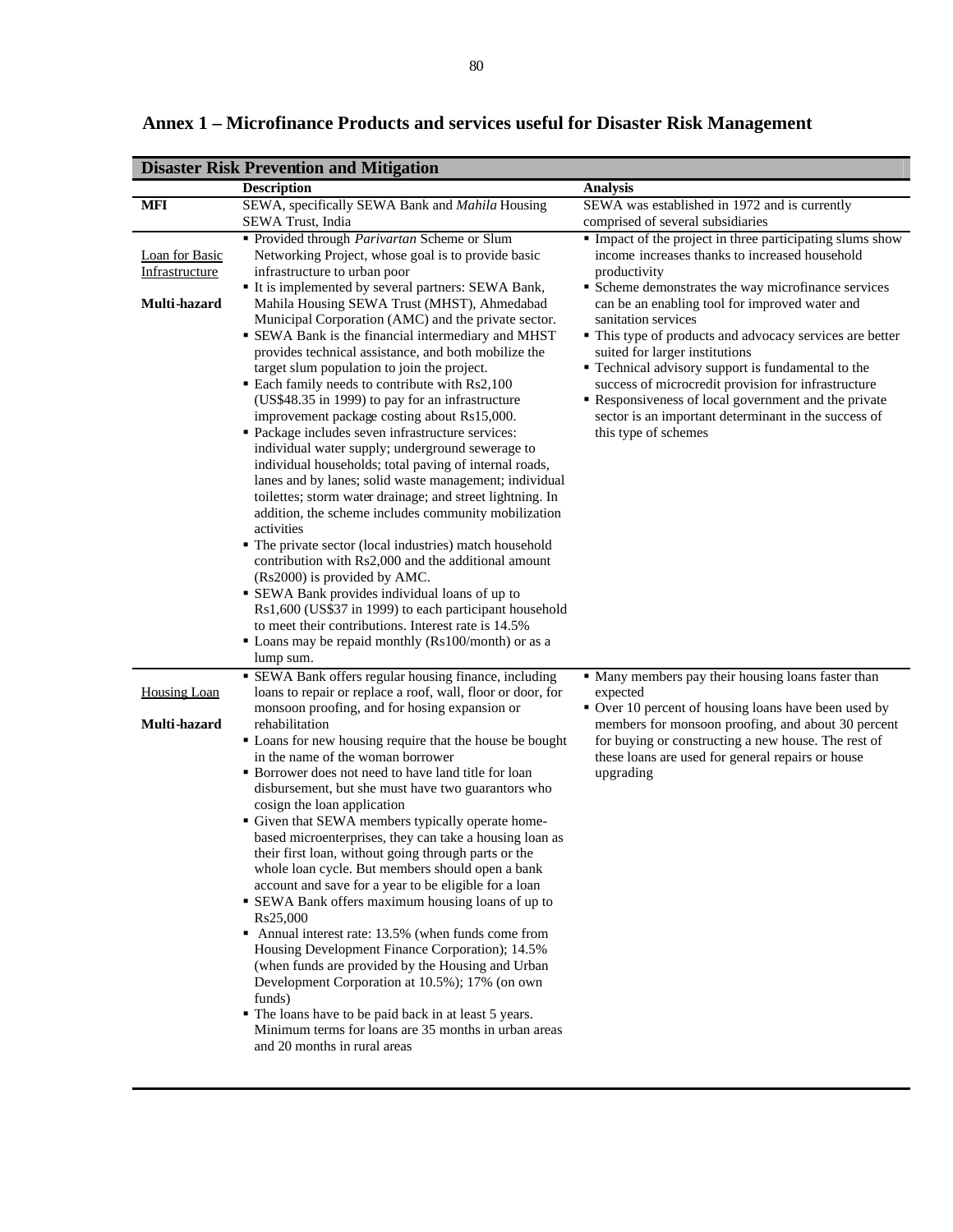|                     | <b>Disaster Risk Prevention and Mitigation</b>                                                                                                                                                                                                                                                                                                                                                                                                                                                                                                                                                                                                                                                                                                                                                                                                                                                                                                                                                                                                                                                                                                                                                                                                                                                                                               |                                                                                                                                                                      |
|---------------------|----------------------------------------------------------------------------------------------------------------------------------------------------------------------------------------------------------------------------------------------------------------------------------------------------------------------------------------------------------------------------------------------------------------------------------------------------------------------------------------------------------------------------------------------------------------------------------------------------------------------------------------------------------------------------------------------------------------------------------------------------------------------------------------------------------------------------------------------------------------------------------------------------------------------------------------------------------------------------------------------------------------------------------------------------------------------------------------------------------------------------------------------------------------------------------------------------------------------------------------------------------------------------------------------------------------------------------------------|----------------------------------------------------------------------------------------------------------------------------------------------------------------------|
|                     | <b>Description</b>                                                                                                                                                                                                                                                                                                                                                                                                                                                                                                                                                                                                                                                                                                                                                                                                                                                                                                                                                                                                                                                                                                                                                                                                                                                                                                                           | <b>Analysis</b>                                                                                                                                                      |
| MFI                 | MFI: ACODEP, Nicaragua                                                                                                                                                                                                                                                                                                                                                                                                                                                                                                                                                                                                                                                                                                                                                                                                                                                                                                                                                                                                                                                                                                                                                                                                                                                                                                                       | ACODEP is a non-profit organization providing credit<br>and technical assistance to microentrepreneurs                                                               |
| <b>Housing Loan</b> | · Housing loan product, MI VIVIENDA, created after<br>Hurricane Mitch in 1998, now offered as part of the<br>regular financial services to help poor households,                                                                                                                                                                                                                                                                                                                                                                                                                                                                                                                                                                                                                                                                                                                                                                                                                                                                                                                                                                                                                                                                                                                                                                             | • Housing loan has become a regular financial product<br>with relative good demand. Demand has come even<br>from zones that ACODEP did not initially consider a      |
| Multi-hazard        | particularly those located in hazard-prone areas, to help<br>improve their housing incrementally<br>• MI VIVIENDA is targeted to clients living in low<br>income settlements (known in Nicaragua as 'barrios<br>consolidados,' 'asentamientos progresivos' y<br>'asentamientos espontaneos')<br>Requirements to obtain a loan include: client has to be<br>part of a family unit (husband, wife and/or children, but<br>single parents are also accepted). Legal marriage is not<br>required; family monthly income has to be between<br>US\$50 and US\$500 for a family of five members; and<br>the family has to live in the house to be improved,<br>rebuilt or extended. A loan can be extended even if<br>people need to rebuild in a different place from where<br>they were living before<br>• Use of the loan is basically for purchasing of building<br>materials, but ACODEP also allows to use loan money<br>for connections to basic services and expenditures<br>related to securing title to the property and obtaining<br>building permits<br>• MI VIVIENDA does not finance land purchasing,<br>payment of personal debts, purchasing of household<br>appliances or personal items, taxes or fees not related<br>to processing of property title or building permit, and<br>interestingly, political or religious activities | priority in terms of hazard exposure<br>• No clear mechanisms are in place to ensure that<br>improved, hazard-resistant standards are always<br>applied by clients   |
| <b>MFI</b>          | <b>ENLACE, El Salvador</b>                                                                                                                                                                                                                                                                                                                                                                                                                                                                                                                                                                                                                                                                                                                                                                                                                                                                                                                                                                                                                                                                                                                                                                                                                                                                                                                   | ENLACE is on of the largest microfinance providers in<br>El Salvador                                                                                                 |
| <b>Housing Loan</b> | • Housing program created after the 2001 Earthquake<br>• Loans for purchase of a new home and for housing<br>reconstruction, renovation, improvement and additions                                                                                                                                                                                                                                                                                                                                                                                                                                                                                                                                                                                                                                                                                                                                                                                                                                                                                                                                                                                                                                                                                                                                                                           | • ENLANCE cannot offer technical assistance to ensure<br>that hazard-resistant standards are applied by clients<br>• Level of demand lower than expected, although a |
| Multi-hazard        | • Total loan amount ranges from a minimum of US\$115<br>to a maximum of US\$2,857<br>• Minimum loan period of 6 months to a maximum of 7<br>years<br>• Loans offered preferentially to microentrepreneurs who<br>are clients of ENLACE, with a minimum household<br>income of about US\$2,000, and good credit history<br>Interest rates vary depending whether the client can<br>provide a mortgage guarantee (21%) or co-signers<br>(25%)                                                                                                                                                                                                                                                                                                                                                                                                                                                                                                                                                                                                                                                                                                                                                                                                                                                                                                  | post-disaster survey helped identify the need for this<br>type of product                                                                                            |

|  |  | <b>Disaster Risk Prevention and Mitigation</b> |  |  |
|--|--|------------------------------------------------|--|--|
|--|--|------------------------------------------------|--|--|

|                               | income of about US\$2,000, and good credit history<br>• Interest rates vary depending whether the client can<br>provide a mortgage guarantee $(21%)$ or co-signers<br>(25%)                                                                                                                               |                                                                                                                                                                                                                      |
|-------------------------------|-----------------------------------------------------------------------------------------------------------------------------------------------------------------------------------------------------------------------------------------------------------------------------------------------------------|----------------------------------------------------------------------------------------------------------------------------------------------------------------------------------------------------------------------|
| MFI                           | Bangladesh Bank via microfinance institutions,<br>Bangladesh                                                                                                                                                                                                                                              | Central Bank offering subsidized loans                                                                                                                                                                               |
| Housing Loan<br><b>Floods</b> | • Loan fund created after the 1998 floods. The Bank<br>channels the money through the microfinance<br>intermediaries at a subsidized annual rate of 1%<br>• Provision of 10 year loans for microfinance clients<br>living in flood-prone areas to build hazard-resistant<br>housing using cement and tin. | • In the short time period of operation, repayment rate at<br>a high 99%<br>• Program limited to clients with good repayment<br>capacity due to the relatively high monthly repayment<br>(about US\$4.50 per month). |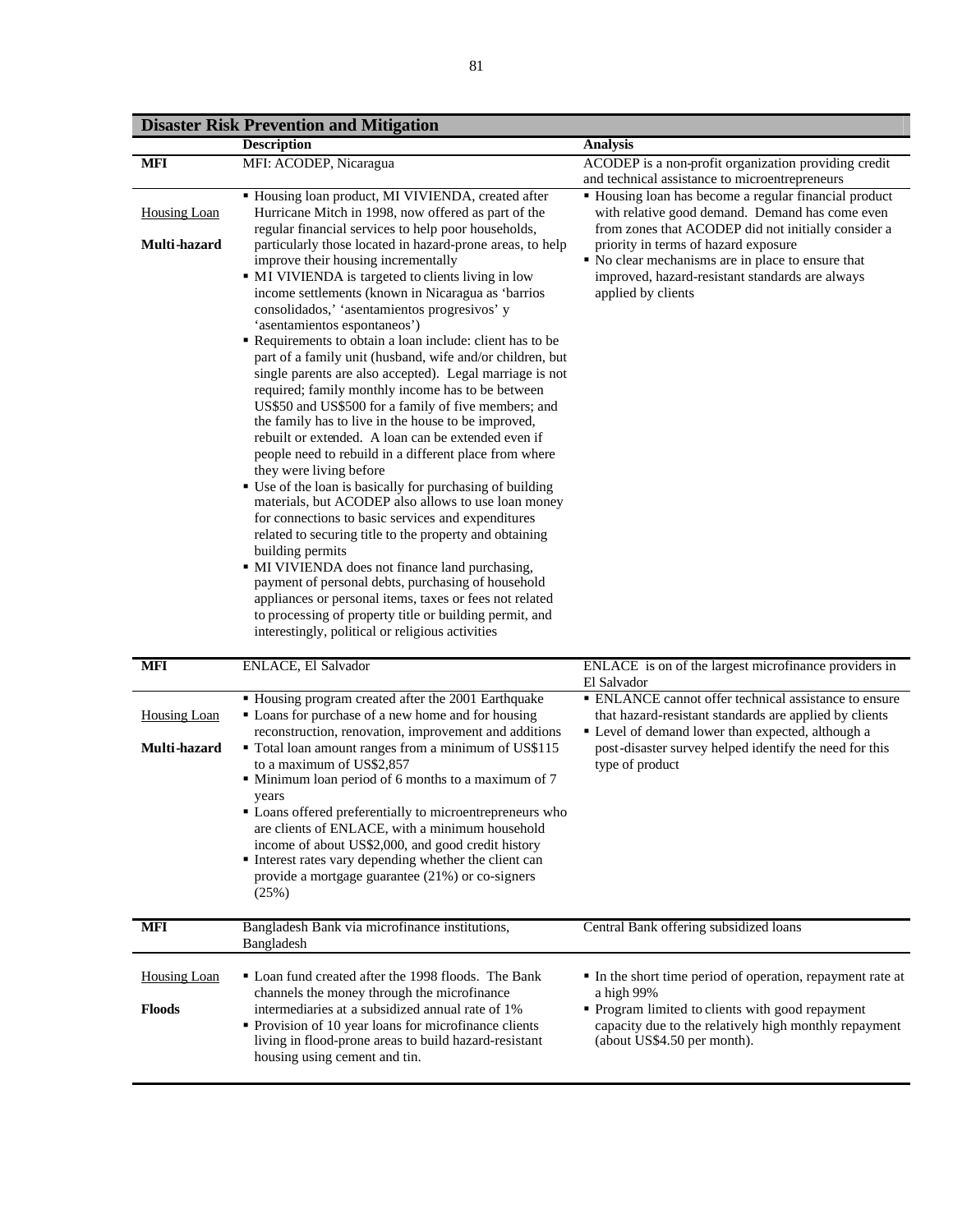|                                                                         | <b>Disaster Risk Prevention and Mitigation</b>                                                                                                                                                                                                                                                                                                                                                                                                                                                                                                                                                                                                                                                                                                                                                                                                                                                                                                                                                                                                                                                                                                                                                                                                        |                                                                                                                                                                                                                                                                                                                                                                                                                                                                                                                                                                                                                                                                                                                                                                                                                                                                                                                                                                                        |
|-------------------------------------------------------------------------|-------------------------------------------------------------------------------------------------------------------------------------------------------------------------------------------------------------------------------------------------------------------------------------------------------------------------------------------------------------------------------------------------------------------------------------------------------------------------------------------------------------------------------------------------------------------------------------------------------------------------------------------------------------------------------------------------------------------------------------------------------------------------------------------------------------------------------------------------------------------------------------------------------------------------------------------------------------------------------------------------------------------------------------------------------------------------------------------------------------------------------------------------------------------------------------------------------------------------------------------------------|----------------------------------------------------------------------------------------------------------------------------------------------------------------------------------------------------------------------------------------------------------------------------------------------------------------------------------------------------------------------------------------------------------------------------------------------------------------------------------------------------------------------------------------------------------------------------------------------------------------------------------------------------------------------------------------------------------------------------------------------------------------------------------------------------------------------------------------------------------------------------------------------------------------------------------------------------------------------------------------|
|                                                                         | <b>Description</b>                                                                                                                                                                                                                                                                                                                                                                                                                                                                                                                                                                                                                                                                                                                                                                                                                                                                                                                                                                                                                                                                                                                                                                                                                                    | <b>Analysis</b>                                                                                                                                                                                                                                                                                                                                                                                                                                                                                                                                                                                                                                                                                                                                                                                                                                                                                                                                                                        |
| <b>MFI</b>                                                              | Center for Agricultural and Rural Development (CARD),<br>Philippines                                                                                                                                                                                                                                                                                                                                                                                                                                                                                                                                                                                                                                                                                                                                                                                                                                                                                                                                                                                                                                                                                                                                                                                  | CARD is the largest MFI in Philippines. In 1997,<br>CARD reorganized its financial operations under a<br>formal Bank called CARD Rural Bank, while keeping<br>some services as an NGO.                                                                                                                                                                                                                                                                                                                                                                                                                                                                                                                                                                                                                                                                                                                                                                                                 |
| <b>Housing Loan</b><br><b>Typhoons</b>                                  | • Loans for land or housing purchase or improvement of<br>an existing house offered to qualified borrowers<br>" Two cycles are followed: during the first cycle clients<br>can borrow up to P10,000 (US\$260 in 1999); and<br>during the second cycle up to P20,000 (US\$520).<br>Client can access the second housing loan cycle after<br>completing the first cycle<br>All loans have to be repaid in 50 weeks, and annual<br>interest rate is 20%<br>• Additional upfront costs include 4.5% service charge<br>on the loan amount and 2.5% redemption fee for loans<br>over P10,000.<br>• To qualify for the first cycle of a housing loan, a<br>borrower must have completed the second cycle of a<br>regular loan, saved regularly for 1.5 years, and lived in<br>the community for at least one year (two years if the<br>client has not taken loans previously).<br>• Legal documentation of land ownership must be<br>provided for new housing construction<br>• Once client meets requirements, she must form a group<br>of five members and submit loan application to the<br>Center (usually comprised of 8 credit groups).                                                                                                                | • Design of the houses is left to the client<br>• Although technical officers visit construction sites to<br>ensure that loan funds are invested in the house, no<br>close technical assistance is provided to ensure that<br>improved building standards are applied<br>• Most loans go initially toward housing repairs because<br>most houses are build with lightweight materials that<br>require continuous upkeep<br>• Members applying for a home improvement loan are<br>not required to demonstrate legal ownership of the<br>property, and many of them use these loans to<br>purchase land after the first or second loan cycle<br>• Overall, housing loans have resulted in more stable<br>structures that have protected clients during typhoons<br>and cold winds<br>Housing loans can be used for a wide variety of<br>purposes, including purchasing household appliances<br>• Overall household improvements have translated into<br>enhancement of productive assets |
|                                                                         | • Application must be signed by the client's husband or<br>legal guardian and other group members. Loans are<br>given first to the two neediest members in the group.                                                                                                                                                                                                                                                                                                                                                                                                                                                                                                                                                                                                                                                                                                                                                                                                                                                                                                                                                                                                                                                                                 |                                                                                                                                                                                                                                                                                                                                                                                                                                                                                                                                                                                                                                                                                                                                                                                                                                                                                                                                                                                        |
|                                                                         |                                                                                                                                                                                                                                                                                                                                                                                                                                                                                                                                                                                                                                                                                                                                                                                                                                                                                                                                                                                                                                                                                                                                                                                                                                                       |                                                                                                                                                                                                                                                                                                                                                                                                                                                                                                                                                                                                                                                                                                                                                                                                                                                                                                                                                                                        |
| <b>MFI</b><br><b>Housing Loan</b><br><b>Floods</b> /<br><b>Cyclones</b> | Grameen Bank, Bangladesh<br>" Housing loans offered to clients with legal ownership<br>of land (loans are also offered toward land purchase)<br>• The borrower's group and center members must agree<br>to stand behind her housing loan, and must ensure that<br>the loan is used as intended. All members cosign loan<br>application<br>" To qualify, the client must attend weekly meetings,<br>accumulate savings, have an excellent credit history,<br>and have adequate income and involvement in<br>microenterprise<br>• Moreover, the branch to which the client belongs must<br>have been in operation for at least 2 years and have an<br>excellent credit history too<br>• Five loan products offered: housing (up to 30,000 TK)<br>or US\$600 in 1999), basic housing (US\$242), pre-basic<br>housing, homestead / land purchase (US\$202) and<br>house repair (US\$101).<br>• Weekly repayments are required; interest rate is 8%<br>and the maximum repayment period is ten years<br>• The borrower is in charge of the design of the house,<br>but the Bank has minimum health and safety<br>requirements, including installation of a pit latrine<br>(manufactured by the Grameen production facilities)<br>and use of cement pillars | Pioneer microfinance institution, initially established as<br>a rural bank<br>• Overall, homes built under the program are better than<br>traditional housing of clients. Since Bank officials do<br>not have technical capacity regarding construction<br>standards and practices, it is difficult to ensure quality<br>of housing, including disaster risk mitigation<br>measures.<br>• During the 1987 floods many of the houses built under<br>the program suffered less structural damage than<br>traditional rural houses.                                                                                                                                                                                                                                                                                                                                                                                                                                                       |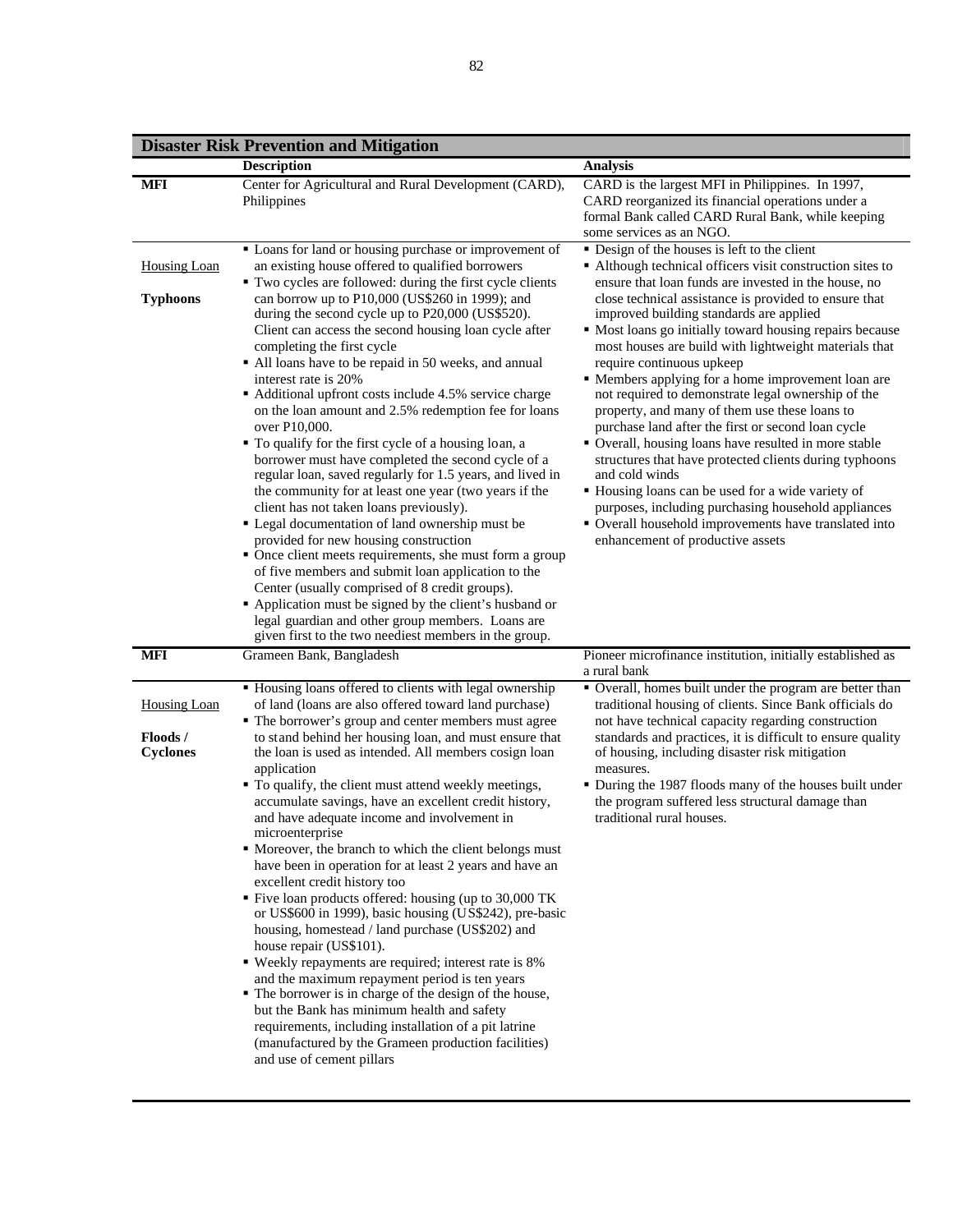|                                                             | <b>Disaster Risk Prevention and Mitigation</b>                                                                                                                                                                                                                                                                                                                                                                                                                                                                                                                |                                                                                                                                                                                                                                                                                                                                                                                                                                                                                                   |
|-------------------------------------------------------------|---------------------------------------------------------------------------------------------------------------------------------------------------------------------------------------------------------------------------------------------------------------------------------------------------------------------------------------------------------------------------------------------------------------------------------------------------------------------------------------------------------------------------------------------------------------|---------------------------------------------------------------------------------------------------------------------------------------------------------------------------------------------------------------------------------------------------------------------------------------------------------------------------------------------------------------------------------------------------------------------------------------------------------------------------------------------------|
|                                                             | <b>Description</b>                                                                                                                                                                                                                                                                                                                                                                                                                                                                                                                                            | <b>Analysis</b>                                                                                                                                                                                                                                                                                                                                                                                                                                                                                   |
| <b>MFI</b>                                                  | Microfinance institutions in India and Sri Lanka                                                                                                                                                                                                                                                                                                                                                                                                                                                                                                              |                                                                                                                                                                                                                                                                                                                                                                                                                                                                                                   |
| Loans for<br>Mitigation<br><b>Droughts</b>                  | • Microfinance institutions have provided loans to help<br>poor households match the grants given by the<br>government to build rooftop water harvesting<br>mechanisms in drought-prone areas                                                                                                                                                                                                                                                                                                                                                                 | It shows how microfinance services can supplement<br>government programs for disaster mitigation<br>• Water harvesting mechanism is not very effective<br>under acute drought conditions.                                                                                                                                                                                                                                                                                                         |
|                                                             |                                                                                                                                                                                                                                                                                                                                                                                                                                                                                                                                                               |                                                                                                                                                                                                                                                                                                                                                                                                                                                                                                   |
| <b>MFI</b>                                                  | Microfinance institutions in African countries                                                                                                                                                                                                                                                                                                                                                                                                                                                                                                                | Mostly small NGOs, with small scale of outreach                                                                                                                                                                                                                                                                                                                                                                                                                                                   |
| <b>Cereal Banks</b>                                         | Cereals banks are self-managed, village based<br>organizations that store and trade cereals to help the<br>poor smooth income during drought periods.                                                                                                                                                                                                                                                                                                                                                                                                         | • Typically, these organizations are given grants to<br>operate.<br>• Monetized banks seem to be more effective.                                                                                                                                                                                                                                                                                                                                                                                  |
| <b>Droughts</b>                                             | • Members of the organizations store grains during the<br>regular season, or buy grains at prices relatively higher<br>than the market.<br>These grains can be bought back by members of the<br>organization at lower prices than the market during the                                                                                                                                                                                                                                                                                                       | • Cereal banks are not very effective during severe<br>droughts.                                                                                                                                                                                                                                                                                                                                                                                                                                  |
|                                                             | lean season.                                                                                                                                                                                                                                                                                                                                                                                                                                                                                                                                                  |                                                                                                                                                                                                                                                                                                                                                                                                                                                                                                   |
| <b>MFI</b>                                                  | The Project de Promotion du Petit Credit Rural (PPPCR),<br>Burkina Faso (implemented by Sahel Action, local NGO)                                                                                                                                                                                                                                                                                                                                                                                                                                              | PPPCR, initially a drought-relief project, provides small<br>loans to groups of women in rural areas. It is                                                                                                                                                                                                                                                                                                                                                                                       |
| Cereal Credit                                               | • PPPCR offers loans to finance the storage of grain.<br>Clients can borrow between US\$40 and US\$120 for a<br>term of nine months at an annual interest rate of 25%                                                                                                                                                                                                                                                                                                                                                                                         | • Since the borrowing group is self-selected, it provides<br>effective screening of applicants.<br>• Loan sizes are small. The project is characterized by                                                                                                                                                                                                                                                                                                                                        |
| <b>Droughts</b>                                             | • Loan must be reimbursed in three installments<br>• Since clients do not like to have their interest payments<br>mixed with principal payments, the interest is paid at<br>the end of the loan term. Interest is calculated on a                                                                                                                                                                                                                                                                                                                             | very high costs relative to income, especially<br>administrative costs<br>Interest income does not even cover salary costs<br>• This type of loan is not very effective under severe                                                                                                                                                                                                                                                                                                              |
|                                                             | straight line<br>• Clients must create groups of 3 to 6 members<br>• Each borrower must deposit 10% of the loan amount in<br>a guarantee fund to cover loan losses and emergencies                                                                                                                                                                                                                                                                                                                                                                            | droughts                                                                                                                                                                                                                                                                                                                                                                                                                                                                                          |
| Livestock<br>Credit                                         | • PPPCR also offers loans to finance livestock, including<br>cows, sheep, and goats. Clients can borrow between<br>US\$20 and US\$60 for a term of six months at an<br>annual interest rate of 20%                                                                                                                                                                                                                                                                                                                                                            | • Since the borrowing group is self-selected, it provides<br>effective screening of applicants.<br>• Loan sizes are small. The project is characterized by<br>very high costs relative to income, especially                                                                                                                                                                                                                                                                                      |
| <b>Droughts</b>                                             | • Loan must be paid in one installment<br>Since clients do not like to have their interest payments<br>mixed with principal payments, the interest is paid at<br>the end of the loan term. Interest is calculated on a<br>straight line<br>• Same requirements of cereal credit regarding group                                                                                                                                                                                                                                                               | administrative costs<br>Interest income does not even cover salary costs<br>• This type of loan is not very effective under severe<br>droughts                                                                                                                                                                                                                                                                                                                                                    |
|                                                             | formation and guarantee fund apply to this product                                                                                                                                                                                                                                                                                                                                                                                                                                                                                                            |                                                                                                                                                                                                                                                                                                                                                                                                                                                                                                   |
|                                                             | <b>Disaster Emergency Preparedness</b>                                                                                                                                                                                                                                                                                                                                                                                                                                                                                                                        |                                                                                                                                                                                                                                                                                                                                                                                                                                                                                                   |
| <b>MFI</b>                                                  | Several microfinance institutions in Bangladesh                                                                                                                                                                                                                                                                                                                                                                                                                                                                                                               | Small NGO-based MFIs                                                                                                                                                                                                                                                                                                                                                                                                                                                                              |
| Group Loan<br>for Flood<br><b>Shelters</b><br><b>Floods</b> | • Program for clients living in flood-prone communities.<br>The institutions use part of clients' compulsory savings<br>to buy land near the community.<br>Employ clients to raise land above flood levels<br>• Build shelters and income generating activities such as<br>fish ponds, agriculture, etc., and provide tube well and<br>a latrine.<br>• All clients in the community repay part of the loan as<br>an additional levy to their regular loans. But clients<br>operating income-generating activities must repay a<br>larger portion of the loan. | Investment offers income generating opportunities<br>during non-disaster times<br>• Debt capacity of clients may be put under pressure<br>• Joint liability may fail if floods are too severe<br>• Shelter option restricted to those who want or can<br>borrow.<br>• Not clear how to deal with access to the shelter during<br>a disaster to those community members who are not<br>clients.<br>• Program works better if integrated with local and<br>national disaster risk management plans. |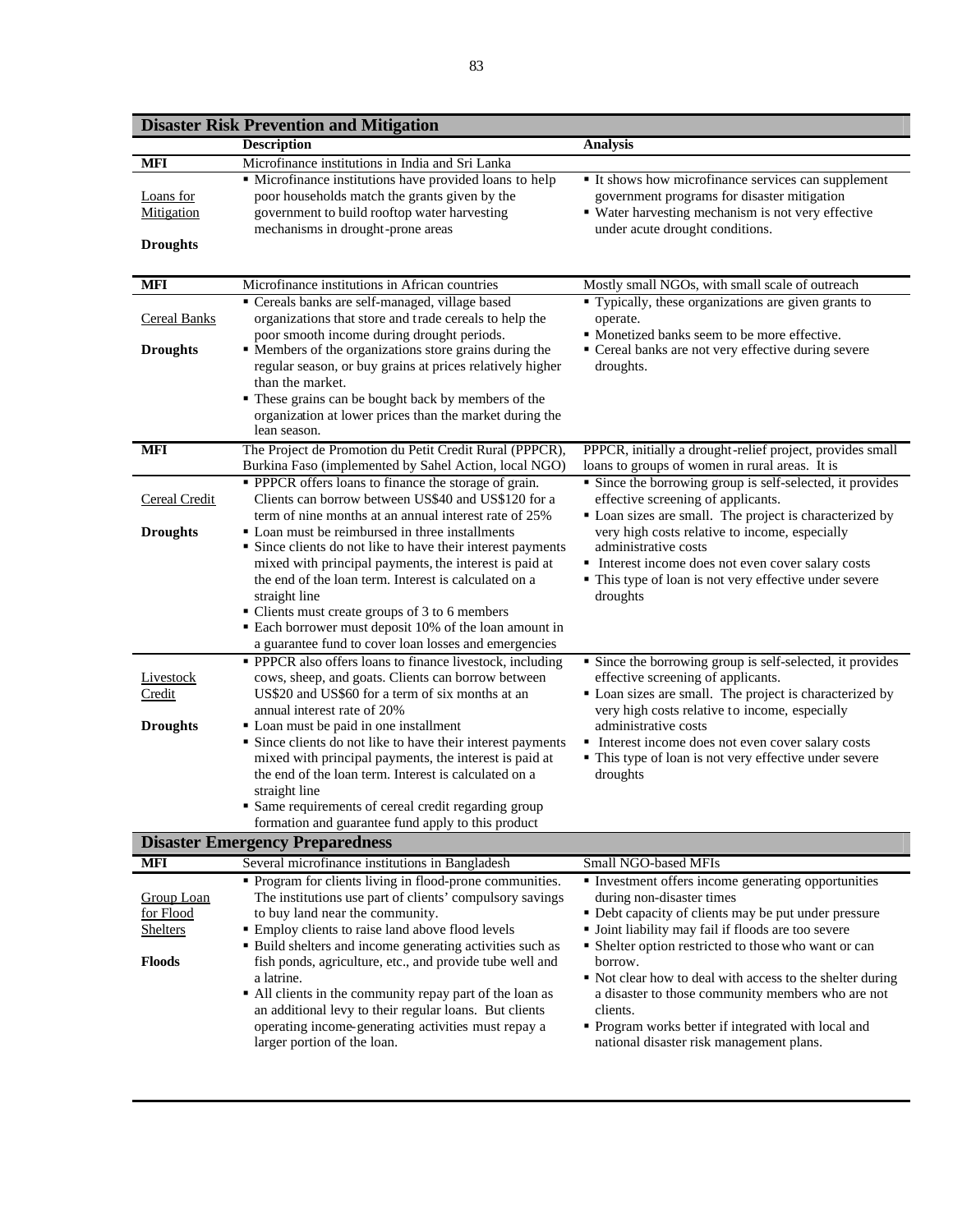**Disaster Emergency Preparedness**

|                        | різамет епісі gency і герагеннезз<br><b>Description</b>                                                            | Analysis                                                                                              |
|------------------------|--------------------------------------------------------------------------------------------------------------------|-------------------------------------------------------------------------------------------------------|
| <b>MFI</b>             | <b>BURO Tangail</b> , Bangladesh                                                                                   | Medium-sized institution, mainly peri-urban                                                           |
|                        | Product introduced in 1996.                                                                                        | • Other institutions like ASA and BRAC have                                                           |
| Contractual            | • Clients make regular savings deposit of an agreed                                                                | introduced similar schemes.                                                                           |
| <b>Term Savings</b>    | monthly amount for a fixed time period (3, 5 or 10)                                                                | • By unbundling savings from loans products,                                                          |
| Floods                 | years).                                                                                                            | additional sources of capital can be tapped into,                                                     |
|                        | • Compound interest is paid at the end of the agreed<br>period at 9, 12 or 14% rate depending on the term.         | while providing non-borrower households with safe<br>places to accumulate liquid assets.              |
|                        | If a disaster occurs, savers are allowed to withdraw up                                                            | • By offering the product on a permanent basis,                                                       |
|                        | to 75% of accumulated balance without penalty.                                                                     | clients have a better opportunity to accumulate                                                       |
|                        |                                                                                                                    | larger balances.                                                                                      |
|                        |                                                                                                                    | Increased frequency and location of collection<br>encourages savings accumulation.                    |
| <b>MFI</b>             |                                                                                                                    | NGO-based microfinance institutions                                                                   |
|                        | Actionaid and other institutions in Bangladesh<br>· Institutions working on floodplains offer a schedule for       | Increases income smoothing capacity of clients.                                                       |
| Seasonal Loan          | loan repayments adapted to flood seasonality.                                                                      | • Higher payments during the non-flood period may                                                     |
| <b>Repayments</b>      | • Loan term adjusted to 8 to 9 months, instead of 12, and                                                          | limit size of loans that clients can afford, thus                                                     |
|                        | payments scheduled to keep payments to the principal                                                               | counteracting intended benefits of product.                                                           |
| <b>Floods</b>          | off the flood season.                                                                                              |                                                                                                       |
|                        | <b>Disaster Response / Coping</b>                                                                                  |                                                                                                       |
| <b>MFI</b>             | Center for Agricultural and Rural Development (CARD),<br>Philippines                                               | CARD is the largest MFI in Philippines (financial<br>operations under CARD Rural Bank)                |
|                        | Renewable loans given for unspecified use to qualified                                                             | • MPLs are the most popular loans among CARD's                                                        |
| Multi-purpose          | clients (replaced the emergency and education loans                                                                | loan products due to its relatively easy access and                                                   |
| <b>Loan</b>            | previously offered by CARD)                                                                                        | flexibility, and clients have demonstrated an                                                         |
|                        | • Only minimal use restrictions are given to the borrower                                                          | excellent repayment behavior                                                                          |
| Multi-hazard           | Initial amount is up to P5,000, the loan term is 25<br>weeks, the interest rate is 5% plus a 5% service fee        | " Clients have used MPL for a wide variety of<br>purposes (consumption, paying bills, additional      |
|                        | (both are deducted upfront)                                                                                        | enterprise working capital, household                                                                 |
|                        | In some branches, the release of MPLs are                                                                          | improvements, and medical emergencies)                                                                |
|                        | synchronized with specific events such as graduation                                                               | • MPLs have also become a source of household                                                         |
|                        | time (March), school opening (June) and Christmas                                                                  | liquidity, as some clients keep part of the funds in                                                  |
|                        | holidays (December)<br>" To qualify, the client must have a regular loan and                                       | the house for future emergencies<br>• This type of loans have provided emergency funds                |
|                        | must have paid her first project loan                                                                              | to clients affected by typhoons and other weather-                                                    |
|                        | Loans are approved by the group                                                                                    | related risks                                                                                         |
| <b>MFI</b>             | BRAC, Bangladesh                                                                                                   | One of the largest NGO-based microfinance                                                             |
|                        |                                                                                                                    | institution in the world                                                                              |
| No Interest<br>Savings | • No interest savings accounts offered as the flood levels                                                         | • Opening no interest savings accounts on short                                                       |
|                        | rise to provide clients with a safe place to keep assets                                                           | notice adds administrative burden to ensure good<br>financial management and avoid fraud              |
| <b>Floods</b>          |                                                                                                                    |                                                                                                       |
|                        | • Loan rescheduling applied during flood emergency in                                                              | Requires assessment of needs on a client-by-client                                                    |
| Loan                   | 1998, and carried out on a case-by-case basis. Clients                                                             | basis to be more effective, which increases                                                           |
| Rescheduling           | were given different time periods according to needs<br>• The most offered option was postponing both principal    | transaction costs<br>" Work better for loans with tangible collateral, and                            |
| <b>Floods</b>          | and interest payments, while stopping accumulation of                                                              | clients with longer participation in program                                                          |
|                        | unpaid interest during the deferment period                                                                        | It will not work if loan terms are short (4 to 6                                                      |
|                        | • The 3 techniques used to make up for the missed                                                                  | months) and disaster effects are severe                                                               |
|                        | payments were: extending the term of the loan to add                                                               | It should be offered immediately after the disaster                                                   |
|                        | missed payments; maintaining the term of the loan but                                                              | and limited to most affected areas                                                                    |
|                        | having larger payments after the grace period; agreeing<br>on one large repayment to be made after disaster effect | • Small institutions may suffer cash flow problems<br>Rescheduling postpones debt burden but does not |
|                        | lessens                                                                                                            | alleviates it. In extreme cases, it might hinder                                                      |
|                        |                                                                                                                    | recovery process                                                                                      |
|                        |                                                                                                                    | • The option with more impact on cashflow was                                                         |
|                        |                                                                                                                    | postponing payments of loan principal for a fixed                                                     |
|                        |                                                                                                                    | period of time but clients continued to make interest<br>payments during the deferment period.        |
|                        |                                                                                                                    |                                                                                                       |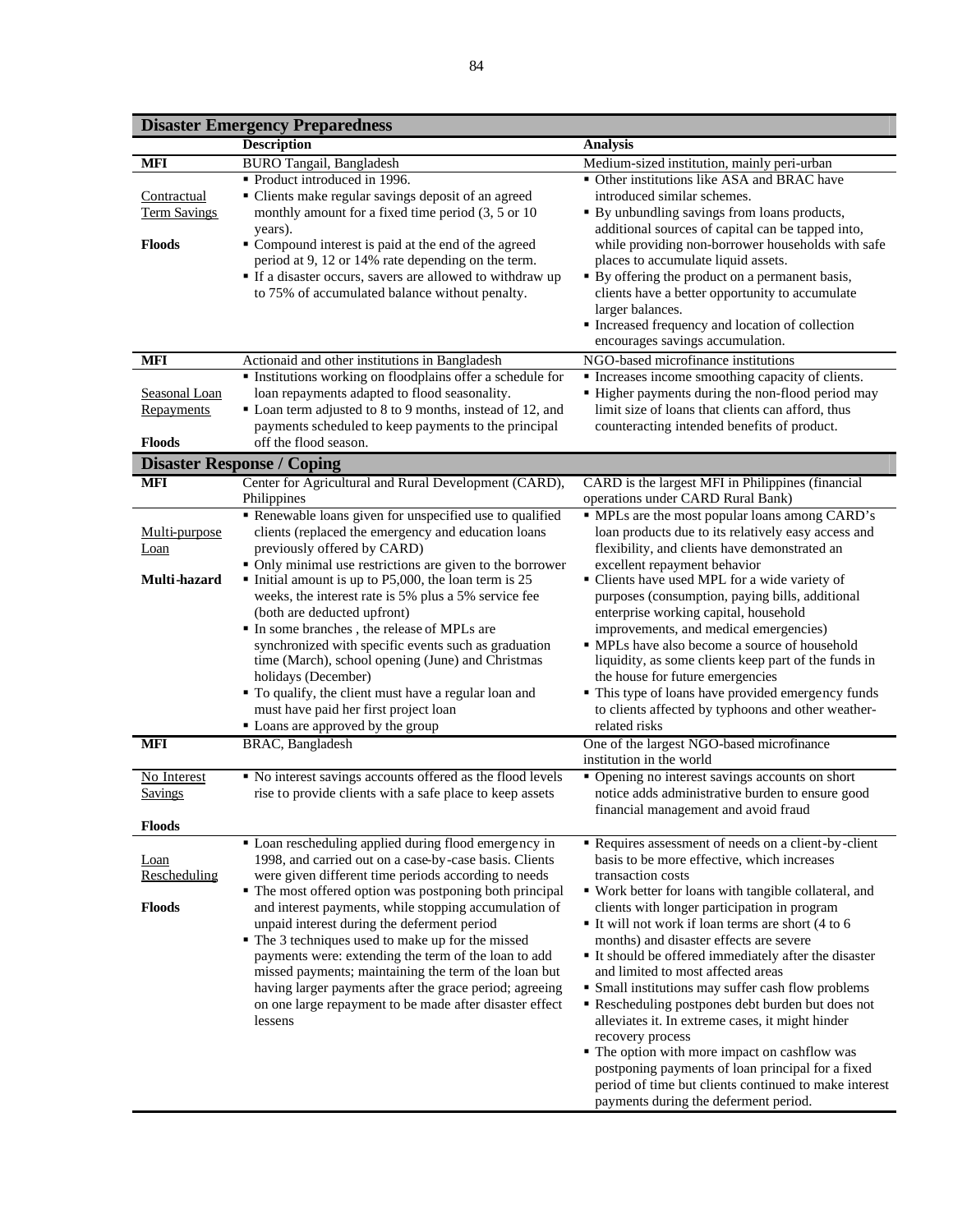## **Disaster Response / Coping**

|                                                                | <b>Disaster Response / Coping</b><br><b>Description</b>                                                                                                                                                                                                                                                                                                                                                                                                                                                                                                                                                                                                                                                                                                                                                                                                                                        | <b>Analysis</b>                                                                                                                                                                                                                                                                                                                                                                                                                                                                                                                                                                |
|----------------------------------------------------------------|------------------------------------------------------------------------------------------------------------------------------------------------------------------------------------------------------------------------------------------------------------------------------------------------------------------------------------------------------------------------------------------------------------------------------------------------------------------------------------------------------------------------------------------------------------------------------------------------------------------------------------------------------------------------------------------------------------------------------------------------------------------------------------------------------------------------------------------------------------------------------------------------|--------------------------------------------------------------------------------------------------------------------------------------------------------------------------------------------------------------------------------------------------------------------------------------------------------------------------------------------------------------------------------------------------------------------------------------------------------------------------------------------------------------------------------------------------------------------------------|
| <b>MFI</b>                                                     | BRAC, Bangladesh                                                                                                                                                                                                                                                                                                                                                                                                                                                                                                                                                                                                                                                                                                                                                                                                                                                                               | One of the largest NGO-based microfinance                                                                                                                                                                                                                                                                                                                                                                                                                                                                                                                                      |
|                                                                |                                                                                                                                                                                                                                                                                                                                                                                                                                                                                                                                                                                                                                                                                                                                                                                                                                                                                                | institution in the world                                                                                                                                                                                                                                                                                                                                                                                                                                                                                                                                                       |
| Emergency<br><b>Relief Loan</b><br><b>Floods</b>               | • Small emergency relief loans offered to clients (500<br>Tk) with a 6 month term and no interest<br>• Client must start repayment a month after disbursal of<br>loan<br>• Other microfinance institutions offered emergency<br>loans with longer terms (12 to 24 months), but with flat<br>interest rates of 6 to 15%                                                                                                                                                                                                                                                                                                                                                                                                                                                                                                                                                                         | • Loans provide a welcome inflow of cash into the<br>affected households, although many waited until<br>they have used resources from social networks to<br>request these loans<br>Emergency relief loans have to be offered to clients<br>as soon as possible, demanding quick needs<br>assessment and processing<br>In kind loans may work better in areas where prices<br>of basic products and services have risen due to the<br>disaster, or where supplies may be scarce<br>• Most microfinance institutions report 100 percent<br>repayment rates on this type of loans |
| Disaster /<br><b>Emergency</b><br><b>Loan</b><br><b>Floods</b> | • Loan offered to affected clients, to be transferred from<br>a permanent Disaster Loan Fund<br>• Loans offered with a term of 12 months and annual<br>interest rate of 15%                                                                                                                                                                                                                                                                                                                                                                                                                                                                                                                                                                                                                                                                                                                    | · Evidence from Bangladesh, Central America and<br>Poland indicates that interest rate charged does not<br>seem to affect the ability of willingness of clients to<br>repay the loan<br>• Other institutions such as BURO-Tangail offered<br>disaster loans from a Disaster Loan Fund at a much<br>lower interest rate (5%) and longer term (up to 24<br>months)                                                                                                                                                                                                               |
| <b>MFI</b>                                                     | Fundusz Mikro, Poland                                                                                                                                                                                                                                                                                                                                                                                                                                                                                                                                                                                                                                                                                                                                                                                                                                                                          | Microfinance institution established in 1994 by the<br>Polish American Enterprise Fund (PAEF) to promote<br>the development of microenterprises in Poland                                                                                                                                                                                                                                                                                                                                                                                                                      |
| Disaster Loan<br>(A)<br><b>Floods</b>                          | • Subsidized loan offered to groups of affected<br>microenterprenurs, transferred from a temporary<br>emergency fund, created after the 1997 floods with a<br>grant from donors<br>• Loans offered with a term of 24 months and annual<br>interest rate of 10% (at the time the average interest in<br>Poland was about 30%)<br>• Standard loan was offered to a group of affected<br>individuals, who were allowed to decide on how to<br>split the loan amount by themselves<br>• When signing the loan agreement, each client also<br>signed a promissory note co-signed by one group<br>member<br>Applications for emergency loans were considered<br>from the smallest to the largest amount requested<br>• Loans were extended to all microentrepreneurs living<br>in the flood impacted area<br>• Quarterly reports expected from borrowers informing<br>about their business situation | • While in other context, microfinance institutions<br>have experienced 100% repayment rates on disaster<br>/ emergency loans, Fundusz Mikro had a lower<br>repayment rate of 92%.<br>• Many of the first time borrowers became clients of<br>the institution. For the majority of borrowers, the<br>disaster loan was the only disaster assistance that<br>they received                                                                                                                                                                                                      |
| Disaster Loan<br>(B)<br><b>Floods</b>                          | • Cost free disaster loan offered to microentrepreneurs<br>affected by 2001 floods as a pilot<br>Loan amount was limited to up to US\$2,000 to be<br>repaid in 12 months<br>• The grace period depended on the loan amount as the<br>installments were set at US\$250 monthly (i.e., for a<br>loan of US\$1,000, there would be 8 month grace period<br>and 4 repayments in the last 4 months of the loan term)<br>• Loan funds were allocated from the institution's own<br>capital but a grant was received from a sponsor<br>covering the interest rate and service fee                                                                                                                                                                                                                                                                                                                     | • The 2001 floods were not massive, but rather<br>affected several small pockets of the national<br>territory, which make attending client needs more<br>difficult<br>• Clients were successfully used to carry out damage<br>assessment, and to evaluate creditworthiness of<br>eligible borrowers                                                                                                                                                                                                                                                                            |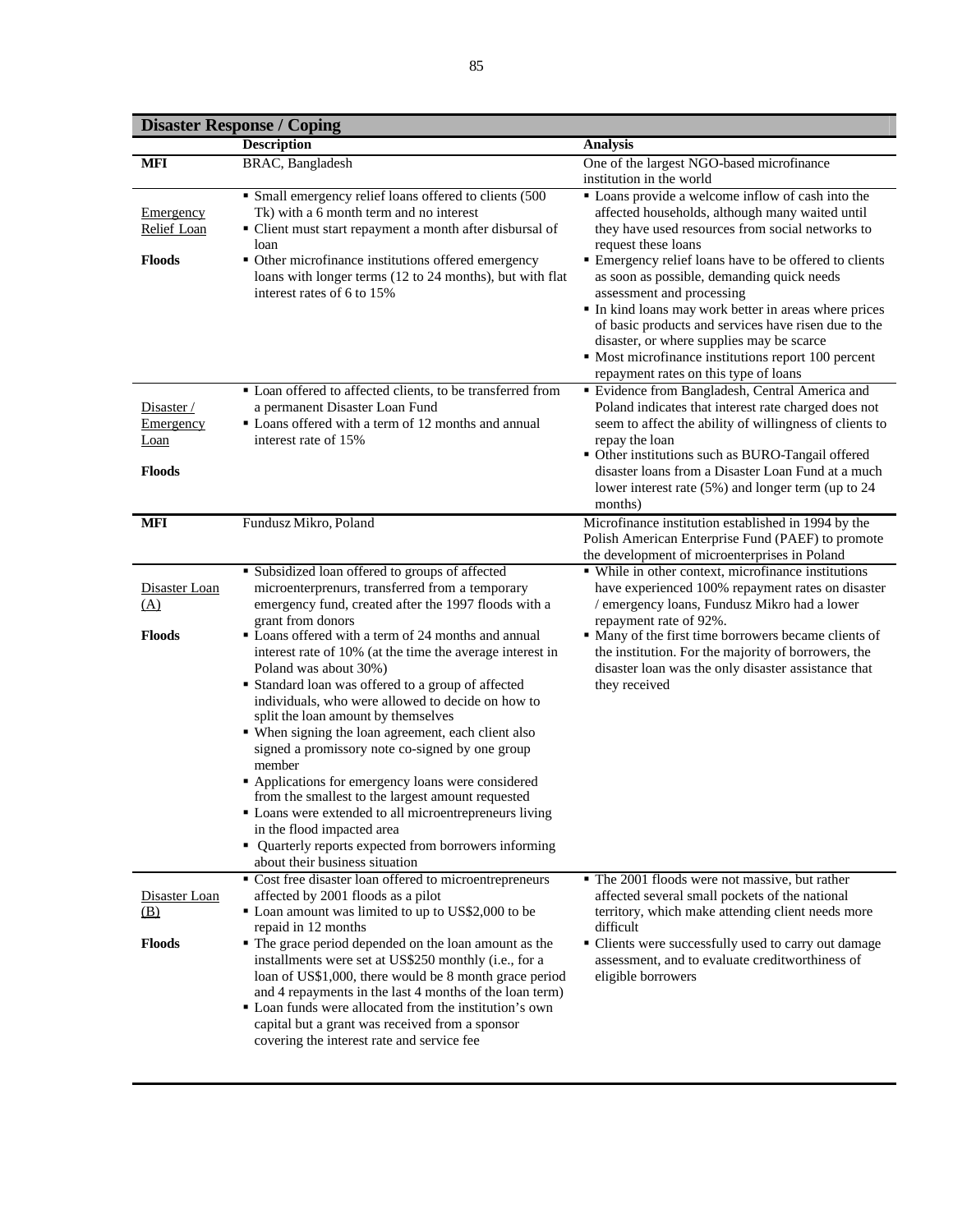|                                                                            | <b>Disaster Response / Coping</b>                                                                                                                                                                                                                                                                                                                                                                                                                                                                                                                                                                                                                           |                                                                                                                                                                                                                                                                                                                                                                                                                                                                                                                                                                                                                                                                |
|----------------------------------------------------------------------------|-------------------------------------------------------------------------------------------------------------------------------------------------------------------------------------------------------------------------------------------------------------------------------------------------------------------------------------------------------------------------------------------------------------------------------------------------------------------------------------------------------------------------------------------------------------------------------------------------------------------------------------------------------------|----------------------------------------------------------------------------------------------------------------------------------------------------------------------------------------------------------------------------------------------------------------------------------------------------------------------------------------------------------------------------------------------------------------------------------------------------------------------------------------------------------------------------------------------------------------------------------------------------------------------------------------------------------------|
|                                                                            | <b>Description</b>                                                                                                                                                                                                                                                                                                                                                                                                                                                                                                                                                                                                                                          | <b>Analysis</b>                                                                                                                                                                                                                                                                                                                                                                                                                                                                                                                                                                                                                                                |
| <b>MFI</b>                                                                 | Credit Rural de Guinee, Guinea                                                                                                                                                                                                                                                                                                                                                                                                                                                                                                                                                                                                                              | A rural banking system that extends credit and<br>mobilizes savings for the poor., created by a French<br>NGO to pilot test the Grameen Bank's methodology                                                                                                                                                                                                                                                                                                                                                                                                                                                                                                     |
| Dry Season<br>Agriculture<br>Credit<br>Seasonal<br><b>Hazards</b>          | • Short-term loans provided for activities during the dry<br>months between October and December, with an<br>annual interest rate of 36%<br>• Loan must be paid in two installments, and repayments<br>are due the following year in April (half of the<br>principal) and in June (half of the principal plus<br>interest)<br>• 10% of loan amount is automatically placed into a<br>mandatory savings account to provide for a guarantee<br>fund. This fund cannot be withdrawn until the loan has<br>been fully paid                                                                                                                                      | • Financial product fits seasonal needs of rural<br>clients. Access to funds is critical to rural<br>households when there is little cash in the local<br>economy as it happens during the dry season<br>• Loan processing is however lengthy, often taking up<br>to 40 days<br>Cost of loan transaction is relatively high                                                                                                                                                                                                                                                                                                                                    |
|                                                                            | Regular rural credit is also offered in the form of short<br>term loans for agricultural and artisanal production.<br>These loans have to be repaid in monthly installments                                                                                                                                                                                                                                                                                                                                                                                                                                                                                 |                                                                                                                                                                                                                                                                                                                                                                                                                                                                                                                                                                                                                                                                |
| <b>Rainy Season</b><br>Agriculture<br>Credit<br>Seasonal<br><b>Hazards</b> | • Short-term loans provided for activities during the<br>rainy months between April and July.<br>• Maximum loan amount is US\$80, loan term is 12<br>months and annual interest rate is 36%<br>• 10% of loan amount is automatically placed into a<br>mandatory savings account to provide for a guarantee<br>fund. This fund cannot be withdrawn until the loan has<br>been fully paid<br>• Loans are offered to mixed-gender groups of 5 to 10<br>individuals<br>• Loans are disbursed at the beginning of the rainy<br>season, and repayments are due in January, February<br>and March of the following year, when prices rise<br>during the dry season | " Financial product fits seasonal needs of rural clients<br>• Loan processing is however lengthy, often taking up<br>to 40 days<br>• Cost of loan transaction is relatively high                                                                                                                                                                                                                                                                                                                                                                                                                                                                               |
| <b>MFI</b>                                                                 | Fundación para la Promoción y Desarrollo de la<br>Microempresa (PRODEM), Bolivia                                                                                                                                                                                                                                                                                                                                                                                                                                                                                                                                                                            | In 1992 PRODEM was split into a commercial wing<br>(the commercially successful BancoSol) and a non-<br>for-profit wing (PRODEM today).                                                                                                                                                                                                                                                                                                                                                                                                                                                                                                                        |
| Seasonal Loan<br>Repayments<br>Seasonal<br><b>Hazards</b>                  | • This is a 'balloon repayment scheme' that offers loans<br>whose terms are adjusted to the regular and predictable<br>shock on farmers' incomes that takes place before the<br>harvest in the period between November and March<br>• Borrower pays interest only on a monthly basis and the<br>capital repayment in one lump sum at harvest time                                                                                                                                                                                                                                                                                                           | Increases income smoothing capacity of clients.<br>• This flexibility moves clients away from coping<br>strategies that may increase risks to their future<br>livelihood                                                                                                                                                                                                                                                                                                                                                                                                                                                                                       |
| <b>Post-Disaster Recovery</b>                                              |                                                                                                                                                                                                                                                                                                                                                                                                                                                                                                                                                                                                                                                             |                                                                                                                                                                                                                                                                                                                                                                                                                                                                                                                                                                                                                                                                |
|                                                                            | <b>Description</b>                                                                                                                                                                                                                                                                                                                                                                                                                                                                                                                                                                                                                                          | <b>Analysis</b>                                                                                                                                                                                                                                                                                                                                                                                                                                                                                                                                                                                                                                                |
| <b>MFI</b>                                                                 | <b>BRAC</b> , Bangladesh                                                                                                                                                                                                                                                                                                                                                                                                                                                                                                                                                                                                                                    | One of the largest NGO-based institution in the world                                                                                                                                                                                                                                                                                                                                                                                                                                                                                                                                                                                                          |
| <u>Asset</u><br>Replacement<br><b>Loan</b><br><b>Floods</b>                | • Loans provided exclusively for income-generating<br>assets.<br>• Loan has a term of one year and a flat interest rate of<br>15%<br>• Loan disbursal is in kind, and the organization provides<br>replacements for seeds poultry, livestock or saplings.                                                                                                                                                                                                                                                                                                                                                                                                   | • Debt absorption capacity of clients may have<br>reached its limit after receiving emergency relief<br>loans on top of their previous loans.<br>• Debt levels at the moment of the disaster will<br>influence usefulness of this type of loans.<br>In many cases, clients need to change their income-<br>generation activities after a disaster, and asset<br>replacement loans will not be useful to them.<br>• Clients often need at least three more loans before<br>being able to repay the initial asset replacement<br>loan.<br>Asset replacement is not free of controversy, i.e.,<br>hybrid rice seeds distributed by BRAC after the<br>1998 floods. |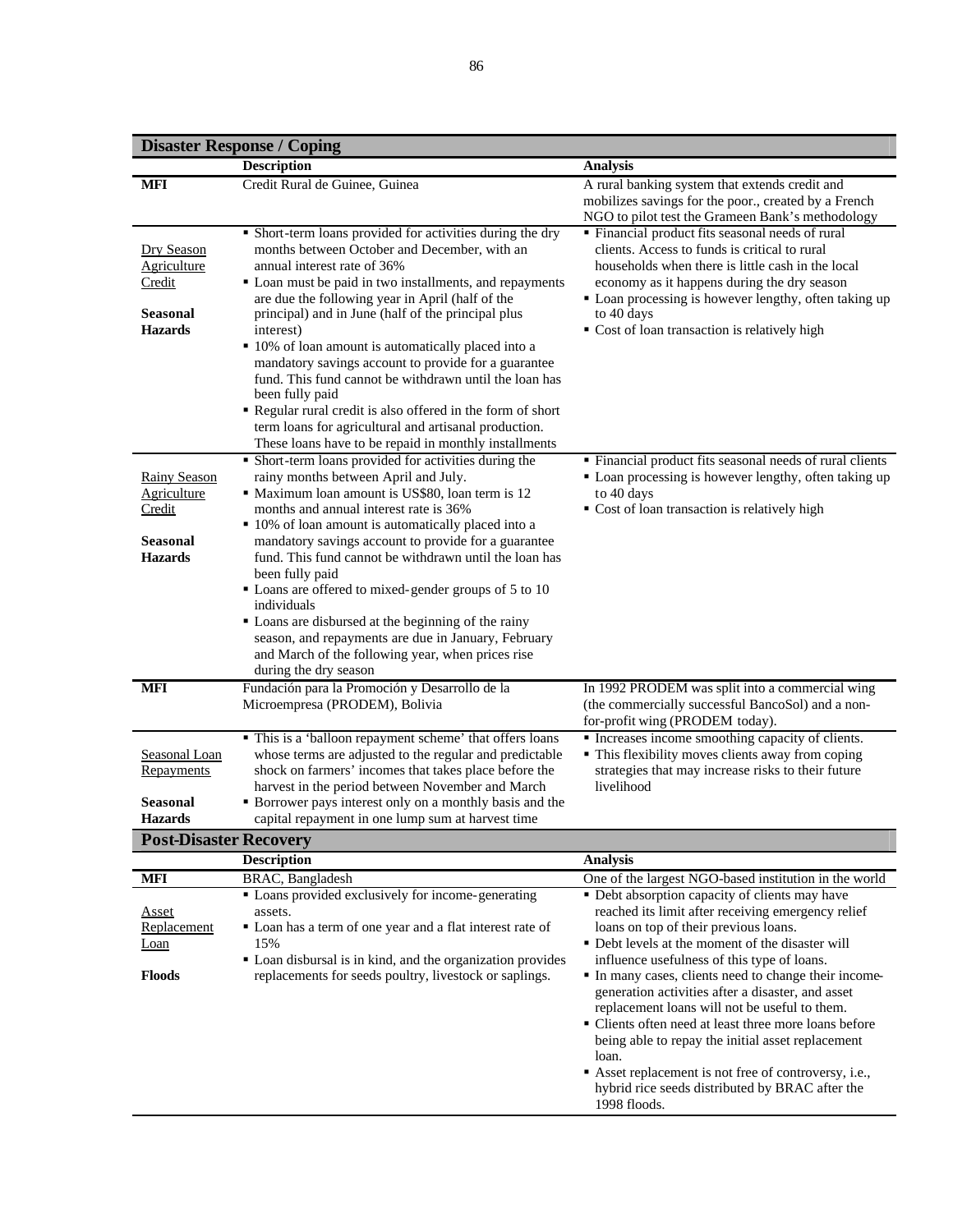| <b>Post-Disaster Recovery</b>                          |                                                                                                                                                                                                                                                                                                                                                                                                                                                                                                                                                                                                                                                                                                                                                                                                                                                                                                                                                                                                                                                                                                                                                                                                                                                                                                                                                                                                                                                                                                                                                                                                                                                                                 |                                                                                                                                                                                                                                                                                                                                                                                                                                                                                                                                                                                                                                                                                                                                                                  |
|--------------------------------------------------------|---------------------------------------------------------------------------------------------------------------------------------------------------------------------------------------------------------------------------------------------------------------------------------------------------------------------------------------------------------------------------------------------------------------------------------------------------------------------------------------------------------------------------------------------------------------------------------------------------------------------------------------------------------------------------------------------------------------------------------------------------------------------------------------------------------------------------------------------------------------------------------------------------------------------------------------------------------------------------------------------------------------------------------------------------------------------------------------------------------------------------------------------------------------------------------------------------------------------------------------------------------------------------------------------------------------------------------------------------------------------------------------------------------------------------------------------------------------------------------------------------------------------------------------------------------------------------------------------------------------------------------------------------------------------------------|------------------------------------------------------------------------------------------------------------------------------------------------------------------------------------------------------------------------------------------------------------------------------------------------------------------------------------------------------------------------------------------------------------------------------------------------------------------------------------------------------------------------------------------------------------------------------------------------------------------------------------------------------------------------------------------------------------------------------------------------------------------|
|                                                        | <b>Description</b>                                                                                                                                                                                                                                                                                                                                                                                                                                                                                                                                                                                                                                                                                                                                                                                                                                                                                                                                                                                                                                                                                                                                                                                                                                                                                                                                                                                                                                                                                                                                                                                                                                                              | <b>Analysis</b>                                                                                                                                                                                                                                                                                                                                                                                                                                                                                                                                                                                                                                                                                                                                                  |
|                                                        | Self-Employed Women's Association (SEWA), India                                                                                                                                                                                                                                                                                                                                                                                                                                                                                                                                                                                                                                                                                                                                                                                                                                                                                                                                                                                                                                                                                                                                                                                                                                                                                                                                                                                                                                                                                                                                                                                                                                 | SEWA was established in 1972 and is currently<br>comprised of several subsidiaries                                                                                                                                                                                                                                                                                                                                                                                                                                                                                                                                                                                                                                                                               |
| Housing<br>Restoration<br>Package<br><b>Earthquake</b> | • Large scale housing restoration assistance provided<br>within a programmatic approach developed in<br>accordance with the official housing reconstruction<br>policy developed in response to the 2001 earthquake<br>• The program follows a participatory, owner driven<br>approach, and a focus on the village at large<br>■ Teams of architects and engineers from the <i>Mahila</i><br>SEWA Housing Trust designed housing prototypes<br>based on village level workshops and analysis of<br>traditional shelter design and style<br>• Field teams of the district associations conducted<br>'sandesh yatras' or workshops to promote safe building<br>practices among target communities<br>• 'Gram sabhas' were subsequently organized to ensure<br>participation of the whole village in the decision<br>making process related, inter alia, to the formation of a<br>village committee, preparation of the village plan and<br>reuse of the debris<br>• Basic housing design offered has a 200 sq.ft. area,<br>includes earthquake and cyclone resistant measures and<br>promotes use of indigenous building materials.<br>• 3 to 4 design variations developed for every village<br>As per government package stipulated in the housing<br>policy, SEWA will construct this single room dwelling<br>unit, with a cost of up to Rs45,000. The state<br>government will compensate home owners directly up<br>to 50% of that cost<br>• The entire village contributed a certain amount<br>(between $Rs.8,000$ and $Rs15,000$ ) per house as<br>community contribution to housing reconstruction.<br>This contribution is deposited in a village shelter fund<br>account | • The program suffered constrains due to the need to<br>coordinate with the Government of Gujarat and<br>comply with its housing reconstruction policy<br>• Firstly, the official housing damage assessment<br>under the responsibility of the Government took<br>longer than expected, and many households were<br>afraid of removing the debris from their houses and<br>starting reconstruction work<br>• Secondly, information dissemination on the housing<br>policy and the signing of the required memorandum<br>of understanding also advanced at a relative slow<br>pace, which caused confusion and further delays in<br>commencing reconstruction work.<br>• Thirdly, the official procedures for procuring<br>materials were unbearably complicated. |
| <b>MFI</b>                                             | BRAC, Bangladesh                                                                                                                                                                                                                                                                                                                                                                                                                                                                                                                                                                                                                                                                                                                                                                                                                                                                                                                                                                                                                                                                                                                                                                                                                                                                                                                                                                                                                                                                                                                                                                                                                                                                | One of the largest NGO-based institution in the world                                                                                                                                                                                                                                                                                                                                                                                                                                                                                                                                                                                                                                                                                                            |
| <u>Asset</u><br>Replacement<br>Loan<br>Multi-hazard    | • Loans provided exclusively for income-generating<br>assets.<br>" Loan has a term of one year and a flat interest rate of<br>15%<br>" Loan disbursal is in kind, and the organization provides<br>replacements for seeds poultry, livestock or saplings.                                                                                                                                                                                                                                                                                                                                                                                                                                                                                                                                                                                                                                                                                                                                                                                                                                                                                                                                                                                                                                                                                                                                                                                                                                                                                                                                                                                                                       | • Debt absorption capacity of clients may have<br>reached its limit after receiving emergency relief<br>loans on top of their previous loans.<br>• Debt levels at the moment of the disaster will<br>influence usefulness of this type of loans.<br>In many cases, clients need to change their income-<br>generation activities after a disaster, and asset<br>replacement loans will not be useful to them.<br>• Often, as experience of other Bangladeshi<br>microfinance institutions corroborate, clients need<br>at least three more loans before being able to repay                                                                                                                                                                                      |

the initial asset replacement loan. Asset replacement is not free of controversy, i.e., issues surrounding hybrid rice seeds distributed by BRAC after the 1998 floods.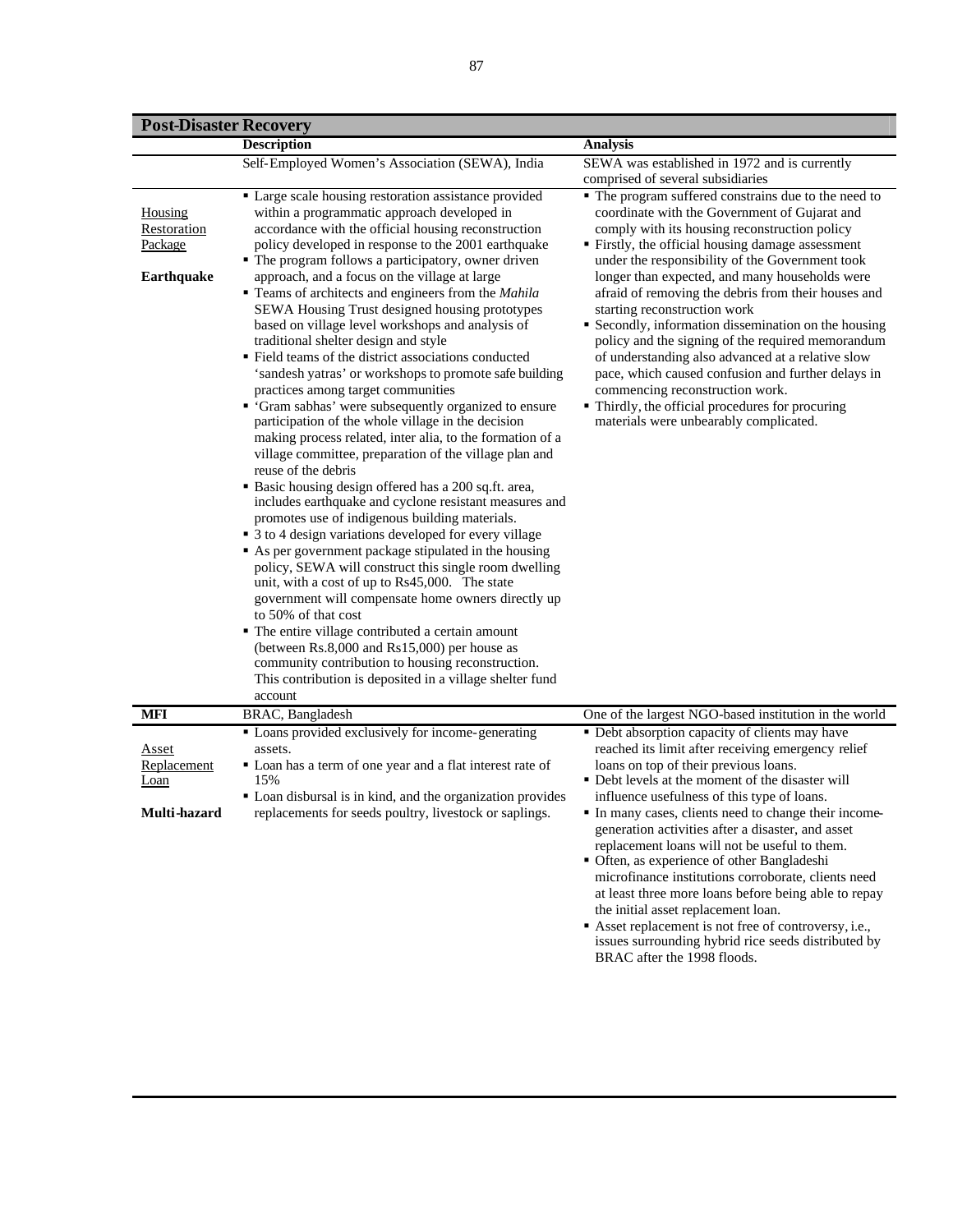|                                                                                                                                         | <b>Microinsurance Services</b>                                                                                                                                                                                                                                                                                                                                                                                                                                                                                                                                                                                                                                                                                                                                                                                                                                                                                                                                                                                                                                                                                                                                                                                                                                                                                                                                                                                                                                                                                                                                                                                                                                                                                                                                                              |                                                                                                                                                                                                                                                                                                                                                                                                                                                                                                                                                                                                                                                                                                                                                                                                                                                                                                                                                                                                                                                                                                                                                                                            |
|-----------------------------------------------------------------------------------------------------------------------------------------|---------------------------------------------------------------------------------------------------------------------------------------------------------------------------------------------------------------------------------------------------------------------------------------------------------------------------------------------------------------------------------------------------------------------------------------------------------------------------------------------------------------------------------------------------------------------------------------------------------------------------------------------------------------------------------------------------------------------------------------------------------------------------------------------------------------------------------------------------------------------------------------------------------------------------------------------------------------------------------------------------------------------------------------------------------------------------------------------------------------------------------------------------------------------------------------------------------------------------------------------------------------------------------------------------------------------------------------------------------------------------------------------------------------------------------------------------------------------------------------------------------------------------------------------------------------------------------------------------------------------------------------------------------------------------------------------------------------------------------------------------------------------------------------------|--------------------------------------------------------------------------------------------------------------------------------------------------------------------------------------------------------------------------------------------------------------------------------------------------------------------------------------------------------------------------------------------------------------------------------------------------------------------------------------------------------------------------------------------------------------------------------------------------------------------------------------------------------------------------------------------------------------------------------------------------------------------------------------------------------------------------------------------------------------------------------------------------------------------------------------------------------------------------------------------------------------------------------------------------------------------------------------------------------------------------------------------------------------------------------------------|
|                                                                                                                                         | <b>Description</b>                                                                                                                                                                                                                                                                                                                                                                                                                                                                                                                                                                                                                                                                                                                                                                                                                                                                                                                                                                                                                                                                                                                                                                                                                                                                                                                                                                                                                                                                                                                                                                                                                                                                                                                                                                          | <b>Analysis</b>                                                                                                                                                                                                                                                                                                                                                                                                                                                                                                                                                                                                                                                                                                                                                                                                                                                                                                                                                                                                                                                                                                                                                                            |
| <b>MFI</b>                                                                                                                              | BASIX, Andhra Pradesh in India                                                                                                                                                                                                                                                                                                                                                                                                                                                                                                                                                                                                                                                                                                                                                                                                                                                                                                                                                                                                                                                                                                                                                                                                                                                                                                                                                                                                                                                                                                                                                                                                                                                                                                                                                              | NGO-based microfinance institution                                                                                                                                                                                                                                                                                                                                                                                                                                                                                                                                                                                                                                                                                                                                                                                                                                                                                                                                                                                                                                                                                                                                                         |
| Crop<br>Insurance<br>Multi-hazard<br>MFI<br>House and<br>Asset<br>Insurance<br>(offered as an<br>integrated<br>package)<br>Multi-hazard | Two-year old microinsurance scheme covering yields<br>below a specified threshold, offered to clients of<br><b>BASIX</b><br>• Claims are assessed and verified by a village<br>committee that includes a BASIX representative<br>At least half of the indemnity value must come from<br>members' own deposit in a village fund<br>• Insurance premium is 20% of loan amount, which is<br>divided as follows: 10% goes to a village fund, 5%<br>goes to an intervillage fund (which finances payouts)<br>and 5% to BASIX<br>Self-Employed Women's Association (SEWA), Gujarat,<br>India<br>• Three insurance packages with different insured<br>amounts are offered by SEWA. Each package offers<br>coverage for natural death and accidental death of<br>member, accidental death of member's husband,<br>hospitalization and maternity, and house and assets<br>• Hospitalization and maternity, and house and assets<br>insurance are underpinned by SEWA exclusively,<br>while the rest of coverages are fully insured by other<br>companies<br>Asset protection offers SEWA members protection<br>against losses incurred in case of natural disasters such<br>as fire and flood, and man-made disasters such as riots<br>" Coverage for assets, including housing, ranges from<br>Rs5,000 to Rs.20,000<br>• For all coverages, only SEWA members and their<br>husbands are eligible. Husbands cannot enroll unless<br>their spouse is an active member<br>Premium for package one would be Rs75, for package<br>2, Rs180, and for package 3, Rs330<br>• If the woman wants to insure her husband to cover<br>natural death, additional insurance for accidental death<br>and hospitalization, premiums go up to Rs120 for<br>package one, Rs315 for package 2 and 660 for package<br>3 | • Peer monitoring of claims is a useful defense<br>against moral hazard<br>• BASIX applies a time-honored Indian tradition,<br>insuring against yield shortfalls and relaying on<br>within group peer pressure to expose fraudulent<br>claims<br>• Peer pressure tends to weed out the 'bad risks' (i.e.,<br>the poorest farmers). This acts as a defense against<br>adverse selection, but may limit poverty impact of<br>the scheme<br>■ It already achieved financial viability<br>SEWA was established in 1972 and is currently<br>comprised of several subsidiaries, including SEWA<br>Insurance<br>• Offering an insurance package has proven useful to<br>women members as they face multiple risks<br>simultaneously<br>• Liking insurance scheme with banking and savings<br>products (e.g., the fixed deposit-linked insurance)<br>has proven useful to women members and have<br>reduced administrative costs for SEWA Insurance<br>Repeated disasters have affected viability of<br>insurance scheme. SEWA exposure to high losses<br>of insured clients in case of a catastrophic event<br>remains high. SEWA, however, plans to obtain<br>reinsurance to limit this exposure |
|                                                                                                                                         | Premiums can be paid annually in advance or<br>members may have a fixed deposit sum in SEWA Bank<br>from which annual premiums will be paid using<br>interest income                                                                                                                                                                                                                                                                                                                                                                                                                                                                                                                                                                                                                                                                                                                                                                                                                                                                                                                                                                                                                                                                                                                                                                                                                                                                                                                                                                                                                                                                                                                                                                                                                        |                                                                                                                                                                                                                                                                                                                                                                                                                                                                                                                                                                                                                                                                                                                                                                                                                                                                                                                                                                                                                                                                                                                                                                                            |
| <b>MFI</b>                                                                                                                              | Opportunity International                                                                                                                                                                                                                                                                                                                                                                                                                                                                                                                                                                                                                                                                                                                                                                                                                                                                                                                                                                                                                                                                                                                                                                                                                                                                                                                                                                                                                                                                                                                                                                                                                                                                                                                                                                   | NGO providing microfinance services in Africa since<br>1992. Outreach of 30,000 clients                                                                                                                                                                                                                                                                                                                                                                                                                                                                                                                                                                                                                                                                                                                                                                                                                                                                                                                                                                                                                                                                                                    |
| <u>Mandatory</u><br>Loan<br><i><u><b>Insurance</b></u></i>                                                                              | • Originally designed to deal with HIV/AIDS epidemic<br>in Africa<br>• Clients are charged a one-time fee of US\$0.30 that<br>covers their outstanding balance in case of death.<br>• Designed to protect the portfolio and reduce<br>vulnerability of group based lending methodology                                                                                                                                                                                                                                                                                                                                                                                                                                                                                                                                                                                                                                                                                                                                                                                                                                                                                                                                                                                                                                                                                                                                                                                                                                                                                                                                                                                                                                                                                                      | • The product has been useful to ensure that the<br>household members left behind do not have to bear<br>the additional consequences of unpaid debt.<br>• Clients have received the product well, as it reduces<br>debt generated stress<br>• The product has also been useful in other contexts<br>to protect members of solidarity groups<br>• In general, credit insurance premiums range<br>between 2% and 5% of the outstanding balance of<br>the loan to be financially sound<br>• Additional costs of credit insurance may price some<br>clients out of the microfinance market, and<br>consequently reducing institutional outreach                                                                                                                                                                                                                                                                                                                                                                                                                                                                                                                                                |